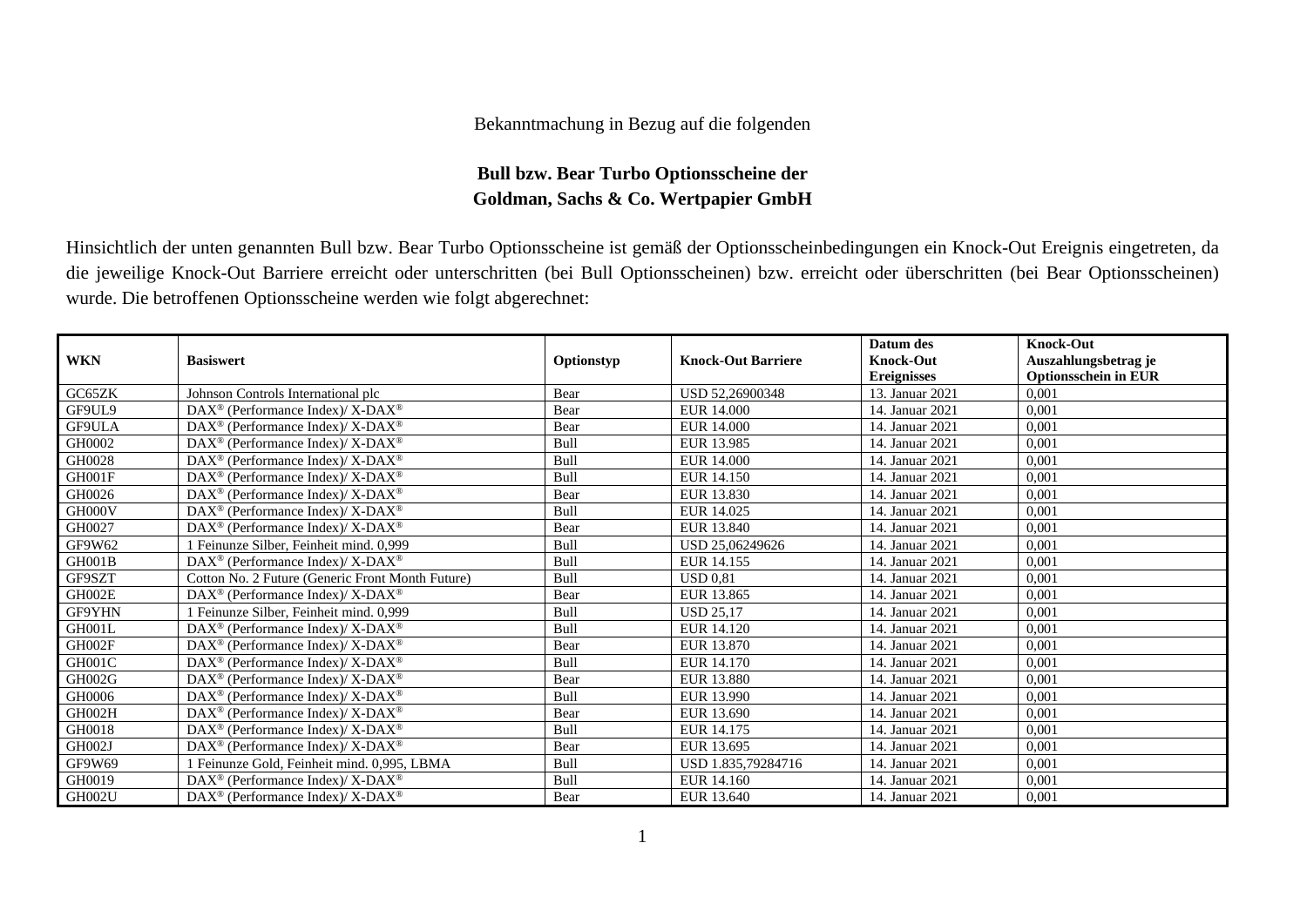|               |                                                             |            |                           | Datum des          | <b>Knock-Out</b>            |
|---------------|-------------------------------------------------------------|------------|---------------------------|--------------------|-----------------------------|
| <b>WKN</b>    | <b>Basiswert</b>                                            | Optionstyp | <b>Knock-Out Barriere</b> | <b>Knock-Out</b>   | Auszahlungsbetrag je        |
|               |                                                             |            |                           | <b>Ereignisses</b> | <b>Optionsschein in EUR</b> |
| GF9W6A        | 1 Feinunze Gold, Feinheit mind. 0,995, LBMA                 | Bull       | USD 1.834,25269376        | 14. Januar 2021    | 0,001                       |
| GH000L        | $DAX^{\circledast}$ (Performance Index)/ X-DAX <sup>®</sup> | Bull       | EUR 14.065                | 14. Januar 2021    | 0,001                       |
| GH002V        | DAX <sup>®</sup> (Performance Index)/ X-DAX <sup>®</sup>    | Bear       | EUR 13.745                | 14. Januar 2021    | 0,001                       |
| GH000M        | DAX <sup>®</sup> (Performance Index)/ X-DAX <sup>®</sup>    | Bull       | EUR 14.070                | 14. Januar 2021    | 0,001                       |
| <b>GH002S</b> | DAX <sup>®</sup> (Performance Index)/ X-DAX <sup>®</sup>    | Bear       | EUR 13.760                | 14. Januar 2021    | 0,001                       |
| GH001P        | DAX <sup>®</sup> (Performance Index)/ X-DAX <sup>®</sup>    | Bull       | EUR 14.115                | 14. Januar 2021    | 0,001                       |
| GH002T        | $DAX^{\circledast}$ (Performance Index)/ X-DAX <sup>®</sup> | Bear       | EUR 13.765                | 14. Januar 2021    | 0,001                       |
| GH000S        | $DAX^{\circledast}$ (Performance Index)/ X-DAX <sup>®</sup> | Bull       | EUR 14.040                | 14. Januar 2021    | 0,001                       |
| GH0029        | DAX <sup>®</sup> (Performance Index)/ X-DAX <sup>®</sup>    | Bear       | EUR 13.835                | 14. Januar 2021    | 0.001                       |
| GH000T        | DAX <sup>®</sup> (Performance Index)/ X-DAX <sup>®</sup>    | Bull       | EUR 14.030                | 14. Januar 2021    | 0,001                       |
| GH003A        | DAX <sup>®</sup> (Performance Index)/ X-DAX <sup>®</sup>    | Bear       | EUR 13.685                | 14. Januar 2021    | 0,001                       |
| GH001U        | DAX <sup>®</sup> (Performance Index)/ X-DAX <sup>®</sup>    | Bear       | EUR 13.780                | 14. Januar 2021    | 0,001                       |
| GH003B        | $DAX^{\circledast}$ (Performance Index)/ X-DAX <sup>®</sup> | Bear       | EUR 13.855                | 14. Januar 2021    | 0,001                       |
| GH001V        | DAX <sup>®</sup> (Performance Index)/ X-DAX <sup>®</sup>    | Bull       | EUR 14.100                | 14. Januar 2021    | 0,001                       |
| GH002A        | DAX <sup>®</sup> (Performance Index)/ X-DAX <sup>®</sup>    | Bear       | EUR 13.845                | 14. Januar 2021    | 0,001                       |
| GH000U        | DAX <sup>®</sup> (Performance Index)/ X-DAX <sup>®</sup>    | Bull       | EUR 14.035                | 14. Januar 2021    | 0,001                       |
| GH002B        | DAX <sup>®</sup> (Performance Index)/X-DAX <sup>®</sup>     | Bear       | EUR 13.850                | 14. Januar 2021    | 0,001                       |
| GH003C        | $DAX^{\circledast}$ (Performance Index)/ X-DAX <sup>®</sup> | Bear       | EUR 13.720                | 14. Januar 2021    | 0,001                       |
| GH001W        | DAX <sup>®</sup> (Performance Index)/ X-DAX <sup>®</sup>    | Bull       | EUR 14.105                | 14. Januar 2021    | 0,001                       |
| GH0000        | DAX <sup>®</sup> (Performance Index)/ X-DAX <sup>®</sup>    | Bull       | EUR 14.005                | 14. Januar 2021    | 0,001                       |
| GH003D        | $DAX^{\circledast}$ (Performance Index)/ X-DAX <sup>®</sup> | Bear       | EUR 13.735                | 14. Januar 2021    | 0,001                       |
| GH0001        | DAX <sup>®</sup> (Performance Index)/ X-DAX <sup>®</sup>    | Bull       | EUR 13.995                | 14. Januar 2021    | 0,001                       |
| GH002Q        | $DAX^{\circledast}$ (Performance Index)/ X-DAX <sup>®</sup> | Bear       | EUR 13.730                | 14. Januar 2021    | 0,001                       |
| GH002R        | DAX <sup>®</sup> (Performance Index)/ X-DAX <sup>®</sup>    | Bear       | EUR 13.755                | 14. Januar 2021    | 0,001                       |
| GH0012        | $DAX^{\circledast}$ (Performance Index)/ X-DAX <sup>®</sup> | Bear       | EUR 13.890                | 14. Januar 2021    | 0,001                       |
| GH0013        | DAX <sup>®</sup> (Performance Index)/ X-DAX <sup>®</sup>    | Bear       | EUR 13.910                | 14. Januar 2021    | 0,001                       |
| GH001X        | $DAX^{\circledast}$ (Performance Index)/ X-DAX <sup>®</sup> | Bear       | EUR 13.790                | 14. Januar 2021    | 0.001                       |
| GH000F        | DAX <sup>®</sup> (Performance Index)/ X-DAX <sup>®</sup>    | Bull       | EUR 14.095                | 14. Januar 2021    | 0,001                       |
| GH002Y        | DAX <sup>®</sup> (Performance Index)/ X-DAX <sup>®</sup>    | Bear       | EUR 13.650                | 14. Januar 2021    | 0,001                       |
| GH000H        | $DAX^{\circledast}$ (Performance Index)/ X-DAX <sup>®</sup> | Bull       | <b>EUR 14.085</b>         | 14. Januar 2021    | 0,001                       |
| GH002C        | $DAX^{\circledast}$ (Performance Index)/ X-DAX <sup>®</sup> | Bear       | EUR 13.860                | 14. Januar 2021    | 0,001                       |
| GH001H        | $DAX^{\circledast}$ (Performance Index)/ X-DAX <sup>®</sup> | Bull       | EUR 14.135                | 14. Januar 2021    | 0,001                       |
| GH002D        | DAX <sup>®</sup> (Performance Index)/ X-DAX <sup>®</sup>    | Bear       | EUR 13.875                | 14. Januar 2021    | 0,001                       |
| GH001J        | DAX <sup>®</sup> (Performance Index)/ X-DAX <sup>®</sup>    | Bull       | EUR 14.130                | 14. Januar 2021    | 0,001                       |
| GH003E        | DAX <sup>®</sup> (Performance Index)/ X-DAX <sup>®</sup>    | Bear       | EUR 13.645                | 14. Januar 2021    | 0,001                       |
| GH000J        | $DAX^{\circledast}$ (Performance Index)/ X-DAX <sup>®</sup> | Bull       | EUR 14.090                | 14. Januar 2021    | 0,001                       |
| GH003F        | DAX <sup>®</sup> (Performance Index)/ X-DAX <sup>®</sup>    | Bull       | EUR 14.185                | 14. Januar 2021    | 0,001                       |
| GH000K        | $DAX^{\circledast}$ (Performance Index)/ X-DAX <sup>®</sup> | Bull       | EUR 14.075                | 14. Januar 2021    | 0,001                       |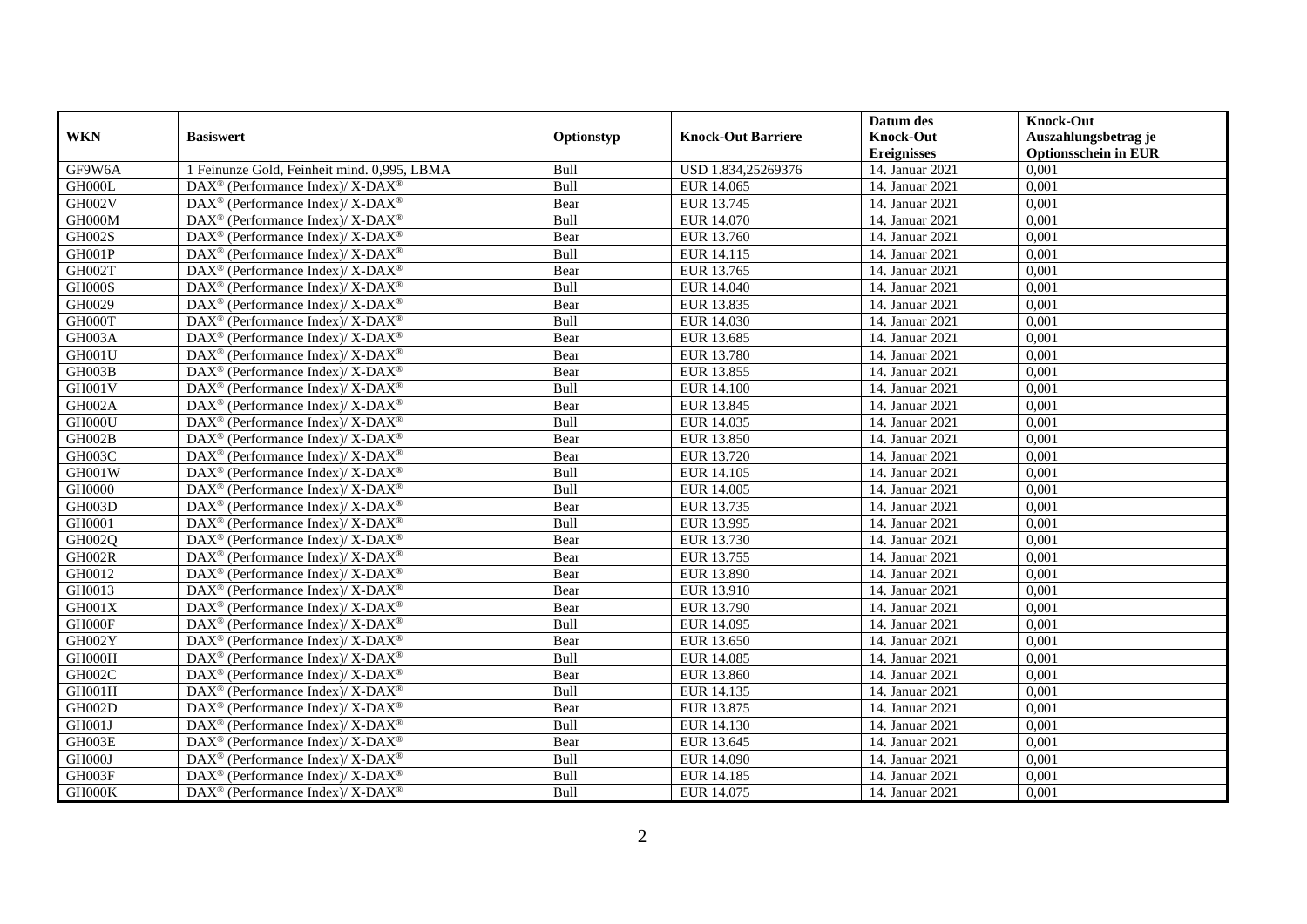|                     |                                                              |            |                           | Datum des          | <b>Knock-Out</b>            |
|---------------------|--------------------------------------------------------------|------------|---------------------------|--------------------|-----------------------------|
| <b>WKN</b>          | <b>Basiswert</b>                                             | Optionstyp | <b>Knock-Out Barriere</b> | <b>Knock-Out</b>   | Auszahlungsbetrag je        |
|                     |                                                              |            |                           | <b>Ereignisses</b> | <b>Optionsschein in EUR</b> |
| GH0020              | DAX <sup>®</sup> (Performance Index)/ X-DAX <sup>®</sup>     | Bear       | EUR 13.805                | 14. Januar 2021    | 0,001                       |
| GH001M              | $DAX^{\circledast}$ (Performance Index)/ X-DAX <sup>®</sup>  | Bull       | EUR 14.125                | 14. Januar 2021    | 0,001                       |
| GH0032              | $DAX^{\circledcirc}$ (Performance Index)/ X-DAX <sup>®</sup> | Bear       | EUR 13.665                | 14. Januar 2021    | 0,001                       |
| GH0010              | DAX <sup>®</sup> (Performance Index)/ X-DAX <sup>®</sup>     | Bear       | EUR 13.905                | 14. Januar 2021    | 0,001                       |
| GH0033              | DAX <sup>®</sup> (Performance Index)/ X-DAX <sup>®</sup>     | Bear       | EUR 13.670                | 14. Januar 2021    | 0,001                       |
| $G\overline{H0011}$ | DAX <sup>®</sup> (Performance Index)/ X-DAX <sup>®</sup>     | Bull       | EUR 14.010                | 14. Januar 2021    | 0,001                       |
| GH001Y              | DAX <sup>®</sup> (Performance Index)/ X-DAX <sup>®</sup>     | Bear       | EUR 13.795                | 14. Januar 2021    | 0,001                       |
| GH000D              | DAX <sup>®</sup> (Performance Index)/ X-DAX <sup>®</sup>     | Bull       | EUR 13.980                | 14. Januar 2021    | 0,001                       |
| GH001Z              | $DAX^{\circledast}$ (Performance Index)/ X-DAX <sup>®</sup>  | Bear       | EUR 13.785                | 14. Januar 2021    | 0.001                       |
| GH0030              | DAX <sup>®</sup> (Performance Index)/ X-DAX <sup>®</sup>     | Bear       | EUR 13.660                | 14. Januar 2021    | 0,001                       |
| GH001E              | DAX <sup>®</sup> (Performance Index)/ X-DAX <sup>®</sup>     | Bull       | EUR 14.140                | 14. Januar 2021    | 0,001                       |
| GH0031              | DAX <sup>®</sup> (Performance Index)/ X-DAX <sup>®</sup>     | Bear       | EUR 13.775                | 14. Januar 2021    | 0,001                       |
| GH000P              | $DAX^{\circledast}$ (Performance Index)/ X-DAX <sup>®</sup>  | Bull       | EUR 14.055                | 14. Januar 2021    | 0,001                       |
| GH0022              | $DAX^{\circledast}$ (Performance Index)/ X-DAX <sup>®</sup>  | Bear       | EUR 13.810                | 14. Januar 2021    | 0,001                       |
| GH000N              | $DAX^{\circledast}$ (Performance Index)/ X-DAX <sup>®</sup>  | Bull       | EUR 14.060                | 14. Januar 2021    | 0,001                       |
| GH0023              | DAX <sup>®</sup> (Performance Index)/ X-DAX <sup>®</sup>     | Bear       | EUR 13.815                | 14. Januar 2021    | 0,001                       |
| GH001Q              | $DAX^{\circledcirc}$ (Performance Index)/ X-DAX <sup>®</sup> | Bull       | EUR 14.110                | 14. Januar 2021    | 0,001                       |
| GH001R              | $DAX^{\circledast}$ (Performance Index)/ X-DAX <sup>®</sup>  | Bull       | <b>EUR 14.080</b>         | 14. Januar 2021    | 0,001                       |
| GH0034              | $DAX^{\circledast}$ (Performance Index)/ X-DAX <sup>®</sup>  | Bear       | EUR 13.675                | 14. Januar 2021    | 0,001                       |
| GH000Q              | DAX <sup>®</sup> (Performance Index)/ X-DAX <sup>®</sup>     | Bull       | EUR 14.050                | 14. Januar 2021    | 0,001                       |
| GH0035              | DAX <sup>®</sup> (Performance Index)/ X-DAX <sup>®</sup>     | Bull       | EUR 14.145                | 14. Januar 2021    | 0.001                       |
| GH002W              | DAX <sup>®</sup> (Performance Index)/ X-DAX <sup>®</sup>     | Bear       | EUR 13.655                | 14. Januar 2021    | 0,001                       |
| GH000R              | DAX <sup>®</sup> (Performance Index)/ X-DAX <sup>®</sup>     | Bull       | EUR 14.045                | 14. Januar 2021    | 0,001                       |
| GH0004              | $DAX^{\circledast}$ (Performance Index)/ X-DAX <sup>®</sup>  | Bull       | EUR 13.970                | 14. Januar 2021    | 0,001                       |
| GH002X              | $DAX^{\circledast}$ (Performance Index)/ X-DAX <sup>®</sup>  | Bear       | EUR 13.750                | 14. Januar 2021    | 0,001                       |
| GH0017              | DAX <sup>®</sup> (Performance Index)/ X-DAX <sup>®</sup>     | Bull       | EUR 14.180                | 14. Januar 2021    | 0,001                       |
| GH002K              | $DAX^{\circledast}$ (Performance Index)/ X-DAX <sup>®</sup>  | Bear       | EUR 13.700                | 14. Januar 2021    | 0.001                       |
| GH0003              | DAX <sup>®</sup> (Performance Index)/ X-DAX <sup>®</sup>     | Bull       | EUR 13.975                | 14. Januar 2021    | 0,001                       |
| GH002L              | $DAX^{\circledast}$ (Performance Index)/ X-DAX <sup>®</sup>  | Bear       | EUR 13.710                | 14. Januar 2021    | 0,001                       |
| GH0015              | DAX <sup>®</sup> (Performance Index)/ X-DAX <sup>®</sup>     | Bear       | EUR 13.895                | 14. Januar 2021    | 0,001                       |
| GH002M              | $DAX^{\circledast}$ (Performance Index)/ X-DAX <sup>®</sup>  | Bear       | EUR 13.715                | 14. Januar 2021    | 0,001                       |
| GH001A              | DAX <sup>®</sup> (Performance Index)/ X-DAX <sup>®</sup>     | Bull       | EUR 14.165                | 14. Januar 2021    | 0,001                       |
| GH0024              | $DAX^{\circledast}$ (Performance Index)/ X-DAX <sup>®</sup>  | Bear       | EUR 13.825                | 14. Januar 2021    | 0.001                       |
| GH000Y              | DAX <sup>®</sup> (Performance Index)/ X-DAX <sup>®</sup>     | Bear       | <b>EUR 13.885</b>         | 14. Januar 2021    | 0,001                       |
| GH0025              | DAX <sup>®</sup> (Performance Index)/ X-DAX <sup>®</sup>     | Bear       | <b>EUR 13.800</b>         | 14. Januar 2021    | 0,001                       |
| GH000Z              | DAX <sup>®</sup> (Performance Index)/ X-DAX <sup>®</sup>     | Bear       | <b>EUR 13.900</b>         | 14. Januar 2021    | 0,001                       |
| GH0036              | DAX <sup>®</sup> (Performance Index)/ X-DAX <sup>®</sup>     | Bear       | EUR 13.680                | 14. Januar 2021    | 0,001                       |
| GH000W              | $DAX^{\circledast}$ (Performance Index)/ X-DAX <sup>®</sup>  | Bull       | EUR 14.020                | 14. Januar 2021    | 0,001                       |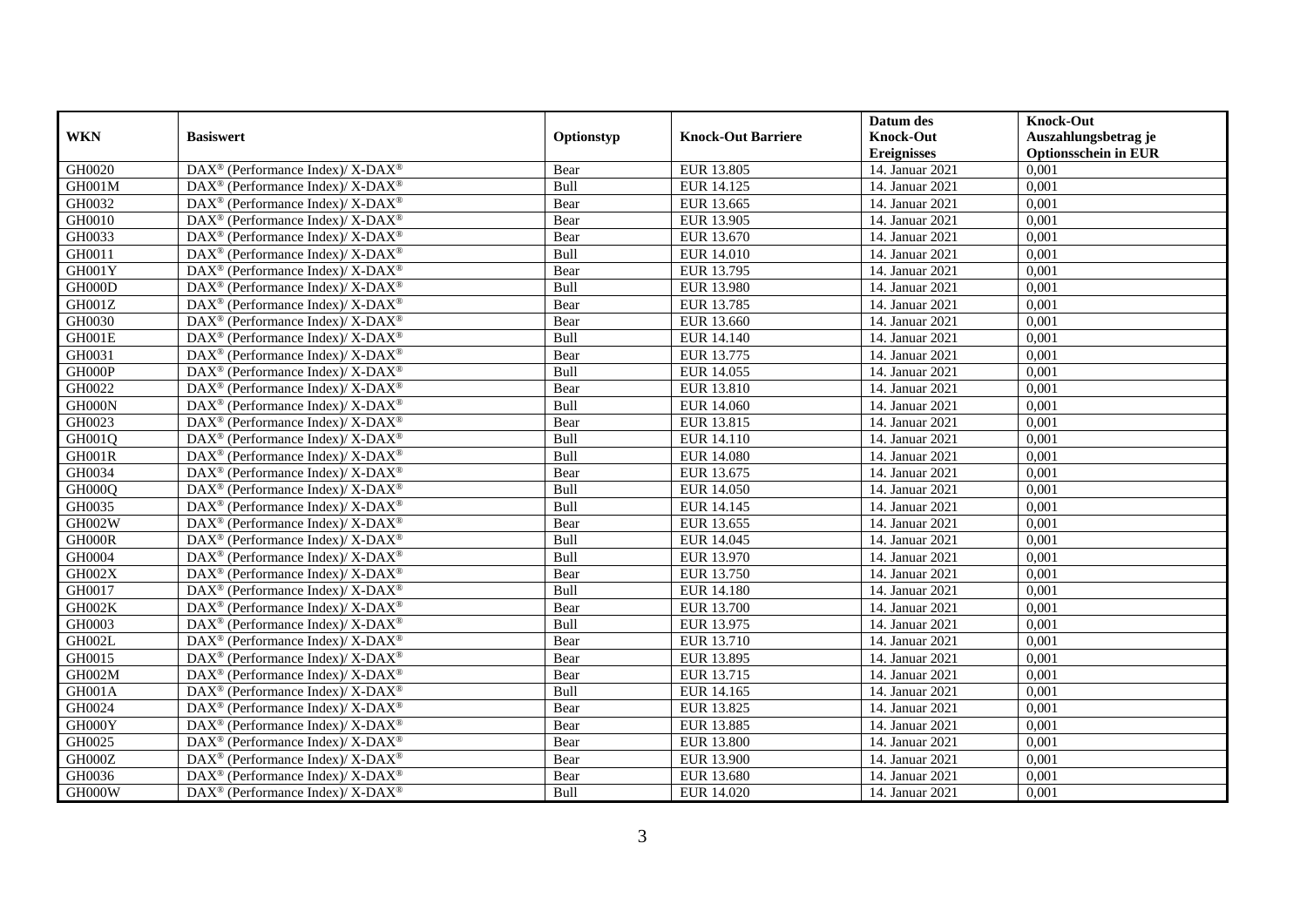|               |                                                             |             |                           | Datum des          | <b>Knock-Out</b>            |
|---------------|-------------------------------------------------------------|-------------|---------------------------|--------------------|-----------------------------|
| <b>WKN</b>    | <b>Basiswert</b>                                            | Optionstyp  | <b>Knock-Out Barriere</b> | <b>Knock-Out</b>   | Auszahlungsbetrag je        |
|               |                                                             |             |                           | <b>Ereignisses</b> | <b>Optionsschein in EUR</b> |
| GH0037        | DAX <sup>®</sup> (Performance Index)/ X-DAX <sup>®</sup>    | Bear        | EUR 13.820                | 14. Januar 2021    | 0,001                       |
| GH000X        | $DAX^{\circledast}$ (Performance Index)/ X-DAX <sup>®</sup> | Bull        | EUR 14.015                | 14. Januar 2021    | 0,001                       |
| GH002N        | DAX <sup>®</sup> (Performance Index)/ X-DAX <sup>®</sup>    | Bear        | EUR 13.705                | 14. Januar 2021    | 0,001                       |
| GH002P        | $DAX^{\circledast}$ (Performance Index)/ X-DAX <sup>®</sup> | Bear        | EUR 13.725                | 14. Januar 2021    | 0.001                       |
| GH0038        | DAX <sup>®</sup> (Performance Index)/ X-DAX <sup>®</sup>    | Bear        | EUR 13.770                | 14. Januar 2021    | 0,001                       |
| GH0039        | DAX <sup>®</sup> (Performance Index)/ X-DAX <sup>®</sup>    | Bear        | EUR 13.740                | 14. Januar 2021    | 0,001                       |
| GF9X3A        | <b>AIXTRON SE</b>                                           | Bear        | EUR 14,81646607           | 14. Januar 2021    | 0,001                       |
| GF9U1X        | Infineon Technologies AG                                    | Bear        | EUR 35,17103595           | 14. Januar 2021    | 0,001                       |
| GF9ZZE        | $DAX^{\circledast}$ (Performance Index)                     | Bear        | EUR 13.780                | 14. Januar 2021    | 0,001                       |
| GF9X3B        | <b>AIXTRON SE</b>                                           | Bear        | EUR 14,87645176           | 14. Januar 2021    | 0,001                       |
| <b>GF7EUN</b> | Deutsche Bank AG                                            | Bear        | EUR 9.85324935            | 14. Januar 2021    | 0.001                       |
| GF9ZZF        | DAX <sup>®</sup> (Performance Index)                        | Bear        | EUR 13.745                | 14. Januar 2021    | 0,001                       |
| GF9U1Y        | Infineon Technologies AG                                    | Bear        | EUR 35,1810334            | 14. Januar 2021    | 0,001                       |
| GF9X3C        | <b>AIXTRON SE</b>                                           | Bear        | EUR 14,93643746           | 14. Januar 2021    | 0,001                       |
| GC9X02        | Merck KGaA                                                  | Bear        | EUR 148,18791276          | 14. Januar 2021    | 0,001                       |
| GF7EUP        | Deutsche Bank AG                                            | Bear        | EUR 9,79371313            | 14. Januar 2021    | 0,001                       |
| GF9U1Z        | Infineon Technologies AG                                    | Bear        | EUR 35,21102576           | 14. Januar 2021    | 0,001                       |
| GF9ZZ1        | $DAX^{\circledcirc}$ (Performance Index)                    | <b>Bull</b> | EUR 14.050                | 14. Januar 2021    | 0.001                       |
| GB9BPJ        | $TecDAX^@$ (Performance Index)                              | Bear        | EUR 3.306,51              | 14. Januar 2021    | 0,001                       |
| GF9U2F        | Infineon Technologies AG                                    | Bear        | EUR 35,48095696           | 14. Januar 2021    | 0,001                       |
| GF9ZYN        | DAX <sup>®</sup> (Performance Index)                        | Bull        | <b>EUR 14.000</b>         | 14. Januar 2021    | 0,001                       |
| GF9U28        | Infineon Technologies AG                                    | Bear        | EUR 35,46096205           | 14. Januar 2021    | 0,001                       |
| GF9YT6        | $DAX^{\circledast}$ (Performance Index)                     | Bear        | EUR 13.940                | 14. Januar 2021    | 0,001                       |
| GF9ZZ3        | DAX <sup>®</sup> (Performance Index)                        | Bear        | EUR 13.860                | 14. Januar 2021    | 0,001                       |
| GF9U1V        | Infineon Technologies AG                                    | Bear        | EUR 35,15104104           | 14. Januar 2021    | 0.001                       |
| GF9ZZN        | DAX <sup>®</sup> (Performance Index)                        | Bear        | EUR 13.645                | 14. Januar 2021    | 0,001                       |
| GF9X9B        | Deutsche Bank AG                                            | Bear        | EUR 9,7384891             | 14. Januar 2021    | 0,001                       |
| GF4WQM        | Deutsche Bank AG                                            | Bear        | EUR 9,90689722            | 14. Januar 2021    | 0,001                       |
| GF9U1W        | Infineon Technologies AG                                    | Bear        | EUR 35,12104869           | 14. Januar 2021    | 0,001                       |
| GH0014        | $DAX^{\circledast}$ (Performance Index)/ X-DAX <sup>®</sup> | Bull        | EUR 13.965                | 14. Januar 2021    | 0,001                       |
| GF9YSZ        | $DAX^{\circledast}$ (Performance Index)                     | Bear        | EUR 13.960                | 14. Januar 2021    | 0,001                       |
| GF9YT7        | $DAX^{\circledcirc}$ (Performance Index)                    | Bear        | EUR 13.940                | 14. Januar 2021    | 0.001                       |
| GF9ZYX        | $DAX^{\circledR}$ (Performance Index)                       | Bull        | EUR 14.170                | 14. Januar 2021    | 0,001                       |
| GF9X9C        | Deutsche Bank AG                                            | Bear        | EUR 9,70849375            | 14. Januar 2021    | 0,001                       |
| <b>GF7EWE</b> | Deutsche Bank AG                                            | Bear        | EUR 9,7837904             | 14. Januar 2021    | 0,001                       |
| GF9U24        | Infineon Technologies AG                                    | Bear        | EUR 35,42097225           | 14. Januar 2021    | 0,001                       |
| GF9YT0        | $DAX^{\circledast}$ (Performance Index)                     | Bear        | EUR 13.950                | 14. Januar 2021    | 0,001                       |
| GF9ZZ9        | DAX <sup>®</sup> (Performance Index)                        | Bear        | EUR 13.895                | 14. Januar 2021    | 0,001                       |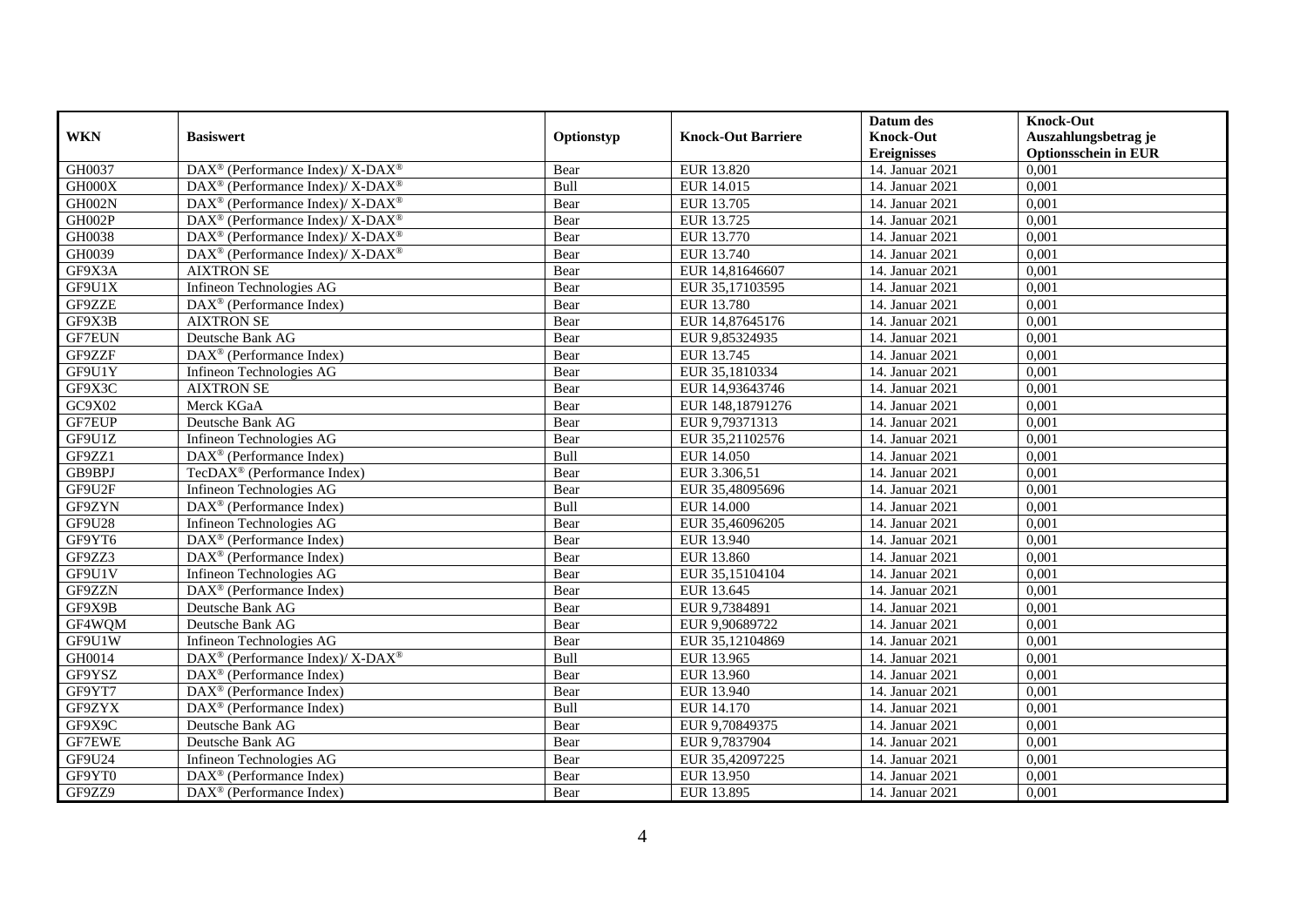|               |                                                         |            |                           | Datum des          | <b>Knock-Out</b>            |
|---------------|---------------------------------------------------------|------------|---------------------------|--------------------|-----------------------------|
| <b>WKN</b>    | <b>Basiswert</b>                                        | Optionstyp | <b>Knock-Out Barriere</b> | <b>Knock-Out</b>   | Auszahlungsbetrag je        |
|               |                                                         |            |                           | <b>Ereignisses</b> | <b>Optionsschein in EUR</b> |
| GF9X9D        | Deutsche Bank AG                                        | Bear       | EUR 9,82847514            | 14. Januar 2021    | 0,001                       |
| GF9YTB        | $DAX^{\circledR}$ (Performance Index)                   | Bear       | EUR 13.930                | 14. Januar 2021    | 0,001                       |
| GF9YT1        | $DAX^{\circledcirc}$ (Performance Index)                | Bear       | EUR 13.950                | 14. Januar 2021    | 0,001                       |
| GF9U25        | Infineon Technologies AG                                | Bear       | EUR 35,44096715           | 14. Januar 2021    | 0,001                       |
| GF9ZXY        | DAX <sup>®</sup> (Performance Index)                    | Bull       | EUR 14.185                | 14. Januar 2021    | 0,001                       |
| GF9X9E        | Deutsche Bank AG                                        | Bear       | EUR 9,81847669            | 14. Januar 2021    | 0,001                       |
| GF9YSV        | $DAX^{\circledast}$ (Performance Index)                 | Bear       | EUR 13.960                | 14. Januar 2021    | 0,001                       |
| GF9U49        | Infineon Technologies AG                                | Bear       | EUR 35,13104613           | 14. Januar 2021    | 0,001                       |
| GF9X9J        | Deutsche Bank AG                                        | Bear       | EUR 9,87846738            | 14. Januar 2021    | 0,001                       |
| GF9YTN        | DAX <sup>®</sup> (Performance Index)                    | Bear       | EUR 13.920                | 14. Januar 2021    | 0,001                       |
| GF9ZXZ        | $\overline{\text{DAX}}^{\textcirc}$ (Performance Index) | Bear       | EUR 13.720                | 14. Januar 2021    | 0,001                       |
| GF9XCD        | $\overline{\text{DAX}^{\otimes}}$ (Performance Index)   | Bear       | <b>EUR 13.980</b>         | 14. Januar 2021    | 0,001                       |
| GF9U22        | Infineon Technologies AG                                | Bear       | EUR 35,37098498           | 14. Januar 2021    | 0.001                       |
| GF9ZRD        | Pernod Ricard SA                                        | Bear       | EUR 156,71                | 14. Januar 2021    | 0,001                       |
| GF9X99        | Deutsche Bank AG                                        | Bear       | EUR 9,72849065            | 14. Januar 2021    | 0,001                       |
| GF9ZY0        | DAX <sup>®</sup> (Performance Index)                    | Bull       | EUR 14.005                | 14. Januar 2021    | 0,001                       |
| GF9XCE        | DAX <sup>®</sup> (Performance Index)                    | Bear       | EUR 13.980                | 14. Januar 2021    | 0,001                       |
| GF9YTV        | $DAX^{\circledcirc}$ (Performance Index)                | Bear       | EUR 13.910                | 14. Januar 2021    | 0,001                       |
| GF9U26        | Infineon Technologies AG                                | Bear       | EUR 35,39097989           | 14. Januar 2021    | 0,001                       |
| GF9X9A        | Deutsche Bank AG                                        | Bear       | EUR 9,74848755            | 14. Januar 2021    | 0,001                       |
| GF9ZX6        | DAX <sup>®</sup> (Performance Index)                    | Bear       | EUR 13.770                | 14. Januar 2021    | 0,001                       |
| GF9YT4        | $\overline{\text{DAX}^{\otimes}}$ (Performance Index)   | Bear       | EUR 13.950                | 14. Januar 2021    | 0,001                       |
| GF9U4A        | Infineon Technologies AG                                | Bear       | EUR 35,14104359           | 14. Januar 2021    | 0,001                       |
| GF9K40        | Delivery Hero AG                                        | Bull       | EUR 127,68187729          | 14. Januar 2021    | 0,001                       |
| GF9ZX7        | $\overline{\text{DAX}^{\otimes}}$ (Performance Index)   | Bull       | EUR 14.130                | 14. Januar 2021    | 0,001                       |
| GF9YT5        | DAX <sup>®</sup> (Performance Index)                    | Bear       | EUR 13.940                | 14. Januar 2021    | 0,001                       |
| GF9YTF        | DAX <sup>®</sup> (Performance Index)                    | Bear       | EUR 13.925                | 14. Januar 2021    | 0,001                       |
| GF9X9F        | Deutsche Bank AG                                        | Bear       | EUR 9,75848599            | 14. Januar 2021    | 0,001                       |
| <b>GF9U20</b> | Infineon Technologies AG                                | Bear       | EUR 35,2210232            | 14. Januar 2021    | 0,001                       |
| GF9ZX8        | DAX <sup>®</sup> (Performance Index)                    | Bear       | EUR 13.760                | 14. Januar 2021    | 0,001                       |
| GF9WYG        | Bayer AG                                                | Bear       | EUR 52,76181415           | 14. Januar 2021    | 0,001                       |
| GF9XCC        | DAX <sup>®</sup> (Performance Index)                    | Bear       | EUR 13.980                | 14. Januar 2021    | 0.001                       |
| GC5RD2        | ASML Holding N.V.                                       | Bear       | EUR 427,62571578          | 14. Januar 2021    | 0,001                       |
| GF9U21        | Infineon Technologies AG                                | Bear       | EUR 35,19103085           | 14. Januar 2021    | 0,001                       |
| GF9ZXG        | $DAX^{\circledast}$ (Performance Index)                 | Bear       | EUR 13.820                | 14. Januar 2021    | 0,001                       |
| <b>GF9TRD</b> | Continental AG                                          | Bear       | EUR 121,90570472          | 14. Januar 2021    | 0,001                       |
| GF9X95        | Deutsche Bank AG                                        | Bear       | EUR 9,68849685            | 14. Januar 2021    | 0,001                       |
| GF9YT8        | $\text{DAX}^{\otimes}$ (Performance Index)              | Bear       | EUR 13.940                | 14. Januar 2021    | 0,001                       |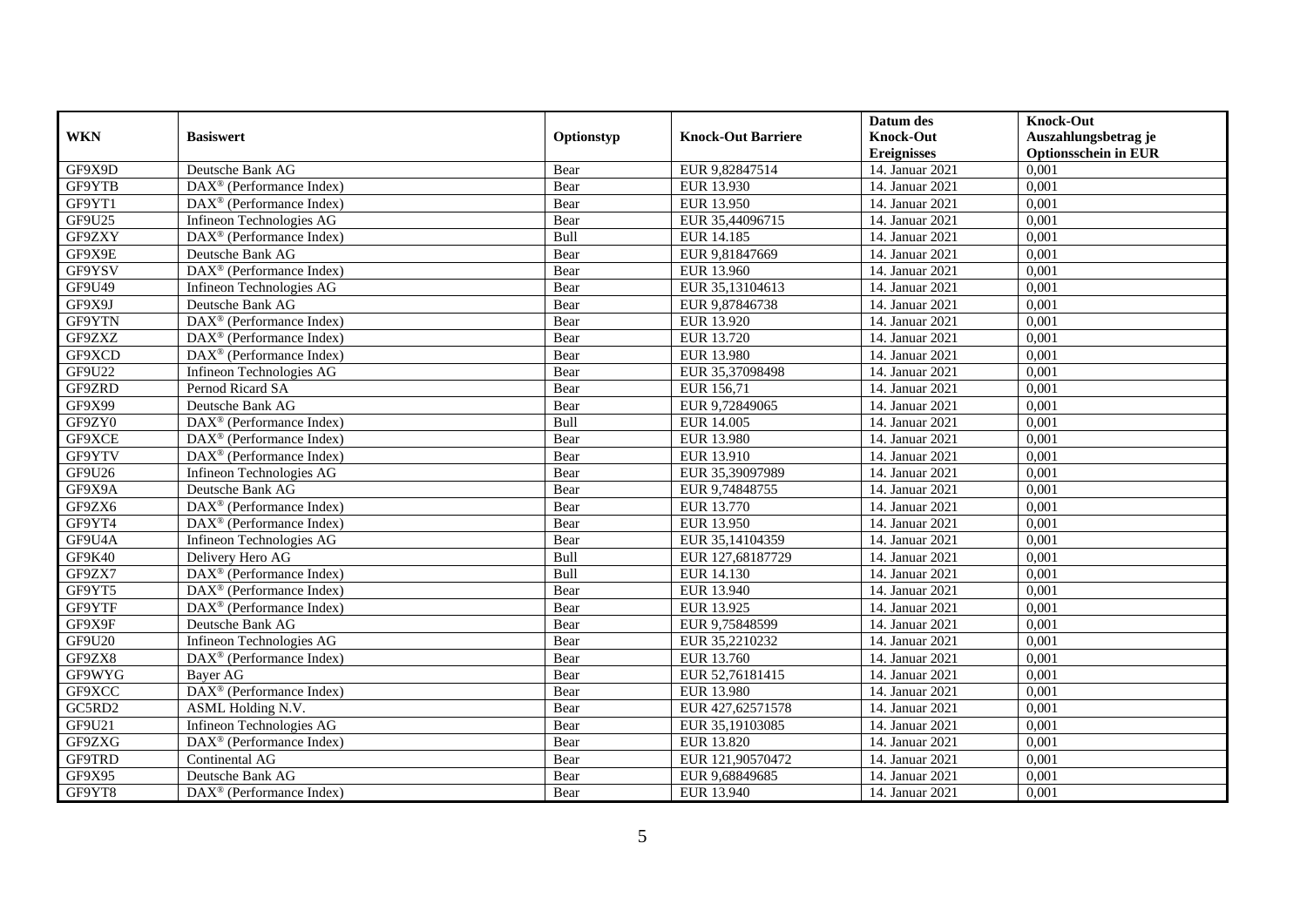|               |                                                             |            |                           | Datum des          | <b>Knock-Out</b>            |
|---------------|-------------------------------------------------------------|------------|---------------------------|--------------------|-----------------------------|
| <b>WKN</b>    | <b>Basiswert</b>                                            | Optionstyp | <b>Knock-Out Barriere</b> | <b>Knock-Out</b>   | Auszahlungsbetrag je        |
|               |                                                             |            |                           | <b>Ereignisses</b> | <b>Optionsschein in EUR</b> |
| GF9YT2        | DAX <sup>®</sup> (Performance Index)                        | Bear       | EUR 13.950                | 14. Januar 2021    | 0,001                       |
| GF9X0F        | Bayer AG                                                    | Bear       | EUR 52,73181881           | 14. Januar 2021    | 0,001                       |
| GF9TQP        | Continental AG                                              | Bear       | EUR 121,23583822          | 14. Januar 2021    | 0,001                       |
| GF9ZXH        | $DAX^{\circledcirc}$ (Performance Index)                    | Bear       | EUR 13.725                | 14. Januar 2021    | 0,001                       |
| GF9YT3        | $\overline{\text{DAX}^{\otimes}(\text{Performance Index})}$ | Bear       | EUR 13.950                | 14. Januar 2021    | 0,001                       |
| GF9X96        | Deutsche Bank AG                                            | Bear       | EUR 9,6984953             | 14. Januar 2021    | 0,001                       |
| GF9WYX        | <b>Baver AG</b>                                             | Bear       | EUR 52,70182346           | 14. Januar 2021    | 0,001                       |
| GF9ZXE        | DAX <sup>®</sup> (Performance Index)                        | Bull       | EUR 13.980                | 14. Januar 2021    | 0,001                       |
| GF9YSW        | $DAX^{\circledast}$ (Performance Index)                     | Bear       | EUR 13.960                | 14. Januar 2021    | 0,001                       |
| GF9YT9        | $DAX^{\circledast}$ (Performance Index)                     | Bear       | EUR 13.940                | 14. Januar 2021    | 0,001                       |
| GF9YSX        | $\overline{\text{DAX}^{\otimes}}$ (Performance Index)       | Bear       | EUR 13.960                | 14. Januar 2021    | 0.001                       |
| GC8M5D        | Dialog Semiconductor PLC                                    | Bear       | EUR 48,5693899            | 14. Januar 2021    | 0,001                       |
| GF9ZXL        | DAX <sup>®</sup> (Performance Index)                        | Bull       | EUR 14.060                | 14. Januar 2021    | 0,001                       |
| GF9YSY        | $DAX^{\circledast}$ (Performance Index)                     | Bear       | EUR 13.960                | 14. Januar 2021    | 0,001                       |
| GF9ZXN        | DAX <sup>®</sup> (Performance Index)                        | Bear       | <b>EUR 13.800</b>         | 14. Januar 2021    | 0,001                       |
| GF9TQL        | Continental AG                                              | Bear       | EUR 121,56577246          | 14. Januar 2021    | 0,001                       |
| GF9ZXP        | $\overline{\text{DAX}^{\otimes}}$ (Performance Index)       | Bear       | EUR 13.695                | 14. Januar 2021    | 0,001                       |
| <b>GF9TRN</b> | Continental AG                                              | Bear       | EUR 122,24563697          | 14. Januar 2021    | 0.001                       |
| GF9TSP        | Continental AG                                              | Bear       | EUR 120,89590596          | 14. Januar 2021    | 0,001                       |
| GF9ZXW        | DAX <sup>®</sup> (Performance Index)                        | Bear       | EUR 13.775                | 14. Januar 2021    | 0,001                       |
| GF9ZXX        | $DAX^{\circledR}$ (Performance Index)                       | Bear       | EUR 13.870                | 14. Januar 2021    | 0.001                       |
| GF9ZX9        | $DAX^{\circledR}$ (Performance Index)                       | Bear       | <b>EUR 13.900</b>         | 14. Januar 2021    | 0,001                       |
| GF9ZXA        | $DAX^{\circledast}$ (Performance Index)                     | Bull       | EUR 14.030                | 14. Januar 2021    | 0,001                       |
| GF9ZXB        | DAX <sup>®</sup> (Performance Index)                        | Bull       | EUR 13.970                | 14. Januar 2021    | 0,001                       |
| GF9ZYB        | $DAX^{\circledcirc}$ (Performance Index)                    | Bull       | EUR 14.165                | 14. Januar 2021    | 0.001                       |
| GF9ZYC        | $DAX^{\circledast}$ (Performance Index)                     | Bull       | EUR 14.140                | 14. Januar 2021    | 0,001                       |
| GF9ZYD        | $DAX^{\circledR}$ (Performance Index)                       | Bear       | EUR 13.905                | 14. Januar 2021    | 0,001                       |
| GF9ZXC        | $DAX^{\circledR}$ (Performance Index)                       | Bear       | EUR 13.865                | 14. Januar 2021    | 0,001                       |
| GF9ZXD        | $\overline{\text{DAX}^{\otimes}}$ (Performance Index)       | Bull       | EUR 14.090                | 14. Januar 2021    | 0,001                       |
| GF9ZYE        | $DAX^{\circledast}$ (Performance Index)                     | Bull       | EUR 14.085                | 14. Januar 2021    | 0,001                       |
| GF9ZXS        | $DAX^{\circledast}$ (Performance Index)                     | Bull       | EUR 14.075                | 14. Januar 2021    | 0,001                       |
| GF9ZXT        | $DAX^{\circledcirc}$ (Performance Index)                    | Bear       | EUR 13.850                | 14. Januar 2021    | 0.001                       |
| GF9ZYU        | $DAX^{\circledR}$ (Performance Index)                       | Bear       | EUR 13.710                | 14. Januar 2021    | 0,001                       |
| GF9ZX2        | $\overline{\text{DAX}^{\otimes}}$ (Performance Index)       | Bull       | EUR 14.160                | 14. Januar 2021    | 0,001                       |
| GF9ZX3        | DAX <sup>®</sup> (Performance Index)                        | Bear       | EUR 13.880                | 14. Januar 2021    | 0,001                       |
| GF9ZY4        | $DAX^{\circledcirc}$ (Performance Index)                    | Bull       | EUR 14.055                | 14. Januar 2021    | 0,001                       |
| GF9ZY5        | $DAX^{\circledast}$ (Performance Index)                     | Bull       | EUR 13.965                | 14. Januar 2021    | 0,001                       |
| GF9ZXQ        | DAX <sup>®</sup> (Performance Index)                        | Bear       | EUR 13.715                | 14. Januar 2021    | 0,001                       |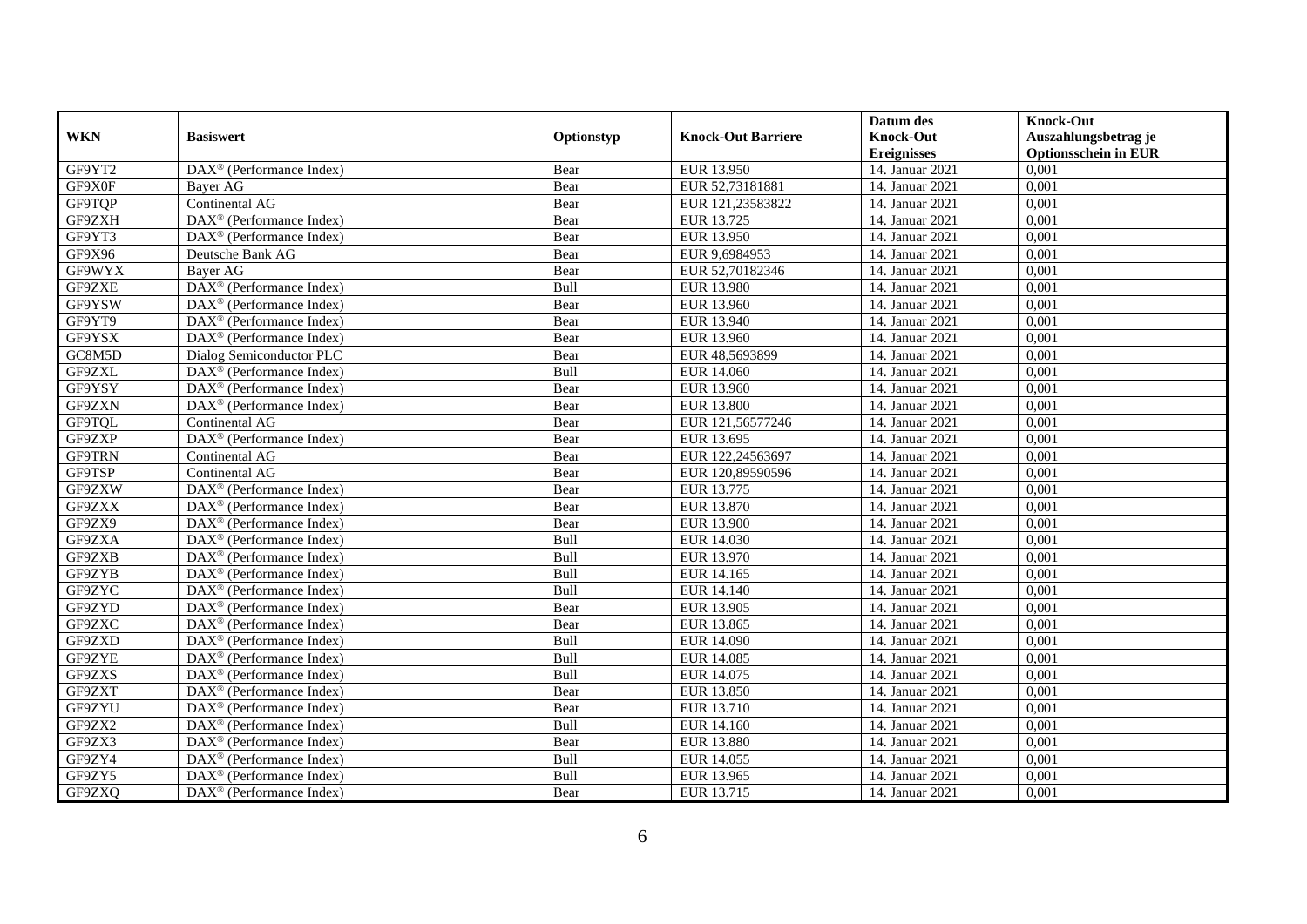|               |                                                       |             |                           | Datum des          | <b>Knock-Out</b>            |
|---------------|-------------------------------------------------------|-------------|---------------------------|--------------------|-----------------------------|
| <b>WKN</b>    | <b>Basiswert</b>                                      | Optionstyp  | <b>Knock-Out Barriere</b> | <b>Knock-Out</b>   | Auszahlungsbetrag je        |
|               |                                                       |             |                           | <b>Ereignisses</b> | <b>Optionsschein in EUR</b> |
| GF9ZXR        | DAX <sup>®</sup> (Performance Index)                  | Bull        | EUR 14.110                | 14. Januar 2021    | 0,001                       |
| GF9ZYS        | $DAX^{\circledast}$ (Performance Index)               | Bear        | EUR 13.765                | 14. Januar 2021    | 0,001                       |
| GF9ZYT        | DAX <sup>®</sup> (Performance Index)                  | Bull        | EUR 14.115                | 14. Januar 2021    | 0,001                       |
| GF9ZXU        | DAX <sup>®</sup> (Performance Index)                  | Bear        | EUR 13.785                | 14. Januar 2021    | 0,001                       |
| GF9ZXV        | DAX <sup>®</sup> (Performance Index)                  | Bull        | EUR 14.120                | 14. Januar 2021    | 0,001                       |
| GF9ZYW        | $DAX^{\circledR}$ (Performance Index)                 | Bear        | EUR 13.815                | 14. Januar 2021    | 0,001                       |
| GF9ZXJ        | $DAX^{\circledR}$ (Performance Index)                 | Bull        | EUR 14.015                | 14. Januar 2021    | 0,001                       |
| GF9ZXK        | DAX <sup>®</sup> (Performance Index)                  | Bear        | EUR 13.735                | 14. Januar 2021    | 0,001                       |
| GF9ZYM        | $DAX^{\circledast}$ (Performance Index)               | Bull        | EUR 14.070                | 14. Januar 2021    | 0,001                       |
| <b>GH001S</b> | $DAX^{\circledast}$ (Performance Index)               | Bull        | EUR 14.095                | 14. Januar 2021    | 0,001                       |
| GH001T        | $DAX^{\circledcirc}$ (Performance Index)              | Bull        | EUR 14.150                | 14. Januar 2021    | 0.001                       |
| GF9ZX0        | DAX <sup>®</sup> (Performance Index)                  | Bear        | <b>EUR 13.810</b>         | 14. Januar 2021    | 0,001                       |
| GF9ZX1        | DAX <sup>®</sup> (Performance Index)                  | Bull        | EUR 14.145                | 14. Januar 2021    | 0,001                       |
| GF9ZY2        | $DAX^{\circledR}$ (Performance Index)                 | Bull        | EUR 14.125                | 14. Januar 2021    | 0,001                       |
| GF9ZY3        | $DAX^{\circledast}$ (Performance Index)               | Bull        | EUR 14.025                | 14. Januar 2021    | 0,001                       |
| GF9ZZ4        | DAX <sup>®</sup> (Performance Index)                  | Bear        | EUR 13.790                | 14. Januar 2021    | 0,001                       |
| GF9ZZ5        | DAX <sup>®</sup> (Performance Index)                  | Bull        | EUR 14.180                | 14. Januar 2021    | 0,001                       |
| GF9ZX4        | $DAX^{\circledcirc}$ (Performance Index)              | Bear        | EUR 13.890                | 14. Januar 2021    | 0.001                       |
| GF9ZX5        | DAX <sup>®</sup> (Performance Index)                  | Bull        | EUR 14.045                | 14. Januar 2021    | 0,001                       |
| GF9ZY7        | DAX <sup>®</sup> (Performance Index)                  | Bull        | EUR 14.010                | 14. Januar 2021    | 0,001                       |
| GF9ZZ8        | DAX <sup>®</sup> (Performance Index)                  | Bull        | EUR 14.035                | 14. Januar 2021    | 0.001                       |
| GH000A        | $\overline{\text{DAX}^{\otimes}}$ (Performance Index) | Bear        | EUR 13.740                | 14. Januar 2021    | 0,001                       |
| <b>GH001D</b> | $DAX^{\circledast}$ (Performance Index)               | Bear        | EUR 13.835                | 14. Januar 2021    | 0,001                       |
| GF9ZZ0        | DAX <sup>®</sup> (Performance Index)                  | Bear        | EUR 13.805                | 14. Januar 2021    | 0,001                       |
| GF9ZY1        | $DAX^{\circledcirc}$ (Performance Index)              | Bear        | EUR 13.830                | 14. Januar 2021    | 0.001                       |
| GH0016        | $DAX^{\circledast}$ (Performance Index)               | Bull        | <b>EUR 14.080</b>         | 14. Januar 2021    | 0,001                       |
| GF9ZY8        | DAX <sup>®</sup> (Performance Index)                  | Bull        | EUR 14.175                | 14. Januar 2021    | 0,001                       |
| GF9ZY9        | $DAX^{\circledR}$ (Performance Index)                 | Bull        | EUR 14.105                | 14. Januar 2021    | 0,001                       |
| GF9ZYA        | DAX <sup>®</sup> (Performance Index)                  | Bear        | EUR 13.705                | 14. Januar 2021    | 0,001                       |
| GF9ZZB        | $DAX^{\circledast}$ (Performance Index)               | Bull        | EUR 13.985                | 14. Januar 2021    | 0,001                       |
| GF9ZZC        | $DAX^{\circledast}$ (Performance Index)               | Bear        | EUR 13.755                | 14. Januar 2021    | 0,001                       |
| GH001G        | $DAX^{\circledcirc}$ (Performance Index)              | <b>Bull</b> | EUR 14.135                | 14. Januar 2021    | 0.001                       |
| GF9ZYJ        | $DAX^{\circledR}$ (Performance Index)                 | Bull        | EUR 13.990                | 14. Januar 2021    | 0,001                       |
| GF9ZYK        | $\overline{\text{DAX}^{\otimes}}$ (Performance Index) | Bear        | EUR 13.730                | 14. Januar 2021    | 0,001                       |
| GF9ZYG        | DAX <sup>®</sup> (Performance Index)                  | Bear        | EUR 13.750                | 14. Januar 2021    | 0,001                       |
| GF9ZYH        | $DAX^{\circledcirc}$ (Performance Index)              | Bull        | <b>EUR 14.100</b>         | 14. Januar 2021    | 0,001                       |
| GF9ZZJ        | $DAX^{\circledast}$ (Performance Index)               | Bear        | EUR 13.910                | 14. Januar 2021    | 0,001                       |
| GF9ZZK        | DAX <sup>®</sup> (Performance Index)                  | Bear        | EUR 13.700                | 14. Januar 2021    | 0,001                       |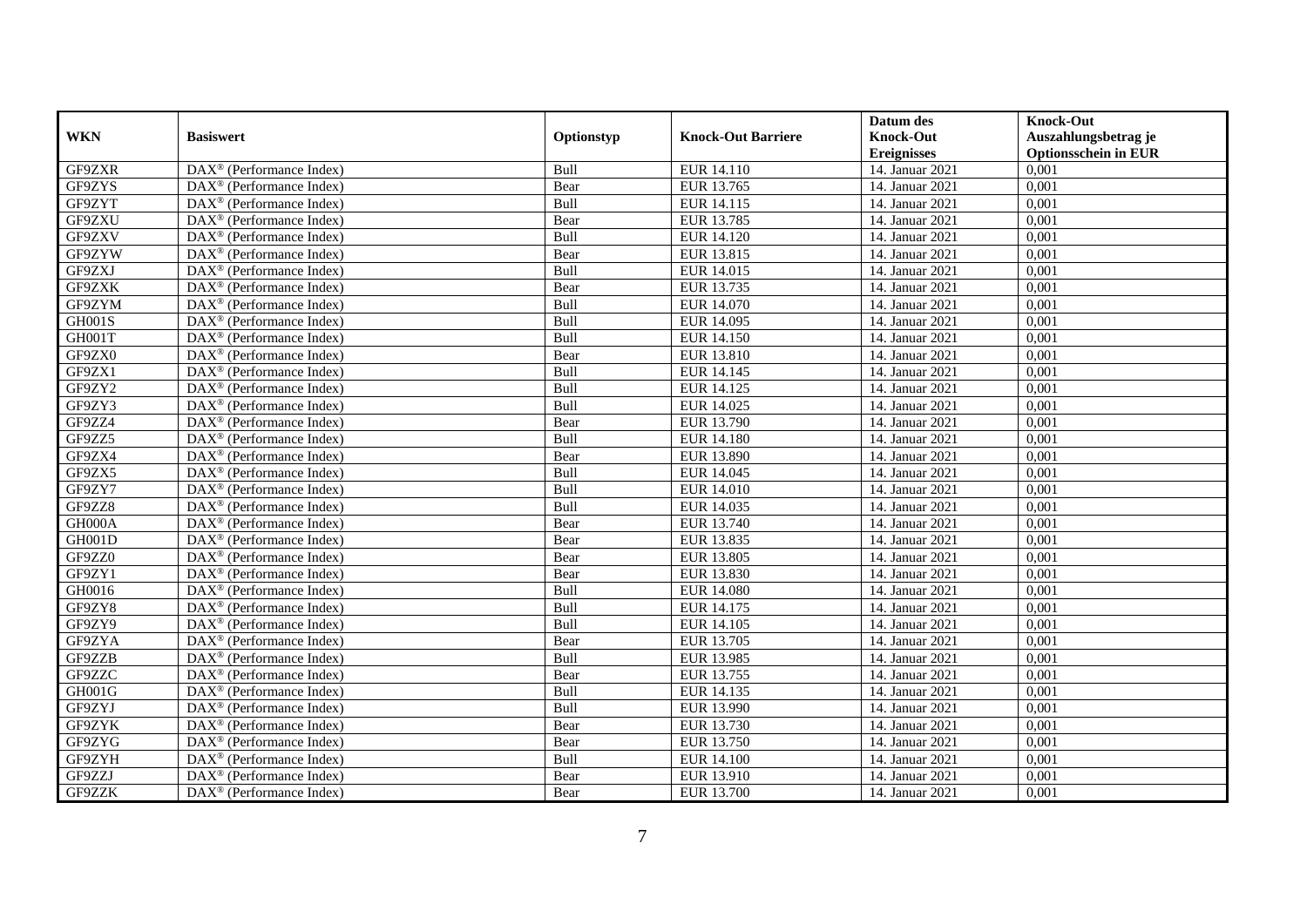|               |                                                             |            |                           | Datum des          | <b>Knock-Out</b>            |
|---------------|-------------------------------------------------------------|------------|---------------------------|--------------------|-----------------------------|
| <b>WKN</b>    | <b>Basiswert</b>                                            | Optionstyp | <b>Knock-Out Barriere</b> | <b>Knock-Out</b>   | Auszahlungsbetrag je        |
|               |                                                             |            |                           | <b>Ereignisses</b> | <b>Optionsschein in EUR</b> |
| GH001N        | DAX <sup>®</sup> (Performance Index)                        | Bear       | EUR 13.875                | 14. Januar 2021    | 0,001                       |
| GF9ZZQ        | $DAX^{\circledast}$ (Performance Index)                     | Bear       | EUR 13.640                | 14. Januar 2021    | 0,001                       |
| GF9ZZR        | DAX <sup>®</sup> (Performance Index)                        | Bear       | EUR 13.650                | 14. Januar 2021    | 0,001                       |
| GF9ZYR        | DAX <sup>®</sup> (Performance Index)                        | Bull       | EUR 14.040                | 14. Januar 2021    | 0,001                       |
| GF9ZZS        | DAX <sup>®</sup> (Performance Index)                        | Bear       | EUR 13.655                | 14. Januar 2021    | 0,001                       |
| GF9ZZT        | $DAX^{\circledR}$ (Performance Index)                       | Bull       | EUR 14.065                | 14. Januar 2021    | 0,001                       |
| GH002Z        | $DAX^{\circledR}$ (Performance Index)                       | Bear       | EUR 13.855                | 14. Januar 2021    | 0,001                       |
| GF9ZYY        | DAX <sup>®</sup> (Performance Index)                        | Bear       | EUR 13.845                | 14. Januar 2021    | 0,001                       |
| GF9ZYZ        | $DAX^{\circledast}$ (Performance Index)                     | Bull       | EUR 14.020                | 14. Januar 2021    | 0,001                       |
| GF9ZZD        | $DAX^{\circledast}$ (Performance Index)                     | Bear       | EUR 13.795                | 14. Januar 2021    | 0,001                       |
| GH001K        | $DAX^{\circledcirc}$ (Performance Index)                    | Bear       | EUR 13.840                | 14. Januar 2021    | 0.001                       |
| GF9ZZG        | $DAX^{\circledR}$ (Performance Index)                       | Bull       | EUR 13.975                | 14. Januar 2021    | 0,001                       |
| GF9ZZH        | DAX <sup>®</sup> (Performance Index)                        | Bear       | EUR 13.825                | 14. Januar 2021    | 0,001                       |
| GF9ZYV        | $DAX^{\circledR}$ (Performance Index)                       | Bull       | EUR 14.155                | 14. Januar 2021    | 0,001                       |
| GF9ZZW        | $DAX^{\circledast}$ (Performance Index)                     | Bear       | EUR 13.670                | 14. Januar 2021    | 0,001                       |
| GF9ZZX        | DAX <sup>®</sup> (Performance Index)                        | Bear       | EUR 13.675                | 14. Januar 2021    | 0,001                       |
| GH0021        | DAX <sup>®</sup> (Performance Index)                        | Bear       | EUR 13.660                | 14. Januar 2021    | 0,001                       |
| GF9ZZ6        | $DAX^{\circledcirc}$ (Performance Index)                    | Bear       | EUR 13.690                | 14. Januar 2021    | 0.001                       |
| GF9ZZ7        | DAX <sup>®</sup> (Performance Index)                        | Bear       | <b>EUR 13.885</b>         | 14. Januar 2021    | 0,001                       |
| GF9ZZU        | DAX <sup>®</sup> (Performance Index)                        | Bull       | EUR 13.995                | 14. Januar 2021    | 0,001                       |
| GF9ZZV        | $DAX^{\circledR}$ (Performance Index)                       | Bear       | EUR 13.665                | 14. Januar 2021    | 0.001                       |
| GF9ZZY        | $\overline{\text{DAX}^{\otimes}}$ (Performance Index)       | Bear       | EUR 13.680                | 14. Januar 2021    | 0,001                       |
| GF9ZZZ        | $DAX^{\circledast}$ (Performance Index)                     | Bear       | EUR 13.685                | 14. Januar 2021    | 0,001                       |
| GF9XC8        | DAX <sup>®</sup> (Performance Index)                        | Bear       | EUR 13.990                | 14. Januar 2021    | 0,001                       |
| GF9X9H        | Deutsche Bank AG                                            | Bear       | EUR 9,93845807            | 14. Januar 2021    | 0.001                       |
| GF9XC9        | $DAX^{\circledast}$ (Performance Index)                     | Bear       | EUR 13.990                | 14. Januar 2021    | 0,001                       |
| GF9XCA        | $\overline{\text{DAX}^{\otimes}(\text{Performance Index})}$ | Bear       | EUR 13.990                | 14. Januar 2021    | 0,001                       |
| GF9X9G        | Deutsche Bank AG                                            | Bear       | EUR 9,92845962            | 14. Januar 2021    | 0,001                       |
| GF9XC5        | $\overline{\text{DAX}^{\otimes}}$ (Performance Index)       | Bear       | EUR 13.990                | 14. Januar 2021    | 0,001                       |
| GF9XC6        | $DAX^{\circledast}$ (Performance Index)                     | Bear       | EUR 13.990                | 14. Januar 2021    | 0,001                       |
| GF9UEM        | $DAX^{\circledast}$ (Performance Index)                     | Bear       | <b>EUR 14.000</b>         | 14. Januar 2021    | 0,001                       |
| GF9XC7        | $DAX^{\circledcirc}$ (Performance Index)                    | Bear       | EUR 13.990                | 14. Januar 2021    | 0.001                       |
| GF9UEN        | $DAX^{\circledR}$ (Performance Index)                       | Bear       | <b>EUR 14.000</b>         | 14. Januar 2021    | 0,001                       |
| GF9UEP        | $\overline{\text{DAX}^{\otimes}}$ (Performance Index)       | Bear       | <b>EUR 14.000</b>         | 14. Januar 2021    | 0,001                       |
| GF9UEQ        | DAX <sup>®</sup> (Performance Index)                        | Bear       | <b>EUR 14.000</b>         | 14. Januar 2021    | 0,001                       |
| <b>GF9UER</b> | $DAX^{\circledcirc}$ (Performance Index)                    | Bear       | <b>EUR 14.000</b>         | 14. Januar 2021    | 0,001                       |
| GF9UEL        | DAX <sup>®</sup> (Performance Index)                        | Bear       | EUR 14.000                | 14. Januar 2021    | 0,001                       |
| GF46DA        | Randstad Holding N.V.                                       | Bear       | EUR 56,5219471            | 14. Januar 2021    | 0,001                       |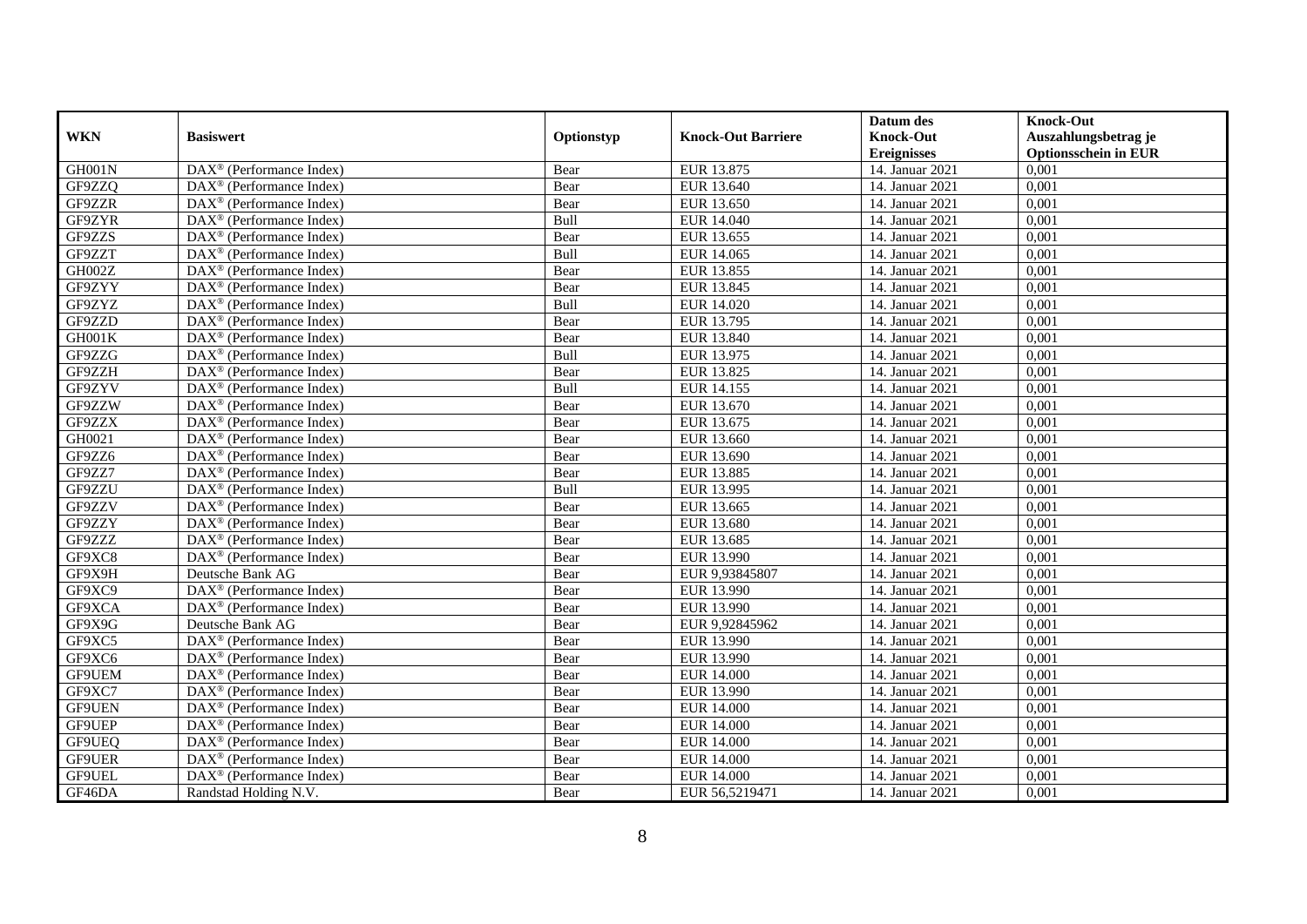|               |                                                               |            |                           | Datum des          | <b>Knock-Out</b>            |
|---------------|---------------------------------------------------------------|------------|---------------------------|--------------------|-----------------------------|
| <b>WKN</b>    | <b>Basiswert</b>                                              | Optionstyp | <b>Knock-Out Barriere</b> | <b>Knock-Out</b>   | Auszahlungsbetrag je        |
|               |                                                               |            |                           | <b>Ereignisses</b> | <b>Optionsschein in EUR</b> |
| GF9UEH        | $\overline{\text{DAX}}^{\textcircled{}}$ (Performance Index)  | Bear       | EUR 14.010                | 14. Januar 2021    | 0,001                       |
| GF9X0T        | Bayer AG                                                      | Bear       | EUR 52,78181105           | 14. Januar 2021    | 0,001                       |
| GF9MK6        | Volkswagen AG                                                 | Bear       | EUR 150,59478945          | 14. Januar 2021    | 0,001                       |
| GF9X2S        | MDAX <sup>®</sup> (Performance Index)                         | Bear       | EUR 31.491,32417535       | 14. Januar 2021    | 0.001                       |
| GF9UEJ        | $DAX^{\circledR}$ (Performance Index)                         | Bear       | EUR 14.010                | 14. Januar 2021    | 0,001                       |
| <b>GF9UEF</b> | $DAX^{\circledR}$ (Performance Index)                         | Bear       | EUR 14.010                | 14. Januar 2021    | 0,001                       |
| <b>GF9TSN</b> | Continental AG                                                | Bear       | EUR 122,92550147          | 14. Januar 2021    | 0,001                       |
| GF9UEG        | DAX <sup>®</sup> (Performance Index)                          | Bear       | EUR 14.010                | 14. Januar 2021    | 0,001                       |
| GF9TS9        | Continental AG                                                | Bear       | EUR 122,58556922          | 14. Januar 2021    | 0,001                       |
| <b>GF9UEK</b> | DAX <sup>®</sup> (Performance Index)                          | Bear       | EUR 14.010                | 14. Januar 2021    | 0,001                       |
| <b>GF9UEE</b> | $\overline{\text{DAX}^{\textcircled{a}}}$ (Performance Index) | Bear       | EUR 14.010                | 14. Januar 2021    | 0.001                       |
| GF9UEA        | $DAX^{\circledR}$ (Performance Index)                         | Bear       | EUR 14.020                | 14. Januar 2021    | 0,001                       |
| GF9MHA        | Volkswagen AG                                                 | Bear       | EUR 150,694713            | 14. Januar 2021    | 0,001                       |
| GF9X1R        | <b>Baver AG</b>                                               | Bear       | EUR 53,05176917           | 14. Januar 2021    | 0,001                       |
| GF9X1Z        | MDAX <sup>®</sup> (Performance Index)                         | Bear       | EUR 31.503,14299846       | 14. Januar 2021    | 0,001                       |
| GF8Y6D        | Deutsche Börse AG                                             | Bull       | EUR 135,31850094          | 14. Januar 2021    | 0,001                       |
| <b>GF9UEB</b> | DAX <sup>®</sup> (Performance Index)                          | Bear       | EUR 14.020                | 14. Januar 2021    | 0,001                       |
| GF9TQX        | Continental AG                                                | Bear       | EUR 123,25543572          | 14. Januar 2021    | 0.001                       |
| GF9QWA        | DAX <sup>®</sup> (Performance Index)                          | Bear       | EUR 14.030                | 14. Januar 2021    | 0,001                       |
| GF9X20        | MDAX <sup>®</sup> (Performance Index)                         | Bear       | EUR 31.507,10260417       | 14. Januar 2021    | 0,001                       |
| GF9UEC        | $DAX^{\circledast}$ (Performance Index)                       | Bear       | EUR 14.020                | 14. Januar 2021    | 0.001                       |
| GF9WY2        | Bayer AG                                                      | Bear       | EUR 53,01177537           | 14. Januar 2021    | 0,001                       |
| GF9QWM        | DAX <sup>®</sup> (Performance Index)                          | Bear       | EUR 14.020                | 14. Januar 2021    | 0,001                       |
| GF9X25        | MDAX <sup>®</sup> (Performance Index)                         | Bear       | EUR 31.518,91142828       | 14. Januar 2021    | 0,001                       |
| GF9UE1        | DAX <sup>®</sup> (Performance Index)                          | Bear       | EUR 14.030                | 14. Januar 2021    | 0.001                       |
| GF9QWE        | DAX <sup>®</sup> (Performance Index)                          | Bear       | EUR 14.025                | 14. Januar 2021    | 0,001                       |
| GF9TQR        | Continental AG                                                | Bear       | EUR 123,59536798          | 14. Januar 2021    | 0,001                       |
| GF9X26        | MDAX <sup>®</sup> (Performance Index)                         | Bear       | EUR 31.514,94182356       | 14. Januar 2021    | 0,001                       |
| GF9UE2        | $DAX^{\circledast}$ (Performance Index)                       | Bear       | EUR 14.025                | 14. Januar 2021    | 0,001                       |
| GF9X22        | MDAX <sup>®</sup> (Performance Index)                         | Bear       | EUR 31.499,21338976       | 14. Januar 2021    | 0,001                       |
| GF9UE3        | $DAX^{\circledast}$ (Performance Index)                       | Bear       | EUR 14.025                | 14. Januar 2021    | 0,001                       |
| GF9X23        | $MDAX^{\circledR}$ (Performance Index)                        | Bear       | EUR 31.495,25378405       | 14. Januar 2021    | 0.001                       |
| GF9UE4        | $DAX^{\circledR}$ (Performance Index)                         | Bear       | EUR 14.025                | 14. Januar 2021    | 0,001                       |
| GF9UE7        | $\overline{\text{DAX}^{\otimes}}$ (Performance Index)         | Bear       | EUR 14.025                | 14. Januar 2021    | 0,001                       |
| GF9X24        | MDAX <sup>®</sup> (Performance Index)                         | Bear       | EUR 31.511,04221188       | 14. Januar 2021    | 0,001                       |
| GF9UE8        | $DAX^{\circledcirc}$ (Performance Index)                      | Bear       | EUR 14.020                | 14. Januar 2021    | 0,001                       |
| GF9UE9        | $DAX^{\circledast}$ (Performance Index)                       | Bear       | EUR 14.020                | 14. Januar 2021    | 0,001                       |
| GF9UDZ        | DAX <sup>®</sup> (Performance Index)                          | Bear       | EUR 14.030                | 14. Januar 2021    | 0,001                       |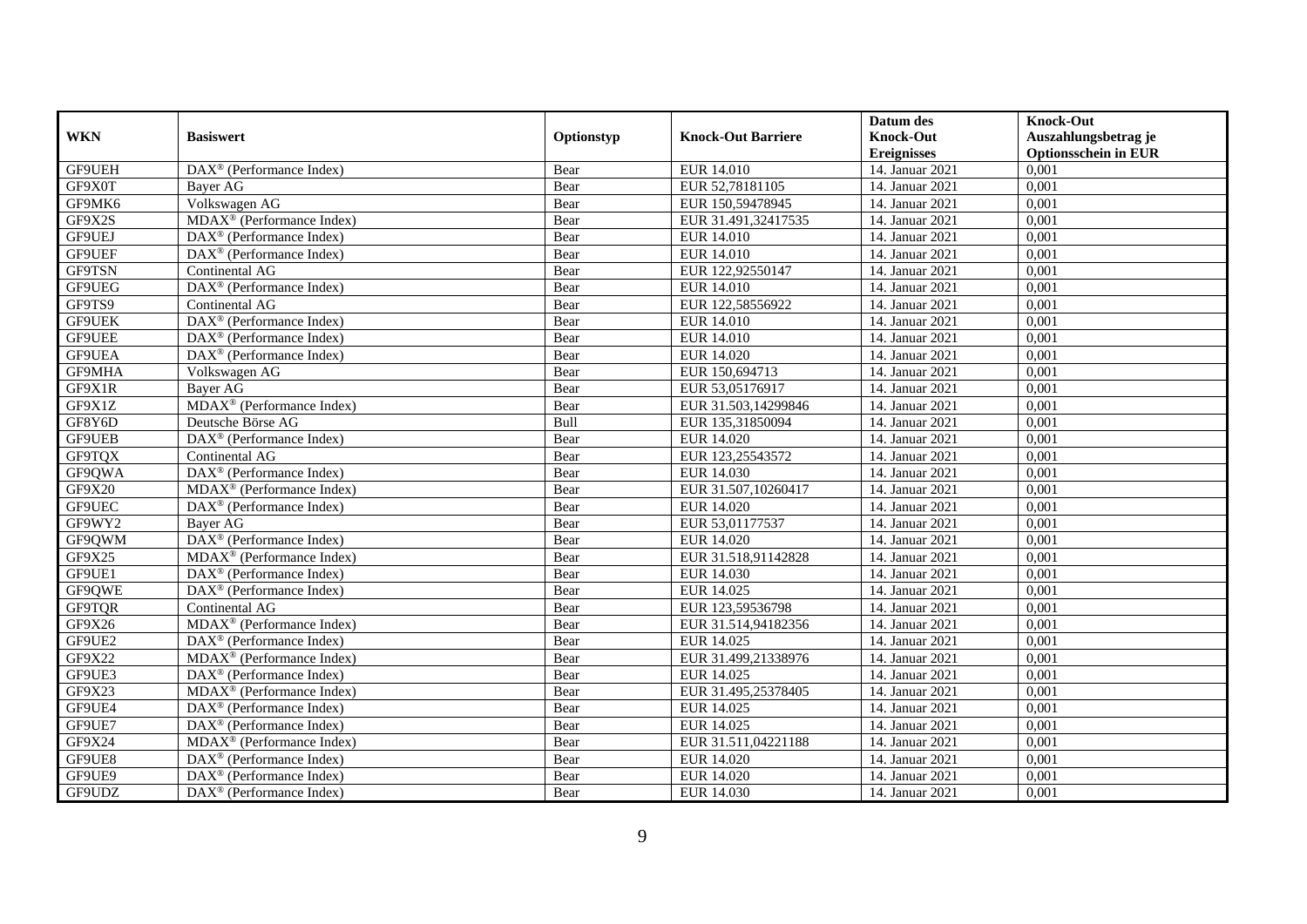|               |                                                              |            |                           | Datum des          | <b>Knock-Out</b>            |
|---------------|--------------------------------------------------------------|------------|---------------------------|--------------------|-----------------------------|
| <b>WKN</b>    | <b>Basiswert</b>                                             | Optionstyp | <b>Knock-Out Barriere</b> | <b>Knock-Out</b>   | Auszahlungsbetrag je        |
|               |                                                              |            |                           | <b>Ereignisses</b> | <b>Optionsschein in EUR</b> |
| GF9UE0        | $\overline{\text{DAX}}^{\textcircled{}}$ (Performance Index) | Bear       | EUR 14.030                | 14. Januar 2021    | 0,001                       |
| GF9UE5        | $\overline{\text{DAX}^{\otimes}}$ (Performance Index)        | Bear       | EUR 14.025                | 14. Januar 2021    | 0,001                       |
| GF9UE6        | DAX <sup>®</sup> (Performance Index)                         | Bear       | EUR 14.025                | 14. Januar 2021    | 0,001                       |
| GF9UED        | DAX <sup>®</sup> (Performance Index)                         | Bear       | EUR 14.020                | 14. Januar 2021    | 0.001                       |
| GF8Y6M        | Deutsche Börse AG                                            | Bull       | EUR 134,70755962          | 14. Januar 2021    | 0,001                       |
| GF9ZXF        | DAX <sup>®</sup> (Performance Index)                         | Bull       | EUR 13.955                | 14. Januar 2021    | 0,001                       |
| GH000B        | DAX <sup>®</sup> (Performance Index)/X-DAX <sup>®</sup>      | Bull       | EUR 13.945                | 14. Januar 2021    | 0,001                       |
| GH0007        | DAX <sup>®</sup> (Performance Index)/ X-DAX <sup>®</sup>     | Bull       | EUR 13.950                | 14. Januar 2021    | 0,001                       |
| GF9ZYL        | $DAX^{\circledast}$ (Performance Index)                      | Bull       | EUR 13.950                | 14. Januar 2021    | 0,001                       |
| GH0005        | $DAX^{\circledast}$ (Performance Index)/ X-DAX <sup>®</sup>  | Bull       | EUR 13.960                | 14. Januar 2021    | 0,001                       |
| GF9ZY6        | $DAX^{\circledR}$ (Performance Index)                        | Bull       | EUR 13.960                | 14. Januar 2021    | 0.001                       |
| GH0008        | DAX <sup>®</sup> (Performance Index)/ X-DAX <sup>®</sup>     | Bull       | EUR 13.955                | 14. Januar 2021    | 0,001                       |
| GF9ZYP        | DAX <sup>®</sup> (Performance Index)                         | Bull       | EUR 13.945                | 14. Januar 2021    | 0,001                       |
| GF5VAN        | Kion Group AG                                                | Bear       | EUR 77,66574892           | 14. Januar 2021    | 0,001                       |
| GF7ZAA        | Deutsche Börse AG                                            | Bull       | EUR 134,27773829          | 14. Januar 2021    | 0,001                       |
| GF9EZZ        | <b>SAP SE</b>                                                | Bull       | EUR 103,65856286          | 14. Januar 2021    | 0,001                       |
| GF9F02        | <b>SAP SE</b>                                                | Bull       | EUR 103,48843393          | 14. Januar 2021    | 0,001                       |
| GF9TQH        | $K+SAG$                                                      | Bear       | EUR 10.04604359           | 14. Januar 2021    | 0,001                       |
| GF6BFJ        | Deutsche Post AG                                             | Bear       | EUR 43,41890999           | 14. Januar 2021    | 0,001                       |
| GF9ZKM        | Alibaba Group Holding Limited                                | Bear       | <b>USD 236,14</b>         | 14. Januar 2021    | 0,001                       |
| <b>GF532P</b> | <b>OIAGEN N.V.</b>                                           | Bear       | EUR 44,10546919           | 14. Januar 2021    | 0,001                       |
| GF9MK4        | PayPal Holdings, Inc.                                        | Bear       | USD 249,38886176          | 14. Januar 2021    | 0,001                       |
| GF9ZKN        | Alibaba Group Holding Limited                                | Bear       | <b>USD 236,39</b>         | 14. Januar 2021    | 0,001                       |
| GF9ZJV        | Alibaba Group Holding Limited                                | Bear       | <b>USD 237,54</b>         | 14. Januar 2021    | 0,001                       |
| GF9ZJW        | Alibaba Group Holding Limited                                | Bear       | <b>USD 238,46</b>         | 14. Januar 2021    | 0.001                       |
| GF8QX2        | Paychex Inc.                                                 | Bull       | <b>USD 89,356</b>         | 14. Januar 2021    | 0,001                       |
| GF9ZH3        | Amazon.com, Inc.                                             | Bear       | USD 3.169,09              | 14. Januar 2021    | 0,001                       |
| GF0B3K        | Kone OYJ                                                     | Bull       | EUR 64,61693549           | 14. Januar 2021    | 0,001                       |
| GF9ZKX        | Alibaba Group Holding Limited                                | Bear       | <b>USD 232,8</b>          | 14. Januar 2021    | 0,001                       |
| GF9X5F        | The Boeing Company                                           | Bear       | USD 210,74708461          | 14. Januar 2021    | 0,001                       |
| GF9ZHM        | Amazon.com, Inc.                                             | Bear       | <b>USD 3.154,84</b>       | 14. Januar 2021    | 0,001                       |
| GF9ZKY        | Alibaba Group Holding Limited                                | Bear       | <b>USD 232,24</b>         | 14. Januar 2021    | 0.001                       |
| GF9X5G        | The Boeing Company                                           | Bear       | USD 209,06726727          | 14. Januar 2021    | 0,001                       |
| GF9ZGT        | Amazon.com, Inc.                                             | Bear       | USD 3.167,31              | 14. Januar 2021    | 0,001                       |
| GC2UCS        | Applied Materials, Inc.                                      | Bear       | USD 103,97656987          | 14. Januar 2021    | 0,001                       |
| GF9ZM0        | Alibaba Group Holding Limited                                | Bear       | <b>USD 231,92</b>         | 14. Januar 2021    | 0,001                       |
| GF9ZGU        | Amazon.com, Inc.                                             | Bear       | USD 3.166,72              | 14. Januar 2021    | 0,001                       |
| GF9ZP3        | Alibaba Group Holding Limited                                | Bear       | <b>USD 232,96</b>         | 14. Januar 2021    | 0,001                       |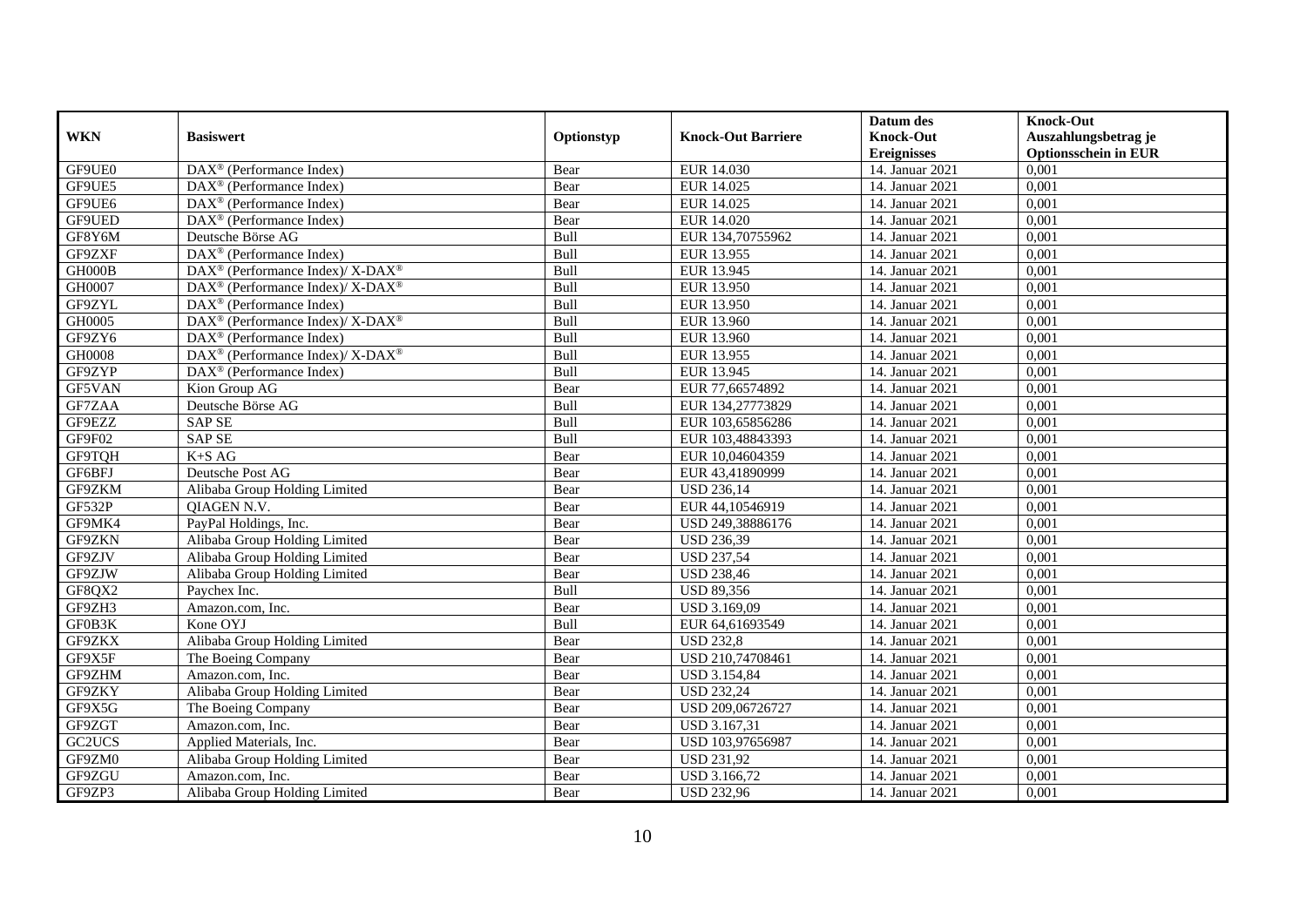|            |                               |            |                           | Datum des          | <b>Knock-Out</b>            |
|------------|-------------------------------|------------|---------------------------|--------------------|-----------------------------|
| <b>WKN</b> | <b>Basiswert</b>              | Optionstyp | <b>Knock-Out Barriere</b> | <b>Knock-Out</b>   | Auszahlungsbetrag je        |
|            |                               |            |                           | <b>Ereignisses</b> | <b>Optionsschein in EUR</b> |
| GF9ZHV     | Amazon.com, Inc.              | Bear       | <b>USD 3.158,4</b>        | 14. Januar 2021    | 0,001                       |
| GF9ZK3     | Alibaba Group Holding Limited | Bear       | <b>USD 234,16</b>         | 14. Januar 2021    | 0,001                       |
| GF9X5H     | The Boeing Company            | Bear       | USD 209,90717594          | 14. Januar 2021    | 0,001                       |
| GF9ZHW     | Amazon.com, Inc.              | Bear       | <b>USD 3.160,78</b>       | 14. Januar 2021    | 0,001                       |
| GF9ZK4     | Alibaba Group Holding Limited | Bear       | <b>USD 234</b>            | 14. Januar 2021    | 0,001                       |
| GF9X6K     | The Boeing Company            | Bear       | USD 211,57699437          | 14. Januar 2021    | 0,001                       |
| GF9ZL5     | Alibaba Group Holding Limited | Bear       | <b>USD 232,88</b>         | 14. Januar 2021    | 0,001                       |
| GF9ZGV     | Amazon.com, Inc.              | Bear       | USD 3.164,94              | 14. Januar 2021    | 0,001                       |
| GF9ZK1     | Alibaba Group Holding Limited | Bear       | <b>USD 239,35</b>         | 14. Januar 2021    | 0,001                       |
| GF9ZHX     | Amazon.com, Inc.              | Bear       | <b>USD 3.159,6</b>        | 14. Januar 2021    | 0,001                       |
| GF9ZK2     | Alibaba Group Holding Limited | Bear       | <b>USD 239,6</b>          | 14. Januar 2021    | 0,001                       |
| GF9ZHY     | Amazon.com, Inc.              | Bear       | <b>USD 3.159</b>          | 14. Januar 2021    | 0,001                       |
| GF9ZL3     | Alibaba Group Holding Limited | Bear       | <b>USD 232,72</b>         | 14. Januar 2021    | 0,001                       |
| CH09Y5     | EUR/GBP (WM-Fixing)           | Bull       | GBP 0,88819               | 14. Januar 2021    | 0,001                       |
| GF9ZL4     | Alibaba Group Holding Limited | Bear       | <b>USD 234,56</b>         | 14. Januar 2021    | 0,001                       |
| GF9ZGR     | Amazon.com, Inc.              | Bear       | USD 3.166,13              | 14. Januar 2021    | 0,001                       |
| GF9ZM6     | Alibaba Group Holding Limited | Bear       | <b>USD 233,36</b>         | 14. Januar 2021    | 0,001                       |
| GF9ZGS     | Amazon.com. Inc.              | Bear       | USD 3.165,53              | 14. Januar 2021    | 0,001                       |
| GF9ZQC     | Alibaba Group Holding Limited | Bear       | <b>USD 233,76</b>         | 14. Januar 2021    | 0,001                       |
| GF9ZHT     | Amazon.com, Inc.              | Bear       | USD 3.157,22              | 14. Januar 2021    | 0,001                       |
| GF9ZJA     | Alibaba Group Holding Limited | Bear       | <b>USD 242,92</b>         | 14. Januar 2021    | 0,001                       |
| GF9ZHZ     | Amazon.com, Inc.              | Bear       | USD 3.161,97              | 14. Januar 2021    | 0.001                       |
| GF9ZKB     | Alibaba Group Holding Limited | Bear       | <b>USD 235,05</b>         | 14. Januar 2021    | 0,001                       |
| GF9ZJ0     | Amazon.com. Inc.              | Bear       | USD 3.161,38              | 14. Januar 2021    | 0,001                       |
| GF9ZKC     | Alibaba Group Holding Limited | Bear       | <b>USD 234,4</b>          | 14. Januar 2021    | 0,001                       |
| GF9ZHN     | Amazon.com, Inc.              | Bear       | <b>USD 3.155,44</b>       | 14. Januar 2021    | 0,001                       |
| GF9ZLD     | Alibaba Group Holding Limited | Bear       | <b>USD 233,84</b>         | 14. Januar 2021    | 0,001                       |
| GF9ZHQ     | Amazon.com, Inc.              | Bear       | USD 3.156,03              | 14. Januar 2021    | 0,001                       |
| GF9ZLE     | Alibaba Group Holding Limited | Bear       | <b>USD 241,04</b>         | 14. Januar 2021    | 0,001                       |
| GF9ZGZ     | Amazon.com. Inc.              | Bear       | <b>USD 3.167.9</b>        | 14. Januar 2021    | 0.001                       |
| GF9ZMF     | Alibaba Group Holding Limited | Bear       | <b>USD 233,6</b>          | 14. Januar 2021    | 0,001                       |
| GF9ZH0     | Amazon.com, Inc.              | Bear       | <b>USD 3.168,5</b>        | 14. Januar 2021    | 0,001                       |
| GF9ZJT     | Alibaba Group Holding Limited | Bear       | <b>USD 238,07</b>         | 14. Januar 2021    | 0,001                       |
| GF9ZJ1     | Amazon.com, Inc.              | Bear       | USD 3.162,56              | 14. Januar 2021    | 0,001                       |
| GF9ZJU     | Alibaba Group Holding Limited | Bear       | <b>USD 238,26</b>         | 14. Januar 2021    | 0,001                       |
| GF9ZGP     | Amazon.com, Inc.              | Bear       | USD 3.163,75              | 14. Januar 2021    | 0,001                       |
| GF9ZKV     | Alibaba Group Holding Limited | Bear       | <b>USD 232,4</b>          | 14. Januar 2021    | 0,001                       |
| GF9ZHR     | Amazon.com, Inc.              | Bear       | USD 3.156,63              | 14. Januar 2021    | 0,001                       |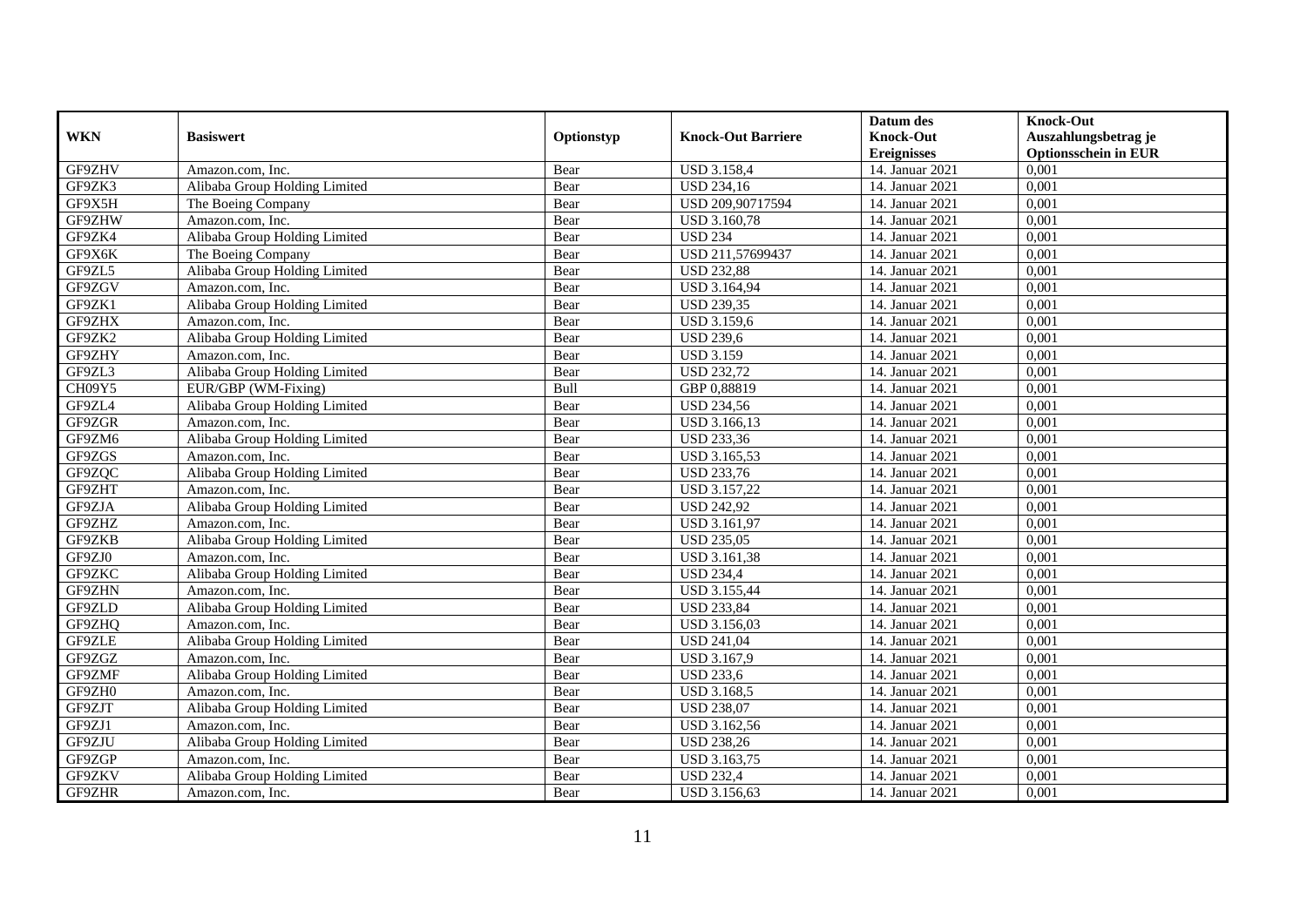|               |                               |            |                           | Datum des          | <b>Knock-Out</b>            |
|---------------|-------------------------------|------------|---------------------------|--------------------|-----------------------------|
| <b>WKN</b>    | <b>Basiswert</b>              | Optionstyp | <b>Knock-Out Barriere</b> | <b>Knock-Out</b>   | Auszahlungsbetrag je        |
|               |                               |            |                           | <b>Ereignisses</b> | <b>Optionsschein in EUR</b> |
| GF9ZKW        | Alibaba Group Holding Limited | Bear       | <b>USD 232,56</b>         | 14. Januar 2021    | 0,001                       |
| GF9ZHS        | Amazon.com, Inc.              | Bear       | <b>USD 3.157,81</b>       | 14. Januar 2021    | 0,001                       |
| GF9ZLX        | Alibaba Group Holding Limited | Bear       | <b>USD 231,76</b>         | 14. Januar 2021    | 0,001                       |
| GF9ZK8        | Amazon.com, Inc.              | Bear       | USD 3.163,16              | 14. Januar 2021    | 0,001                       |
| GF9ZJR        | Alibaba Group Holding Limited | Bear       | <b>USD 237,71</b>         | 14. Januar 2021    | 0,001                       |
| GF9ZK6        | Amazon.com. Inc.              | Bear       | USD 3.160,19              | 14. Januar 2021    | 0,001                       |
| GF9ZJS        | Alibaba Group Holding Limited | Bear       | <b>USD 237,22</b>         | 14. Januar 2021    | 0,001                       |
| GF9ZJN        | Amazon.com, Inc.              | Bear       | USD 3.164,35              | 14. Januar 2021    | 0,001                       |
| GF9ZKS        | Alibaba Group Holding Limited | Bear       | <b>USD 236,78</b>         | 14. Januar 2021    | 0,001                       |
| GF9ZKT        | Alibaba Group Holding Limited | Bear       | <b>USD 232,16</b>         | 14. Januar 2021    | 0,001                       |
| GF9ZKU        | Alibaba Group Holding Limited | Bear       | <b>USD 232,48</b>         | 14. Januar 2021    | 0.001                       |
| GF9ZLV        | Alibaba Group Holding Limited | Bear       | <b>USD 231,84</b>         | 14. Januar 2021    | 0,001                       |
| GF9ZLW        | Alibaba Group Holding Limited | Bear       | <b>USD 232,08</b>         | 14. Januar 2021    | 0,001                       |
| GF9ZJ5        | Alibaba Group Holding Limited | Bear       | <b>USD 240,72</b>         | 14. Januar 2021    | 0,001                       |
| GF9ZK7        | Alibaba Group Holding Limited | Bear       | <b>USD 234,72</b>         | 14. Januar 2021    | 0,001                       |
| GF9ZL9        | Alibaba Group Holding Limited | Bear       | <b>USD 233,12</b>         | 14. Januar 2021    | 0,001                       |
| GF9ZLA        | Alibaba Group Holding Limited | Bear       | <b>USD 233,44</b>         | 14. Januar 2021    | 0,001                       |
| GF9ZJ4        | Alibaba Group Holding Limited | Bear       | <b>USD 240,13</b>         | 14. Januar 2021    | 0.001                       |
| GF9ZK5        | Alibaba Group Holding Limited | Bear       | <b>USD 234,32</b>         | 14. Januar 2021    | 0,001                       |
| GF9ZL7        | Alibaba Group Holding Limited | Bear       | <b>USD 233,2</b>          | 14. Januar 2021    | 0,001                       |
| GF9ZL8        | Alibaba Group Holding Limited | Bear       | <b>USD 240,42</b>         | 14. Januar 2021    | 0.001                       |
| <b>GF9ZKK</b> | Alibaba Group Holding Limited | Bear       | <b>USD 237,89</b>         | 14. Januar 2021    | 0,001                       |
| GF9ZKL        | Alibaba Group Holding Limited | Bear       | <b>USD 236,51</b>         | 14. Januar 2021    | 0,001                       |
| GF9ZJB        | Alibaba Group Holding Limited | Bear       | <b>USD 241,73</b>         | 14. Januar 2021    | 0,001                       |
| GF9ZKD        | Alibaba Group Holding Limited | Bear       | <b>USD 235,31</b>         | 14. Januar 2021    | 0.001                       |
| GF9ZKE        | Alibaba Group Holding Limited | Bear       | <b>USD 235,92</b>         | 14. Januar 2021    | 0,001                       |
| GF9ZJ7        | Alibaba Group Holding Limited | Bear       | <b>USD 242,1</b>          | 14. Januar 2021    | 0,001                       |
| GF9ZJ8        | Alibaba Group Holding Limited | Bear       | <b>USD 242,5</b>          | 14. Januar 2021    | 0,001                       |
| GF9ZK9        | Alibaba Group Holding Limited | Bear       | <b>USD 234,88</b>         | 14. Januar 2021    | 0,001                       |
| GF9ZKA        | Alibaba Group Holding Limited | Bear       | <b>USD 235,13</b>         | 14. Januar 2021    | 0,001                       |
| GF9ZLB        | Alibaba Group Holding Limited | Bear       | <b>USD 233,28</b>         | 14. Januar 2021    | 0,001                       |
| GF9ZLC        | Alibaba Group Holding Limited | Bear       | <b>USD 233,52</b>         | 14. Januar 2021    | 0.001                       |
| GF9ZJD        | Alibaba Group Holding Limited | Bear       | <b>USD 241,37</b>         | 14. Januar 2021    | 0,001                       |
| GF9ZJE        | Alibaba Group Holding Limited | Bear       | <b>USD 245,49</b>         | 14. Januar 2021    | 0,001                       |
| GF9ZKF        | Alibaba Group Holding Limited | Bear       | <b>USD 235,6</b>          | 14. Januar 2021    | 0,001                       |
| GF9ZKG        | Alibaba Group Holding Limited | Bear       | <b>USD 235,81</b>         | 14. Januar 2021    | 0,001                       |
| GF9ZKP        | Alibaba Group Holding Limited | Bear       | <b>USD 236,65</b>         | 14. Januar 2021    | 0,001                       |
| GF9ZKQ        | Alibaba Group Holding Limited | Bear       | <b>USD 237,07</b>         | 14. Januar 2021    | 0,001                       |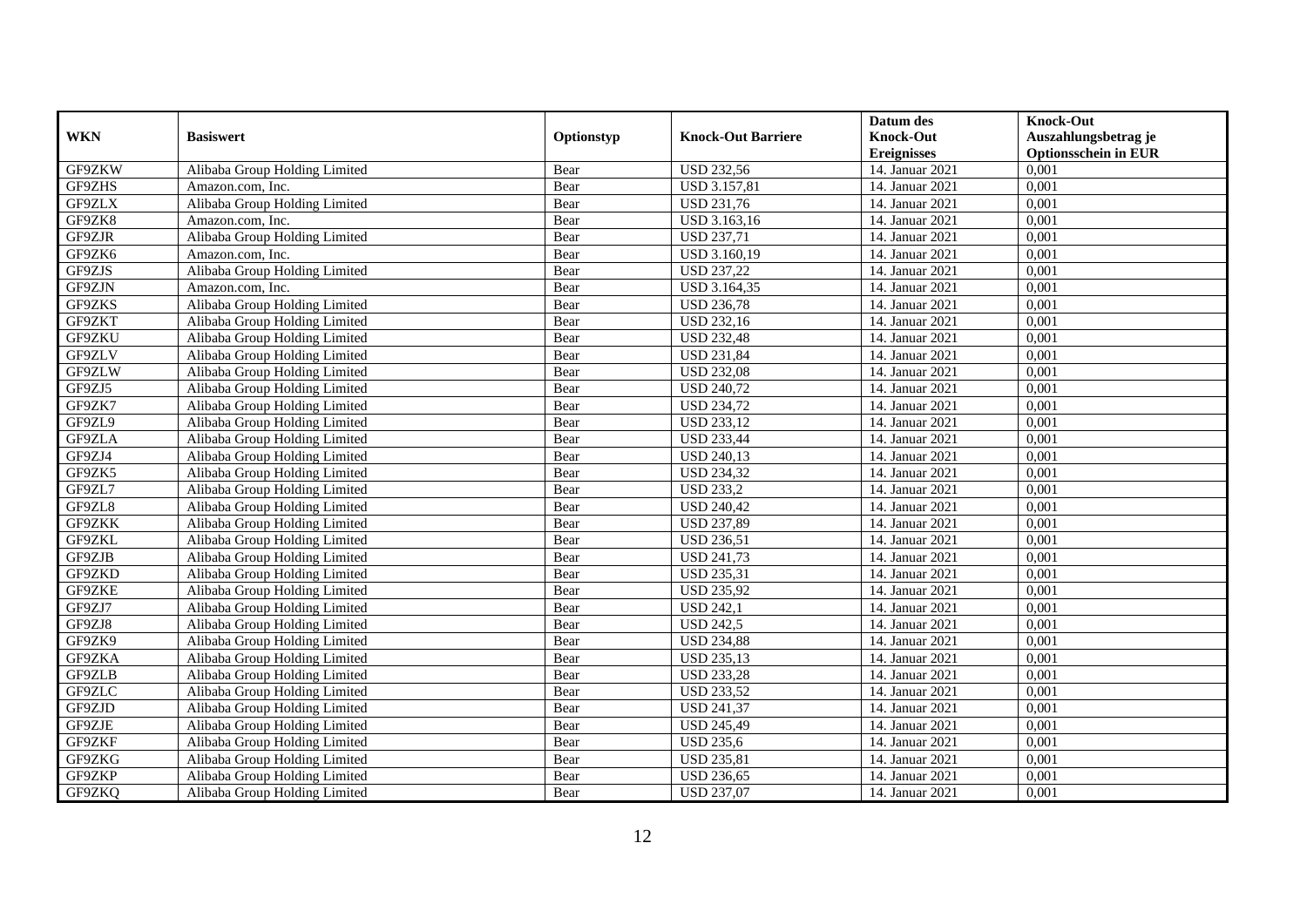|            |                                                           |            |                           | Datum des          | <b>Knock-Out</b>            |
|------------|-----------------------------------------------------------|------------|---------------------------|--------------------|-----------------------------|
| <b>WKN</b> | <b>Basiswert</b>                                          | Optionstyp | <b>Knock-Out Barriere</b> | <b>Knock-Out</b>   | Auszahlungsbetrag je        |
|            |                                                           |            |                           | <b>Ereignisses</b> | <b>Optionsschein in EUR</b> |
| GF9ZKR     | Alibaba Group Holding Limited                             | Bear       | <b>USD 236,92</b>         | 14. Januar 2021    | 0,001                       |
| GF9ZLR     | Alibaba Group Holding Limited                             | Bear       | <b>USD 237,38</b>         | 14. Januar 2021    | 0,001                       |
| GF9ZJX     | Alibaba Group Holding Limited                             | Bear       | <b>USD 238,67</b>         | 14. Januar 2021    | 0,001                       |
| GF9ZKZ     | Alibaba Group Holding Limited                             | Bear       | <b>USD 232,64</b>         | 14. Januar 2021    | 0,001                       |
| GF9ZL0     | Alibaba Group Holding Limited                             | Bear       | <b>USD 239,86</b>         | 14. Januar 2021    | 0,001                       |
| GF9ZM1     | Alibaba Group Holding Limited                             | Bear       | <b>USD 231,68</b>         | 14. Januar 2021    | 0,001                       |
| GF9ZJZ     | Alibaba Group Holding Limited                             | Bear       | <b>USD 239,11</b>         | 14. Januar 2021    | 0,001                       |
| GF9ZK0     | Alibaba Group Holding Limited                             | Bear       | <b>USD 238,89</b>         | 14. Januar 2021    | 0,001                       |
| GF9ZL1     | Alibaba Group Holding Limited                             | Bear       | <b>USD 232,32</b>         | 14. Januar 2021    | 0,001                       |
| GF9ZL2     | Alibaba Group Holding Limited                             | Bear       | <b>USD 233,04</b>         | 14. Januar 2021    | 0.001                       |
| GF9ZM3     | Alibaba Group Holding Limited                             | Bear       | <b>USD 232</b>            | 14. Januar 2021    | 0,001                       |
| GF9ZJF     | Alibaba Group Holding Limited                             | Bear       | <b>USD 244,36</b>         | 14. Januar 2021    | 0,001                       |
| GF9ZJG     | Alibaba Group Holding Limited                             | Bear       | <b>USD 243,37</b>         | 14. Januar 2021    | 0,001                       |
| GF9ZKH     | Alibaba Group Holding Limited                             | Bear       | <b>USD 235,5</b>          | 14. Januar 2021    | 0.001                       |
| GF9ZKJ     | Alibaba Group Holding Limited                             | Bear       | <b>USD 236,26</b>         | 14. Januar 2021    | 0,001                       |
| GF9YUY     | NASDAQ-100 Index®                                         | Bear       | <b>USD 13.000</b>         | 14. Januar 2021    | 0,001                       |
| GF9X27     | $MDAX^{\circledR}$ (Performance Index)                    | Bear       | EUR 31.522,85103599       | 14. Januar 2021    | 0,001                       |
| GF9QRK     | Dow Jones Industrial Average <sup>®</sup> Index           | Bear       | <b>USD 31.180</b>         | 14. Januar 2021    | 0,001                       |
| GF3UCS     | Dow Jones Industrial Average <sup>®</sup> Index           | Bear       | <b>USD 31.200</b>         | 14. Januar 2021    | 0,001                       |
| GF9YUU     | NASDAQ-100 Index®                                         | Bear       | <b>USD 13.020</b>         | 14. Januar 2021    | 0,001                       |
| GF9YUW     | NASDAQ-100 Index®                                         | Bear       | <b>USD 13.010</b>         | 14. Januar 2021    | 0,001                       |
| GF5FGX     | Ford Motor Company                                        | Bear       | USD 9,94349291            | 14. Januar 2021    | 0,001                       |
| GB0W11     | $\overline{\text{MDAX}}$ <sup>®</sup> (Performance Index) | Bear       | EUR 31.554,17227328       | 14. Januar 2021    | 0,001                       |
| GF9MMQ     | Dow Jones Industrial Average® Index                       | Bear       | <b>USD 31.220</b>         | 14. Januar 2021    | 0,001                       |
| GF9YW2     | S&P 500 <sup>®</sup> Index                                | Bear       | <b>USD 3.815</b>          | 14. Januar 2021    | 0,001                       |
| GF9YUX     | NASDAQ-100 Index®                                         | Bear       | <b>USD 13.010</b>         | 14. Januar 2021    | 0,001                       |
| GF9MMR     | Dow Jones Industrial Average® Index                       | Bear       | <b>USD 31.220</b>         | 14. Januar 2021    | 0,001                       |
| GF9YV0     | NASDAQ-100 Index®                                         | Bear       | <b>USD 12.990</b>         | 14. Januar 2021    | 0,001                       |
| GF9YW3     | S&P 500 <sup>®</sup> Index                                | Bear       | <b>USD 3.815</b>          | 14. Januar 2021    | 0,001                       |
| GF9X5M     | The Boeing Company                                        | Bear       | USD 212,41690305          | 14. Januar 2021    | 0,001                       |
| GF9YSF     | Dow Jones Industrial Average® Index                       | Bear       | <b>USD 31.100</b>         | 14. Januar 2021    | 0,001                       |
| GF9QRJ     | Dow Jones Industrial Average <sup>®</sup> Index           | Bear       | <b>USD 31.180</b>         | 14. Januar 2021    | 0,001                       |
| GF9YV1     | NASDAQ-100 Index®                                         | Bear       | <b>USD 12.990</b>         | 14. Januar 2021    | 0,001                       |
| GF9X5N     | The Boeing Company                                        | Bear       | USD 213,25681172          | 14. Januar 2021    | 0,001                       |
| GF9YSG     | Dow Jones Industrial Average® Index                       | Bear       | <b>USD 31.100</b>         | 14. Januar 2021    | 0,001                       |
| GF9YW4     | S&P 500 <sup>®</sup> Index                                | Bear       | <b>USD 3.812,5</b>        | 14. Januar 2021    | 0,001                       |
| GF9YV2     | NASDAQ-100 Index®                                         | Bear       | <b>USD 12.980</b>         | 14. Januar 2021    | 0,001                       |
| GF9YUV     | NASDAQ-100 Index®                                         | Bear       | <b>USD 13.020</b>         | 14. Januar 2021    | 0,001                       |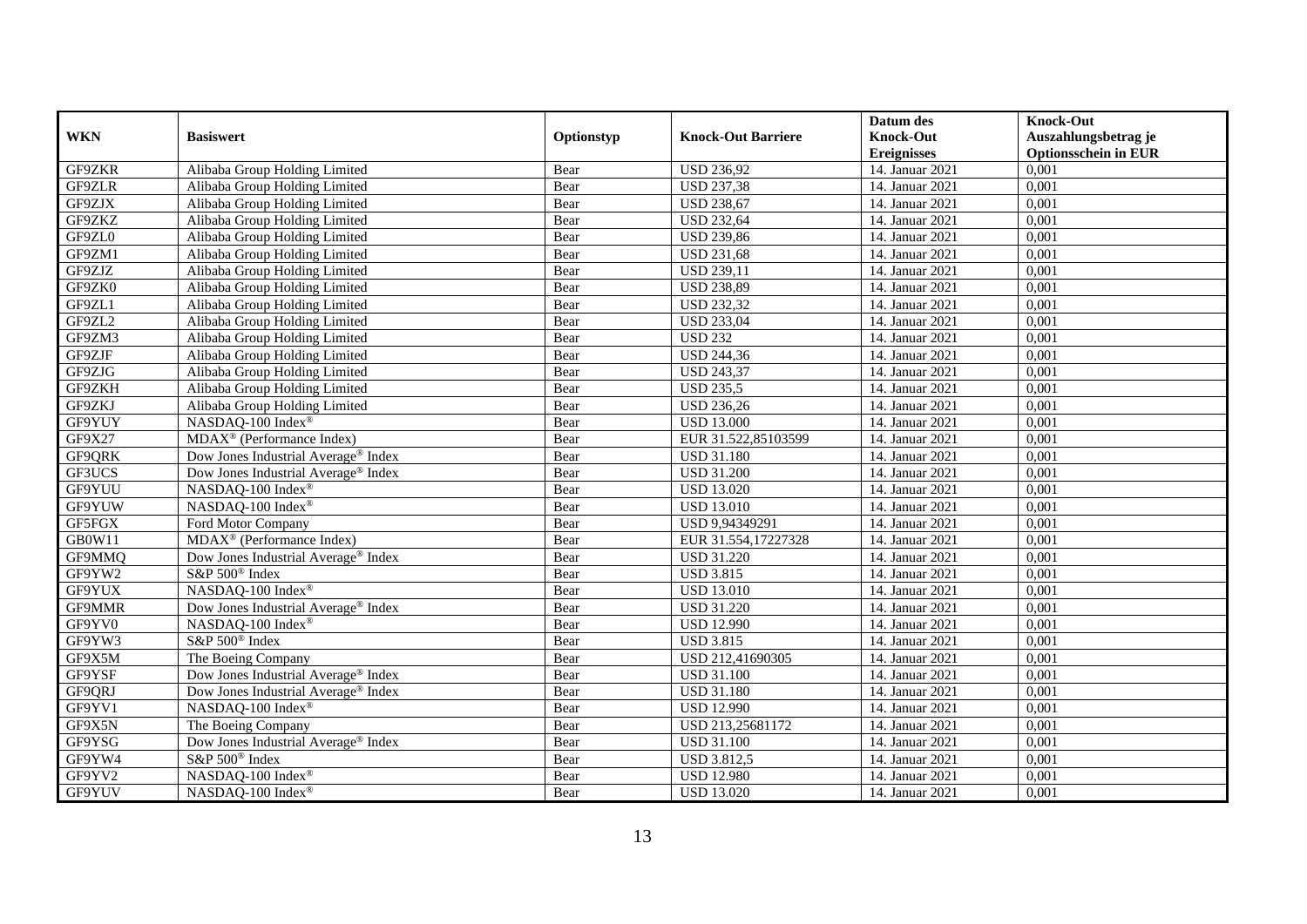|               |                                                           |            |                           | Datum des          | <b>Knock-Out</b>            |
|---------------|-----------------------------------------------------------|------------|---------------------------|--------------------|-----------------------------|
| <b>WKN</b>    | <b>Basiswert</b>                                          | Optionstyp | <b>Knock-Out Barriere</b> | <b>Knock-Out</b>   | Auszahlungsbetrag je        |
|               |                                                           |            |                           | <b>Ereignisses</b> | <b>Optionsschein in EUR</b> |
| GF9YW0        | S&P 500 <sup>®</sup> Index                                | Bear       | <b>USD 3.817,5</b>        | 14. Januar 2021    | 0,001                       |
| GF9YUZ        | NASDAQ-100 Index®                                         | Bear       | <b>USD 13.000</b>         | 14. Januar 2021    | 0,001                       |
| GF9YW1        | S&P 500 <sup>®</sup> Index                                | Bear       | <b>USD 3.817,5</b>        | 14. Januar 2021    | 0,001                       |
| GF9YV3        | NASDAQ-100 Index®                                         | Bear       | <b>USD 12.980</b>         | 14. Januar 2021    | 0,001                       |
| GF9YVY        | S&P 500 <sup>®</sup> Index                                | Bear       | <b>USD 3.820</b>          | 14. Januar 2021    | 0,001                       |
| <b>GF7ZHL</b> | Dow Jones Industrial Average® Index                       | Bear       | <b>USD 31.200</b>         | 14. Januar 2021    | 0,001                       |
| GF9YV4        | NASDAQ-100 Index®                                         | Bear       | <b>USD 12.970</b>         | 14. Januar 2021    | 0,001                       |
| GF9YVZ        | S&P 500 <sup>®</sup> Index                                | Bear       | <b>USD 3.820</b>          | 14. Januar 2021    | 0,001                       |
| GF9BQN        | Dow Jones Industrial Average® Index                       | Bear       | <b>USD 31.200</b>         | 14. Januar 2021    | 0,001                       |
| GF9YV5        | NASDAQ-100 Index®                                         | Bear       | <b>USD 12.970</b>         | 14. Januar 2021    | 0,001                       |
| GF9YW5        | S&P 500 <sup>®</sup> Index                                | Bear       | <b>USD 3.812,5</b>        | 14. Januar 2021    | 0,001                       |
| GF6ZPL        | Dow Jones Industrial Average® Index                       | Bear       | USD 31.176,66030245       | 14. Januar 2021    | 0,001                       |
| GB5JGP        | Dow Jones Industrial Average <sup>®</sup> Index           | Bear       | USD 31.190,06408042       | 14. Januar 2021    | 0,001                       |
| GF6ZPK        | Dow Jones Industrial Average <sup>®</sup> Index           | Bear       | USD 31.186,61423164       | 14. Januar 2021    | 0,001                       |
| GF9TST        | $K+SAG$                                                   | Bear       | EUR 10,08602785           | 14. Januar 2021    | 0,001                       |
| GF71ZH        | Citizens Financial Group, Inc.                            | Bear       | USD 40,94183054           | 14. Januar 2021    | 0,001                       |
| GF8R25        | Cintas Corp                                               | Bull       | USD 334,22063861          | 14. Januar 2021    | 0,001                       |
| <b>GF9X28</b> | $MDAX^{\circledR}$ (Performance Index)                    | Bear       | EUR 31.589.81436795       | 14. Januar 2021    | 0,001                       |
| GF9X9L        | Deutsche Bank AG                                          | Bear       | EUR 9,98845032            | 14. Januar 2021    | 0,001                       |
| GF9X46        | MDAX <sup>®</sup> (Performance Index)                     | Bear       | EUR 31.593,74397665       | 14. Januar 2021    | 0,001                       |
| GF7EUT        | Deutsche Bank AG                                          | Bear       | EUR 9,96239919            | 14. Januar 2021    | 0.001                       |
| GF4NVC        | Lam Research Corporation                                  | Bear       | USD 555,17726317          | 14. Januar 2021    | 0,001                       |
| GF9X29        | MDAX <sup>®</sup> (Performance Index)                     | Bear       | EUR 31.601,62319206       | 14. Januar 2021    | 0,001                       |
| GF9ZH1        | Amazon.com, Inc.                                          | Bear       | USD 3.169,69              | 14. Januar 2021    | 0,001                       |
| GF9X79        | $MDAX^{\circledR}$ (Performance Index)                    | Bear       | EUR 31.597,65358734       | 14. Januar 2021    | 0,001                       |
| GF9X2F        | MDAX <sup>®</sup> (Performance Index)                     | Bear       | EUR 31.613,43201617       | 14. Januar 2021    | 0,001                       |
| GF9X7D        | MDAX <sup>®</sup> (Performance Index)                     | Bear       | EUR 31.605,50280574       | 14. Januar 2021    | 0,001                       |
| GF9X2B        | $\overline{\text{MDAX}}$ <sup>®</sup> (Performance Index) | Bear       | EUR 31.609,43241444       | 14. Januar 2021    | 0,001                       |
| CH09Y7        | EUR/GBP (WM-Fixing)                                       | Bull       | GBP 0,88715               | 14. Januar 2021    | 0,001                       |
| GF9MGL        | Volkswagen AG                                             | Bear       | EUR 151,52407851          | 14. Januar 2021    | 0,001                       |
| GF7Z9E        | Deutsche Börse AG                                         | Bull       | EUR 133,98692017          | 14. Januar 2021    | 0,001                       |
| GF9X2E        | MDAX <sup>®</sup> (Performance Index)                     | Bear       | EUR 31.621,27123556       | 14. Januar 2021    | 0.001                       |
| GF9MJQ        | Volkswagen AG                                             | Bear       | EUR 151,4141626           | 14. Januar 2021    | 0,001                       |
| GF9ZH4        | Amazon.com, Inc.                                          | Bear       | <b>USD 3.170,88</b>       | 14. Januar 2021    | 0,001                       |
| GF9X1E        | MDAX <sup>®</sup> (Performance Index)                     | Bear       | EUR 31.625,19084525       | 14. Januar 2021    | 0,001                       |
| GF9YVW        | S&P 500 <sup>®</sup> Index                                | Bear       | <b>USD 3.822,5</b>        | 14. Januar 2021    | 0,001                       |
| GC57MN        | <b>Bank of America Corporation</b>                        | Bear       | USD 33,99691049           | 14. Januar 2021    | 0,001                       |
| GF9X2C        | MDAX <sup>®</sup> (Performance Index)                     | Bear       | EUR 31.617,32162885       | 14. Januar 2021    | 0,001                       |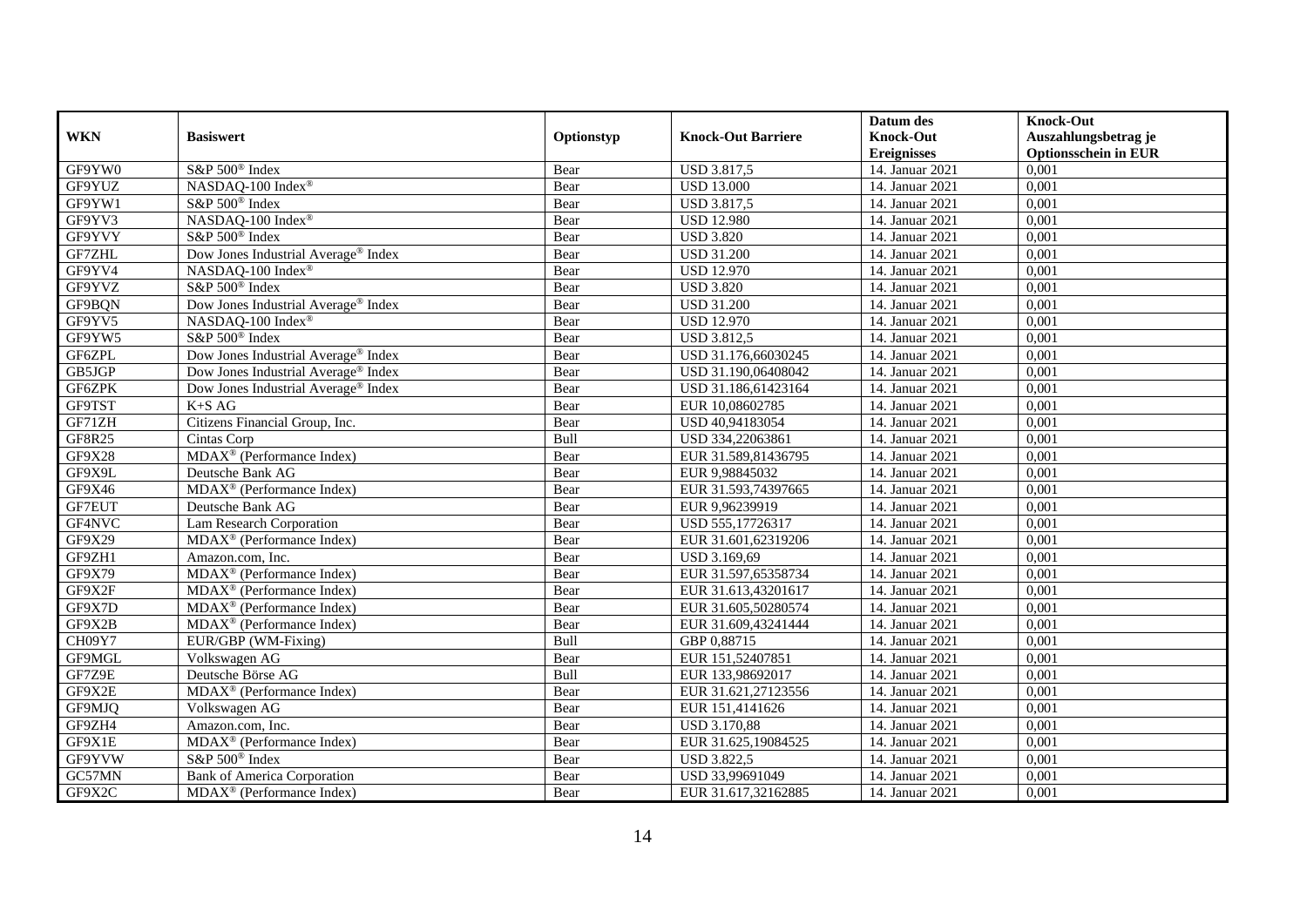|               |                                         |            |                           | Datum des          | <b>Knock-Out</b>            |
|---------------|-----------------------------------------|------------|---------------------------|--------------------|-----------------------------|
| <b>WKN</b>    | <b>Basiswert</b>                        | Optionstyp | <b>Knock-Out Barriere</b> | <b>Knock-Out</b>   | Auszahlungsbetrag je        |
|               |                                         |            |                           | <b>Ereignisses</b> | <b>Optionsschein in EUR</b> |
| GF9X9K        | Deutsche Bank AG                        | Bear       | EUR 9,99844876            | 14. Januar 2021    | 0,001                       |
| GF9MJS        | Volkswagen AG                           | Bear       | EUR 151,63399442          | 14. Januar 2021    | 0,001                       |
| GF5FE1        | EUR/GBP (WM-Fixing)                     | Bull       | GBP 0,88702               | 14. Januar 2021    | 0,001                       |
| GF9ZHG        | Amazon.com, Inc.                        | Bear       | USD 3.177,41              | 14. Januar 2021    | 0,001                       |
| GF9YVX        | S&P 500 <sup>®</sup> Index              | Bear       | <b>USD 3.822,5</b>        | 14. Januar 2021    | 0,001                       |
| GF9MGJ        | Volkswagen AG                           | Bear       | EUR 151,47411672          | 14. Januar 2021    | 0,001                       |
| GF5FE2        | EUR/GBP (WM-Fixing)                     | Bull       | GBP 0,88702               | 14. Januar 2021    | 0,001                       |
| GF9ZH2        | Amazon.com, Inc.                        | Bear       | <b>USD 3.171,47</b>       | 14. Januar 2021    | 0,001                       |
| GF9ZH5        | Amazon.com, Inc.                        | Bear       | USD 3.172,66              | 14. Januar 2021    | 0,001                       |
| GF5FE3        | EUR/GBP (WM-Fixing)                     | Bull       | GBP 0,88702               | 14. Januar 2021    | 0,001                       |
| GF9ZH6        | Amazon.com, Inc.                        | Bear       | <b>USD 3.172,07</b>       | 14. Januar 2021    | 0,001                       |
| GF9ZH9        | Amazon.com, Inc.                        | Bear       | <b>USD 3.174,44</b>       | 14. Januar 2021    | 0,001                       |
| GF9ZHC        | Amazon.com, Inc.                        | Bear       | USD 3.176,22              | 14. Januar 2021    | 0,001                       |
| GF9ZHD        | Amazon.com. Inc.                        | Bear       | <b>USD 3.176,81</b>       | 14. Januar 2021    | 0,001                       |
| GF9ZHH        | Amazon.com, Inc.                        | Bear       | USD 3.175,63              | 14. Januar 2021    | 0,001                       |
| GF9ZH7        | Amazon.com, Inc.                        | Bear       | <b>USD 3.173,26</b>       | 14. Januar 2021    | 0,001                       |
| GF9ZH8        | Amazon.com. Inc.                        | Bear       | USD 3.173,84              | 14. Januar 2021    | 0,001                       |
| GF9ZJM        | Amazon.com, Inc.                        | Bear       | <b>USD 3.170,28</b>       | 14. Januar 2021    | 0,001                       |
| GF9ZJY        | Amazon.com, Inc.                        | Bear       | USD 3.175,03              | 14. Januar 2021    | 0,001                       |
| GF88QR        | <b>General Motors Company</b>           | Bear       | USD 51,56543826           | 14. Januar 2021    | 0,001                       |
| GF9YUS        | NASDAQ-100 Index®                       | Bear       | <b>USD 13.030</b>         | 14. Januar 2021    | 0,001                       |
| GF9YUT        | NASDAQ-100 Index®                       | Bear       | <b>USD 13.030</b>         | 14. Januar 2021    | 0.001                       |
| GF9MGS        | Volkswagen AG                           | Bear       | EUR 151,81385681          | 14. Januar 2021    | 0,001                       |
| GF8EXV        | Concho Resources Inc.                   | Bear       | USD 69,6802147            | 14. Januar 2021    | 0,001                       |
| <b>GF0AYN</b> | Williams Companies Inc.                 | Bear       | USD 22,57823813           | 14. Januar 2021    | 0,001                       |
| <b>GF8R28</b> | Cintas Corp                             | Bull       | USD 329,30695648          | 14. Januar 2021    | 0,001                       |
| GF9MGN        | Volkswagen AG                           | Bear       | EUR 151,69394855          | 14. Januar 2021    | 0,001                       |
| GF7230        | Regions Financial Corporation           | Bear       | USD 18,50617862           | 14. Januar 2021    | 0,001                       |
| GF9X5Q        | The Boeing Company                      | Bear       | USD 214,08672148          | 14. Januar 2021    | 0,001                       |
| GF9MGP        | Volkswagen AG                           | Bear       | EUR 151,75390269          | 14. Januar 2021    | 0.001                       |
| GC691D        | Umicore N.V.                            | Bear       | EUR 45,65079079           | 14. Januar 2021    | 0,001                       |
| GF9MGQ        | Volkswagen AG                           | Bear       | EUR 151,88380331          | 14. Januar 2021    | 0,001                       |
| GF9MGW        | Volkswagen AG                           | Bear       | EUR 151,95374979          | 14. Januar 2021    | 0,001                       |
| GF4RE6        | Facebook. Inc.                          | Bull       | USD 248,7737401           | 14. Januar 2021    | 0,001                       |
| GF9SW5        | 1 Feinunze Silber, Feinheit mind. 0,999 | Bear       | USD 25,72512001           | 14. Januar 2021    | 0,001                       |
| GF9U3N        | Facebook, Inc.                          | Bull       | USD 247,06293331          | 14. Januar 2021    | 0,001                       |
| GF7ZE5        | Visa Inc. - Class A                     | Bull       | USD 204,5959579           | 14. Januar 2021    | 0,001                       |
| GF9SW6        | 1 Feinunze Silber, Feinheit mind. 0,999 | Bear       | USD 25,81510294           | 14. Januar 2021    | 0,001                       |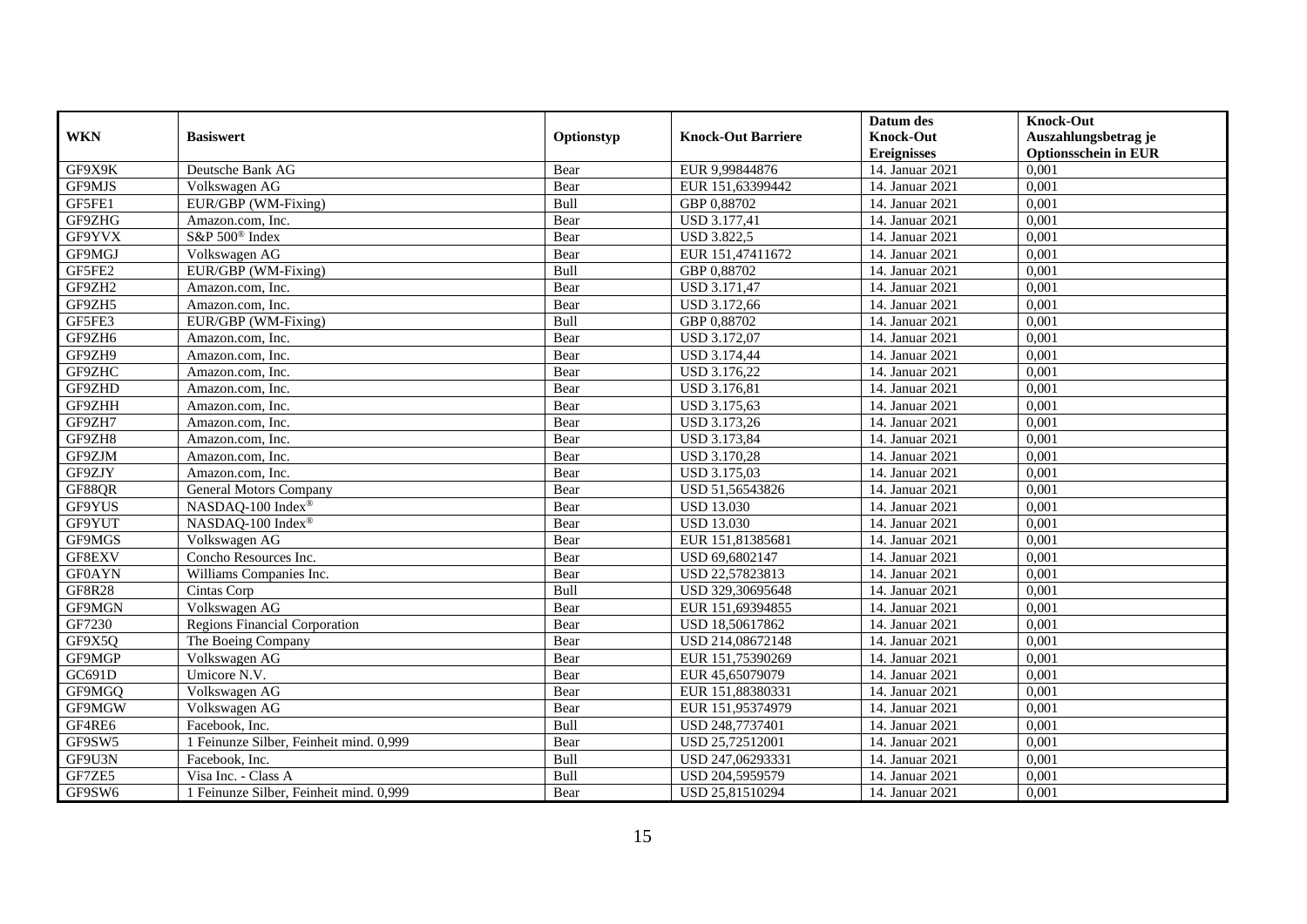|               |                                                              |             |                           | Datum des          | <b>Knock-Out</b>            |
|---------------|--------------------------------------------------------------|-------------|---------------------------|--------------------|-----------------------------|
| <b>WKN</b>    | <b>Basiswert</b>                                             | Optionstyp  | <b>Knock-Out Barriere</b> | <b>Knock-Out</b>   | Auszahlungsbetrag je        |
|               |                                                              |             |                           | <b>Ereignisses</b> | <b>Optionsschein in EUR</b> |
| GF9U3Q        | Facebook, Inc.                                               | Bull        | USD 247,62307599          | 14. Januar 2021    | 0,001                       |
| GF7ZF2        | Visa Inc. - Class A                                          | Bull        | USD 204,09444806          | 14. Januar 2021    | 0,001                       |
| GF6DS8        | <b>BIOGEN INC.</b>                                           | Bear        | USD 275,44535258          | 14. Januar 2021    | 0,001                       |
| GF9U3M        | Facebook, Inc.                                               | Bull        | USD 248,14320848          | 14. Januar 2021    | 0,001                       |
| GF9B4R        | Moderna Inc                                                  | Bear        | USD 129,36462764          | 14. Januar 2021    | 0,001                       |
| GC9KVT        | Franklin Resources, Inc.                                     | Bear        | USD 27,03379082           | 14. Januar 2021    | 0,001                       |
| GC8GVR        | Marathon Petroleum Corporation                               | Bear        | USD 45,98293829           | 14. Januar 2021    | 0,001                       |
| GF6HV8        | Visa Inc. - Class A                                          | Bull        | USD 203,33724157          | 14. Januar 2021    | 0,001                       |
| GF71PX        | <b>Baker Hughes Company</b>                                  | Bear        | USD 23,96355431           | 14. Januar 2021    | 0,001                       |
| <b>GF866A</b> | Visa Inc. - Class A                                          | Bull        | USD 203,5645998           | 14. Januar 2021    | 0,001                       |
| GF7ZE7        | Visa Inc. - Class A                                          | Bull        | USD 202,55982792          | 14. Januar 2021    | 0,001                       |
| GF9F14        | Regeneron Pharmaceuticals, Inc.                              | Bear        | USD 524,31040792          | 14. Januar 2021    | 0,001                       |
| GC6ELS        | EOG Resources Inc.                                           | Bear        | USD 62,84313736           | 14. Januar 2021    | 0,001                       |
| <b>GF7ZEA</b> | Visa Inc. - Class A                                          | Bull        | USD 202,04828789          | 14. Januar 2021    | 0,001                       |
| GF8QX4        | Paychex Inc.                                                 | Bull        | <b>USD 88,259</b>         | 14. Januar 2021    | 0,001                       |
| GF6DS9        | <b>BIOGEN INC.</b>                                           | Bear        | USD 279,81482133          | 14. Januar 2021    | 0,001                       |
| GF5UX7        | Facebook, Inc.                                               | Bull        | USD 246,17611027          | 14. Januar 2021    | 0,001                       |
| GC8QYN        | S&P Global Inc                                               | Bull        | USD 307,42900241          | 14. Januar 2021    | 0,001                       |
| GF9YSH        | Dow Jones Industrial Average® Index                          | Bull        | <b>USD 31.050</b>         | 14. Januar 2021    | 0,001                       |
| GF9YSL        | Dow Jones Industrial Average <sup>®</sup> Index              | Bull        | <b>USD 31.020</b>         | 14. Januar 2021    | 0,001                       |
| GF9YSJ        | Dow Jones Industrial Average <sup>®</sup> Index              | Bull        | <b>USD 31.050</b>         | 14. Januar 2021    | 0,001                       |
| GF9YSK        | Dow Jones Industrial Average <sup>®</sup> Index              | Bull        | <b>USD 31.020</b>         | 14. Januar 2021    | 0.001                       |
| GF9YVU        | DAX <sup>®</sup> (Performance Index)/ X-DAX <sup>®</sup>     | Bull        | <b>EUR 13.900</b>         | 15. Januar 2021    | 0,001                       |
| GH02CU        | DAX <sup>®</sup> (Performance Index)/ X-DAX <sup>®</sup>     | Bear        | EUR 13.790                | 15. Januar 2021    | 0,001                       |
| GF9YVT        | DAX <sup>®</sup> (Performance Index)/ X-DAX <sup>®</sup>     | Bull        | <b>EUR 13.900</b>         | 15. Januar 2021    | 0,001                       |
| GH000G        | $DAX^{\circledast}$ (Performance Index)/ X-DAX <sup>®</sup>  | Bull        | EUR 13.925,93280868       | 15. Januar 2021    | 0,001                       |
| GH02DH        | DAX <sup>®</sup> (Performance Index)/ X-DAX <sup>®</sup>     | Bear        | EUR 13.710                | 15. Januar 2021    | 0,001                       |
| GHO2HG        | $DAX^{\circledast}$ (Performance Index)/ X-DAX <sup>®</sup>  | Bull        | <b>EUR 14.000</b>         | 15. Januar 2021    | 0,001                       |
| GH0009        | DAX <sup>®</sup> (Performance Index)/ X-DAX <sup>®</sup>     | Bull        | EUR 13.940,9338135        | 15. Januar 2021    | 0,001                       |
| GH02D5        | $DAX^{\circledcirc}$ (Performance Index)/ X-DAX <sup>®</sup> | Bear        | EUR 13.845                | 15. Januar 2021    | 0.001                       |
| GH02HH        | DAX <sup>®</sup> (Performance Index)/ X-DAX <sup>®</sup>     | Bull        | <b>EUR 14.000</b>         | 15. Januar 2021    | 0,001                       |
| GH02BJ        | DAX <sup>®</sup> (Performance Index)/ X-DAX <sup>®</sup>     | <b>Bull</b> | EUR 14.115                | 15. Januar 2021    | 0,001                       |
| GH02C9        | DAX <sup>®</sup> (Performance Index)/ X-DAX <sup>®</sup>     | Bear        | <b>EUR 13.885</b>         | 15. Januar 2021    | 0,001                       |
| GF9SZP        | Cotton No. 2 Future (Generic Front Month Future)             | Bear        | <b>USD 0.81</b>           | 15. Januar 2021    | 0,001                       |
| GH02B1        | DAX <sup>®</sup> (Performance Index)/ X-DAX <sup>®</sup>     | Bull        | EUR 14.030                | 15. Januar 2021    | 0,001                       |
| GH02CD        | $DAX^{\circledast}$ (Performance Index)/ X-DAX <sup>®</sup>  | Bear        | EUR 13.910                | 15. Januar 2021    | 0,001                       |
| GF9SZU        | Cotton No. 2 Future (Generic Front Month Future)             | Bull        | <b>USD 0,81</b>           | 15. Januar 2021    | 0,001                       |
| GH02CF        | $DAX^{\circledast}$ (Performance Index)/ X-DAX <sup>®</sup>  | Bull        | EUR 14.095                | 15. Januar 2021    | 0,001                       |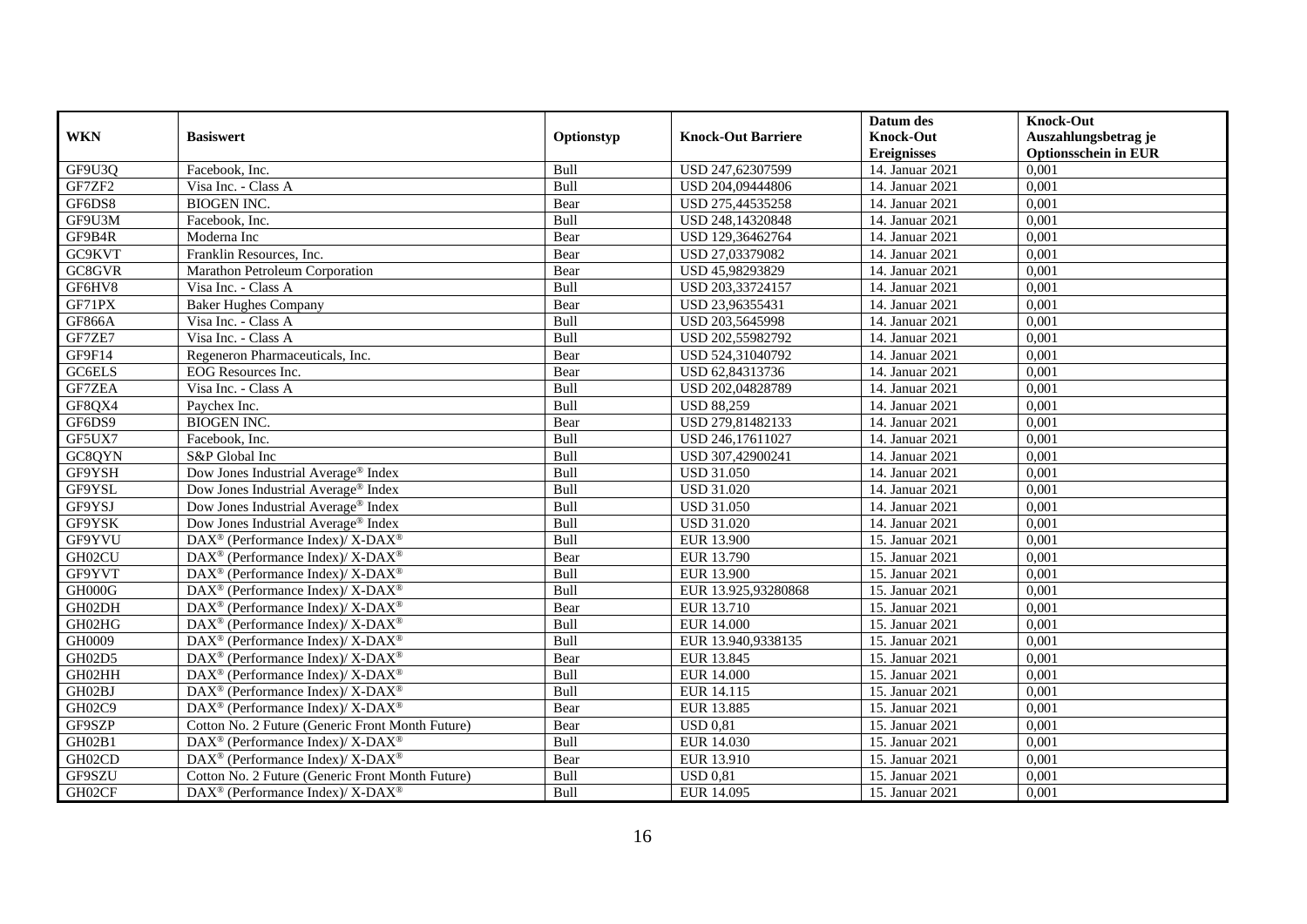|            |                                                              |            |                           | Datum des          | <b>Knock-Out</b>            |
|------------|--------------------------------------------------------------|------------|---------------------------|--------------------|-----------------------------|
| <b>WKN</b> | <b>Basiswert</b>                                             | Optionstyp | <b>Knock-Out Barriere</b> | <b>Knock-Out</b>   | Auszahlungsbetrag je        |
|            |                                                              |            |                           | <b>Ereignisses</b> | <b>Optionsschein in EUR</b> |
| GF9ZZP     | DAX <sup>®</sup> (Performance Index)/ X-DAX <sup>®</sup>     | Bull       | EUR 13.920,93247374       | 15. Januar 2021    | 0,001                       |
| GH02CQ     | DAX <sup>®</sup> (Performance Index)/ X-DAX <sup>®</sup>     | Bull       | <b>EUR 14.200</b>         | 15. Januar 2021    | 0,001                       |
| GH02B6     | $DAX^{\circledcirc}$ (Performance Index)/ X-DAX <sup>®</sup> | Bull       | EUR 14.020                | 15. Januar 2021    | 0,001                       |
| GH02CR     | DAX <sup>®</sup> (Performance Index)/ X-DAX <sup>®</sup>     | Bear       | EUR 13.780                | 15. Januar 2021    | 0,001                       |
| GF9ZZM     | DAX <sup>®</sup> (Performance Index)/ X-DAX <sup>®</sup>     | Bull       | EUR 13.915,9321388        | 15. Januar 2021    | 0,001                       |
| GH02CY     | DAX <sup>®</sup> (Performance Index)/ X-DAX <sup>®</sup>     | Bear       | EUR 13.825                | 15. Januar 2021    | 0,001                       |
| GH02AV     | $DAX^{\circledast}$ (Performance Index)/ X-DAX <sup>®</sup>  | Bull       | EUR 13.950                | 15. Januar 2021    | 0,001                       |
| GF9YSN     | Dow Jones Industrial Average® Index                          | Bull       | <b>USD 31.000</b>         | 14. Januar 2021    | 0,001                       |
| GH02CZ     | $DAX^{\circledcirc}$ (Performance Index)/ X-DAX <sup>®</sup> | Bear       | EUR 13.810                | 15. Januar 2021    | 0.001                       |
| GH00W0     | 1 Feinunze Silber, Feinheit mind. 0,999                      | Bear       | <b>USD 25,56</b>          | 15. Januar 2021    | 0,001                       |
| GF9YSM     | Dow Jones Industrial Average <sup>®</sup> Index              | Bull       | <b>USD 31.000</b>         | 14. Januar 2021    | 0,001                       |
| GH000C     | DAX <sup>®</sup> (Performance Index)/ X-DAX <sup>®</sup>     | Bull       | EUR 13.935,93347856       | 15. Januar 2021    | 0,001                       |
| GF9U3P     | Facebook. Inc.                                               | Bull       | USD 245,13244156          | 14. Januar 2021    | 0,001                       |
| GH02DL     | DAX <sup>®</sup> (Performance Index)/ X-DAX <sup>®</sup>     | Bear       | EUR 13.680                | 15. Januar 2021    | 0,001                       |
| GH000E     | $DAX^{\circledast}$ (Performance Index)/ X-DAX <sup>®</sup>  | Bull       | EUR 13.930,93314362       | 15. Januar 2021    | 0,001                       |
| GH02DM     | DAX <sup>®</sup> (Performance Index)/ X-DAX <sup>®</sup>     | Bear       | EUR 13.740                | 15. Januar 2021    | 0,001                       |
| GH02AL     | DAX <sup>®</sup> (Performance Index)/ X-DAX <sup>®</sup>     | Bull       | EUR 13.965                | 15. Januar 2021    | 0,001                       |
| GH02CB     | DAX <sup>®</sup> (Performance Index)/ X-DAX <sup>®</sup>     | Bear       | EUR 13.895                | 15. Januar 2021    | 0,001                       |
| GH02AZ     | DAX <sup>®</sup> (Performance Index)/ X-DAX <sup>®</sup>     | Bull       | EUR 14.035                | 15. Januar 2021    | 0,001                       |
| GH02D2     | DAX <sup>®</sup> (Performance Index)/ X-DAX <sup>®</sup>     | Bear       | EUR 13.835                | 15. Januar 2021    | 0,001                       |
| GH02D3     | DAX <sup>®</sup> (Performance Index)/ X-DAX <sup>®</sup>     | Bull       | EUR 14.050                | 15. Januar 2021    | 0,001                       |
| GH02B0     | DAX <sup>®</sup> (Performance Index)/ X-DAX <sup>®</sup>     | Bull       | EUR 14.045                | 15. Januar 2021    | 0,001                       |
| GH02DQ     | DAX <sup>®</sup> (Performance Index)/ X-DAX <sup>®</sup>     | Bear       | EUR 13.750                | 15. Januar 2021    | 0,001                       |
| GH02C5     | DAX <sup>®</sup> (Performance Index)/ X-DAX <sup>®</sup>     | Bear       | EUR 13.870                | 15. Januar 2021    | 0,001                       |
| GH02DR     | DAX <sup>®</sup> (Performance Index)/ X-DAX <sup>®</sup>     | Bear       | EUR 13.755                | 15. Januar 2021    | 0,001                       |
| GH02B9     | DAX <sup>®</sup> (Performance Index)/ X-DAX <sup>®</sup>     | Bull       | EUR 13.995                | 15. Januar 2021    | 0,001                       |
| GH02CJ     | DAX <sup>®</sup> (Performance Index)/ X-DAX <sup>®</sup>     | Bull       | EUR 14.125                | 15. Januar 2021    | 0.001                       |
| GH02BA     | DAX <sup>®</sup> (Performance Index)/ X-DAX <sup>®</sup>     | Bull       | EUR 14.155                | 15. Januar 2021    | 0,001                       |
| GH02CK     | DAX <sup>®</sup> (Performance Index)/ X-DAX <sup>®</sup>     | Bull       | EUR 14.060                | 15. Januar 2021    | 0,001                       |
| GH02DF     | DAX <sup>®</sup> (Performance Index)/ X-DAX <sup>®</sup>     | Bear       | EUR 13.705                | 15. Januar 2021    | 0,001                       |
| GH02B3     | $DAX^{\circledast}$ (Performance Index)/ X-DAX <sup>®</sup>  | Bull       | EUR 14.010                | 15. Januar 2021    | 0,001                       |
| GH02E3     | $DAX^{\circledast}$ (Performance Index)/ X-DAX <sup>®</sup>  | Bear       | EUR 13.720                | 15. Januar 2021    | 0,001                       |
| GH02B4     | DAX <sup>®</sup> (Performance Index)/ X-DAX <sup>®</sup>     | Bull       | <b>EUR 14.005</b>         | 15. Januar 2021    | 0,001                       |
| GH02CL     | DAX <sup>®</sup> (Performance Index)/ X-DAX <sup>®</sup>     | Bear       | EUR 13.930                | 15. Januar 2021    | 0,001                       |
| GH02BV     | DAX <sup>®</sup> (Performance Index)/ X-DAX <sup>®</sup>     | Bull       | EUR 14.210                | 15. Januar 2021    | 0,001                       |
| GH02CS     | DAX <sup>®</sup> (Performance Index)/ X-DAX <sup>®</sup>     | Bear       | EUR 13.795                | 15. Januar 2021    | 0,001                       |
| GH02C2     | DAX <sup>®</sup> (Performance Index)/ X-DAX <sup>®</sup>     | Bull       | EUR 14.170                | 15. Januar 2021    | 0,001                       |
| GH02CT     | DAX <sup>®</sup> (Performance Index)/ X-DAX <sup>®</sup>     | Bear       | EUR 13.805                | 15. Januar 2021    | 0,001                       |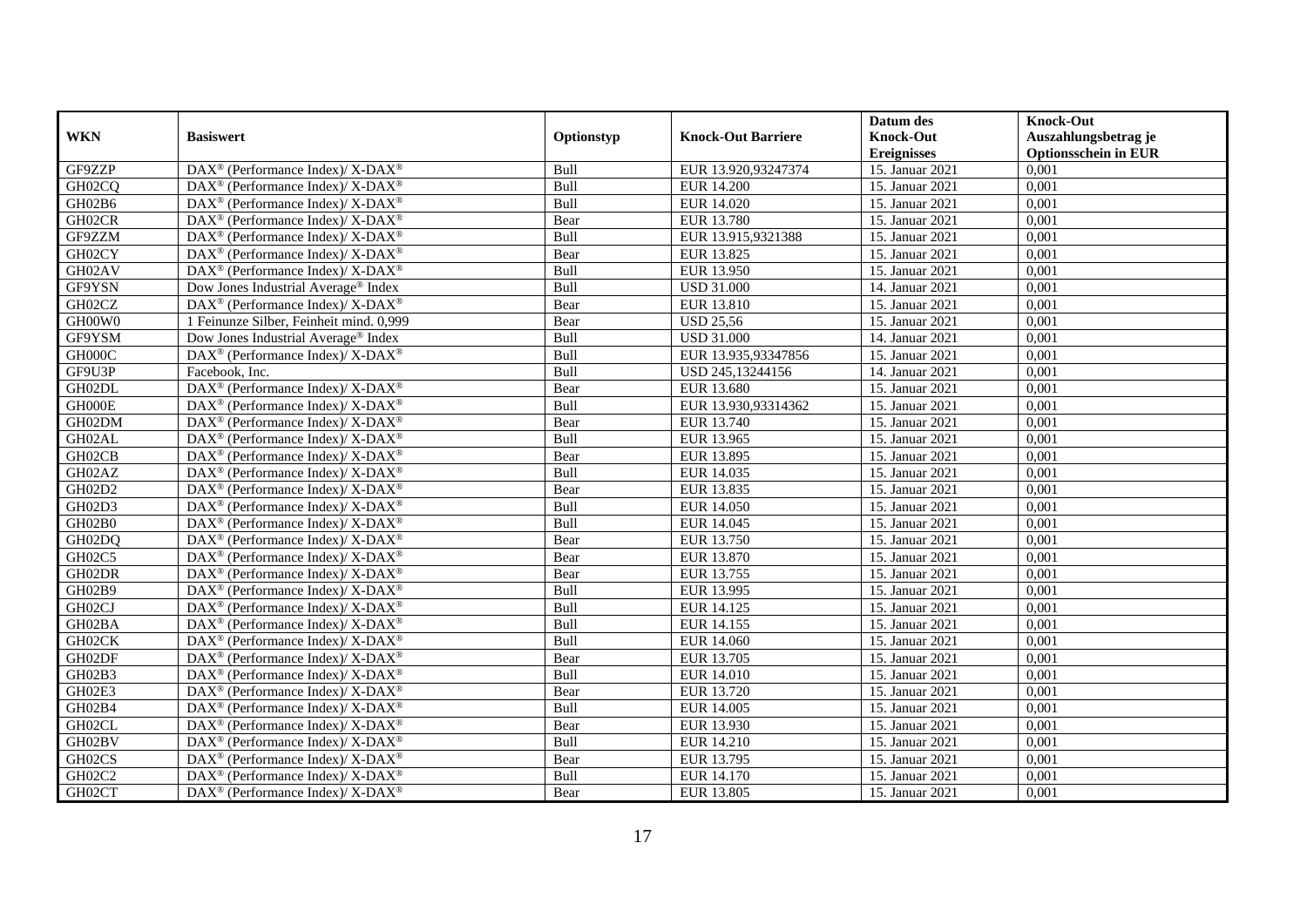|            |                                                                          |            |                           | Datum des          | <b>Knock-Out</b>            |
|------------|--------------------------------------------------------------------------|------------|---------------------------|--------------------|-----------------------------|
| <b>WKN</b> | <b>Basiswert</b>                                                         | Optionstyp | <b>Knock-Out Barriere</b> | <b>Knock-Out</b>   | Auszahlungsbetrag je        |
|            |                                                                          |            |                           | <b>Ereignisses</b> | <b>Optionsschein in EUR</b> |
| GH02BC     | DAX <sup>®</sup> (Performance Index)/ X-DAX <sup>®</sup>                 | Bull       | <b>EUR 14.145</b>         | 15. Januar 2021    | 0,001                       |
| GH02CV     | DAX <sup>®</sup> (Performance Index)/ X-DAX <sup>®</sup>                 | Bear       | EUR 13.775                | 15. Januar 2021    | 0,001                       |
| GH02DG     | $\overline{\text{DAX}^{\otimes}}$ (Performance Index)/X-DAX <sup>®</sup> | Bear       | EUR 13.725                | 15. Januar 2021    | 0,001                       |
| GH02BE     | DAX <sup>®</sup> (Performance Index)/ X-DAX <sup>®</sup>                 | Bull       | EUR 14.130                | 15. Januar 2021    | 0,001                       |
| GH02CG     | DAX <sup>®</sup> (Performance Index)/ X-DAX <sup>®</sup>                 | Bear       | EUR 13.925                | 15. Januar 2021    | 0,001                       |
| GH02AM     | DAX <sup>®</sup> (Performance Index)/ X-DAX <sup>®</sup>                 | Bull       | EUR 13.960                | 15. Januar 2021    | 0,001                       |
| GH02CH     | DAX <sup>®</sup> (Performance Index)/ X-DAX <sup>®</sup>                 | Bear       | EUR 13.905                | 15. Januar 2021    | 0,001                       |
| GH02BN     | DAX <sup>®</sup> (Performance Index)/ X-DAX <sup>®</sup>                 | Bull       | EUR 14.120                | 15. Januar 2021    | 0,001                       |
| GH02DC     | DAX <sup>®</sup> (Performance Index)/ X-DAX <sup>®</sup>                 | Bear       | EUR 13.685                | 15. Januar 2021    | 0.001                       |
| GH02B7     | DAX <sup>®</sup> (Performance Index)/ X-DAX <sup>®</sup>                 | Bull       | <b>EUR 14.000</b>         | 15. Januar 2021    | 0,001                       |
| GH02DD     | DAX <sup>®</sup> (Performance Index)/ X-DAX <sup>®</sup>                 | Bear       | EUR 13.690                | 15. Januar 2021    | 0,001                       |
| GH02DE     | DAX <sup>®</sup> (Performance Index)/ X-DAX <sup>®</sup>                 | Bear       | EUR 13.700                | 15. Januar 2021    | 0,001                       |
| GH02AX     | DAX <sup>®</sup> (Performance Index)/ X-DAX <sup>®</sup>                 | Bull       | EUR 14.055                | 15. Januar 2021    | 0,001                       |
| GH02E0     | DAX <sup>®</sup> (Performance Index)/ X-DAX <sup>®</sup>                 | Bull       | EUR 14.215                | 15. Januar 2021    | 0,001                       |
| GH02AY     | DAX <sup>®</sup> (Performance Index)/ X-DAX <sup>®</sup>                 | Bull       | EUR 14.025                | 15. Januar 2021    | 0,001                       |
| GH02E1     | DAX <sup>®</sup> (Performance Index)/ X-DAX <sup>®</sup>                 | Bear       | EUR 13.675                | 15. Januar 2021    | 0,001                       |
| GH02BZ     | DAX <sup>®</sup> (Performance Index)/ X-DAX <sup>®</sup>                 | Bull       | EUR 14.195                | 15. Januar 2021    | 0,001                       |
| GH02E2     | DAX <sup>®</sup> (Performance Index)/ X-DAX <sup>®</sup>                 | Bull       | <b>EUR 14.080</b>         | 15. Januar 2021    | 0,001                       |
| GH02C4     | DAX <sup>®</sup> (Performance Index)/ X-DAX <sup>®</sup>                 | Bull       | EUR 14.165                | 15. Januar 2021    | 0,001                       |
| GH02CN     | DAX <sup>®</sup> (Performance Index)/ X-DAX <sup>®</sup>                 | Bear       | EUR 13.770                | 15. Januar 2021    | 0,001                       |
| GH02AF     | DAX <sup>®</sup> (Performance Index)/ X-DAX <sup>®</sup>                 | Bull       | EUR 13.990                | 15. Januar 2021    | 0,001                       |
| GH02CP     | DAX <sup>®</sup> (Performance Index)/ X-DAX <sup>®</sup>                 | Bear       | EUR 13.765                | 15. Januar 2021    | 0,001                       |
| GH02AG     | DAX <sup>®</sup> (Performance Index)/ X-DAX <sup>®</sup>                 | Bull       | EUR 13.980                | 15. Januar 2021    | 0,001                       |
| GH02CC     | DAX <sup>®</sup> (Performance Index)/ X-DAX <sup>®</sup>                 | Bear       | EUR 13.900                | 15. Januar 2021    | 0,001                       |
| GH02D4     | DAX <sup>®</sup> (Performance Index)/ X-DAX <sup>®</sup>                 | Bear       | EUR 13.840                | 15. Januar 2021    | 0,001                       |
| GH02BH     | DAX <sup>®</sup> (Performance Index)/ X-DAX <sup>®</sup>                 | Bull       | EUR 14.135                | 15. Januar 2021    | 0,001                       |
| GH02DS     | DAX <sup>®</sup> (Performance Index)/ X-DAX <sup>®</sup>                 | Bear       | EUR 13.760                | 15. Januar 2021    | 0.001                       |
| GH02AW     | DAX <sup>®</sup> (Performance Index)/ X-DAX <sup>®</sup>                 | Bull       | EUR 13.945                | 15. Januar 2021    | 0,001                       |
| GH02DT     | DAX <sup>®</sup> (Performance Index)/ X-DAX <sup>®</sup>                 | Bear       | EUR 13.830                | 15. Januar 2021    | 0,001                       |
| GH02BX     | DAX <sup>®</sup> (Performance Index)/ X-DAX <sup>®</sup>                 | Bull       | EUR 14.190                | 15. Januar 2021    | 0,001                       |
| GH02CA     | $DAX^{\circledast}$ (Performance Index)/ X-DAX <sup>®</sup>              | Bear       | EUR 13.890                | 15. Januar 2021    | 0,001                       |
| GH02BY     | $DAX^{\circledast}$ (Performance Index)/ X-DAX <sup>®</sup>              | Bull       | EUR 14.180                | 15. Januar 2021    | 0,001                       |
| GH02D0     | DAX <sup>®</sup> (Performance Index)/ X-DAX <sup>®</sup>                 | Bear       | <b>EUR 13.820</b>         | 15. Januar 2021    | 0,001                       |
| GH02C3     | DAX <sup>®</sup> (Performance Index)/ X-DAX <sup>®</sup>                 | Bull       | EUR 14.150                | 15. Januar 2021    | 0,001                       |
| GH02DN     | DAX <sup>®</sup> (Performance Index)/ X-DAX <sup>®</sup>                 | Bear       | EUR 13.745                | 15. Januar 2021    | 0,001                       |
| GH02BF     | DAX <sup>®</sup> (Performance Index)/ X-DAX <sup>®</sup>                 | Bull       | EUR 14.140                | 15. Januar 2021    | 0,001                       |
| GH02DP     | DAX <sup>®</sup> (Performance Index)/ X-DAX <sup>®</sup>                 | Bear       | EUR 13.715                | 15. Januar 2021    | 0,001                       |
| GH02BG     | DAX <sup>®</sup> (Performance Index)/ X-DAX <sup>®</sup>                 | Bull       | EUR 13.975                | 15. Januar 2021    | 0,001                       |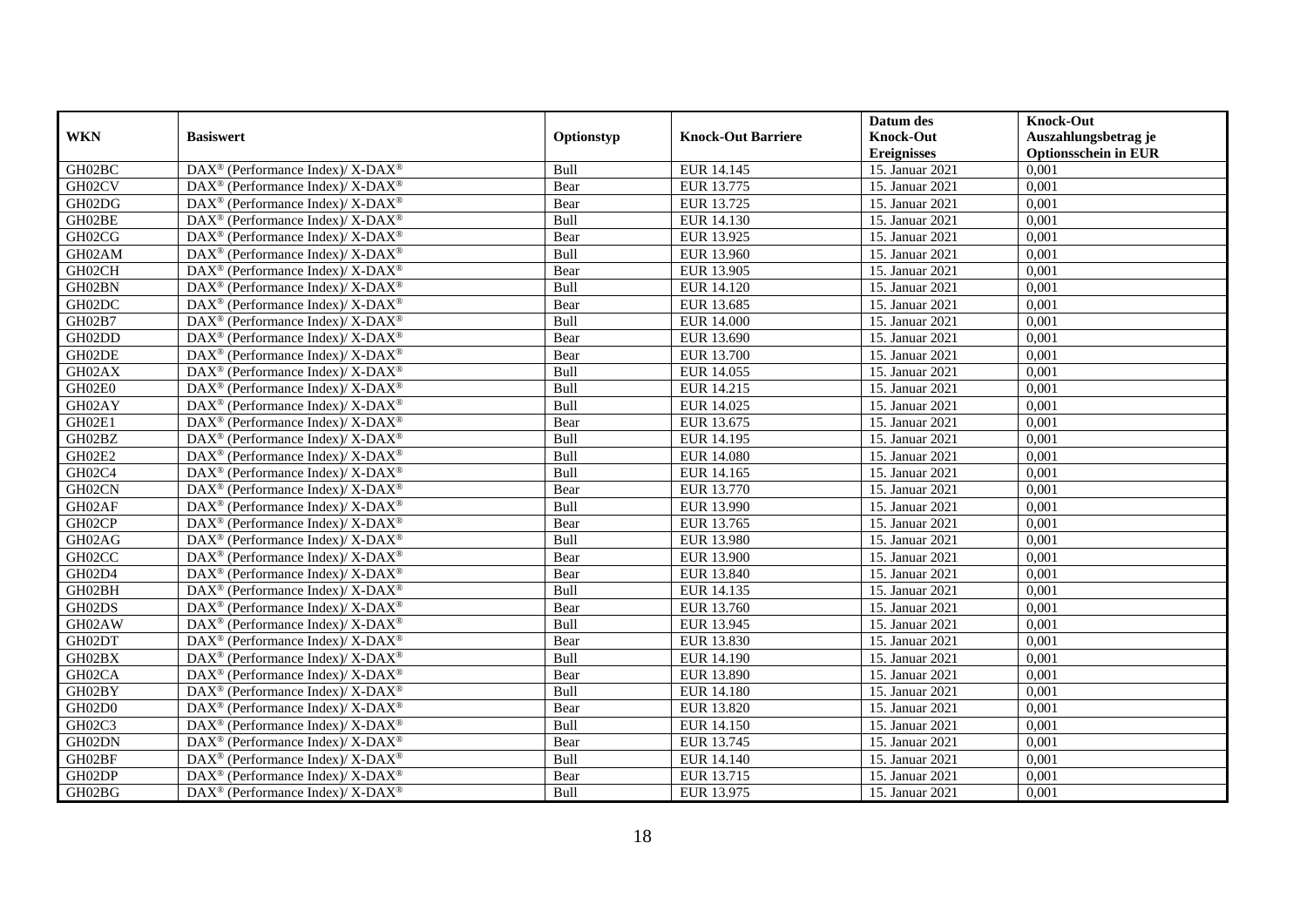|               |                                                                          |            |                           | Datum des          | <b>Knock-Out</b>            |
|---------------|--------------------------------------------------------------------------|------------|---------------------------|--------------------|-----------------------------|
| <b>WKN</b>    | <b>Basiswert</b>                                                         | Optionstyp | <b>Knock-Out Barriere</b> | <b>Knock-Out</b>   | Auszahlungsbetrag je        |
|               |                                                                          |            |                           | <b>Ereignisses</b> | <b>Optionsschein in EUR</b> |
| GH02CE        | DAX <sup>®</sup> (Performance Index)/ X-DAX <sup>®</sup>                 | Bear       | EUR 13.915                | 15. Januar 2021    | 0,001                       |
| GH02D8        | DAX <sup>®</sup> (Performance Index)/ X-DAX <sup>®</sup>                 | Bear       | EUR 13.860                | 15. Januar 2021    | 0,001                       |
| GH02B5        | DAX <sup>®</sup> (Performance Index)/ X-DAX <sup>®</sup>                 | Bull       | EUR 14.040                | 15. Januar 2021    | 0,001                       |
| GH02D9        | DAX <sup>®</sup> (Performance Index)/ X-DAX <sup>®</sup>                 | Bear       | EUR 13.855                | 15. Januar 2021    | 0,001                       |
| GH02AS        | DAX <sup>®</sup> (Performance Index)/ X-DAX <sup>®</sup>                 | Bull       | EUR 13.955                | 15. Januar 2021    | 0,001                       |
| GH02DW        | DAX <sup>®</sup> (Performance Index)/ X-DAX <sup>®</sup>                 | Bear       | EUR 13.785                | 15. Januar 2021    | 0,001                       |
| GH02BT        | DAX <sup>®</sup> (Performance Index)/ X-DAX <sup>®</sup>                 | Bull       | EUR 14.070                | 15. Januar 2021    | 0,001                       |
| GH02DX        | DAX <sup>®</sup> (Performance Index)/ X-DAX <sup>®</sup>                 | Bear       | <b>EUR 13.800</b>         | 15. Januar 2021    | 0,001                       |
| GH02CW        | DAX <sup>®</sup> (Performance Index)/ X-DAX <sup>®</sup>                 | Bear       | EUR 13.815                | 15. Januar 2021    | 0,001                       |
| GH02C1        | DAX <sup>®</sup> (Performance Index)/ X-DAX <sup>®</sup>                 | Bull       | EUR 14.175                | 15. Januar 2021    | 0,001                       |
| GH02CX        | $\overline{\text{DAX}^{\otimes}}$ (Performance Index)/X-DAX <sup>®</sup> | Bull       | EUR 14.185                | 15. Januar 2021    | 0.001                       |
| GH02BQ        | DAX <sup>®</sup> (Performance Index)/ X-DAX <sup>®</sup>                 | Bull       | EUR 14.090                | 15. Januar 2021    | 0,001                       |
| GH02DJ        | DAX <sup>®</sup> (Performance Index)/ X-DAX <sup>®</sup>                 | Bear       | EUR 13.730                | 15. Januar 2021    | 0,001                       |
| GH02DK        | DAX <sup>®</sup> (Performance Index)/ X-DAX <sup>®</sup>                 | Bear       | EUR 13.735                | 15. Januar 2021    | 0,001                       |
| GH02BR        | DAX <sup>®</sup> (Performance Index)/ X-DAX <sup>®</sup>                 | Bull       | EUR 14.085                | 15. Januar 2021    | 0,001                       |
| GH02D6        | DAX <sup>®</sup> (Performance Index)/ X-DAX <sup>®</sup>                 | Bear       | EUR 13.850                | 15. Januar 2021    | 0,001                       |
| GH02BS        | $DAX^{\circledast}$ (Performance Index)/ X-DAX <sup>®</sup>              | Bull       | EUR 14.065                | 15. Januar 2021    | 0,001                       |
| GH02D7        | $DAX^{\circledcirc}$ (Performance Index)/ X-DAX <sup>®</sup>             | Bear       | EUR 13.865                | 15. Januar 2021    | 0.001                       |
| GH02C0        | DAX <sup>®</sup> (Performance Index)/ X-DAX <sup>®</sup>                 | Bull       | EUR 14.205                | 15. Januar 2021    | 0,001                       |
| GH02DU        | DAX <sup>®</sup> (Performance Index)/ X-DAX <sup>®</sup>                 | Bear       | EUR 13.695                | 15. Januar 2021    | 0,001                       |
| GH02B2        | DAX <sup>®</sup> (Performance Index)/ X-DAX <sup>®</sup>                 | Bull       | EUR 14.015                | 15. Januar 2021    | 0.001                       |
| GH02DV        | DAX <sup>®</sup> (Performance Index)/ X-DAX <sup>®</sup>                 | Bear       | EUR 13.920                | 15. Januar 2021    | 0,001                       |
| GH02C6        | DAX <sup>®</sup> (Performance Index)/ X-DAX <sup>®</sup>                 | Bull       | EUR 14.160                | 15. Januar 2021    | 0,001                       |
| GH02DA        | DAX <sup>®</sup> (Performance Index)/ X-DAX <sup>®</sup>                 | Bear       | EUR 13.665                | 15. Januar 2021    | 0,001                       |
| GH02AH        | $\overline{\text{DAX}^{\otimes}}$ (Performance Index)/X-DAX <sup>®</sup> | Bull       | EUR 13.985                | 15. Januar 2021    | 0.001                       |
| GH02DB        | DAX <sup>®</sup> (Performance Index)/ X-DAX <sup>®</sup>                 | Bear       | EUR 13.670                | 15. Januar 2021    | 0,001                       |
| GH02DY        | DAX <sup>®</sup> (Performance Index)/ X-DAX <sup>®</sup>                 | Bull       | <b>EUR 14.100</b>         | 15. Januar 2021    | 0,001                       |
| GH02AJ        | DAX <sup>®</sup> (Performance Index)/ X-DAX <sup>®</sup>                 | Bull       | EUR 13.970                | 15. Januar 2021    | 0,001                       |
| GH02DZ        | DAX <sup>®</sup> (Performance Index)/ X-DAX <sup>®</sup>                 | Bull       | EUR 14.075                | 15. Januar 2021    | 0,001                       |
| GH02BK        | $DAX^{\circledast}$ (Performance Index)/ X-DAX <sup>®</sup>              | Bull       | EUR 14.110                | 15. Januar 2021    | 0,001                       |
| GH02BL        | DAX <sup>®</sup> (Performance Index)/ X-DAX <sup>®</sup>                 | Bull       | EUR 14.105                | 15. Januar 2021    | 0,001                       |
| GH02C7        | $\overline{\text{DAX}^{\otimes}}$ (Performance Index)/X-DAX <sup>®</sup> | Bear       | <b>EUR 13.880</b>         | 15. Januar 2021    | 0.001                       |
| GH02C8        | DAX <sup>®</sup> (Performance Index)/ X-DAX <sup>®</sup>                 | Bear       | EUR 13.875                | 15. Januar 2021    | 0,001                       |
| GF9ZZ2        | $\overline{\text{DAX}}^{\textcirc}$ (Performance Index)                  | Bull       | EUR 13.935,93347856       | 15. Januar 2021    | 0,001                       |
| GF9ZYQ        | $\text{DAX}^{\otimes}$ (Performance Index)                               | Bull       | EUR 13.925,93280868       | 15. Januar 2021    | 0,001                       |
| GF9ZXM        | $\text{DAX}^{\circledast}$ (Performance Index)                           | Bull       | EUR 13.915,9321388        | 15. Januar 2021    | 0,001                       |
| GF9ZYF        | $DAX^{\circledast}$ (Performance Index)                                  | Bull       | EUR 13.930,93314362       | 15. Januar 2021    | 0,001                       |
| <b>GH028T</b> | DAX <sup>®</sup> (Performance Index)                                     | Bear       | EUR 13.850                | 15. Januar 2021    | 0,001                       |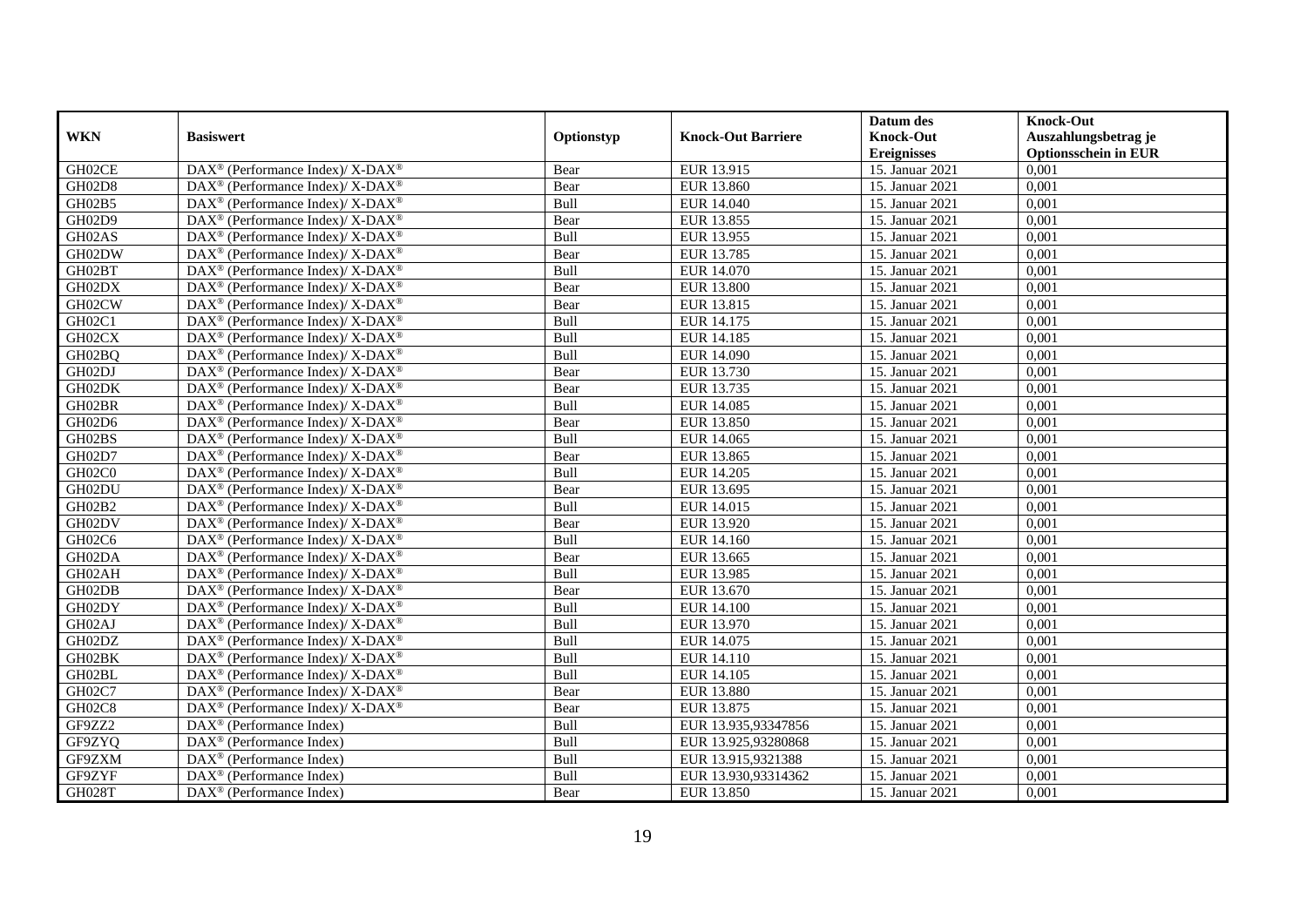|               |                                                       |             |                           | Datum des          | <b>Knock-Out</b>            |
|---------------|-------------------------------------------------------|-------------|---------------------------|--------------------|-----------------------------|
| <b>WKN</b>    | <b>Basiswert</b>                                      | Optionstyp  | <b>Knock-Out Barriere</b> | <b>Knock-Out</b>   | Auszahlungsbetrag je        |
|               |                                                       |             |                           | <b>Ereignisses</b> | <b>Optionsschein in EUR</b> |
| GF9ZZL        | DAX <sup>®</sup> (Performance Index)                  | Bull        | EUR 13.920,93247374       | 15. Januar 2021    | 0,001                       |
| GF9ZZA        | $DAX^{\circledast}$ (Performance Index)               | Bull        | EUR 13.940,9338135        | 15. Januar 2021    | 0,001                       |
| GH027T        | DAX <sup>®</sup> (Performance Index)                  | Bull        | EUR 14.035                | 15. Januar 2021    | 0,001                       |
| <b>GH027U</b> | DAX <sup>®</sup> (Performance Index)                  | Bull        | EUR 14.095                | 15. Januar 2021    | 0,001                       |
| GH0283        | DAX <sup>®</sup> (Performance Index)                  | Bull        | <b>EUR 14.085</b>         | 15. Januar 2021    | 0,001                       |
| GH0284        | $DAX^{\circledR}$ (Performance Index)                 | Bull        | EUR 14.070                | 15. Januar 2021    | 0,001                       |
| <b>GH027X</b> | $DAX^{\circledR}$ (Performance Index)                 | Bull        | EUR 14.110                | 15. Januar 2021    | 0,001                       |
| <b>GH027Y</b> | DAX <sup>®</sup> (Performance Index)                  | Bull        | EUR 14.015                | 15. Januar 2021    | 0,001                       |
| GH0287        | $DAX^{\circledast}$ (Performance Index)               | Bear        | EUR 13.775                | 15. Januar 2021    | 0,001                       |
| GH027M        | $DAX^{\circledast}$ (Performance Index)               | Bull        | EUR 13.975                | 15. Januar 2021    | 0,001                       |
| <b>GH027N</b> | $DAX^{\circledcirc}$ (Performance Index)              | Bull        | <b>EUR 14.005</b>         | 15. Januar 2021    | 0.001                       |
| GH0281        | DAX <sup>®</sup> (Performance Index)                  | Bull        | <b>EUR 13.980</b>         | 15. Januar 2021    | 0,001                       |
| GH0282        | DAX <sup>®</sup> (Performance Index)                  | Bull        | EUR 14.125                | 15. Januar 2021    | 0,001                       |
| <b>GH027R</b> | $DAX^{\circledR}$ (Performance Index)                 | Bull        | EUR 13.950                | 15. Januar 2021    | 0,001                       |
| GH027S        | $DAX^{\circledast}$ (Performance Index)               | Bull        | EUR 14.040                | 15. Januar 2021    | 0,001                       |
| <b>GH028B</b> | DAX <sup>®</sup> (Performance Index)                  | Bear        | EUR 13.825                | 15. Januar 2021    | 0,001                       |
| GH0285        | DAX <sup>®</sup> (Performance Index)                  | Bull        | EUR 14.020                | 15. Januar 2021    | 0,001                       |
| GH0286        | $DAX^{\circledcirc}$ (Performance Index)              | Bull        | EUR 14.060                | 15. Januar 2021    | 0.001                       |
| <b>GH027P</b> | DAX <sup>®</sup> (Performance Index)                  | Bull        | EUR 13.995                | 15. Januar 2021    | 0,001                       |
| GH027Q        | DAX <sup>®</sup> (Performance Index)                  | Bull        | EUR 13.960                | 15. Januar 2021    | 0,001                       |
| <b>GH028R</b> | DAX <sup>®</sup> (Performance Index)                  | Bear        | EUR 13.785                | 15. Januar 2021    | 0.001                       |
| <b>GH028S</b> | $\overline{\text{DAX}^{\otimes}}$ (Performance Index) | Bear        | EUR 13.760                | 15. Januar 2021    | 0,001                       |
| GH0289        | $DAX^{\circledast}$ (Performance Index)               | Bull        | EUR 13.970                | 15. Januar 2021    | 0,001                       |
| GH028A        | DAX <sup>®</sup> (Performance Index)                  | Bull        | EUR 14.010                | 15. Januar 2021    | 0,001                       |
| GH027Z        | $DAX^{\circledcirc}$ (Performance Index)              | Bull        | EUR 14.090                | 15. Januar 2021    | 0.001                       |
| GH0280        | $DAX^{\circledast}$ (Performance Index)               | Bull        | EUR 14.115                | 15. Januar 2021    | 0,001                       |
| GH0291        | DAX <sup>®</sup> (Performance Index)                  | Bear        | <b>EUR 13.810</b>         | 15. Januar 2021    | 0,001                       |
| GH0292        | $DAX^{\circledR}$ (Performance Index)                 | Bear        | EUR 13.770                | 15. Januar 2021    | 0,001                       |
| GH028J        | DAX <sup>®</sup> (Performance Index)                  | Bear        | EUR 13.725                | 15. Januar 2021    | 0,001                       |
| <b>GH028K</b> | $DAX^{\circledast}$ (Performance Index)               | Bear        | EUR 13.735                | 15. Januar 2021    | 0,001                       |
| <b>GH028L</b> | $DAX^{\circledast}$ (Performance Index)               | Bear        | EUR 13.730                | 15. Januar 2021    | 0,001                       |
| <b>GH027L</b> | $DAX^{\circledcirc}$ (Performance Index)              | <b>Bull</b> | EUR 13.965                | 15. Januar 2021    | 0.001                       |
| GH028M        | $DAX^{\circledR}$ (Performance Index)                 | Bear        | EUR 13.740                | 15. Januar 2021    | 0,001                       |
| <b>GH028N</b> | $\overline{\text{DAX}^{\otimes}}$ (Performance Index) | Bear        | EUR 13.755                | 15. Januar 2021    | 0,001                       |
| <b>GH027V</b> | DAX <sup>®</sup> (Performance Index)                  | Bull        | EUR 13.985                | 15. Januar 2021    | 0,001                       |
| <b>GH027W</b> | $DAX^{\circledcirc}$ (Performance Index)              | Bull        | EUR 14.120                | 15. Januar 2021    | 0,001                       |
| <b>GH028X</b> | $DAX^{\circledast}$ (Performance Index)               | Bear        | EUR 13.780                | 15. Januar 2021    | 0,001                       |
| <b>GH028Y</b> | DAX <sup>®</sup> (Performance Index)                  | Bear        | EUR 13.790                | 15. Januar 2021    | 0,001                       |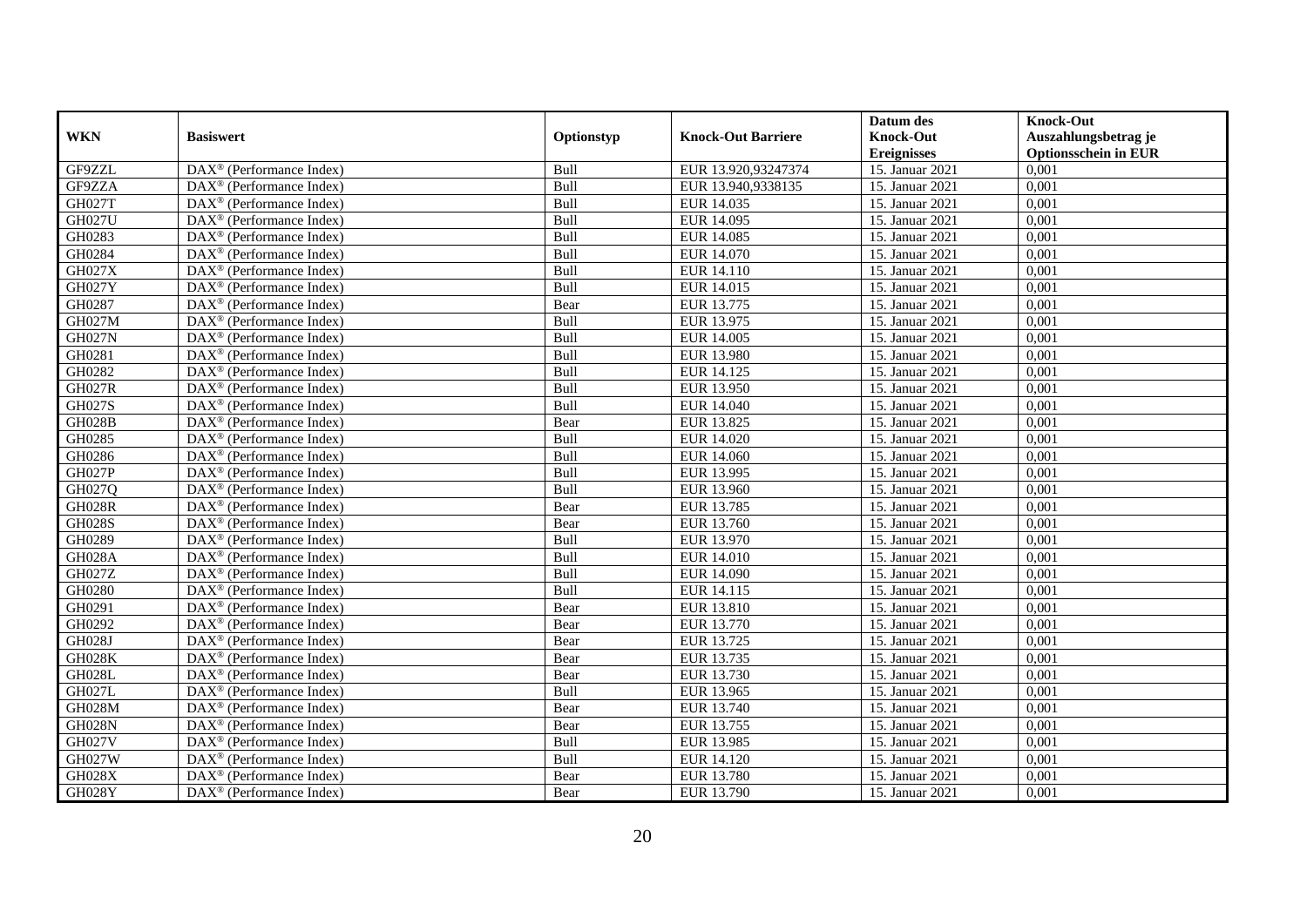|               |                                                       |            |                           | Datum des          | <b>Knock-Out</b>            |
|---------------|-------------------------------------------------------|------------|---------------------------|--------------------|-----------------------------|
| <b>WKN</b>    | <b>Basiswert</b>                                      | Optionstyp | <b>Knock-Out Barriere</b> | <b>Knock-Out</b>   | Auszahlungsbetrag je        |
|               |                                                       |            |                           | <b>Ereignisses</b> | <b>Optionsschein in EUR</b> |
| <b>GH028D</b> | DAX <sup>®</sup> (Performance Index)                  | Bull       | EUR 14.045                | 15. Januar 2021    | 0,001                       |
| GH028E        | $DAX^{\circledast}$ (Performance Index)               | Bull       | EUR 14.065                | 15. Januar 2021    | 0,001                       |
| GH029F        | DAX <sup>®</sup> (Performance Index)                  | Bull       | <b>EUR 14.000</b>         | 15. Januar 2021    | 0,001                       |
| GH029G        | DAX <sup>®</sup> (Performance Index)                  | Bear       | EUR 13.890                | 15. Januar 2021    | 0,001                       |
| <b>GH028V</b> | DAX <sup>®</sup> (Performance Index)                  | Bear       | EUR 13.935                | 15. Januar 2021    | 0,001                       |
| <b>GH028W</b> | $DAX^{\circledR}$ (Performance Index)                 | Bear       | EUR 13.795                | 15. Januar 2021    | 0,001                       |
| GH0295        | $DAX^{\circledR}$ (Performance Index)                 | Bear       | EUR 13.815                | 15. Januar 2021    | 0,001                       |
| GH0296        | DAX <sup>®</sup> (Performance Index)                  | Bear       | EUR 13.830                | 15. Januar 2021    | 0,001                       |
| GH028Z        | $DAX^{\circledast}$ (Performance Index)               | Bear       | EUR 13.805                | 15. Januar 2021    | 0,001                       |
| GH0290        | $DAX^{\circledast}$ (Performance Index)               | Bull       | EUR 13.990                | 15. Januar 2021    | 0,001                       |
| GH0288        | $DAX^{\circledcirc}$ (Performance Index)              | Bull       | EUR 14.030                | 15. Januar 2021    | 0.001                       |
| GH0299        | $DAX^{\circledR}$ (Performance Index)                 | Bear       | EUR 13.865                | 15. Januar 2021    | 0,001                       |
| GH029A        | DAX <sup>®</sup> (Performance Index)                  | Bear       | EUR 13.870                | 15. Januar 2021    | 0,001                       |
| GH028F        | $DAX^{\circledR}$ (Performance Index)                 | Bear       | EUR 13.765                | 15. Januar 2021    | 0,001                       |
| GH028G        | $DAX^{\circledast}$ (Performance Index)               | Bear       | EUR 13.820                | 15. Januar 2021    | 0,001                       |
| GH028H        | DAX <sup>®</sup> (Performance Index)                  | Bear       | EUR 13.720                | 15. Januar 2021    | 0,001                       |
| GH029H        | DAX <sup>®</sup> (Performance Index)                  | Bear       | <b>EUR 13.900</b>         | 15. Januar 2021    | 0,001                       |
| GH029J        | $DAX^{\circledcirc}$ (Performance Index)              | Bear       | EUR 13.905                | 15. Januar 2021    | 0.001                       |
| GH029K        | DAX <sup>®</sup> (Performance Index)                  | Bear       | EUR 13.895                | 15. Januar 2021    | 0,001                       |
| GH0293        | DAX <sup>®</sup> (Performance Index)                  | Bear       | EUR 13.840                | 15. Januar 2021    | 0,001                       |
| GH0294        | $DAX^{\circledR}$ (Performance Index)                 | Bear       | EUR 13.835                | 15. Januar 2021    | 0.001                       |
| <b>GH028U</b> | $\overline{\text{DAX}^{\otimes}}$ (Performance Index) | Bear       | EUR 13.860                | 15. Januar 2021    | 0,001                       |
| GH028P        | $DAX^{\circledast}$ (Performance Index)               | Bear       | EUR 13.750                | 15. Januar 2021    | 0,001                       |
| GH01YP        | Telefonica S.A.                                       | Bull       | <b>EUR 3,88</b>           | 15. Januar 2021    | 0,001                       |
| GH028Q        | $DAX^{\circledcirc}$ (Performance Index)              | Bear       | EUR 13.745                | 15. Januar 2021    | 0.001                       |
| <b>GH029R</b> | $DAX^{\circledast}$ (Performance Index)               | Bear       | EUR 13.930                | 15. Januar 2021    | 0,001                       |
| <b>GH029S</b> | $DAX^{\circledR}$ (Performance Index)                 | Bull       | EUR 14.215                | 15. Januar 2021    | 0,001                       |
| <b>GH028C</b> | $DAX^{\circledR}$ (Performance Index)                 | Bull       | EUR 14.055                | 15. Januar 2021    | 0,001                       |
| <b>GH029D</b> | $DAX^{\circledast}$ (Performance Index)               | Bear       | <b>EUR 13.880</b>         | 15. Januar 2021    | 0,001                       |
| GH029E        | $DAX^{\circledast}$ (Performance Index)               | Bear       | EUR 13.885                | 15. Januar 2021    | 0,001                       |
| GH0297        | $DAX^{\circledast}$ (Performance Index)               | Bull       | EUR 13.955                | 15. Januar 2021    | 0,001                       |
| GH0298        | $DAX^{\circledcirc}$ (Performance Index)              | Bear       | EUR 13.855                | 15. Januar 2021    | 0.001                       |
| GH029T        | $DAX^{\circledR}$ (Performance Index)                 | Bear       | EUR 13.925                | 15. Januar 2021    | 0,001                       |
| <b>GH029B</b> | $\overline{\text{DAX}^{\otimes}}$ (Performance Index) | Bear       | EUR 13.875                | 15. Januar 2021    | 0,001                       |
| GH029C        | DAX <sup>®</sup> (Performance Index)                  | Bull       | <b>EUR 14.100</b>         | 15. Januar 2021    | 0,001                       |
| <b>GH029L</b> | $DAX^{\circledcirc}$ (Performance Index)              | Bull       | EUR 14.185                | 15. Januar 2021    | 0,001                       |
| GH029M        | $DAX^{\circledast}$ (Performance Index)               | Bull       | EUR 14.140                | 15. Januar 2021    | 0,001                       |
| <b>GH029N</b> | DAX <sup>®</sup> (Performance Index)                  | Bull       | EUR 14.155                | 15. Januar 2021    | 0,001                       |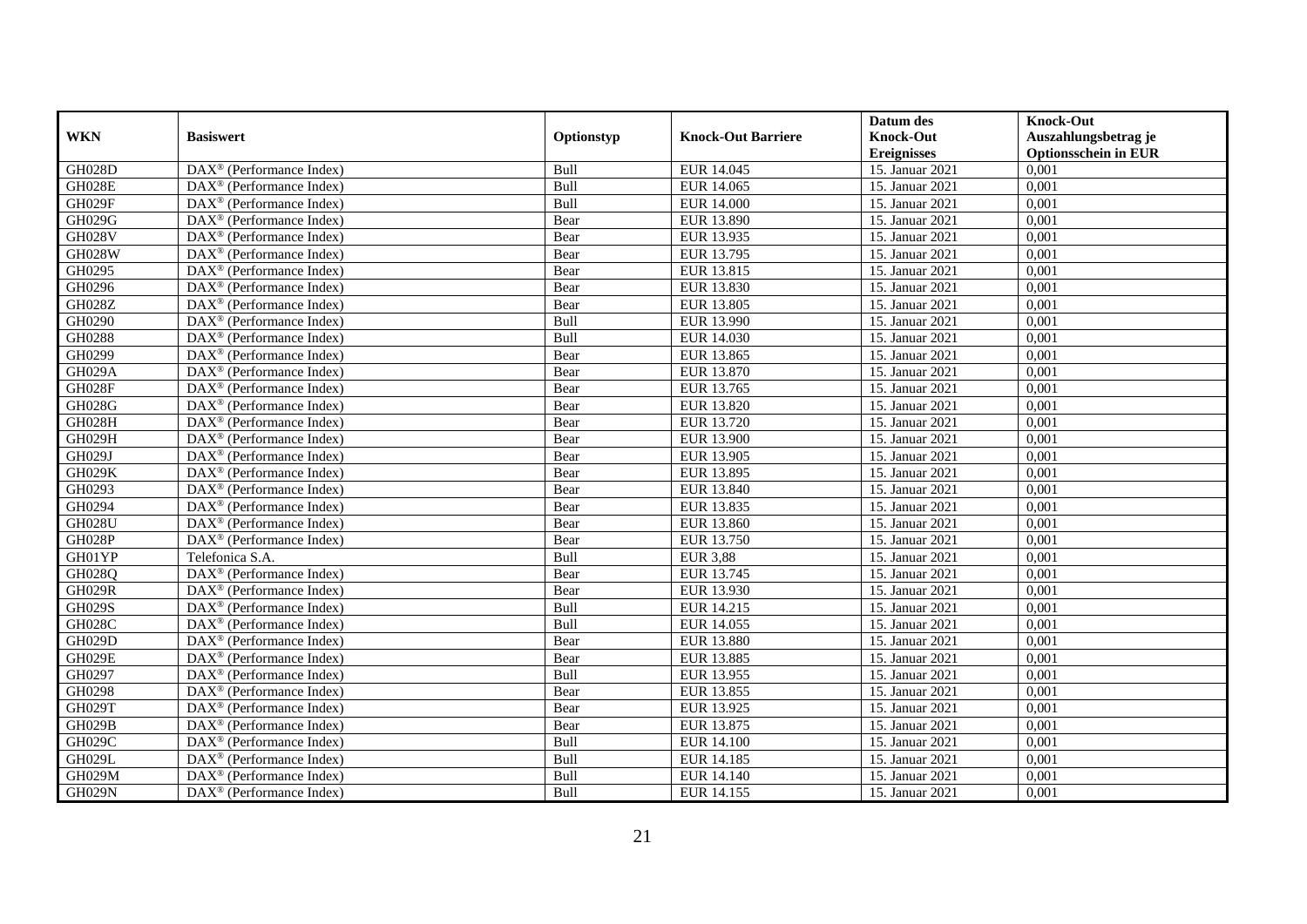|               |                                                          |             |                           | Datum des          | <b>Knock-Out</b>            |
|---------------|----------------------------------------------------------|-------------|---------------------------|--------------------|-----------------------------|
| <b>WKN</b>    | <b>Basiswert</b>                                         | Optionstyp  | <b>Knock-Out Barriere</b> | <b>Knock-Out</b>   | Auszahlungsbetrag je        |
|               |                                                          |             |                           | <b>Ereignisses</b> | <b>Optionsschein in EUR</b> |
| GH029P        | DAX <sup>®</sup> (Performance Index)                     | Bull        | EUR 14.105                | 15. Januar 2021    | 0,001                       |
| GH029Q        | DAX <sup>®</sup> (Performance Index)                     | Bull        | EUR 14.050                | 15. Januar 2021    | 0,001                       |
| GF9F0R        | Vonovia SE                                               | Bull        | EUR 56,07080288           | 15. Januar 2021    | 0,001                       |
| GF9MGT        | Volkswagen AG                                            | Bear        | EUR 152,06426637          | 15. Januar 2021    | 0.001                       |
| GF9MGU        | Volkswagen AG                                            | Bear        | EUR 152,14419503          | 15. Januar 2021    | 0,001                       |
| GF9MLY        | Volkswagen AG                                            | Bear        | EUR 152,21413261          | 15. Januar 2021    | 0,001                       |
| GH02AR        | $DAX^{\circledR}$ (Performance Index)                    | Bear        | EUR 13.915                | 15. Januar 2021    | 0,001                       |
| GH02BU        | DAX <sup>®</sup> (Performance Index)/ X-DAX <sup>®</sup> | Bear        | <b>EUR 13.940</b>         | 15. Januar 2021    | 0,001                       |
| GH02CM        | DAX <sup>®</sup> (Performance Index)/ X-DAX <sup>®</sup> | Bear        | EUR 13.935                | 15. Januar 2021    | 0,001                       |
| GF7Z9A        | Deutsche Börse AG                                        | Bull        | EUR 133,40419161          | 15. Januar 2021    | 0,001                       |
| GH02A3        | $DAX^{\circledast}$ (Performance Index)                  | Bull        | EUR 14.145                | 15. Januar 2021    | 0.001                       |
| GF8HN7        | Symrise AG                                               | Bull        | EUR 102,24833128          | 15. Januar 2021    | 0,001                       |
| GH02AQ        | DAX <sup>®</sup> (Performance Index)                     | Bear        | <b>EUR 13.800</b>         | 15. Januar 2021    | 0,001                       |
| GB9K95        | Umicore N.V.                                             | Bear        | EUR 46,11004635           | 15. Januar 2021    | 0,001                       |
| GH02AB        | DAX <sup>®</sup> (Performance Index)                     | Bull        | EUR 14.170                | 15. Januar 2021    | 0,001                       |
| GH02BP        | DAX <sup>®</sup> (Performance Index)                     | Bull        | EUR 14.025                | 15. Januar 2021    | 0,001                       |
| <b>GH029V</b> | DAX <sup>®</sup> (Performance Index)                     | Bull        | EUR 14.205                | 15. Januar 2021    | 0,001                       |
| <b>GH029W</b> | $DAX^{\circledcirc}$ (Performance Index)                 | <b>Bull</b> | EUR 14.210                | 15. Januar 2021    | 0.001                       |
| GH02A0        | DAX <sup>®</sup> (Performance Index)                     | Bull        | EUR 14.165                | 15. Januar 2021    | 0,001                       |
| GH02AN        | DAX <sup>®</sup> (Performance Index)                     | Bear        | EUR 13.910                | 15. Januar 2021    | 0,001                       |
| GH02AP        | $DAX^{\circledR}$ (Performance Index)                    | Bear        | EUR 13.705                | 15. Januar 2021    | 0,001                       |
| GH029U        | $\overline{\text{DAX}^{\otimes}}$ (Performance Index)    | Bull        | <b>EUR 14.200</b>         | 15. Januar 2021    | 0,001                       |
| GH02AD        | $DAX^{\circledast}$ (Performance Index)                  | Bear        | EUR 13.695                | 15. Januar 2021    | 0,001                       |
| GH02AE        | DAX <sup>®</sup> (Performance Index)                     | Bear        | EUR 13.920                | 15. Januar 2021    | 0,001                       |
| GH02A4        | $DAX^{\circledcirc}$ (Performance Index)                 | Bull        | EUR 14.150                | 15. Januar 2021    | 0.001                       |
| GH029X        | $DAX^{\circledast}$ (Performance Index)                  | Bull        | EUR 14.180                | 15. Januar 2021    | 0,001                       |
| GH029Y        | DAX <sup>®</sup> (Performance Index)                     | Bull        | <b>EUR 14.195</b>         | 15. Januar 2021    | 0,001                       |
| GH02A1        | $DAX^{\circledR}$ (Performance Index)                    | Bull        | EUR 14.190                | 15. Januar 2021    | 0,001                       |
| GH02A2        | $\overline{\text{DAX}^{\otimes}}$ (Performance Index)    | Bull        | EUR 14.160                | 15. Januar 2021    | 0,001                       |
| GH02AK        | $DAX^{\circledast}$ (Performance Index)                  | Bear        | EUR 13.690                | 15. Januar 2021    | 0,001                       |
| GH02BM        | $DAX^{\circledast}$ (Performance Index)                  | Bear        | EUR 13.670                | 15. Januar 2021    | 0,001                       |
| <b>GH02A7</b> | $DAX^{\circledcirc}$ (Performance Index)                 | <b>Bull</b> | <b>EUR 14.080</b>         | 15. Januar 2021    | 0.001                       |
| GH02A8        | $DAX^{\circledR}$ (Performance Index)                    | Bear        | EUR 13.685                | 15. Januar 2021    | 0,001                       |
| GH02D1        | $\overline{\text{DAX}^{\otimes}}$ (Performance Index)    | Bull        | EUR 13.945                | 15. Januar 2021    | 0,001                       |
| GH02AC        | DAX <sup>®</sup> (Performance Index)                     | Bull        | EUR 14.175                | 15. Januar 2021    | 0,001                       |
| GH02BD        | $DAX^{\circledcirc}$ (Performance Index)                 | Bull        | EUR 14.075                | 15. Januar 2021    | 0,001                       |
| GH02A5        | $DAX^{\circledast}$ (Performance Index)                  | Bull        | EUR 14.135                | 15. Januar 2021    | 0,001                       |
| GH02A6        | DAX <sup>®</sup> (Performance Index)                     | Bear        | EUR 13.715                | 15. Januar 2021    | 0,001                       |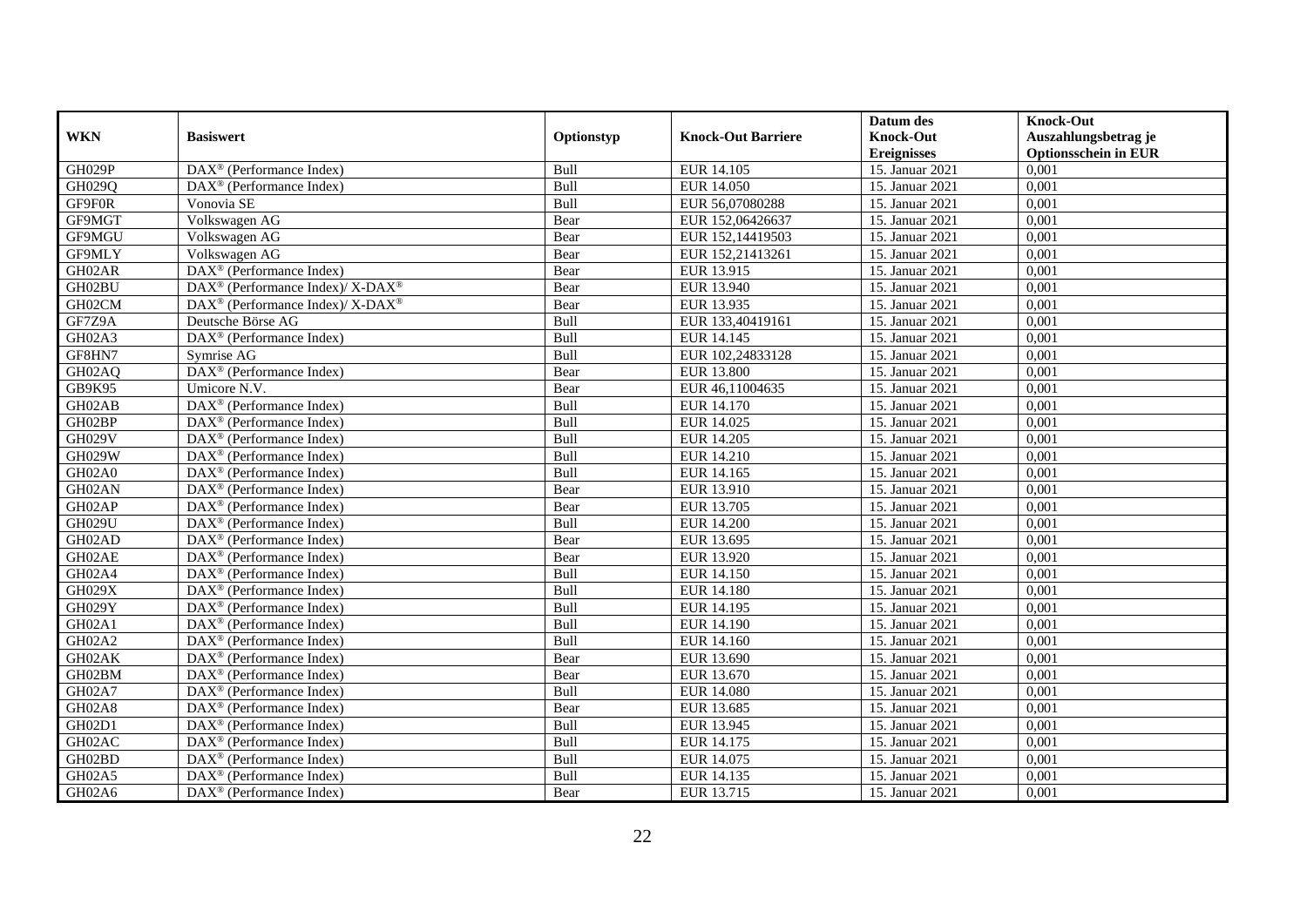|            |                                                       |             |                           | Datum des          | <b>Knock-Out</b>            |
|------------|-------------------------------------------------------|-------------|---------------------------|--------------------|-----------------------------|
| <b>WKN</b> | <b>Basiswert</b>                                      | Optionstyp  | <b>Knock-Out Barriere</b> | <b>Knock-Out</b>   | Auszahlungsbetrag je        |
|            |                                                       |             |                           | <b>Ereignisses</b> | <b>Optionsschein in EUR</b> |
| GH02B8     | DAX <sup>®</sup> (Performance Index)                  | Bear        | EUR 13.675                | 15. Januar 2021    | 0,001                       |
| GH02AT     | $DAX^{\circledast}$ (Performance Index)               | Bear        | EUR 13.845                | 15. Januar 2021    | 0,001                       |
| GH02AU     | DAX <sup>®</sup> (Performance Index)                  | Bear        | EUR 13.665                | 15. Januar 2021    | 0,001                       |
| GH02BW     | DAX <sup>®</sup> (Performance Index)                  | Bull        | EUR 14.130                | 15. Januar 2021    | 0,001                       |
| GH02A9     | DAX <sup>®</sup> (Performance Index)                  | Bear        | <b>EUR 13.680</b>         | 15. Januar 2021    | 0,001                       |
| GH02AA     | $DAX^{\circledR}$ (Performance Index)                 | Bear        | EUR 13.710                | 15. Januar 2021    | 0,001                       |
| GH02BB     | $DAX^{\circledR}$ (Performance Index)                 | Bear        | EUR 13.700                | 15. Januar 2021    | 0,001                       |
| GF9YTE     | DAX <sup>®</sup> (Performance Index)                  | Bull        | EUR 13.925                | 15. Januar 2021    | 0,001                       |
| GH02G0     | $DAX^{\circledast}$ (Performance Index)               | Bull        | EUR 13.960                | 15. Januar 2021    | 0,001                       |
| GH02G1     | $DAX^{\circledast}$ (Performance Index)               | Bull        | EUR 13.960                | 15. Januar 2021    | 0,001                       |
| GH02FF     | $DAX^{\circledcirc}$ (Performance Index)              | Bull        | EUR 13.980                | 15. Januar 2021    | 0.001                       |
| GH02FL     | DAX <sup>®</sup> (Performance Index)                  | Bull        | EUR 13.975                | 15. Januar 2021    | 0,001                       |
| GH02FM     | DAX <sup>®</sup> (Performance Index)                  | Bull        | EUR 13.975                | 15. Januar 2021    | 0,001                       |
| GH02FK     | $DAX^{\circledR}$ (Performance Index)                 | Bull        | EUR 13.975                | 15. Januar 2021    | 0,001                       |
| GH02FQ     | $DAX^{\circledast}$ (Performance Index)               | Bull        | EUR 13.970                | 15. Januar 2021    | 0,001                       |
| GH02FR     | DAX <sup>®</sup> (Performance Index)                  | Bull        | EUR 13.970                | 15. Januar 2021    | 0,001                       |
| GF9YTQ     | DAX <sup>®</sup> (Performance Index)                  | Bull        | EUR 13.920                | 15. Januar 2021    | 0,001                       |
| GF9YTR     | $DAX^{\circledcirc}$ (Performance Index)              | Bull        | EUR 13.920                | 15. Januar 2021    | 0.001                       |
| GH02FA     | DAX <sup>®</sup> (Performance Index)                  | Bull        | EUR 13.990                | 15. Januar 2021    | 0,001                       |
| GH02GA     | DAX <sup>®</sup> (Performance Index)                  | Bull        | EUR 13.940                | 15. Januar 2021    | 0,001                       |
| GH02GB     | DAX <sup>®</sup> (Performance Index)                  | Bull        | EUR 13.940                | 15. Januar 2021    | 0.001                       |
| GF9YTS     | $\overline{\text{DAX}^{\otimes}}$ (Performance Index) | Bull        | EUR 13.920                | 15. Januar 2021    | 0,001                       |
| GF9YTT     | $DAX^{\circledast}$ (Performance Index)               | Bull        | EUR 13.920                | 15. Januar 2021    | 0,001                       |
| GH02FB     | DAX <sup>®</sup> (Performance Index)                  | Bull        | EUR 13.990                | 15. Januar 2021    | 0,001                       |
| GH02GC     | $DAX^{\circledcirc}$ (Performance Index)              | Bull        | EUR 13.940                | 15. Januar 2021    | 0.001                       |
| GH02GD     | $DAX^{\circledast}$ (Performance Index)               | Bull        | EUR 13.940                | 15. Januar 2021    | 0,001                       |
| GF9YTU     | DAX <sup>®</sup> (Performance Index)                  | Bull        | EUR 13.910                | 15. Januar 2021    | 0,001                       |
| GH02FC     | $DAX^{\circledR}$ (Performance Index)                 | Bull        | EUR 13.990                | 15. Januar 2021    | 0,001                       |
| GF9YTC     | DAX <sup>®</sup> (Performance Index)                  | Bull        | EUR 13.930                | 15. Januar 2021    | 0,001                       |
| GF9YTD     | $DAX^{\circledast}$ (Performance Index)               | Bull        | EUR 13.930                | 15. Januar 2021    | 0,001                       |
| GH02F4     | $DAX^{\circledast}$ (Performance Index)               | Bull        | <b>EUR 14.000</b>         | 15. Januar 2021    | 0,001                       |
| GH02FY     | $DAX^{\circledcirc}$ (Performance Index)              | <b>Bull</b> | EUR 13.960                | 15. Januar 2021    | 0.001                       |
| GH02FZ     | $DAX^{\circledR}$ (Performance Index)                 | Bull        | EUR 13.960                | 15. Januar 2021    | 0,001                       |
| GF9YTA     | $\overline{\text{DAX}^{\otimes}}$ (Performance Index) | Bull        | EUR 13.930                | 15. Januar 2021    | 0,001                       |
| GH02F3     | DAX <sup>®</sup> (Performance Index)                  | Bull        | <b>EUR 14.000</b>         | 15. Januar 2021    | 0,001                       |
| GH02FW     | $DAX^{\circledcirc}$ (Performance Index)              | Bull        | EUR 13.960                | 15. Januar 2021    | 0,001                       |
| GH02FX     | $DAX^{\circledast}$ (Performance Index)               | Bull        | EUR 13.960                | 15. Januar 2021    | 0,001                       |
| GH02EZ     | DAX <sup>®</sup> (Performance Index)                  | Bull        | <b>EUR 14.000</b>         | 15. Januar 2021    | 0,001                       |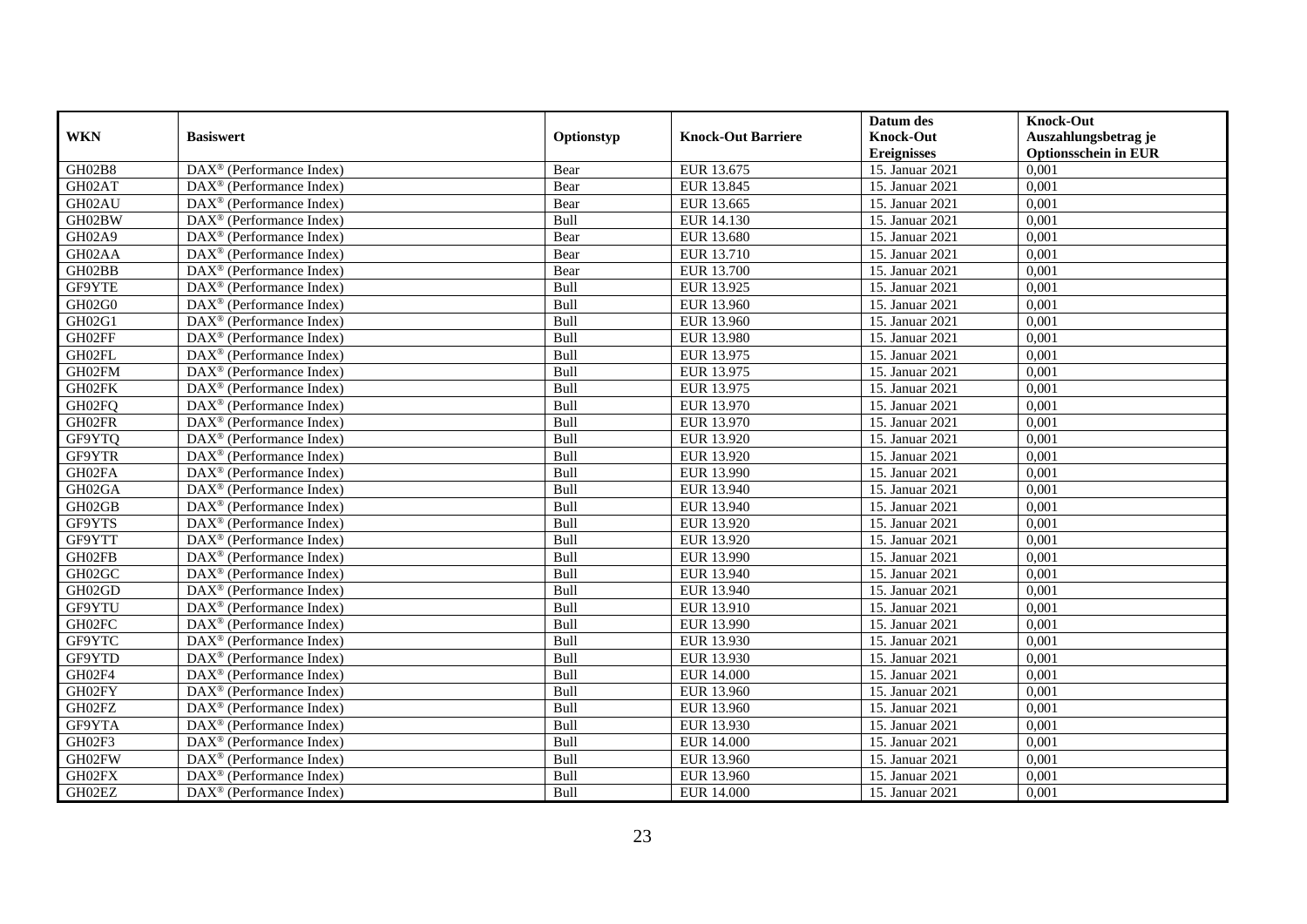|               |                                                         |             |                           | Datum des          | <b>Knock-Out</b>            |
|---------------|---------------------------------------------------------|-------------|---------------------------|--------------------|-----------------------------|
| <b>WKN</b>    | <b>Basiswert</b>                                        | Optionstyp  | <b>Knock-Out Barriere</b> | <b>Knock-Out</b>   | Auszahlungsbetrag je        |
|               |                                                         |             |                           | <b>Ereignisses</b> | <b>Optionsschein in EUR</b> |
| GH02FG        | DAX <sup>®</sup> (Performance Index)                    | Bull        | EUR 13.980                | 15. Januar 2021    | 0,001                       |
| GH02FH        | $DAX^{\circledast}$ (Performance Index)                 | Bull        | EUR 13.975                | 15. Januar 2021    | 0,001                       |
| GH02FN        | DAX <sup>®</sup> (Performance Index)                    | Bull        | EUR 13.975                | 15. Januar 2021    | 0,001                       |
| GH02FP        | DAX <sup>®</sup> (Performance Index)                    | Bull        | EUR 13.975                | 15. Januar 2021    | 0,001                       |
| GF9YTW        | DAX <sup>®</sup> (Performance Index)                    | Bull        | EUR 13.910                | 15. Januar 2021    | 0,001                       |
| GF9YTX        | $DAX^{\circledR}$ (Performance Index)                   | Bull        | EUR 13.910                | 15. Januar 2021    | 0,001                       |
| GH02ES        | $DAX^{\circledR}$ (Performance Index)                   | Bull        | EUR 14.010                | 15. Januar 2021    | 0,001                       |
| GH02FD        | DAX <sup>®</sup> (Performance Index)                    | Bull        | EUR 13.980                | 15. Januar 2021    | 0,001                       |
| GH02F2        | $DAX^{\circledast}$ (Performance Index)                 | Bull        | <b>EUR 14.000</b>         | 15. Januar 2021    | 0,001                       |
| GH02FU        | $DAX^{\circledast}$ (Performance Index)                 | Bull        | EUR 13.970                | 15. Januar 2021    | 0,001                       |
| GH02FV        | $DAX^{\circledcirc}$ (Performance Index)                | Bull        | EUR 13.970                | 15. Januar 2021    | 0.001                       |
| GF9YTG        | DAX <sup>®</sup> (Performance Index)                    | Bull        | EUR 13.925                | 15. Januar 2021    | 0,001                       |
| GF9YTH        | DAX <sup>®</sup> (Performance Index)                    | Bull        | EUR 13.925                | 15. Januar 2021    | 0,001                       |
| GH02F5        | $DAX^{\circledR}$ (Performance Index)                   | Bull        | <b>EUR 14.000</b>         | 15. Januar 2021    | 0,001                       |
| GH02G2        | $DAX^{\circledast}$ (Performance Index)                 | Bull        | EUR 13.950                | 15. Januar 2021    | 0,001                       |
| GH02G3        | DAX <sup>®</sup> (Performance Index)                    | Bull        | EUR 13.950                | 15. Januar 2021    | 0,001                       |
| GF9YTL        | DAX <sup>®</sup> (Performance Index)                    | Bull        | EUR 13.925                | 15. Januar 2021    | 0,001                       |
| GF9YTM        | $DAX^{\circledcirc}$ (Performance Index)                | Bull        | EUR 13.920                | 15. Januar 2021    | 0.001                       |
| GH02F8        | DAX <sup>®</sup> (Performance Index)                    | Bull        | EUR 13.990                | 15. Januar 2021    | 0,001                       |
| GH02G6        | DAX <sup>®</sup> (Performance Index)                    | Bull        | EUR 13.950                | 15. Januar 2021    | 0,001                       |
| GH02G7        | DAX <sup>®</sup> (Performance Index)                    | Bull        | EUR 13.950                | 15. Januar 2021    | 0.001                       |
| GH02F1        | $\overline{\text{DAX}^{\otimes}}$ (Performance Index)   | Bull        | <b>EUR 14.000</b>         | 15. Januar 2021    | 0,001                       |
| GH02FS        | $DAX^{\circledast}$ (Performance Index)                 | Bull        | EUR 13.970                | 15. Januar 2021    | 0,001                       |
| GH02FT        | DAX <sup>®</sup> (Performance Index)                    | Bull        | EUR 13.970                | 15. Januar 2021    | 0,001                       |
| GF9YTJ        | $DAX^{\circledcirc}$ (Performance Index)                | Bull        | EUR 13.925                | 15. Januar 2021    | 0.001                       |
| GF9YTK        | $DAX^{\circledast}$ (Performance Index)                 | Bull        | EUR 13.925                | 15. Januar 2021    | 0,001                       |
| GH02F6        | DAX <sup>®</sup> (Performance Index)                    | Bull        | EUR 13.990                | 15. Januar 2021    | 0,001                       |
| GH02G4        | $DAX^{\circledR}$ (Performance Index)                   | Bull        | EUR 13.950                | 15. Januar 2021    | 0,001                       |
| GH02G5        | $\overline{\text{DAX}^{\otimes}}$ (Performance Index)   | Bull        | EUR 13.950                | 15. Januar 2021    | 0,001                       |
| GF9YTP        | $DAX^{\circledast}$ (Performance Index)                 | Bull        | EUR 13.920                | 15. Januar 2021    | 0,001                       |
| GH02F9        | $DAX^{\circledast}$ (Performance Index)                 | Bull        | EUR 13.990                | 15. Januar 2021    | 0,001                       |
| GH02G8        | $DAX^{\circledcirc}$ (Performance Index)                | <b>Bull</b> | EUR 13.940                | 15. Januar 2021    | 0.001                       |
| GH02G9        | $DAX^{\circledR}$ (Performance Index)                   | Bull        | EUR 13.940                | 15. Januar 2021    | 0,001                       |
| GF9YTY        | $\overline{\text{DAX}}^{\textcirc}$ (Performance Index) | Bull        | EUR 13.910                | 15. Januar 2021    | 0,001                       |
| GF9YTZ        | DAX <sup>®</sup> (Performance Index)                    | Bull        | EUR 13.910                | 15. Januar 2021    | 0,001                       |
| GF9YU0        | DAX <sup>®</sup> (Performance Index)                    | Bull        | EUR 13.910                | 15. Januar 2021    | 0,001                       |
| GF9MHJ        | Volkswagen AG                                           | Bear        | EUR 152,29406126          | 15. Januar 2021    | 0,001                       |
| <b>GH029Z</b> | DAX <sup>®</sup> (Performance Index)                    | Bear        | EUR 13.940                | 15. Januar 2021    | 0,001                       |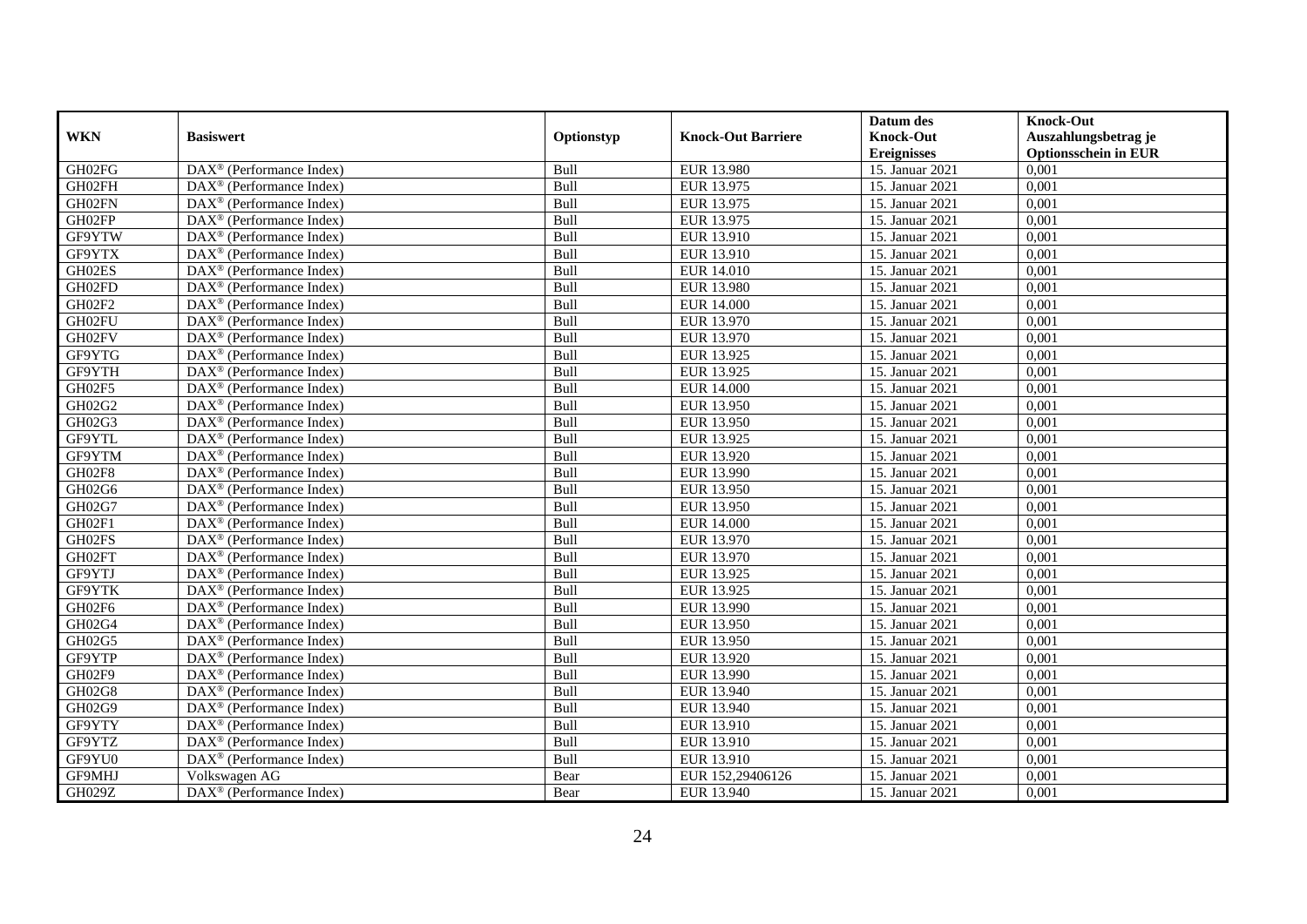|            |                         |            |                           | Datum des          | <b>Knock-Out</b>            |
|------------|-------------------------|------------|---------------------------|--------------------|-----------------------------|
| <b>WKN</b> | <b>Basiswert</b>        | Optionstyp | <b>Knock-Out Barriere</b> | <b>Knock-Out</b>   | Auszahlungsbetrag je        |
|            |                         |            |                           | <b>Ereignisses</b> | <b>Optionsschein in EUR</b> |
| GF9MHK     | Volkswagen AG           | Bear       | EUR 152,45391856          | 15. Januar 2021    | 0,001                       |
| GF9MFQ     | Volkswagen AG           | Bear       | EUR 152,63375805          | 15. Januar 2021    | 0,001                       |
| GF9ZER     | HelloFresh SE           | Bull       | EUR 62,78943718           | 15. Januar 2021    | 0,001                       |
| GF9MFM     | Volkswagen AG           | Bear       | EUR 152,54383831          | 15. Januar 2021    | 0,001                       |
| GF9ZL6     | HelloFresh SE           | Bull       | EUR 62,75943267           | 15. Januar 2021    | 0,001                       |
| GH01YX     | Commerzbank AG          | Bear       | <b>EUR 5,75</b>           | 15. Januar 2021    | 0,001                       |
| GH01YZ     | Commerzbank AG          | Bear       | <b>EUR 5,78</b>           | 15. Januar 2021    | 0,001                       |
| GF8HPX     | Symrise AG              | Bull       | EUR 101,84680637          | 15. Januar 2021    | 0,001                       |
| GF9QCK     | Microsoft Corporation   | Bull       | USD 213,26595673          | 14. Januar 2021    | 0,001                       |
| GF9QAS     | Microsoft Corporation   | Bull       | USD 212,90587914          | 14. Januar 2021    | 0,001                       |
| GF9QCX     | Microsoft Corporation   | Bull       | USD 212,81585973          | 14. Januar 2021    | 0,001                       |
| GF9ZES     | HelloFresh SE           | Bull       | EUR 62,63941463           | 15. Januar 2021    | 0,001                       |
| GH01Z0     | Commerzbank AG          | Bear       | <b>EUR 5,81</b>           | 15. Januar 2021    | 0,001                       |
| GF9QCZ     | Microsoft Corporation   | Bull       | USD 213,17593732          | 14. Januar 2021    | 0,001                       |
| GF9ZGW     | HelloFresh SE           | Bull       | EUR 62,61941163           | 15. Januar 2021    | 0,001                       |
| GF7EUU     | Deutsche Bank AG        | Bear       | EUR 10,02037968           | 15. Januar 2021    | 0,001                       |
| GF9X9M     | Deutsche Bank AG        | Bear       | EUR 10,05687804           | 15. Januar 2021    | 0,001                       |
| GF9QCM     | Microsoft Corporation   | Bull       | USD 213,35597613          | 14. Januar 2021    | 0,001                       |
| GF9ZET     | HelloFresh SE           | Bull       | EUR 62,72942816           | 15. Januar 2021    | 0,001                       |
| GF9XAP     | Deutsche Bank AG        | Bear       | EUR 10,04688114           | 15. Januar 2021    | 0,001                       |
| GF9ZGX     | HelloFresh SE           | Bull       | EUR 62,66941914           | 15. Januar 2021    | 0,001                       |
| GF9QAN     | Microsoft Corporation   | Bull       | USD 213,08591794          | 14. Januar 2021    | 0,001                       |
| GF9ZGY     | HelloFresh SE           | Bull       | EUR 62,69942365           | 15. Januar 2021    | 0,001                       |
| GF9ZGJ     | HelloFresh SE           | Bull       | EUR 62,55940261           | 15. Januar 2021    | 0,001                       |
| GF9ZEV     | HelloFresh SE           | Bull       | EUR 62,58940712           | 15. Januar 2021    | 0,001                       |
| GC699F     | Veolia Environment S.A. | Bear       | EUR 23,43755734           | 15. Januar 2021    | 0,001                       |
| GF9ZEB     | HelloFresh SE           | Bull       | EUR 62,5293981            | 15. Januar 2021    | 0,001                       |
| GF55U3     | Julius Baer Group Ltd   | Bear       | CHF 56,14920121           | 15. Januar 2021    | 0,001                       |
| GF92N9     | Varta AG                | Bull       | EUR 112,07380052          | 15. Januar 2021    | 0,001                       |
| GF92MU     | Varta AG                | Bull       | EUR 111,16981751          | 15. Januar 2021    | 0.001                       |
| GF92MV     | Varta AG                | Bull       | EUR 110,79818007          | 15. Januar 2021    | 0,001                       |
| GF92MZ     | Varta AG                | Bull       | EUR 110,61738347          | 15. Januar 2021    | 0,001                       |
| GF92N0     | Varta AG                | Bull       | EUR 110,88857837          | 15. Januar 2021    | 0,001                       |
| GF92MH     | Varta AG                | Bull       | EUR 111,91309242          | 15. Januar 2021    | 0,001                       |
| GF92MJ     | Varta AG                | Bull       | EUR 111,79256136          | 15. Januar 2021    | 0,001                       |
| GF92NK     | Varta AG                | Bull       | EUR 112,28472987          | 15. Januar 2021    | 0,001                       |
| GF9MFN     | Volkswagen AG           | Bear       | EUR 152,81359752          | 15. Januar 2021    | 0,001                       |
| GF9ZEJ     | HelloFresh SE           | Bull       | EUR 62,49939359           | 15. Januar 2021    | 0,001                       |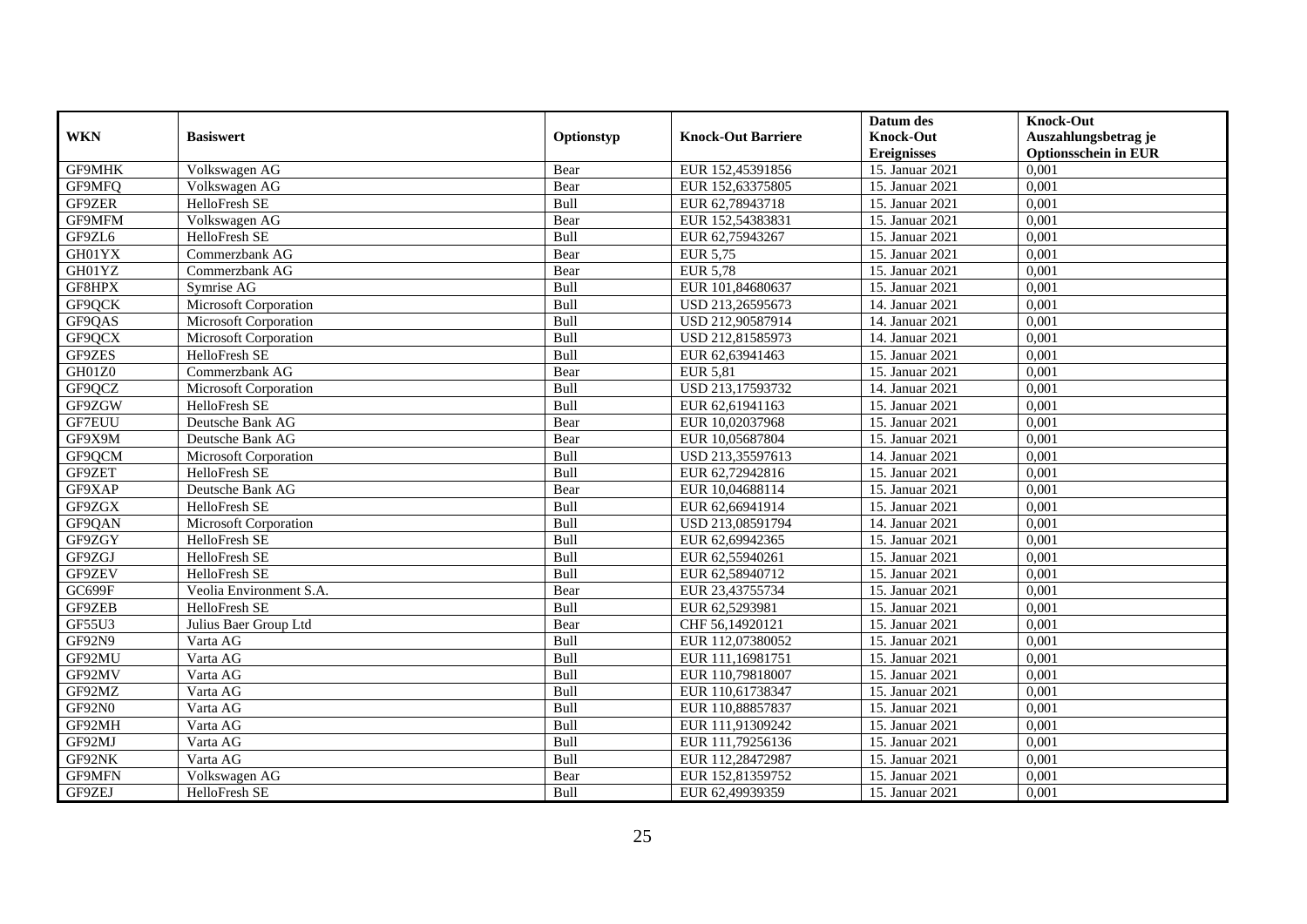|               |                  |            |                           | Datum des          | <b>Knock-Out</b>            |
|---------------|------------------|------------|---------------------------|--------------------|-----------------------------|
| <b>WKN</b>    | <b>Basiswert</b> | Optionstyp | <b>Knock-Out Barriere</b> | <b>Knock-Out</b>   | Auszahlungsbetrag je        |
|               |                  |            |                           | <b>Ereignisses</b> | <b>Optionsschein in EUR</b> |
| GF7VQJ        | Commerzbank AG   | Bear       | EUR 5,82441903            | 15. Januar 2021    | 0,001                       |
| GF92NL        | Varta AG         | Bull       | EUR 112,44543795          | 15. Januar 2021    | 0,001                       |
| GF9MFY        | Volkswagen AG    | Bear       | EUR 153,72278598          | 15. Januar 2021    | 0,001                       |
| GF9ZEA        | HelloFresh SE    | Bull       | EUR 62,46938908           | 15. Januar 2021    | 0,001                       |
| GF9TVA        | adidas AG        | Bull       | EUR 284,45457464          | 15. Januar 2021    | 0,001                       |
| <b>GF9MFU</b> | Volkswagen AG    | Bear       | EUR 153,12332106          | 15. Januar 2021    | 0,001                       |
| GF92PN        | Varta AG         | Bull       | EUR 111,25017156          | 15. Januar 2021    | 0,001                       |
| GF9TVF        | adidas AG        | Bull       | EUR 284,25450109          | 15. Januar 2021    | 0,001                       |
| GF8C2Y        | Commerzbank AG   | Bear       | EUR 5,85836848            | 15. Januar 2021    | 0,001                       |
| GF9ZE8        | HelloFresh SE    | Bull       | EUR 62,40938006           | 15. Januar 2021    | 0,001                       |
| GF9MFR        | Volkswagen AG    | Bear       | EUR 153,01341915          | 15. Januar 2021    | 0,001                       |
| GF92QQ        | Varta AG         | Bull       | EUR 112,3650839           | 15. Januar 2021    | 0,001                       |
| GF9ZEK        | HelloFresh SE    | Bull       | EUR 62,37937555           | 15. Januar 2021    | 0,001                       |
| GF9MFW        | Volkswagen AG    | Bear       | EUR 153,46301784          | 15. Januar 2021    | 0,001                       |
| GF92ML        | Varta AG         | Bull       | EUR 111,95326945          | 15. Januar 2021    | 0,001                       |
| GF9MG6        | Volkswagen AG    | Bear       | EUR 153,99254518          | 15. Januar 2021    | 0,001                       |
| GF92NM        | Varta AG         | Bull       | EUR 112,19433157          | 15. Januar 2021    | 0,001                       |
| <b>GF9MFS</b> | Volkswagen AG    | Bear       | EUR 153.23322295          | 15. Januar 2021    | 0.001                       |
| GF9ZGG        | HelloFresh SE    | Bull       | EUR 62,43938457           | 15. Januar 2021    | 0,001                       |
| GF92NN        | Varta AG         | Bull       | EUR 112,48561495          | 15. Januar 2021    | 0,001                       |
| GF9MFT        | Volkswagen AG    | Bear       | EUR 153,5929019           | 15. Januar 2021    | 0,001                       |
| GF92MN        | Varta AG         | Bull       | EUR 111,83273838          | 15. Januar 2021    | 0,001                       |
| GF92NQ        | Varta AG         | Bull       | EUR 112,24455282          | 15. Januar 2021    | 0,001                       |
| GF92MY        | Varta AG         | Bull       | EUR 111,08946346          | 15. Januar 2021    | 0,001                       |
| GF9WYT        | Bayer AG         | Bear       | EUR 53,0835213            | 15. Januar 2021    | 0,001                       |
| GF92MP        | Varta AG         | Bull       | EUR 111,70216305          | 15. Januar 2021    | 0,001                       |
| GF92MQ        | Varta AG         | Bull       | EUR 111,62180902          | 15. Januar 2021    | 0,001                       |
| GF92M9        | Varta AG         | Bull       | EUR 112,15415454          | 15. Januar 2021    | 0,001                       |
| GF92MD        | Varta AG         | Bull       | EUR 111,99344647          | 15. Januar 2021    | 0,001                       |
| GF92ME        | Varta AG         | Bull       | EUR 112,03362348          | 15. Januar 2021    | 0,001                       |
| GF92NF        | Varta AG         | Bull       | EUR 112,52579199          | 15. Januar 2021    | 0,001                       |
| GF92NG        | Varta AG         | Bull       | EUR 112,40526093          | 15. Januar 2021    | 0,001                       |
| GF92MC        | Varta AG         | Bull       | EUR 112,11397753          | 15. Januar 2021    | 0,001                       |
| GF92MF        | Varta AG         | Bull       | EUR 111,87291541          | 15. Januar 2021    | 0,001                       |
| GF92NJ        | Varta AG         | Bull       | EUR 112,32490689          | 15. Januar 2021    | 0,001                       |
| GF92MR        | Varta AG         | Bull       | EUR 111,46110093          | 15. Januar 2021    | 0,001                       |
| GF92MS        | Varta AG         | Bull       | EUR 111,54145499          | 15. Januar 2021    | 0,001                       |
| GF92MT        | Varta AG         | Bull       | EUR 111,38074689          | 15. Januar 2021    | 0,001                       |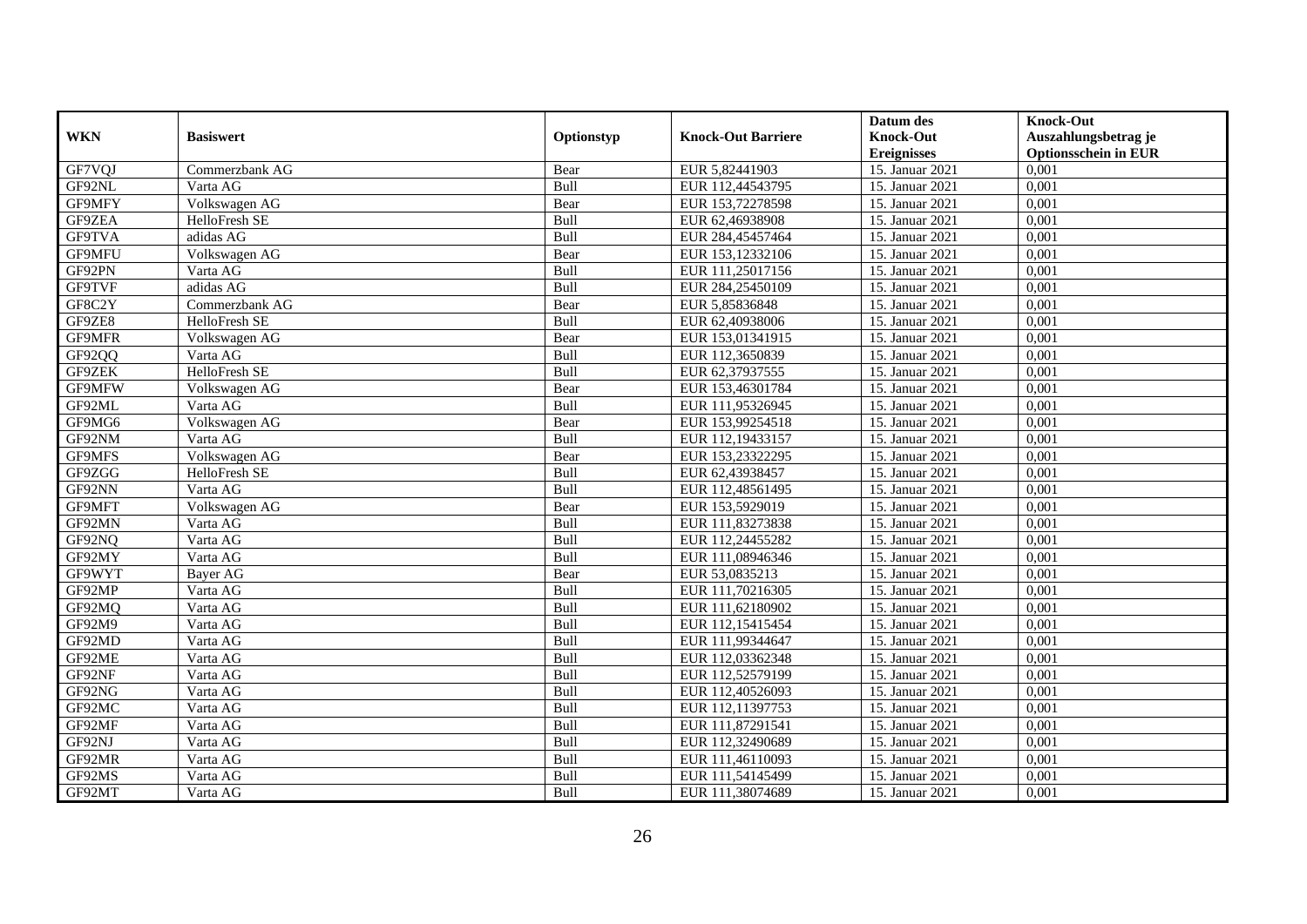|               |                                                       |             |                           | Datum des          | <b>Knock-Out</b>            |
|---------------|-------------------------------------------------------|-------------|---------------------------|--------------------|-----------------------------|
| <b>WKN</b>    | <b>Basiswert</b>                                      | Optionstyp  | <b>Knock-Out Barriere</b> | <b>Knock-Out</b>   | Auszahlungsbetrag je        |
|               |                                                       |             |                           | <b>Ereignisses</b> | <b>Optionsschein in EUR</b> |
| GF92PX        | Varta AG                                              | Bull        | EUR 110,96893241          | 15. Januar 2021    | 0,001                       |
| GF9ZDW        | HelloFresh SE                                         | Bull        | EUR 62,20935              | 15. Januar 2021    | 0,001                       |
| <b>GF9TVL</b> | adidas AG                                             | Bull        | EUR 282,06369568          | 15. Januar 2021    | 0,001                       |
| GF9YU1        | DAX <sup>®</sup> (Performance Index)                  | Bull        | EUR 13.900                | 15. Januar 2021    | 0,001                       |
| GF9ZEH        | HelloFresh SE                                         | Bull        | EUR 62,28936202           | 15. Januar 2021    | 0,001                       |
| <b>GF9TVM</b> | adidas AG                                             | Bull        | EUR 282,88399725          | 15. Januar 2021    | 0,001                       |
| GH01YW        | Telefonica S.A.                                       | Bull        | <b>EUR 3,8</b>            | 15. Januar 2021    | 0,001                       |
| GF9YU2        | DAX <sup>®</sup> (Performance Index)                  | Bull        | <b>EUR 13.900</b>         | 15. Januar 2021    | 0,001                       |
| GF9WZF        | <b>Baver AG</b>                                       | Bear        | EUR 53,12350889           | 15. Januar 2021    | 0,001                       |
| GH01Z1        | Commerzbank AG                                        | Bear        | <b>EUR 5,87</b>           | 15. Januar 2021    | 0,001                       |
| <b>GF9TVN</b> | adidas AG                                             | Bull        | EUR 282,35380233          | 15. Januar 2021    | 0,001                       |
| GF9ZED        | <b>HelloFresh SE</b>                                  | Bull        | EUR 62,31936653           | 15. Januar 2021    | 0,001                       |
| GF9YU3        | $\overline{\text{DAX}^{\otimes}}$ (Performance Index) | Bull        | EUR 13.900                | 15. Januar 2021    | 0,001                       |
| GF8HN9        | Symrise AG                                            | Bull        | EUR 101,43524327          | 15. Januar 2021    | 0,001                       |
| GH020N        | Commerzbank AG                                        | Bear        | <b>EUR 5,84</b>           | 15. Januar 2021    | 0,001                       |
| <b>GF9TVE</b> | adidas AG                                             | Bull        | EUR 284,05442754          | 15. Januar 2021    | 0,001                       |
| GF9ZGH        | HelloFresh SE                                         | Bull        | EUR 62,34937104           | 15. Januar 2021    | 0,001                       |
| <b>GF9TVC</b> | adidas AG                                             | <b>Bull</b> | EUR 283,83434663          | 15. Januar 2021    | 0,001                       |
| GF9ZDT        | <b>HelloFresh SE</b>                                  | Bull        | EUR 62,26935901           | 15. Januar 2021    | 0,001                       |
| GF9YU6        | DAX <sup>®</sup> (Performance Index)                  | Bull        | <b>EUR 13.900</b>         | 15. Januar 2021    | 0,001                       |
| <b>GF9TVW</b> | adidas AG                                             | Bull        | EUR 281,76358535          | 15. Januar 2021    | 0,001                       |
| GF9AXN        | Roche Holding AG                                      | Bear        | CHF 314,38902658          | 15. Januar 2021    | 0,001                       |
| GF9ZDU        | HelloFresh SE                                         | Bull        | EUR 62,23935451           | 15. Januar 2021    | 0,001                       |
| GF9YU7        | DAX <sup>®</sup> (Performance Index)                  | Bull        | EUR 13.890                | 15. Januar 2021    | 0,001                       |
| <b>GF9TWA</b> | adidas AG                                             | Bull        | EUR 282,62390162          | 15. Januar 2021    | 0,001                       |
| GF9AVL        | Roche Holding AG                                      | Bear        | CHF 314,47897482          | 15. Januar 2021    | 0,001                       |
| GH02GE        | DAX <sup>®</sup> (Performance Index)                  | Bull        | EUR 13.890                | 15. Januar 2021    | 0,001                       |
| <b>GF9TVK</b> | adidas AG                                             | Bull        | EUR 283,14409287          | 15. Januar 2021    | 0,001                       |
| GF9AWS        | Roche Holding AG                                      | Bear        | CHF 314,96869291          | 15. Januar 2021    | 0,001                       |
| GH02GF        | $DAX^{\circledR}$ (Performance Index)                 | Bull        | EUR 13.890                | 15. Januar 2021    | 0,001                       |
| GF9TW5        | adidas AG                                             | Bull        | EUR 283,38418113          | 15. Januar 2021    | 0,001                       |
| GF9AXT        | Roche Holding AG                                      | Bear        | CHF 314,71883674          | 15. Januar 2021    | 0.001                       |
| GF9YU4        | DAX <sup>®</sup> (Performance Index)                  | Bull        | EUR 13.900                | 15. Januar 2021    | 0,001                       |
| <b>GF9TVG</b> | adidas AG                                             | Bull        | EUR 283,61426572          | 15. Januar 2021    | 0,001                       |
| GF9AVF        | Roche Holding AG                                      | Bear        | CHF 314,88873892          | 15. Januar 2021    | 0,001                       |
| GF9YU5        | $DAX^{\circledast}$ (Performance Index)               | Bull        | <b>EUR 13.900</b>         | 15. Januar 2021    | 0,001                       |
| GF9AWH        | Roche Holding AG                                      | Bear        | CHF 315,04864689          | 15. Januar 2021    | 0,001                       |
| GH02GG        | DAX <sup>®</sup> (Performance Index)                  | Bull        | EUR 13.890                | 15. Januar 2021    | 0,001                       |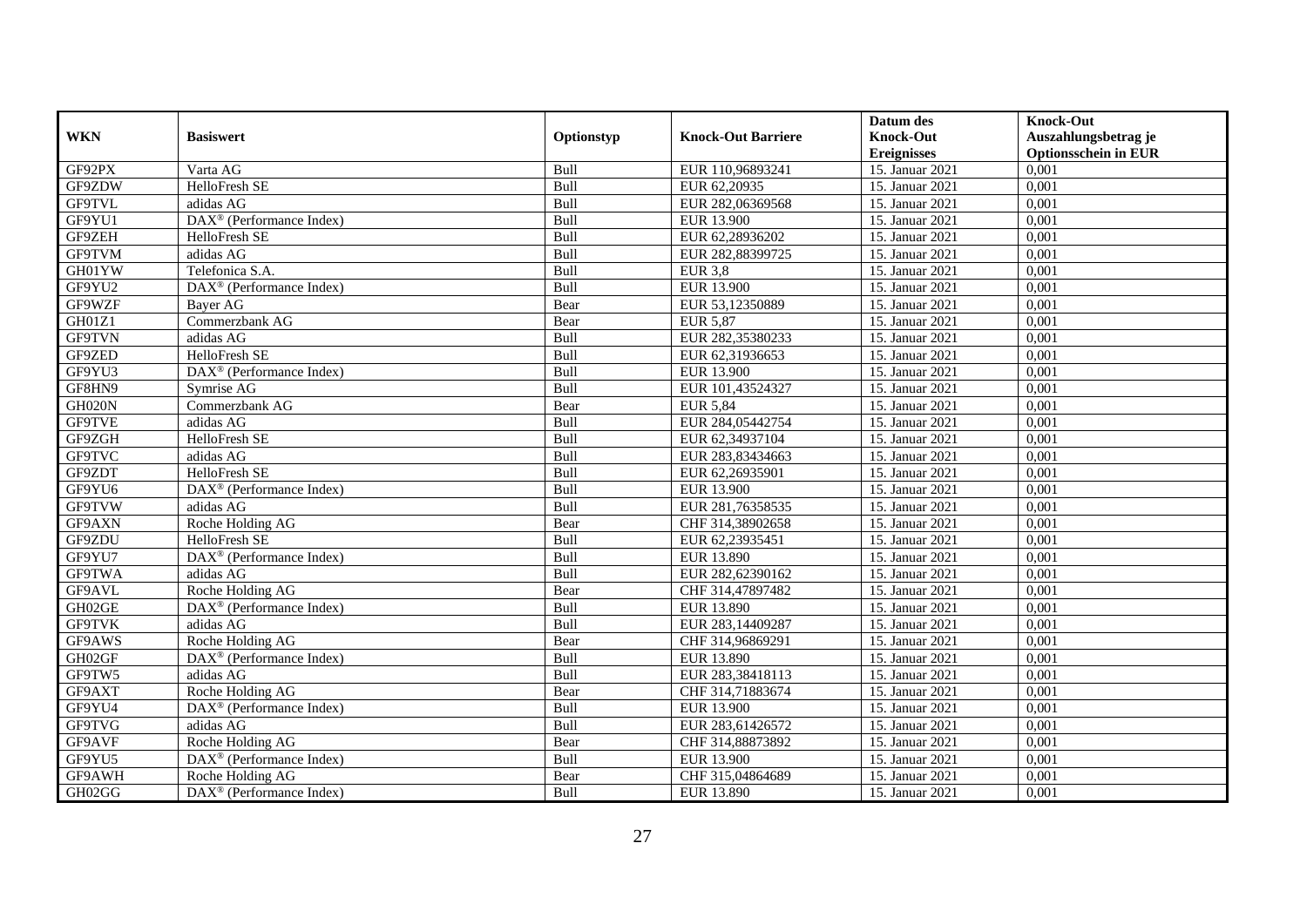|               |                                                       |            |                           | Datum des          | <b>Knock-Out</b>            |
|---------------|-------------------------------------------------------|------------|---------------------------|--------------------|-----------------------------|
| <b>WKN</b>    | <b>Basiswert</b>                                      | Optionstyp | <b>Knock-Out Barriere</b> | <b>Knock-Out</b>   | Auszahlungsbetrag je        |
|               |                                                       |            |                           | <b>Ereignisses</b> | <b>Optionsschein in EUR</b> |
| GF9AYK        | Roche Holding AG                                      | Bear       | CHF 314,63888276          | 15. Januar 2021    | 0,001                       |
| GH01Y7        | Iberdrola S.A.                                        | Bull       | <b>EUR 11,94</b>          | 15. Januar 2021    | 0,001                       |
| GF9AVP        | Roche Holding AG                                      | Bear       | CHF 315,12860086          | 15. Januar 2021    | 0,001                       |
| GH02GH        | $DAX^{\circledast}$ (Performance Index)               | Bull       | EUR 13.890                | 15. Januar 2021    | 0,001                       |
| GF9AWZ        | Roche Holding AG                                      | Bear       | CHF 314,80878497          | 15. Januar 2021    | 0,001                       |
| GH02GJ        | $\overline{\text{DAX}^{\otimes}}$ (Performance Index) | Bull       | EUR 13.890                | 15. Januar 2021    | 0,001                       |
| GF9AVC        | Roche Holding AG                                      | Bear       | CHF 314,55892879          | 15. Januar 2021    | 0,001                       |
| GF9AY4        | Roche Holding AG                                      | Bear       | CHF 314,3490496           | 15. Januar 2021    | 0,001                       |
| <b>GF9TVQ</b> | adidas AG                                             | Bull       | EUR 281,45347134          | 15. Januar 2021    | 0,001                       |
| GF9ZDV        | HelloFresh SE                                         | Bull       | EUR 62,17934549           | 15. Januar 2021    | 0,001                       |
| GF9YU8        | $\overline{\text{DAX}^{\otimes}}$ (Performance Index) | Bull       | <b>EUR 13.880</b>         | 15. Januar 2021    | 0,001                       |
| GH02GK        | DAX <sup>®</sup> (Performance Index)                  | Bull       | <b>EUR 13.880</b>         | 15. Januar 2021    | 0,001                       |
| GH02GL        | $DAX^{\circledast}$ (Performance Index)               | Bull       | EUR 13.880                | 15. Januar 2021    | 0,001                       |
| GH02GM        | $DAX^{\circledcirc}$ (Performance Index)              | Bull       | EUR 13.875                | 15. Januar 2021    | 0,001                       |
| GH02GN        | DAX <sup>®</sup> (Performance Index)                  | Bull       | EUR 13.875                | 15. Januar 2021    | 0,001                       |
| GH02GP        | DAX <sup>®</sup> (Performance Index)                  | Bull       | EUR 13.875                | 15. Januar 2021    | 0,001                       |
| GH02GS        | $DAX^{\circledR}$ (Performance Index)                 | Bull       | EUR 13.870                | 15. Januar 2021    | 0,001                       |
| GF9XEC        | $\overline{\text{DAX}^{\otimes}}$ (Performance Index) | Bull       | EUR 13.850                | 15. Januar 2021    | 0,001                       |
| GH02GT        | DAX <sup>®</sup> (Performance Index)                  | Bull       | EUR 13.870                | 15. Januar 2021    | 0,001                       |
| GF9XED        | $DAX^{\circledast}$ (Performance Index)               | Bull       | EUR 13.850                | 15. Januar 2021    | 0,001                       |
| GH02GQ        | $DAX^{\circledast}$ (Performance Index)               | Bull       | EUR 13.875                | 15. Januar 2021    | 0,001                       |
| GF9XEE        | $DAX^{\circledR}$ (Performance Index)                 | Bull       | EUR 13.850                | 15. Januar 2021    | 0,001                       |
| GH02GR        | $DAX^{\circledR}$ (Performance Index)                 | Bull       | EUR 13.875                | 15. Januar 2021    | 0,001                       |
| GF9XE6        | $DAX^{\circledR}$ (Performance Index)                 | Bull       | <b>EUR 13.860</b>         | 15. Januar 2021    | 0,001                       |
| GH02GW        | $DAX^{\circledR}$ (Performance Index)                 | Bull       | EUR 13.870                | 15. Januar 2021    | 0,001                       |
| GF9XEH        | $DAX^{\circledast}$ (Performance Index)               | Bull       | EUR 13.840                | 15. Januar 2021    | 0,001                       |
| GH02GX        | DAX <sup>®</sup> (Performance Index)                  | Bull       | EUR 13.870                | 15. Januar 2021    | 0,001                       |
| GF9XEJ        | $DAX^{\circledR}$ (Performance Index)                 | Bull       | EUR 13.840                | 15. Januar 2021    | 0,001                       |
| GF9UGY        | $DAX^{\circledast}$ (Performance Index)               | Bull       | EUR 13.860                | 15. Januar 2021    | 0,001                       |
| GF9YU9        | $DAX^{\circledcirc}$ (Performance Index)              | Bull       | EUR 13.875                | 15. Januar 2021    | 0.001                       |
| GF9XE7        | $DAX^{\circledR}$ (Performance Index)                 | Bull       | EUR 13.860                | 15. Januar 2021    | 0,001                       |
| GH02GU        | $DAX^{\circledR}$ (Performance Index)                 | Bull       | EUR 13.870                | 15. Januar 2021    | 0,001                       |
| GF9XE8        | $DAX^{\circledR}$ (Performance Index)                 | Bull       | EUR 13.860                | 15. Januar 2021    | 0,001                       |
| GH02GV        | DAX <sup>®</sup> (Performance Index)                  | Bull       | EUR 13.870                | 15. Januar 2021    | 0,001                       |
| GF9XE9        | DAX <sup>®</sup> (Performance Index)                  | Bull       | EUR 13.860                | 15. Januar 2021    | 0,001                       |
| GF9XEA        | $DAX^{\circledcirc}$ (Performance Index)              | Bull       | EUR 13.860                | 15. Januar 2021    | 0,001                       |
| GF9XEB        | $DAX^{\circledast}$ (Performance Index)               | Bull       | EUR 13.850                | 15. Januar 2021    | 0,001                       |
| GF9UGZ        | DAX <sup>®</sup> (Performance Index)                  | Bull       | EUR 13.850                | 15. Januar 2021    | 0,001                       |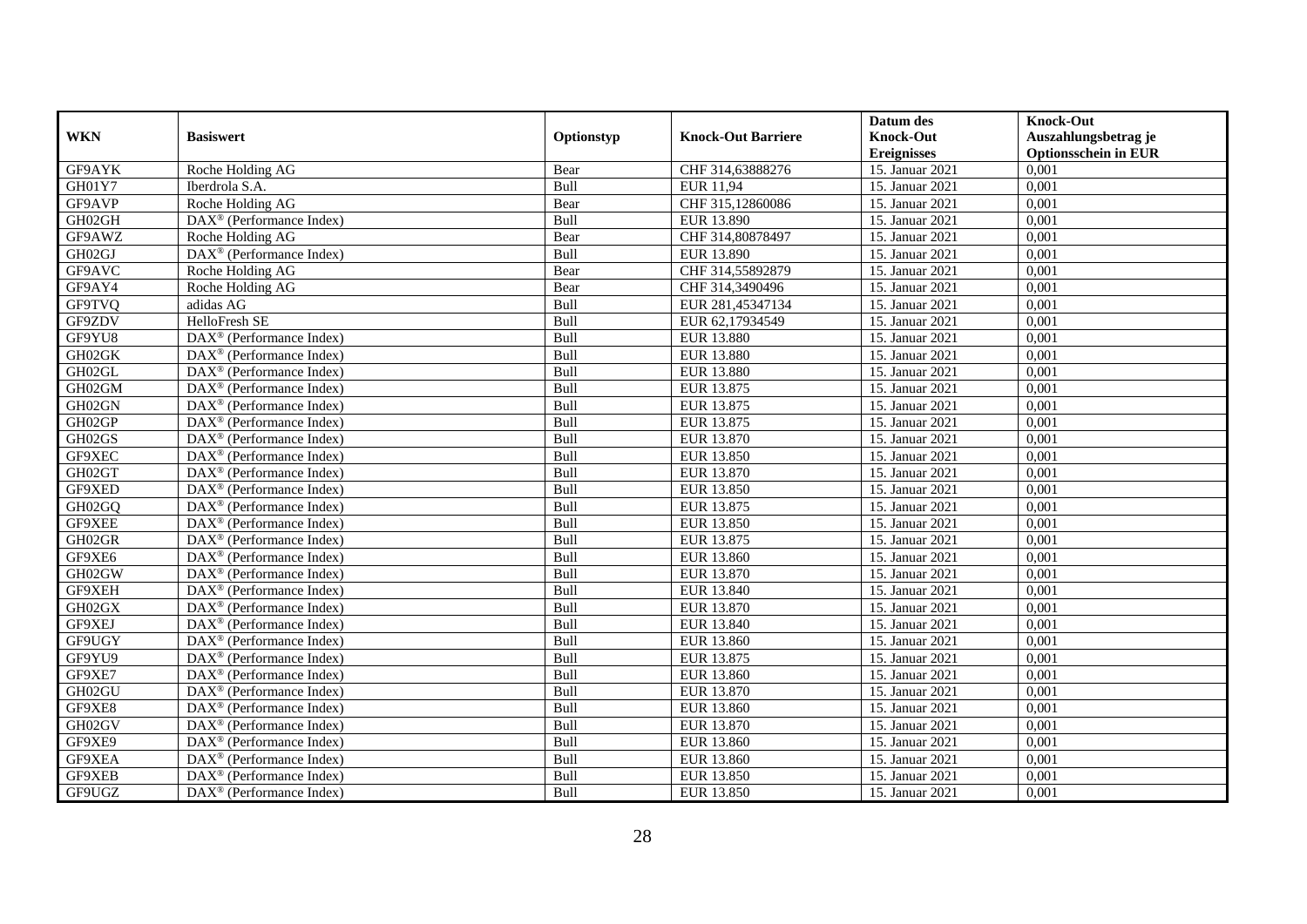|               |                                                              |            |                           | Datum des          | <b>Knock-Out</b>            |
|---------------|--------------------------------------------------------------|------------|---------------------------|--------------------|-----------------------------|
| <b>WKN</b>    | <b>Basiswert</b>                                             | Optionstyp | <b>Knock-Out Barriere</b> | <b>Knock-Out</b>   | Auszahlungsbetrag je        |
|               |                                                              |            |                           | <b>Ereignisses</b> | <b>Optionsschein in EUR</b> |
| GF9UH0        | $\overline{\text{DAX}}^{\textcircled{}}$ (Performance Index) | Bull       | EUR 13.840                | 15. Januar 2021    | 0,001                       |
| GF9XEF        | $DAX^{\circledR}$ (Performance Index)                        | Bull       | EUR 13.850                | 15. Januar 2021    | 0,001                       |
| GF9XEG        | $DAX^{\circledcirc}$ (Performance Index)                     | Bull       | EUR 13.840                | 15. Januar 2021    | 0,001                       |
| GF9XEK        | $DAX^{\circledast}$ (Performance Index)                      | Bull       | EUR 13.840                | 15. Januar 2021    | 0,001                       |
| GF9XEL        | DAX <sup>®</sup> (Performance Index)                         | Bull       | EUR 13.840                | 15. Januar 2021    | 0,001                       |
| GF9ZE5        | HelloFresh SE                                                | Bull       | EUR 62,02932294           | 15. Januar 2021    | 0,001                       |
| <b>GF9TVU</b> | adidas AG                                                    | Bull       | EUR 281,12334998          | 15. Januar 2021    | 0,001                       |
| GF9EZ1        | Vonovia SE                                                   | Bull       | EUR 55,81061354           | 15. Januar 2021    | 0,001                       |
| GF9ZE6        | <b>HelloFresh SE</b>                                         | Bull       | EUR 61,99931843           | 15. Januar 2021    | 0,001                       |
| GF9UH1        | DAX <sup>®</sup> (Performance Index)                         | Bull       | EUR 13.830                | 15. Januar 2021    | 0,001                       |
| <b>GF9TUT</b> | adidas AG                                                    | Bull       | EUR 280,78322494          | 15. Januar 2021    | 0,001                       |
| GF9XEM        | DAX <sup>®</sup> (Performance Index)                         | Bull       | <b>EUR 13.830</b>         | 15. Januar 2021    | 0,001                       |
| GF9TUV        | adidas AG                                                    | Bull       | EUR 280,42309254          | 15. Januar 2021    | 0,001                       |
| GF9ZEG        | HelloFresh SE                                                | Bull       | EUR 61,9193064            | 15. Januar 2021    | 0,001                       |
| GF9XEN        | DAX <sup>®</sup> (Performance Index)                         | Bull       | EUR 13.830                | 15. Januar 2021    | 0,001                       |
| GF9ZGL        | HelloFresh SE                                                | Bull       | EUR 61,88930189           | 15. Januar 2021    | 0,001                       |
| GF9ZE1        | HelloFresh SE                                                | Bull       | EUR 62,11933647           | 15. Januar 2021    | 0,001                       |
| GF9ZE9        | HelloFresh SE                                                | Bull       | EUR 61,85929738           | 15. Januar 2021    | 0,001                       |
| GF9ZE3        | HelloFresh SE                                                | Bull       | EUR 62,08933196           | 15. Januar 2021    | 0,001                       |
| GF9ZE4        | HelloFresh SE                                                | Bull       | EUR 62,05932745           | 15. Januar 2021    | 0,001                       |
| GF9ZEE        | <b>HelloFresh SE</b>                                         | Bull       | EUR 61,93930941           | 15. Januar 2021    | 0,001                       |
| GF9QMA        | Deutsche Telekom AG                                          | Bull       | EUR 15,06487419           | 15. Januar 2021    | 0,001                       |
| GF9ZDZ        | HelloFresh SE                                                | Bull       | EUR 62,14934098           | 15. Januar 2021    | 0,001                       |
| GF9QPA        | Deutsche Telekom AG                                          | Bull       | EUR 15,06487419           | 15. Januar 2021    | 0,001                       |
| GF9ZBR        | HelloFresh SE                                                | Bull       | EUR 61,82929287           | 15. Januar 2021    | 0,001                       |
| GF9ZEC        | HelloFresh SE                                                | Bull       | EUR 61,96931392           | 15. Januar 2021    | 0,001                       |
| GF9QMC        | Deutsche Telekom AG                                          | Bull       | EUR 15,06487419           | 15. Januar 2021    | 0,001                       |
| GF9QMD        | Deutsche Telekom AG                                          | Bull       | EUR 15,05487095           | 15. Januar 2021    | 0,001                       |
| GH00VV        | 1 Feinunze Platin, Feinheit mind, 0.9995                     | Bull       | <b>USD 1.091,39</b>       | 15. Januar 2021    | 0,001                       |
| GF9QMH        | Deutsche Telekom AG                                          | Bull       | EUR 15,04486772           | 15. Januar 2021    | 0,001                       |
| GF9QMF        | Deutsche Telekom AG                                          | Bull       | EUR 15,04486772           | 15. Januar 2021    | 0,001                       |
| GF9QLN        | Deutsche Telekom AG                                          | Bull       | EUR 15,03486448           | 15. Januar 2021    | 0,001                       |
| GF9TSC        | <b>E.ON SE</b>                                               | Bull       | EUR 8,78249719            | 15. Januar 2021    | 0,001                       |
| GF9ZBV        | HelloFresh SE                                                | Bull       | EUR 61,48924176           | 15. Januar 2021    | 0,001                       |
| GF9QLT        | Deutsche Telekom AG                                          | Bull       | EUR 15,03486448           | 15. Januar 2021    | 0,001                       |
| GF9ZE2        | HelloFresh SE                                                | Bull       | EUR 61,45923725           | 15. Januar 2021    | 0,001                       |
| GF9ZC0        | HelloFresh SE                                                | Bull       | EUR 61,38922673           | 15. Januar 2021    | 0,001                       |
| GF9ZC1        | HelloFresh SE                                                | Bull       | EUR 61,34922072           | 15. Januar 2021    | 0,001                       |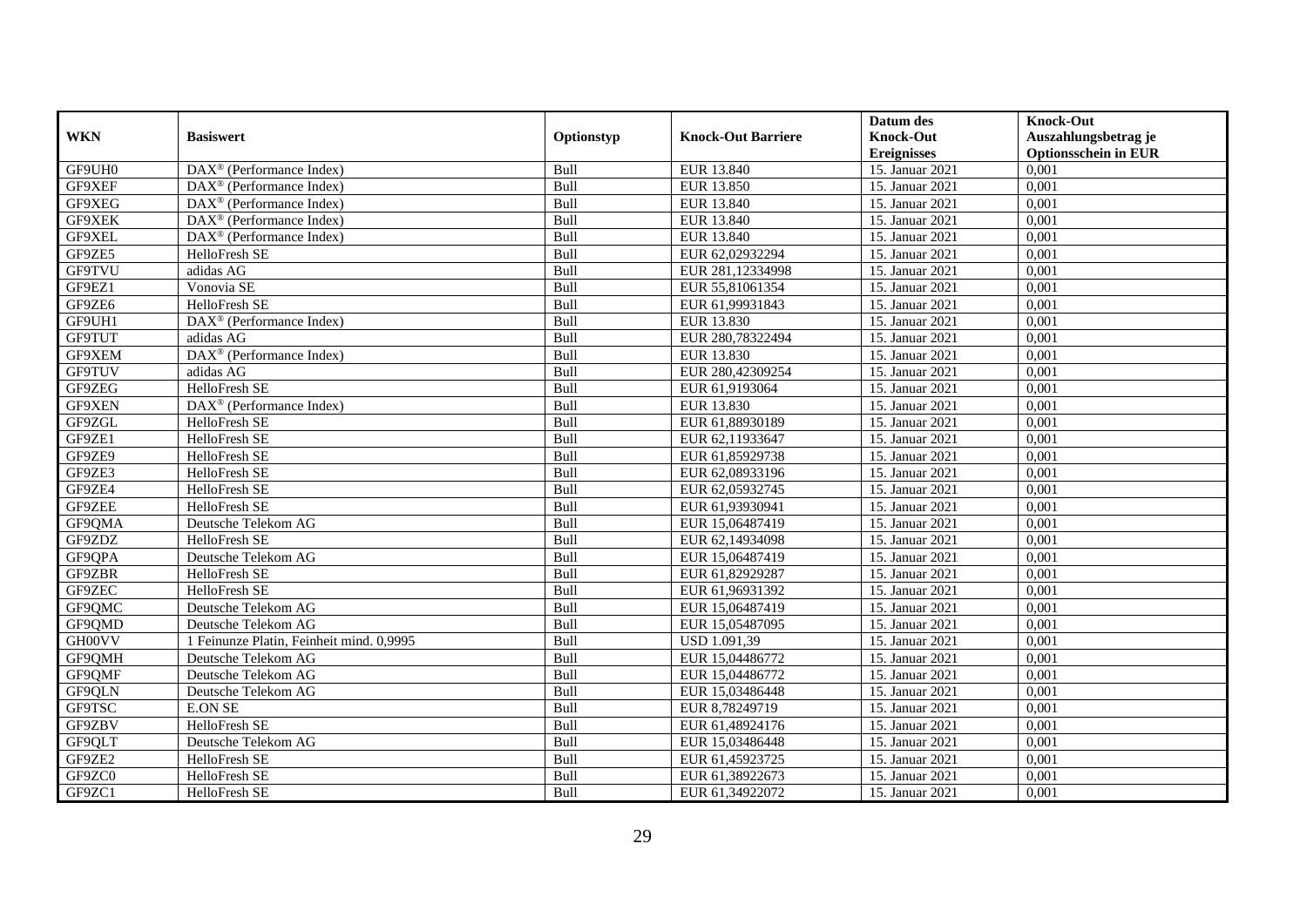|               |                                          |            |                           | Datum des          | <b>Knock-Out</b>            |
|---------------|------------------------------------------|------------|---------------------------|--------------------|-----------------------------|
| <b>WKN</b>    | <b>Basiswert</b>                         | Optionstyp | <b>Knock-Out Barriere</b> | <b>Knock-Out</b>   | Auszahlungsbetrag je        |
|               |                                          |            |                           | <b>Ereignisses</b> | <b>Optionsschein in EUR</b> |
| GF9ZC2        | HelloFresh SE                            | Bull       | EUR 61,70927483           | 15. Januar 2021    | 0,001                       |
| GF9ZBY        | HelloFresh SE                            | Bull       | EUR 61,30921471           | 15. Januar 2021    | 0,001                       |
| GF9ZCW        | HelloFresh SE                            | Bull       | EUR 61,5892568            | 15. Januar 2021    | 0,001                       |
| GF9ZBS        | HelloFresh SE                            | Bull       | EUR 61,52924778           | 15. Januar 2021    | 0,001                       |
| GF9ZBT        | HelloFresh SE                            | Bull       | EUR 61,76928385           | 15. Januar 2021    | 0,001                       |
| GF9ZBU        | HelloFresh SE                            | Bull       | EUR 61,64926582           | 15. Januar 2021    | 0,001                       |
| GF9ZG4        | HelloFresh SE                            | Bull       | EUR 61,41923124           | 15. Januar 2021    | 0,001                       |
| GF9ZC8        | HelloFresh SE                            | Bull       | EUR 61,26920869           | 15. Januar 2021    | 0,001                       |
| GF9TTR        | <b>E.ON SE</b>                           | Bull       | EUR 8,77249434            | 15. Januar 2021    | 0,001                       |
| GF9ZC9        | HelloFresh SE                            | Bull       | EUR 61,17919516           | 15. Januar 2021    | 0,001                       |
| GF9ZCU        | HelloFresh SE                            | Bull       | EUR 61,12918765           | 15. Januar 2021    | 0,001                       |
| GF9ZBW        | HelloFresh SE                            | Bull       | EUR 60,46908844           | 15. Januar 2021    | 0,001                       |
| GF9ZCC        | HelloFresh SE                            | Bull       | EUR 60,9791651            | 15. Januar 2021    | 0,001                       |
| GF9ZCZ        | HelloFresh SE                            | Bull       | EUR 60,30906438           | 15. Januar 2021    | 0,001                       |
| GF9ZD0        | HelloFresh SE                            | Bull       | EUR 60,38907641           | 15. Januar 2021    | 0,001                       |
| GF9ZCF        | HelloFresh SE                            | Bull       | EUR 60,92915758           | 15. Januar 2021    | 0,001                       |
| GF9ZBZ        | HelloFresh SE                            | Bull       | EUR 60,80913955           | 15. Januar 2021    | 0,001                       |
| GF9ZCA        | HelloFresh SE                            | Bull       | EUR 61,07918013           | 15. Januar 2021    | 0,001                       |
| GF9ZCV        | HelloFresh SE                            | Bull       | EUR 60,53909896           | 15. Januar 2021    | 0,001                       |
| GF9ZCJ        | HelloFresh SE                            | Bull       | EUR 60,74913053           | 15. Januar 2021    | 0,001                       |
| GF9ZC7        | HelloFresh SE                            | Bull       | EUR 61,21920118           | 15. Januar 2021    | 0,001                       |
| GF9ZCB        | HelloFresh SE                            | Bull       | EUR 61,02917262           | 15. Januar 2021    | 0,001                       |
| GF9ZCX        | HelloFresh SE                            | Bull       | EUR 60,61911098           | 15. Januar 2021    | 0,001                       |
| GF9ZCY        | HelloFresh SE                            | Bull       | EUR 60,21905086           | 15. Januar 2021    | 0,001                       |
| GF9ZCH        | HelloFresh SE                            | Bull       | EUR 60,86914856           | 15. Januar 2021    | 0,001                       |
| GF9ZCL        | HelloFresh SE                            | Bull       | EUR 60,67912              | 15. Januar 2021    | 0,001                       |
| GF1KTZ        | 1 Feinunze Silber, Feinheit mind. 0,999  | Bull       | USD 24,74739432           | 15. Januar 2021    | 0,001                       |
| GH00VW        | 1 Feinunze Platin, Feinheit mind. 0,9995 | Bull       | USD 1.086,79              | 15. Januar 2021    | 0,001                       |
| GF1KU0        | 1 Feinunze Silber, Feinheit mind. 0,999  | Bull       | USD 24,71738535           | 15. Januar 2021    | 0,001                       |
| GH00VX        | 1 Feinunze Platin, Feinheit mind. 0.9995 | Bull       | <b>USD 1.083.11</b>       | 15. Januar 2021    | 0.001                       |
| GF1KU1        | 1 Feinunze Silber, Feinheit mind. 0,999  | Bull       | USD 24,68737638           | 15. Januar 2021    | 0,001                       |
| GF9SVX        | 1 Feinunze Silber, Feinheit mind. 0,999  | Bull       | USD 24,64736444           | 15. Januar 2021    | 0,001                       |
| GF1GEC        | 1 Feinunze Silber, Feinheit mind. 0,999  | Bull       | USD 24,79740926           | 15. Januar 2021    | 0,001                       |
| GF9W65        | 1 Feinunze Silber, Feinheit mind. 0,999  | Bull       | USD 24,96497337           | 15. Januar 2021    | 0,001                       |
| GF9W66        | 1 Feinunze Silber, Feinheit mind. 0,999  | Bull       | USD 24,92496539           | 15. Januar 2021    | 0,001                       |
| GF9W63        | 1 Feinunze Silber, Feinheit mind. 0,999  | Bull       | USD 25,02498531           | 15. Januar 2021    | 0,001                       |
| GF9W64        | 1 Feinunze Silber, Feinheit mind. 0,999  | Bull       | USD 24,99497935           | 15. Januar 2021    | 0,001                       |
| <b>GF6LBB</b> | Symrise AG                               | Bull       | EUR 101,0395923           | 15. Januar 2021    | 0,001                       |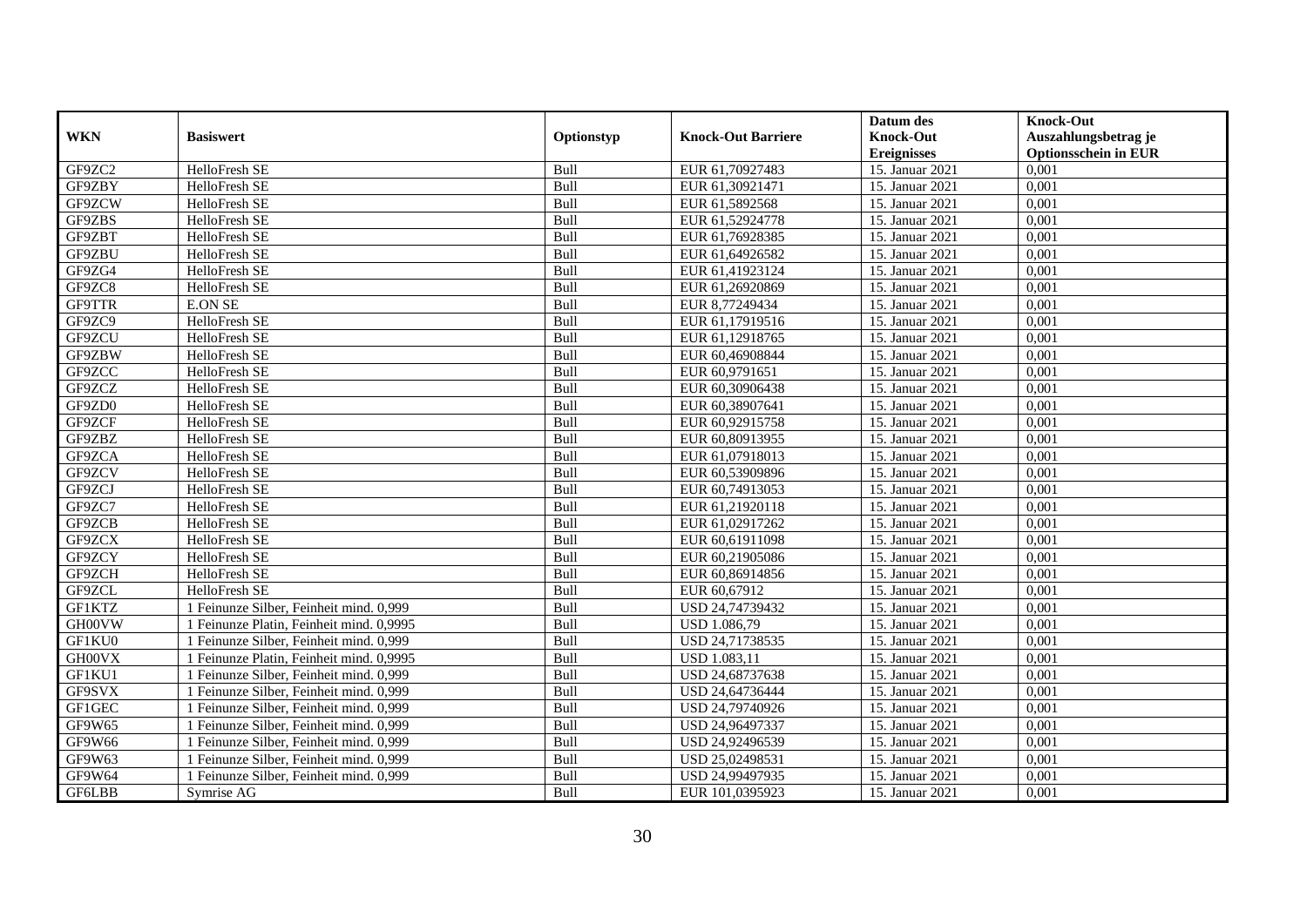|            |                                                       |             |                           | Datum des          | <b>Knock-Out</b>            |
|------------|-------------------------------------------------------|-------------|---------------------------|--------------------|-----------------------------|
| <b>WKN</b> | <b>Basiswert</b>                                      | Optionstyp  | <b>Knock-Out Barriere</b> | <b>Knock-Out</b>   | Auszahlungsbetrag je        |
|            |                                                       |             |                           | <b>Ereignisses</b> | <b>Optionsschein in EUR</b> |
| GF6LC0     | Symrise AG                                            | Bull        | EUR 100,46567536          | 15. Januar 2021    | 0,001                       |
| GF9XET     | $\overline{\text{DAX}^{\otimes}}$ (Performance Index) | Bull        | EUR 13.825                | 15. Januar 2021    | 0,001                       |
| GF9UH2     | $DAX^{\circledR}$ (Performance Index)                 | Bull        | EUR 13.825                | 15. Januar 2021    | 0,001                       |
| GF9XEP     | $DAX^{\circledast}$ (Performance Index)               | Bull        | EUR 13.825                | 15. Januar 2021    | 0,001                       |
| GF9XEQ     | $\overline{\text{DAX}^{\otimes}}$ (Performance Index) | Bull        | EUR 13.825                | 15. Januar 2021    | 0,001                       |
| GF9XER     | DAX <sup>®</sup> (Performance Index)                  | Bull        | EUR 13.825                | 15. Januar 2021    | 0,001                       |
| GF9XES     | $DAX^{\circledR}$ (Performance Index)                 | <b>Bull</b> | EUR 13.825                | 15. Januar 2021    | 0,001                       |
| GH01SG     | Moderna Inc                                           | Bear        | <b>USD 130,15</b>         | 15. Januar 2021    | 0,001                       |
| GH01SH     | Moderna Inc                                           | Bear        | <b>USD 130,89</b>         | 15. Januar 2021    | 0,001                       |
| GH01TB     | Moderna Inc                                           | Bear        | <b>USD 128,31</b>         | 15. Januar 2021    | 0.001                       |
| GH01SN     | Moderna Inc                                           | Bear        | <b>USD 131,52</b>         | 15. Januar 2021    | 0,001                       |
| GH01SP     | Moderna Inc                                           | Bear        | <b>USD 132,01</b>         | 15. Januar 2021    | 0,001                       |
| GH01UT     | Moderna Inc                                           | Bear        | <b>USD 130,34</b>         | 15. Januar 2021    | 0,001                       |
| GH01SD     | Moderna Inc                                           | Bear        | <b>USD 129,6</b>          | 15. Januar 2021    | 0.001                       |
| GH01TE     | Moderna Inc                                           | Bear        | <b>USD 128,86</b>         | 15. Januar 2021    | 0.001                       |
| GH01TF     | Moderna Inc                                           | Bear        | <b>USD 128,13</b>         | 15. Januar 2021    | 0,001                       |
| GH01SQ     | Moderna Inc                                           | Bear        | <b>USD 132,56</b>         | 15. Januar 2021    | 0,001                       |
| GH01UU     | Moderna Inc                                           | Bear        | <b>USD 127,76</b>         | 15. Januar 2021    | 0,001                       |
| GH01SF     | Moderna Inc                                           | Bear        | <b>USD 129,79</b>         | 15. Januar 2021    | 0,001                       |
| GH01TG     | Moderna Inc                                           | Bear        | <b>USD 129,05</b>         | 15. Januar 2021    | 0,001                       |
| GH01TH     | Moderna Inc                                           | Bear        | <b>USD 132,27</b>         | 15. Januar 2021    | 0,001                       |
| GH01SK     | Moderna Inc                                           | Bear        | <b>USD 131,09</b>         | 15. Januar 2021    | 0,001                       |
| GH01TL     | Moderna Inc                                           | Bear        | <b>USD 127,94</b>         | 15. Januar 2021    | 0,001                       |
| GH01SU     | Moderna Inc                                           | Bear        | <b>USD 131,3</b>          | 15. Januar 2021    | 0,001                       |
| GH01T2     | Moderna Inc                                           | Bear        | <b>USD 126,47</b>         | 15. Januar 2021    | 0,001                       |
| GH01T3     | Moderna Inc                                           | Bear        | <b>USD 126,65</b>         | 15. Januar 2021    | 0.001                       |
| GH01T4     | Moderna Inc                                           | Bear        | <b>USD 126,84</b>         | 15. Januar 2021    | 0,001                       |
| GH01U5     | Moderna Inc                                           | Bear        | <b>USD 125,55</b>         | 15. Januar 2021    | 0,001                       |
| GH01U6     | Moderna Inc                                           | Bear        | $\overline{USD}$ 126,1    | 15. Januar 2021    | 0,001                       |
| GH01SS     | Moderna Inc                                           | Bear        | <b>USD 131,75</b>         | 15. Januar 2021    | 0,001                       |
| GH01ST     | Moderna Inc                                           | Bear        | <b>USD 132,86</b>         | 15. Januar 2021    | 0,001                       |
| GH01SL     | Moderna Inc                                           | Bear        | <b>USD 130,52</b>         | 15. Januar 2021    | 0.001                       |
| GH01SM     | Moderna Inc                                           | Bear        | <b>USD 130,71</b>         | 15. Januar 2021    | 0,001                       |
| GH01TC     | Moderna Inc                                           | Bear        | <b>USD 128.5</b>          | 15. Januar 2021    | 0,001                       |
| GH01TD     | Moderna Inc                                           | Bear        | <b>USD 128,68</b>         | 15. Januar 2021    | 0,001                       |
| GH01SW     | Moderna Inc                                           | Bear        | <b>USD 129,97</b>         | 15. Januar 2021    | 0,001                       |
| GH01T8     | Moderna Inc                                           | Bear        | <b>USD 127,21</b>         | 15. Januar 2021    | 0,001                       |
| GH01T9     | Moderna Inc                                           | Bear        | <b>USD 127,58</b>         | 15. Januar 2021    | 0,001                       |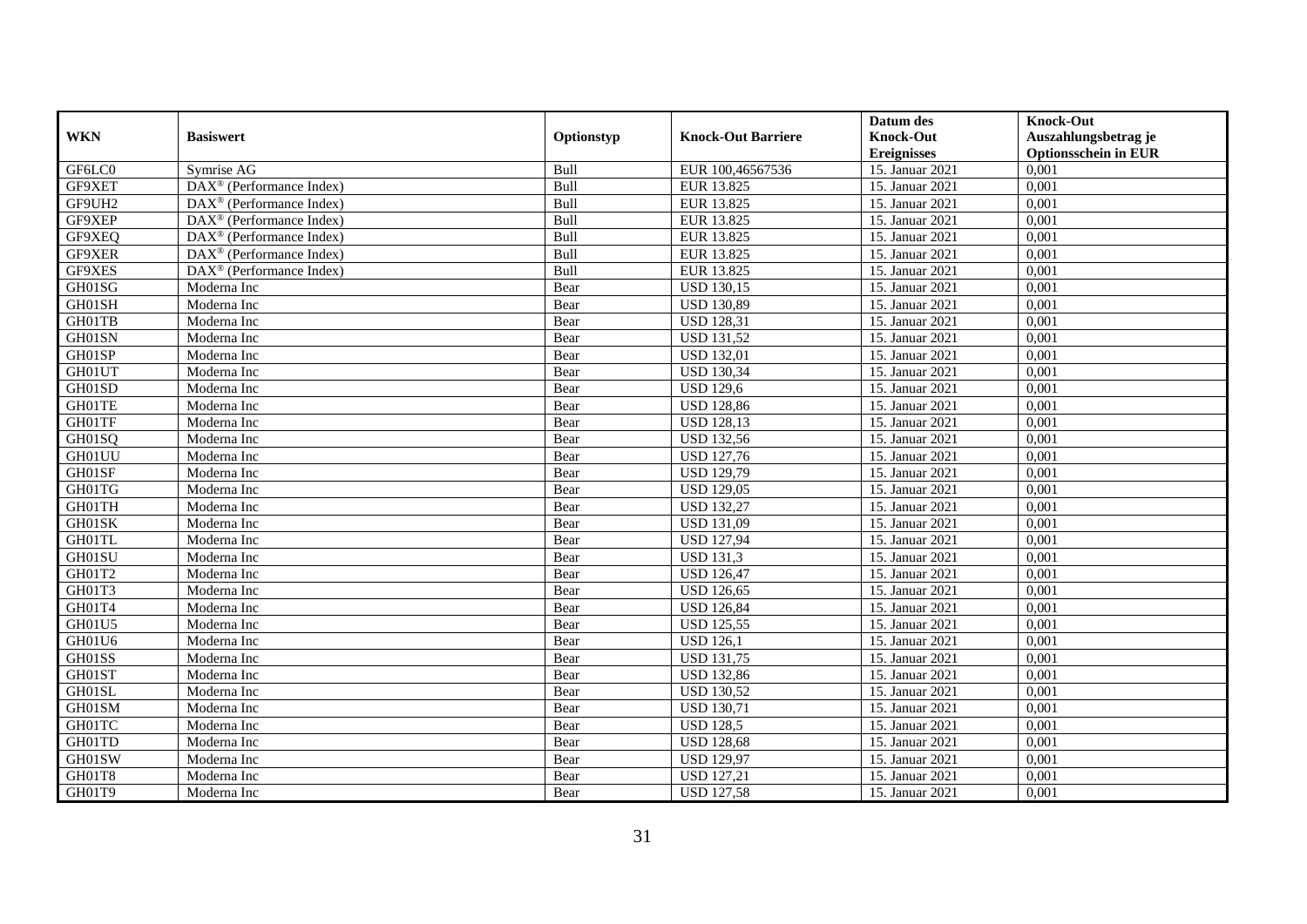|            |                                                          |            |                           | Datum des          | <b>Knock-Out</b>            |
|------------|----------------------------------------------------------|------------|---------------------------|--------------------|-----------------------------|
| <b>WKN</b> | <b>Basiswert</b>                                         | Optionstyp | <b>Knock-Out Barriere</b> | <b>Knock-Out</b>   | Auszahlungsbetrag je        |
|            |                                                          |            |                           | <b>Ereignisses</b> | <b>Optionsschein in EUR</b> |
| GH01T5     | Moderna Inc                                              | Bear       | <b>USD 126,29</b>         | 15. Januar 2021    | 0,001                       |
| GH01T6     | Moderna Inc                                              | Bear       | <b>USD 127,02</b>         | 15. Januar 2021    | 0,001                       |
| GH01T7     | Moderna Inc                                              | Bear       | <b>USD 127,39</b>         | 15. Januar 2021    | 0,001                       |
| GF9QLV     | Deutsche Telekom AG                                      | Bull       | EUR 15,02486125           | 15. Januar 2021    | 0,001                       |
| GF9MLZ     | Lululemon Athletica Inc.                                 | Bull       | USD 342,90208614          | 15. Januar 2021    | 0,001                       |
| GF9QLP     | Deutsche Telekom AG                                      | Bull       | EUR 15,01485801           | 15. Januar 2021    | 0,001                       |
| GF9K9X     | DAX <sup>®</sup> (Performance Index)/ X-DAX <sup>®</sup> | Bull       | EUR 13.802,39556108       | 15. Januar 2021    | 0,001                       |
| GF9UCB     | Dow Jones Industrial Average <sup>®</sup> Index          | Bull       | <b>USD 30.880</b>         | 15. Januar 2021    | 0,001                       |
| GF9XF3     | $DAX^{\circledR}$ (Performance Index)                    | Bull       | EUR 13.810                | 15. Januar 2021    | 0,001                       |
| GF9YW6     | S&P 500 <sup>®</sup> Index                               | Bull       | <b>USD 3.787,5</b>        | 15. Januar 2021    | 0,001                       |
| GF8HQV     | The Coca-Cola Company                                    | Bull       | USD 48,85893803           | 15. Januar 2021    | 0,001                       |
| GF9K7H     | DAX <sup>®</sup> (Performance Index)                     | Bull       | EUR 13.807,3982416        | 15. Januar 2021    | 0,001                       |
| GF9QM8     | Deutsche Telekom AG                                      | Bull       | EUR 15,02486125           | 15. Januar 2021    | 0,001                       |
| GF9UCC     | Dow Jones Industrial Average® Index                      | Bull       | <b>USD 30.820</b>         | 15. Januar 2021    | 0,001                       |
| GF9KA2     | DAX <sup>®</sup> (Performance Index)/ X-DAX <sup>®</sup> | Bull       | EUR 13.807,3982416        | 15. Januar 2021    | 0,001                       |
| GF9MLQ     | Lululemon Athletica Inc.                                 | Bull       | USD 347,27811079          | 15. Januar 2021    | 0,001                       |
| GF9XEZ     | DAX <sup>®</sup> (Performance Index)                     | Bull       | EUR 13.810                | 15. Januar 2021    | 0,001                       |
| GF9YW7     | $S\&P 500^{\circ}$ Index                                 | Bull       | <b>USD 3.787.5</b>        | 15. Januar 2021    | 0,001                       |
| GF9XGD     | S&P 500 <sup>®</sup> Index                               | Bull       | <b>USD 3.790</b>          | 15. Januar 2021    | 0,001                       |
| GF9XEU     | DAX <sup>®</sup> (Performance Index)                     | Bull       | EUR 13.820                | 15. Januar 2021    | 0,001                       |
| GH02H2     | NASDAQ-100 Index®                                        | Bull       | <b>USD 12.940</b>         | 15. Januar 2021    | 0,001                       |
| GF9MNG     | Dow Jones Industrial Average® Index                      | Bull       | <b>USD 30.780</b>         | 15. Januar 2021    | 0,001                       |
| GH01XP     | CME Group Inc.                                           | Bull       | <b>USD 193,8</b>          | 15. Januar 2021    | 0,001                       |
| GF9QLQ     | Deutsche Telekom AG                                      | Bull       | EUR 15,02486125           | 15. Januar 2021    | 0,001                       |
| GF9K82     | DAX <sup>®</sup> (Performance Index)                     | Bull       | EUR 13.802,39556108       | 15. Januar 2021    | 0,001                       |
| GF9XF0     | $DAX^{\circledast}$ (Performance Index)                  | Bull       | EUR 13.810                | 15. Januar 2021    | 0,001                       |
| GF9XBX     | Dow Jones Industrial Average® Index                      | Bull       | <b>USD 30.850</b>         | 15. Januar 2021    | 0,001                       |
| GH01US     | Nvidia Corporation                                       | Bull       | <b>USD 528,91</b>         | 15. Januar 2021    | 0,001                       |
| GF9YWA     | S&P 500 <sup>®</sup> Index                               | Bull       | <b>USD 3.782,5</b>        | 15. Januar 2021    | 0,001                       |
| GF9XGE     | S&P 500 <sup>®</sup> Index                               | Bull       | <b>USD 3.790</b>          | 15. Januar 2021    | 0,001                       |
| GF9MNH     | Dow Jones Industrial Average® Index                      | Bull       | <b>USD 30.780</b>         | 15. Januar 2021    | 0,001                       |
| GH02H3     | NASDAQ-100 Index®                                        | Bull       | <b>USD 12.940</b>         | 15. Januar 2021    | 0.001                       |
| GH01X1     | CME Group Inc.                                           | Bull       | <b>USD 196,15</b>         | 15. Januar 2021    | 0,001                       |
| GF9XEV     | DAX <sup>®</sup> (Performance Index)                     | Bull       | EUR 13.820                | 15. Januar 2021    | 0,001                       |
| GF9QLS     | Deutsche Telekom AG                                      | Bull       | EUR 15,01485801           | 15. Januar 2021    | 0,001                       |
| GF9XBY     | Dow Jones Industrial Average <sup>®</sup> Index          | Bull       | <b>USD 30.850</b>         | 15. Januar 2021    | 0,001                       |
| GF9XEY     | DAX <sup>®</sup> (Performance Index)                     | Bull       | EUR 13.820                | 15. Januar 2021    | 0,001                       |
| GH01UW     | Nvidia Corporation                                       | Bull       | <b>USD 527,61</b>         | 15. Januar 2021    | 0,001                       |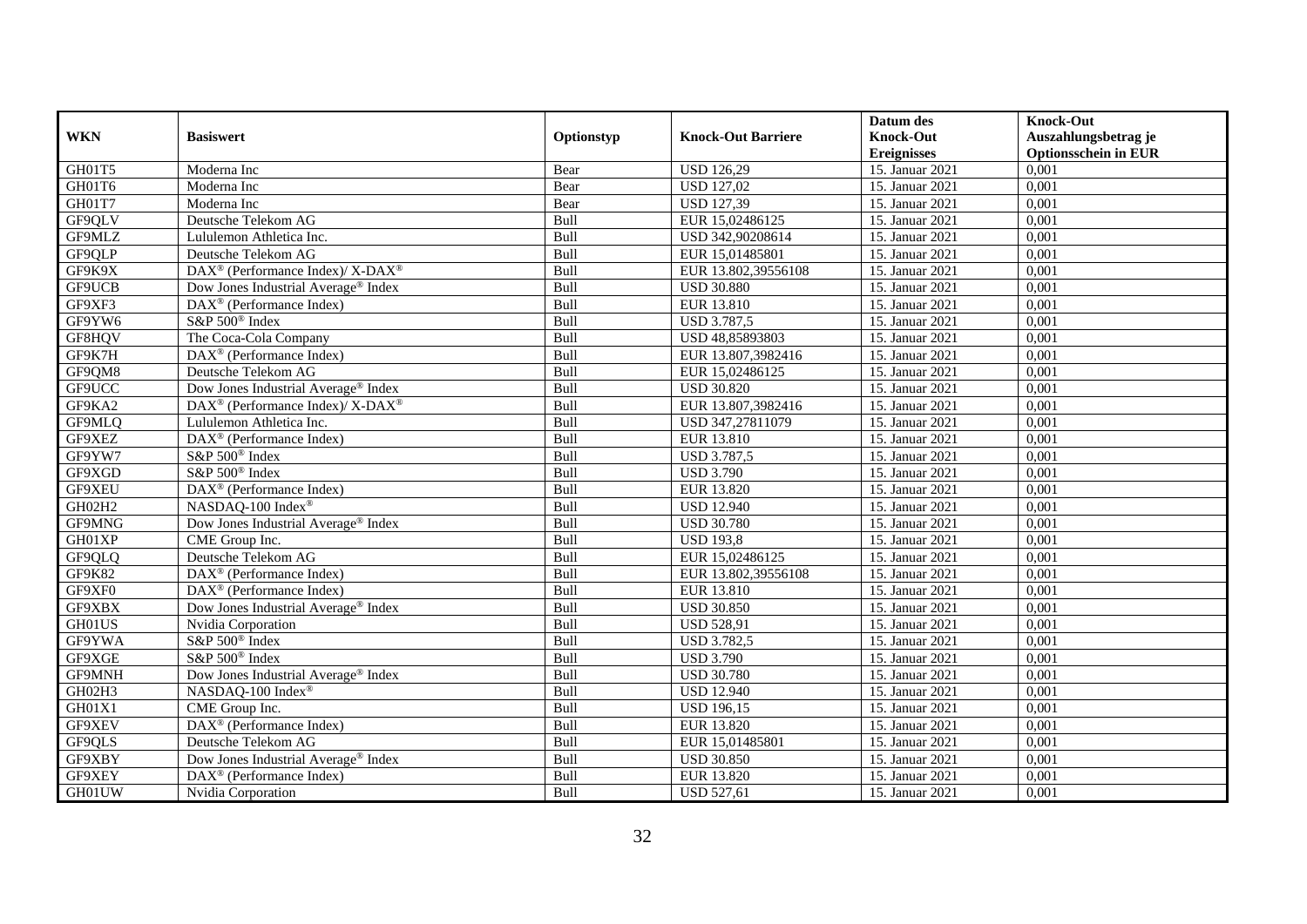|            |                                                 |             |                           | Datum des          | <b>Knock-Out</b>            |
|------------|-------------------------------------------------|-------------|---------------------------|--------------------|-----------------------------|
| <b>WKN</b> | <b>Basiswert</b>                                | Optionstyp  | <b>Knock-Out Barriere</b> | <b>Knock-Out</b>   | Auszahlungsbetrag je        |
|            |                                                 |             |                           | <b>Ereignisses</b> | <b>Optionsschein in EUR</b> |
| GH02H8     | NASDAQ-100 Index®                               | Bull        | <b>USD 12.910</b>         | 15. Januar 2021    | 0,001                       |
| GF9YWB     | S&P 500 <sup>®</sup> Index                      | Bull        | <b>USD 3.782,5</b>        | 15. Januar 2021    | 0,001                       |
| GF8R26     | Cintas Corp                                     | Bull        | USD 324,40553638          | 15. Januar 2021    | 0,001                       |
| GF9XEW     | DAX <sup>®</sup> (Performance Index)            | Bull        | EUR 13.820                | 15. Januar 2021    | 0,001                       |
| GH02H9     | NASDAQ-100 Index®                               | Bull        | <b>USD 12.910</b>         | 15. Januar 2021    | 0,001                       |
| GF9YW8     | S&P 500 <sup>®</sup> Index                      | Bull        | <b>USD 3.785</b>          | 15. Januar 2021    | 0,001                       |
| GF9YSP     | Dow Jones Industrial Average <sup>®</sup> Index | <b>Bull</b> | <b>USD 30.980</b>         | 15. Januar 2021    | 0,001                       |
| GF9XF1     | DAX <sup>®</sup> (Performance Index)            | Bull        | EUR 13.810                | 15. Januar 2021    | 0,001                       |
| GH01TM     | Nvidia Corporation                              | Bull        | <b>USD 525,87</b>         | 15. Januar 2021    | 0,001                       |
| GF9XEX     | DAX <sup>®</sup> (Performance Index)            | Bull        | EUR 13.820                | 15. Januar 2021    | 0,001                       |
| GF8QX3     | Paychex Inc.                                    | Bull        | <b>USD 87,16</b>          | 15. Januar 2021    | 0,001                       |
| GF9YW9     | S&P 500 <sup>®</sup> Index                      | Bull        | <b>USD 3.785</b>          | 15. Januar 2021    | 0,001                       |
| GH02H6     | NASDAQ-100 Index®                               | Bull        | <b>USD 12.920</b>         | 15. Januar 2021    | 0,001                       |
| GF9XF2     | $DAX^{\circledR}$ (Performance Index)           | <b>Bull</b> | EUR 13.810                | 15. Januar 2021    | 0.001                       |
| GH01UN     | Nvidia Corporation                              | Bull        | <b>USD 531,08</b>         | 15. Januar 2021    | 0,001                       |
| GF9XBZ     | Dow Jones Industrial Average® Index             | Bull        | <b>USD 30.840</b>         | 15. Januar 2021    | 0,001                       |
| GF7ZEB     | Visa Inc. - Class A                             | Bull        | USD 201,55122908          | 15. Januar 2021    | 0,001                       |
| GC9U2H     | Novartis AG                                     | Bear        | CHF 85,22619051           | 15. Januar 2021    | 0,001                       |
| GF9UH3     | DAX <sup>®</sup> (Performance Index)            | Bull        | EUR 13.820                | 15. Januar 2021    | 0,001                       |
| GH02H7     | NASDAQ-100 Index®                               | Bull        | <b>USD 12.920</b>         | 15. Januar 2021    | 0,001                       |
| GF9YWC     | S&P 500 <sup>®</sup> Index                      | Bull        | <b>USD 3.780</b>          | 15. Januar 2021    | 0,001                       |
| GH01UP     | Nvidia Corporation                              | Bull        | <b>USD 529,34</b>         | 15. Januar 2021    | 0,001                       |
| GF9XC0     | Dow Jones Industrial Average® Index             | Bull        | <b>USD 30.840</b>         | 15. Januar 2021    | 0,001                       |
| GF4RMH     | Illumina, Inc.                                  | Bear        | USD 390, 39507561         | 15. Januar 2021    | 0,001                       |
| GH02H0     | NASDAQ-100 Index®                               | Bull        | <b>USD 12.950</b>         | 15. Januar 2021    | 0,001                       |
| GF9YWD     | S&P 500 <sup>®</sup> Index                      | Bull        | <b>USD 3.780</b>          | 15. Januar 2021    | 0,001                       |
| GF9UH4     | DAX <sup>®</sup> (Performance Index)            | Bull        | <b>EUR 13.810</b>         | 15. Januar 2021    | 0,001                       |
| GH01WK     | PayPal Holdings, Inc.                           | Bull        | <b>USD 242,59</b>         | 15. Januar 2021    | 0,001                       |
| GH01V0     | Nvidia Corporation                              | Bull        | <b>USD 528,04</b>         | 15. Januar 2021    | 0,001                       |
| GF9YSQ     | Dow Jones Industrial Average® Index             | Bull        | <b>USD 30.980</b>         | 15. Januar 2021    | 0,001                       |
| GF8HTH     | MSCI Inc.                                       | Bull        | USD 407,28412891          | 15. Januar 2021    | 0,001                       |
| GH02HN     | S&P 500 <sup>®</sup> Index                      | Bull        | <b>USD 3.805</b>          | 15. Januar 2021    | 0,001                       |
| GH02H1     | NASDAQ-100 Index®                               | Bull        | <b>USD 12.950</b>         | 15. Januar 2021    | 0,001                       |
| GH01UA     | Nvidia Corporation                              | Bull        | <b>USD 536,3</b>          | 15. Januar 2021    | 0,001                       |
| GF9YSR     | Dow Jones Industrial Average® Index             | Bull        | <b>USD 30.920</b>         | 15. Januar 2021    | 0,001                       |
| GH01WQ     | PayPal Holdings, Inc.                           | Bull        | <b>USD 242,19</b>         | 15. Januar 2021    | 0,001                       |
| GH02HS     | S&P 500 <sup>®</sup> Index                      | Bull        | <b>USD 3.800</b>          | 15. Januar 2021    | 0,001                       |
| GH02GY     | NASDAQ-100 Index®                               | Bull        | <b>USD 12.960</b>         | 15. Januar 2021    | 0,001                       |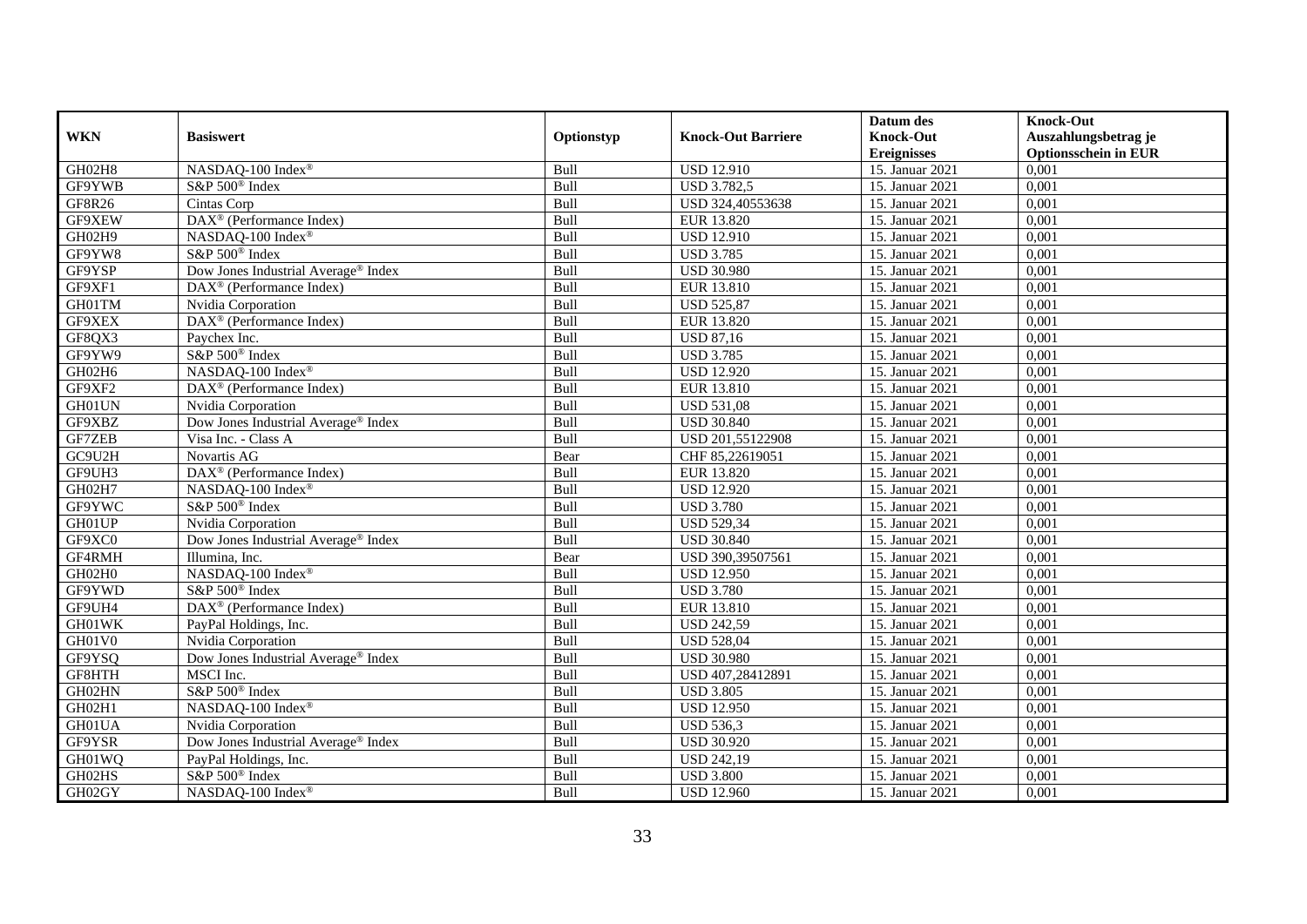|            |                                                 |            |                           | Datum des          | <b>Knock-Out</b>            |
|------------|-------------------------------------------------|------------|---------------------------|--------------------|-----------------------------|
| <b>WKN</b> | <b>Basiswert</b>                                | Optionstyp | <b>Knock-Out Barriere</b> | <b>Knock-Out</b>   | Auszahlungsbetrag je        |
|            |                                                 |            |                           | <b>Ereignisses</b> | <b>Optionsschein in EUR</b> |
| GF9YSS     | Dow Jones Industrial Average® Index             | Bull       | <b>USD 30.920</b>         | 15. Januar 2021    | 0,001                       |
| GH01UB     | Nvidia Corporation                              | Bull       | <b>USD 535,43</b>         | 15. Januar 2021    | 0,001                       |
| GH02HL     | S&P 500 <sup>®</sup> Index                      | Bull       | <b>USD 3.807,5</b>        | 15. Januar 2021    | 0,001                       |
| GH02GZ     | NASDAQ-100 Index®                               | Bull       | <b>USD 12.960</b>         | 15. Januar 2021    | 0,001                       |
| GH01U9     | Nvidia Corporation                              | Bull       | <b>USD 535,86</b>         | 15. Januar 2021    | 0,001                       |
| GF9YST     | Dow Jones Industrial Average® Index             | Bull       | <b>USD 30.900</b>         | 15. Januar 2021    | 0,001                       |
| GH02H4     | NASDAQ-100 Index®                               | Bull       | <b>USD 12.930</b>         | 15. Januar 2021    | 0,001                       |
| GH02HM     | S&P 500 <sup>®</sup> Index                      | Bull       | <b>USD 3.807,5</b>        | 15. Januar 2021    | 0,001                       |
| GF9UCA     | Dow Jones Industrial Average® Index             | Bull       | <b>USD 30.880</b>         | 15. Januar 2021    | 0,001                       |
| GH01V8     | Nvidia Corporation                              | Bull       | <b>USD 533,26</b>         | 15. Januar 2021    | 0,001                       |
| GH02H5     | NASDAQ-100 Index®                               | Bull       | <b>USD 12.930</b>         | 15. Januar 2021    | 0,001                       |
| GH02HW     | S&P 500 <sup>®</sup> Index                      | Bull       | <b>USD 3.795</b>          | 15. Januar 2021    | 0,001                       |
| GF9YSU     | Dow Jones Industrial Average® Index             | Bull       | <b>USD 30.900</b>         | 15. Januar 2021    | 0,001                       |
| GH01UY     | Nvidia Corporation                              | Bull       | <b>USD 534,99</b>         | 15. Januar 2021    | 0,001                       |
| GH02HX     | S&P 500 <sup>®</sup> Index                      | Bull       | <b>USD 3.795</b>          | 15. Januar 2021    | 0,001                       |
| GH02HA     | NASDAQ-100 Index®                               | Bull       | <b>USD 12.900</b>         | 15. Januar 2021    | 0,001                       |
| GF9UCF     | Dow Jones Industrial Average <sup>®</sup> Index | Bull       | <b>USD 30.800</b>         | 15. Januar 2021    | 0,001                       |
| GH01UC     | Nvidia Corporation                              | Bull       | <b>USD 534,56</b>         | 15. Januar 2021    | 0,001                       |
| GH02HB     | NASDAQ-100 Index®                               | Bull       | <b>USD 12.900</b>         | 15. Januar 2021    | 0,001                       |
| GH02HQ     | S&P 500 <sup>®</sup> Index                      | Bull       | <b>USD 3.802,5</b>        | 15. Januar 2021    | 0,001                       |
| GF9XBT     | Dow Jones Industrial Average <sup>®</sup> Index | Bull       | <b>USD 30.950</b>         | 15. Januar 2021    | 0,001                       |
| GH01UD     | Nvidia Corporation                              | Bull       | <b>USD 536,73</b>         | 15. Januar 2021    | 0,001                       |
| GH02HR     | S&P 500 <sup>®</sup> Index                      | Bull       | <b>USD 3.802,5</b>        | 15. Januar 2021    | 0,001                       |
| GF9XBU     | Dow Jones Industrial Average® Index             | Bull       | <b>USD 30.950</b>         | 15. Januar 2021    | 0,001                       |
| GH02HU     | S&P 500 <sup>®</sup> Index                      | Bull       | USD 3.797,5               | 15. Januar 2021    | 0,001                       |
| GH01UE     | Nvidia Corporation                              | Bull       | <b>USD 533,69</b>         | 15. Januar 2021    | 0,001                       |
| GF9UCD     | Dow Jones Industrial Average <sup>®</sup> Index | Bull       | <b>USD 30.820</b>         | 15. Januar 2021    | 0,001                       |
| GH02HV     | S&P 500 <sup>®</sup> Index                      | Bull       | <b>USD 3.797,5</b>        | 15. Januar 2021    | 0,001                       |
| GH01UF     | Nvidia Corporation                              | Bull       | <b>USD 532,39</b>         | 15. Januar 2021    | 0,001                       |
| GF9UCE     | Dow Jones Industrial Average® Index             | Bull       | <b>USD 30.800</b>         | 15. Januar 2021    | 0,001                       |
| GH02HP     | S&P 500 <sup>®</sup> Index                      | Bull       | <b>USD 3.805</b>          | 15. Januar 2021    | 0,001                       |
| GH01TN     | Nvidia Corporation                              | Bull       | <b>USD 526,74</b>         | 15. Januar 2021    | 0,001                       |
| GF9XBV     | Dow Jones Industrial Average® Index             | Bull       | <b>USD 30.940</b>         | 15. Januar 2021    | 0,001                       |
| GH02HY     | S&P 500 <sup>®</sup> Index                      | Bull       | <b>USD 3.792,5</b>        | 15. Januar 2021    | 0,001                       |
| GH01UQ     | Nvidia Corporation                              | Bull       | <b>USD 530,21</b>         | 15. Januar 2021    | 0,001                       |
| GF9XBW     | Dow Jones Industrial Average <sup>®</sup> Index | Bull       | <b>USD 30.940</b>         | 15. Januar 2021    | 0,001                       |
| GH02HZ     | S&P 500 <sup>®</sup> Index                      | Bull       | <b>USD 3.792,5</b>        | 15. Januar 2021    | 0,001                       |
| GH01VT     | Nvidia Corporation                              | Bull       | <b>USD 530,65</b>         | 15. Januar 2021    | 0,001                       |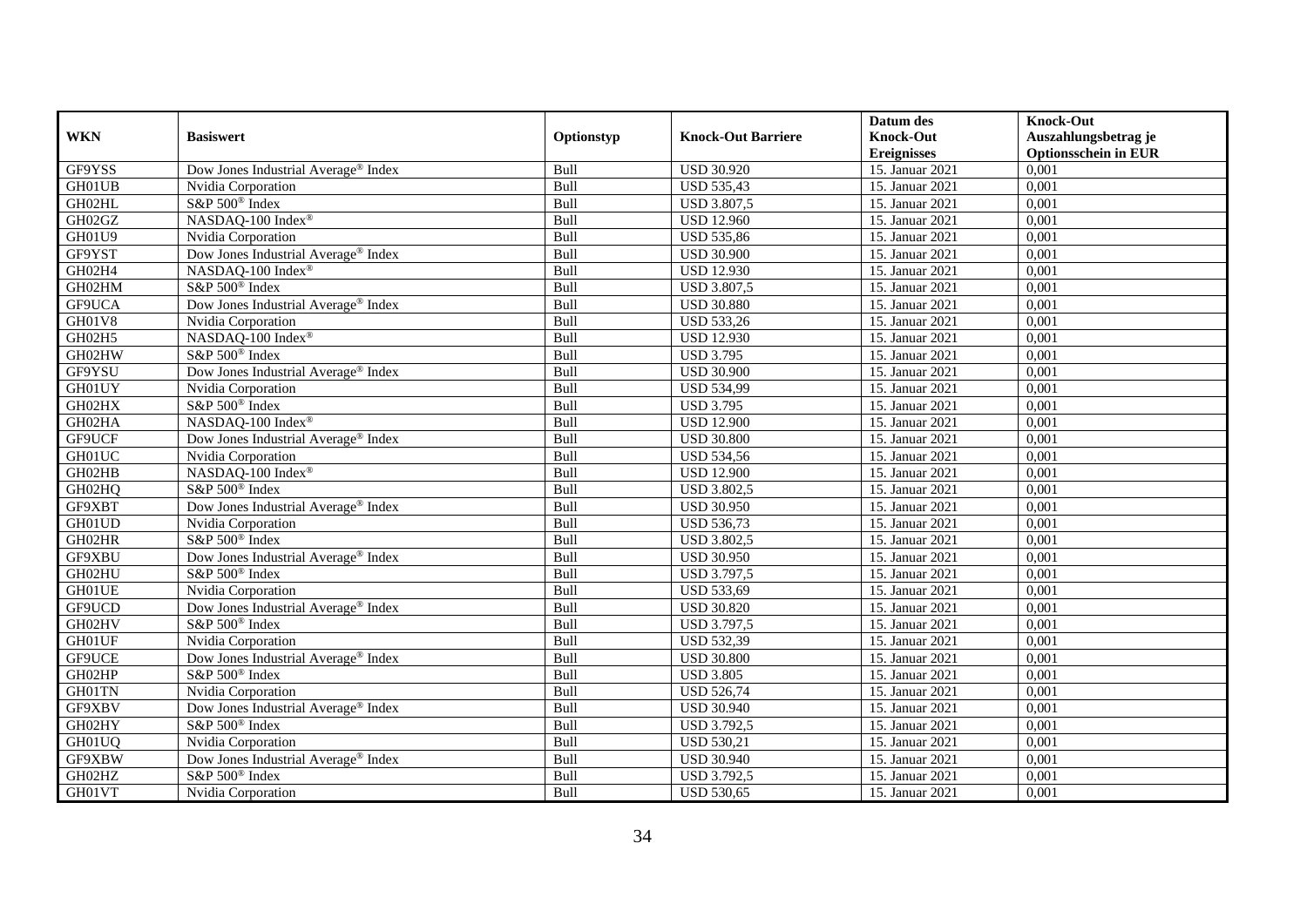|               |                                                                           |             |                           | Datum des          | <b>Knock-Out</b>            |
|---------------|---------------------------------------------------------------------------|-------------|---------------------------|--------------------|-----------------------------|
| <b>WKN</b>    | <b>Basiswert</b>                                                          | Optionstyp  | <b>Knock-Out Barriere</b> | <b>Knock-Out</b>   | Auszahlungsbetrag je        |
|               |                                                                           |             |                           | <b>Ereignisses</b> | <b>Optionsschein in EUR</b> |
| GH02HT        | S&P 500 <sup>®</sup> Index                                                | Bull        | <b>USD 3.800</b>          | 15. Januar 2021    | 0,001                       |
| GH0200        | Nvidia Corporation                                                        | Bull        | <b>USD 529,78</b>         | 15. Januar 2021    | 0,001                       |
| GH01W4        | Nvidia Corporation                                                        | Bull        | <b>USD 528,48</b>         | 15. Januar 2021    | 0,001                       |
| GH01UJ        | Nvidia Corporation                                                        | Bull        | <b>USD 531,95</b>         | 15. Januar 2021    | 0,001                       |
| GH01UG        | Nvidia Corporation                                                        | Bull        | <b>USD 534,12</b>         | 15. Januar 2021    | 0,001                       |
| GH01UH        | Nvidia Corporation                                                        | Bull        | <b>USD 532,82</b>         | 15. Januar 2021    | 0,001                       |
| GH01UM        | Nvidia Corporation                                                        | Bull        | <b>USD 531,52</b>         | 15. Januar 2021    | 0,001                       |
| GF84ZW        | EUR/USD (WM-Fixing)                                                       | Bull        | <b>USD 1,20971</b>        | 15. Januar 2021    | 0,001                       |
| GF9YVJ        | NASDAQ-100 Index®                                                         | Bull        | <b>USD 12.820</b>         | 15. Januar 2021    | 0,001                       |
| GF9MXZ        | $\overline{\text{DAX}^{\otimes}}$ (Performance Index)/X-DAX <sup>®</sup>  | Bull        | <b>EUR 13.800</b>         | 15. Januar 2021    | 0,001                       |
| GF9YVK        | NASDAQ-100 Index®                                                         | Bull        | <b>USD 12.820</b>         | 15. Januar 2021    | 0,001                       |
| GF9JLH        | DAX <sup>®</sup> (Performance Index)                                      | Bull        | EUR 13.740                | 15. Januar 2021    | 0,001                       |
| GF9ULC        | DAX <sup>®</sup> (Performance Index)/ X-DAX <sup>®</sup>                  | Bull        | <b>EUR 13.800</b>         | 15. Januar 2021    | 0,001                       |
| GF9MNM        | Dow Jones Industrial Average® Index                                       | Bull        | <b>USD 30.740</b>         | 15. Januar 2021    | 0,001                       |
| GF9K9W        | DAX <sup>®</sup> (Performance Index)/ X-DAX <sup>®</sup>                  | Bull        | EUR 13.742,3633948        | 15. Januar 2021    | 0,001                       |
| GF9UMM        | S&P 500 <sup>®</sup> Index                                                | Bull        | <b>USD 3.772,5</b>        | 15. Januar 2021    | 0,001                       |
| GF9YV8        | NASDAQ-100 Index®                                                         | Bull        | <b>USD 12.870</b>         | 15. Januar 2021    | 0,001                       |
| GF9YWE        | S&P 500 <sup>®</sup> Index                                                | Bull        | <b>USD 3.777.5</b>        | 15. Januar 2021    | 0,001                       |
| GF9MY0        | DAX <sup>®</sup> (Performance Index)/ X-DAX <sup>®</sup>                  | Bull        | <b>EUR 13.800</b>         | 15. Januar 2021    | 0,001                       |
| GF9JLU        | DAX <sup>®</sup> (Performance Index)                                      | Bull        | EUR 13.725                | 15. Januar 2021    | 0,001                       |
| GF9MNN        | Dow Jones Industrial Average® Index                                       | Bull        | <b>USD 30.720</b>         | 15. Januar 2021    | 0,001                       |
| GF9KBZ        | DAX <sup>®</sup> (Performance Index)/ X-DAX <sup>®</sup>                  | Bull        | EUR 13.787,3875195        | 15. Januar 2021    | 0,001                       |
| GF9YV9        | NASDAQ-100 Index®                                                         | Bull        | <b>USD 12.870</b>         | 15. Januar 2021    | 0,001                       |
| GF9MNJ        | Dow Jones Industrial Average® Index                                       | Bull        | <b>USD 30.750</b>         | 15. Januar 2021    | 0,001                       |
| GF9YWF        | S&P 500 <sup>®</sup> Index                                                | Bull        | <b>USD 3.777,5</b>        | 15. Januar 2021    | 0.001                       |
| GF9UMN        | S&P 500 <sup>®</sup> Index                                                | Bull        | <b>USD 3.770</b>          | 15. Januar 2021    | 0,001                       |
| GF9MUZ        | DAX <sup>®</sup> (Performance Index)                                      | Bull        | <b>EUR 13.800</b>         | 15. Januar 2021    | 0,001                       |
| GF9JLQ        | $DAX^{\circledR}$ (Performance Index)                                     | Bull        | EUR 13.730                | 15. Januar 2021    | 0,001                       |
| GF9MNP        | Dow Jones Industrial Average® Index                                       | Bull        | <b>USD 30.720</b>         | 15. Januar 2021    | 0,001                       |
| <b>GF9MNK</b> | Dow Jones Industrial Average® Index                                       | Bull        | <b>USD 30.750</b>         | 15. Januar 2021    | 0,001                       |
| GF9YVA        | NASDAQ-100 Index®                                                         | Bull        | <b>USD 12.860</b>         | 15. Januar 2021    | 0,001                       |
| GF9MV0        | $DAX^{\circledR}$ (Performance Index)                                     | <b>Bull</b> | <b>EUR 13.800</b>         | 15. Januar 2021    | 0.001                       |
| GF9KAB        | $DAX^{\circledast}$ (Performance Index)/ $\overline{X-DAX^{\circledast}}$ | Bull        | EUR 13.772,37947794       | 15. Januar 2021    | 0,001                       |
| GF9UMP        | S&P 500 <sup>®</sup> Index                                                | Bull        | <b>USD 3.770</b>          | 15. Januar 2021    | 0,001                       |
| GF9JM1        | DAX <sup>®</sup> (Performance Index)                                      | Bull        | EUR 13.720                | 15. Januar 2021    | 0,001                       |
| GF9UH5        | $DAX^{\circledcirc}$ (Performance Index)                                  | Bull        | <b>EUR 13.800</b>         | 15. Januar 2021    | 0,001                       |
| GF9MV1        | $DAX^{\circledast}$ (Performance Index)                                   | Bull        | <b>EUR 13.800</b>         | 15. Januar 2021    | 0,001                       |
| GH01WL        | PayPal Holdings, Inc.                                                     | Bull        | <b>USD 241,78</b>         | 15. Januar 2021    | 0,001                       |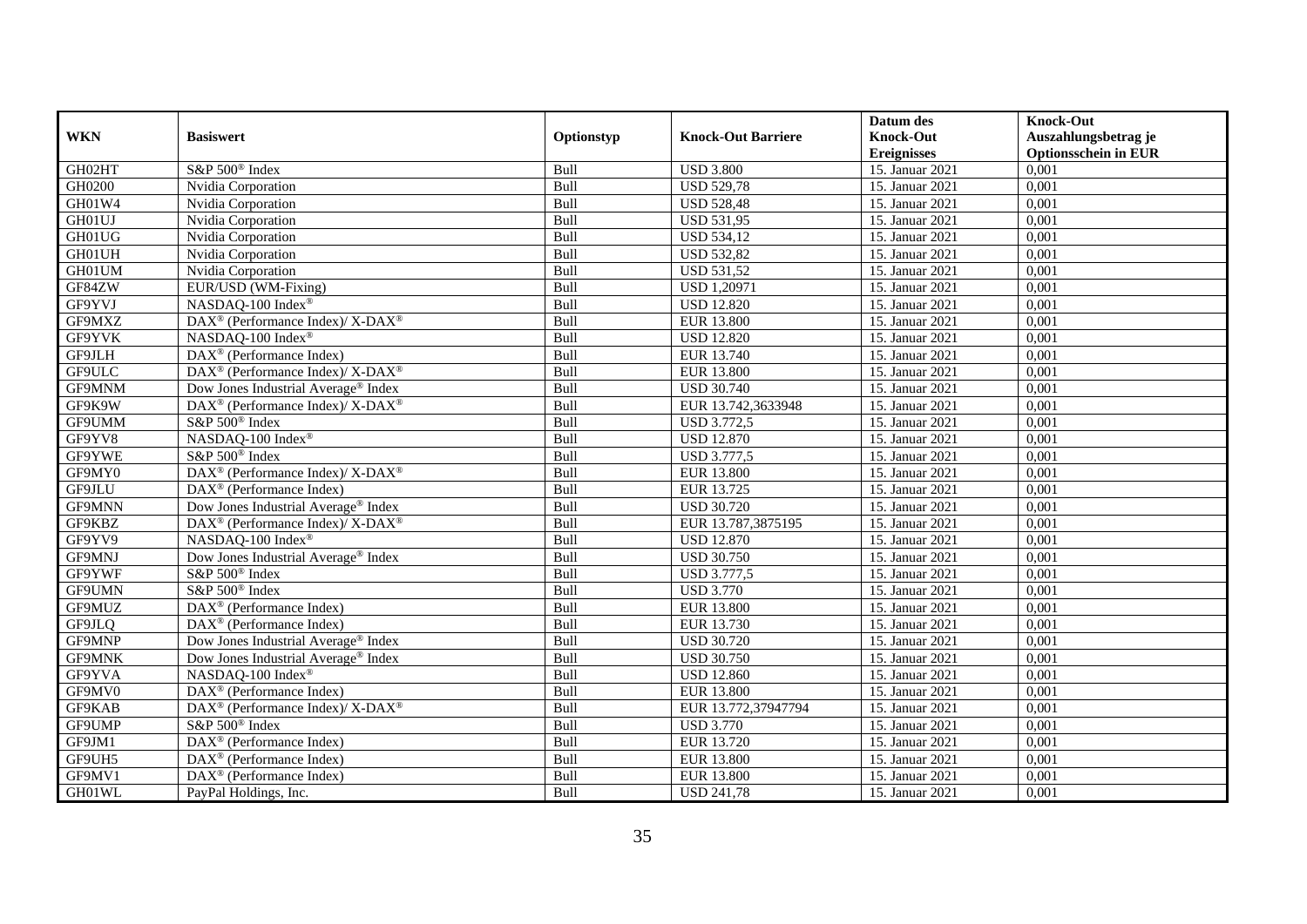|               |                                                          |            |                           | Datum des          | <b>Knock-Out</b>            |
|---------------|----------------------------------------------------------|------------|---------------------------|--------------------|-----------------------------|
| <b>WKN</b>    | <b>Basiswert</b>                                         | Optionstyp | <b>Knock-Out Barriere</b> | <b>Knock-Out</b>   | Auszahlungsbetrag je        |
|               |                                                          |            |                           | <b>Ereignisses</b> | <b>Optionsschein in EUR</b> |
| GF9MNL        | Dow Jones Industrial Average® Index                      | Bull       | <b>USD 30.740</b>         | 15. Januar 2021    | 0,001                       |
| GF9YVB        | NASDAQ-100 Index®                                        | Bull       | <b>USD 12.860</b>         | 15. Januar 2021    | 0,001                       |
| GF9K9U        | DAX <sup>®</sup> (Performance Index)/ X-DAX <sup>®</sup> | Bull       | EUR 13.757,37143638       | 15. Januar 2021    | 0,001                       |
| GF9UMQ        | S&P 500 <sup>®</sup> Index                               | Bull       | <b>USD 3.767,5</b>        | 15. Januar 2021    | 0,001                       |
| GF9U0M        | Daimler AG                                               | Bull       | EUR 56,07594437           | 15. Januar 2021    | 0,001                       |
| GF9UH6        | DAX <sup>®</sup> (Performance Index)                     | Bull       | EUR 13.790                | 15. Januar 2021    | 0,001                       |
| GF9MW1        | $DAX^{\circledast}$ (Performance Index)                  | Bull       | EUR 13.750                | 15. Januar 2021    | 0,001                       |
| GH01TS        | Nvidia Corporation                                       | Bull       | <b>USD 523,7</b>          | 15. Januar 2021    | 0,001                       |
| <b>GH01S1</b> | <b>Bank of America Corporation</b>                       | Bull       | <b>USD 32,9</b>           | 15. Januar 2021    | 0,001                       |
| GF9YV6        | NASDAQ-100 Index®                                        | Bull       | <b>USD 12.880</b>         | 15. Januar 2021    | 0,001                       |
| GH01WN        | PayPal Holdings, Inc.                                    | Bull       | <b>USD 239,34</b>         | 15. Januar 2021    | 0,001                       |
| GC61RY        | Dialog Semiconductor PLC                                 | Bear       | EUR 49,71100325           | 15. Januar 2021    | 0,001                       |
| GF9QAB        | Microsoft Corporation                                    | Bull       | USD 212,65109971          | 15. Januar 2021    | 0,001                       |
| GF9K9V        | DAX <sup>®</sup> (Performance Index)/ X-DAX <sup>®</sup> | Bull       | EUR 13.737,36071429       | 15. Januar 2021    | 0,001                       |
| GF9UMR        | S&P 500 <sup>®</sup> Index                               | Bull       | USD 3.767,5               | 15. Januar 2021    | 0,001                       |
| GF9U43        | Daimler AG                                               | Bull       | EUR 56,29600695           | 15. Januar 2021    | 0,001                       |
| GF9MW2        | DAX <sup>®</sup> (Performance Index)                     | Bull       | EUR 13.750                | 15. Januar 2021    | 0,001                       |
| GF9UH9        | $DAX^{\circledcirc}$ (Performance Index)                 | Bull       | EUR 13.770                | 15. Januar 2021    | 0,001                       |
| GF9YV7        | NASDAQ-100 Index®                                        | Bull       | <b>USD 12.880</b>         | 15. Januar 2021    | 0,001                       |
| GF9QCJ        | <b>Microsoft Corporation</b>                             | Bull       | USD 212,47104799          | 15. Januar 2021    | 0,001                       |
| GH01WP        | PayPal Holdings, Inc.                                    | Bull       | <b>USD 239,74</b>         | 15. Januar 2021    | 0,001                       |
| <b>GF9KBK</b> | DAX <sup>®</sup> (Performance Index)/X-DAX <sup>®</sup>  | Bull       | EUR 13.777,38215847       | 15. Januar 2021    | 0,001                       |
| GF9U0E        | Daimler AG                                               | Bull       | EUR 56,20598135           | 15. Januar 2021    | 0,001                       |
| GF9MW3        | DAX <sup>®</sup> (Performance Index)                     | Bull       | EUR 13.740                | 15. Januar 2021    | 0,001                       |
| GF9UMS        | S&P 500 <sup>®</sup> Index                               | Bull       | <b>USD 3.765</b>          | 15. Januar 2021    | 0,001                       |
| GF9YVC        | NASDAQ-100 Index®                                        | Bull       | <b>USD 12.850</b>         | 15. Januar 2021    | 0,001                       |
| GH01TP        | Nvidia Corporation                                       | Bull       | <b>USD 525</b>            | 15. Januar 2021    | 0,001                       |
| GF9UHA        | DAX <sup>®</sup> (Performance Index)                     | Bull       | EUR 13.760                | 15. Januar 2021    | 0,001                       |
| GH01RB        | NASDAQ-100 Index®                                        | Bull       | <b>USD 12.827,38</b>      | 15. Januar 2021    | 0,001                       |
| GF9QD7        | <b>Microsoft Corporation</b>                             | Bull       | USD 212,74112558          | 15. Januar 2021    | 0,001                       |
| GF9K9T        | DAX <sup>®</sup> (Performance Index)/ X-DAX <sup>®</sup> | Bull       | EUR 13.747,36607532       | 15. Januar 2021    | 0,001                       |
| GH020Q        | PayPal Holdings, Inc.                                    | Bull       | <b>USD 240,15</b>         | 15. Januar 2021    | 0.001                       |
| GF9MVE        | DAX <sup>®</sup> (Performance Index)                     | Bull       | EUR 13.775                | 15. Januar 2021    | 0,001                       |
| GF9U0S        | Daimler AG                                               | Bull       | EUR 56,00592446           | 15. Januar 2021    | 0,001                       |
| GF9YVD        | NASDAQ-100 Index®                                        | Bull       | <b>USD 12.850</b>         | 15. Januar 2021    | 0,001                       |
| GF9UMT        | S&P 500® Index                                           | Bull       | <b>USD 3.765</b>          | 15. Januar 2021    | 0,001                       |
| GF9UH7        | DAX <sup>®</sup> (Performance Index)                     | Bull       | EUR 13.780                | 15. Januar 2021    | 0,001                       |
| GH01WU        | Nvidia Corporation                                       | Bull       | <b>USD 522,83</b>         | 15. Januar 2021    | 0,001                       |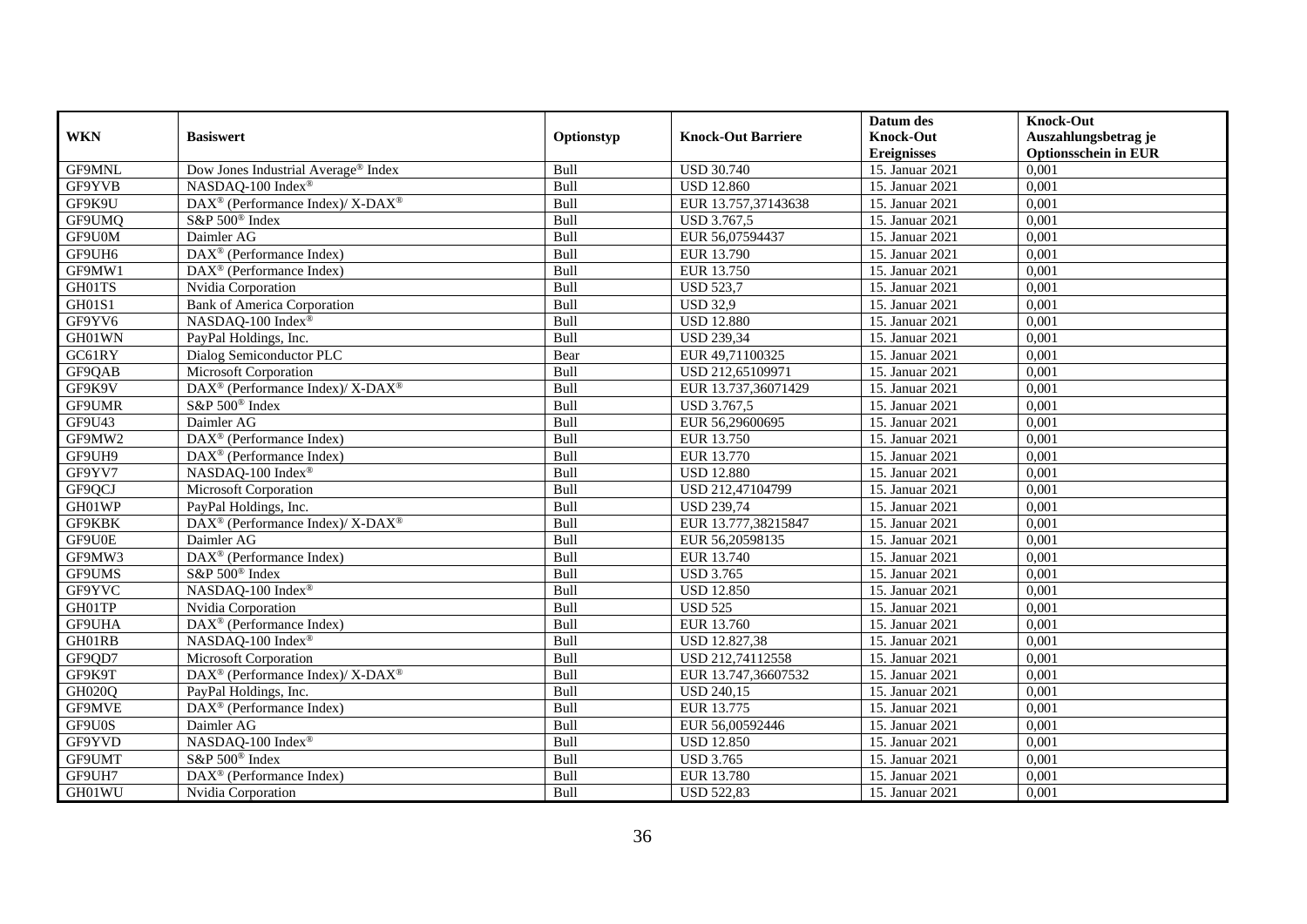|               |                                                                           |             |                           | Datum des          | <b>Knock-Out</b>            |
|---------------|---------------------------------------------------------------------------|-------------|---------------------------|--------------------|-----------------------------|
| <b>WKN</b>    | <b>Basiswert</b>                                                          | Optionstyp  | <b>Knock-Out Barriere</b> | <b>Knock-Out</b>   | Auszahlungsbetrag je        |
|               |                                                                           |             |                           | <b>Ereignisses</b> | <b>Optionsschein in EUR</b> |
| GH01RE        | NASDAQ-100 Index®                                                         | Bull        | USD 12.828,77             | 15. Januar 2021    | 0,001                       |
| GH01ZZ        | Exxon Mobil Corporation                                                   | Bull        | <b>USD 47,59</b>          | 15. Januar 2021    | 0,001                       |
| GF9U40        | Daimler AG                                                                | Bull        | EUR 56,33601832           | 15. Januar 2021    | 0,001                       |
| GF9YVE        | NASDAQ-100 Index®                                                         | Bull        | <b>USD 12.840</b>         | 15. Januar 2021    | 0,001                       |
| GF9MVF        | DAX <sup>®</sup> (Performance Index)                                      | Bull        | EUR 13.775                | 15. Januar 2021    | 0,001                       |
| GH01YQ        | PayPal Holdings, Inc.                                                     | Bull        | <b>USD 238,93</b>         | 15. Januar 2021    | 0,001                       |
| GF9UMU        | S&P 500 <sup>®</sup> Index                                                | Bull        | <b>USD 3.762.5</b>        | 15. Januar 2021    | 0,001                       |
| GF9K9Q        | DAX <sup>®</sup> (Performance Index)/ X-DAX <sup>®</sup>                  | Bull        | EUR 13.762,3741169        | 15. Januar 2021    | 0,001                       |
| GH01U0        | Nvidia Corporation                                                        | Bull        | <b>USD 521,96</b>         | 15. Januar 2021    | 0,001                       |
| GF9UH8        | DAX <sup>®</sup> (Performance Index)                                      | Bull        | EUR 13.775                | 15. Januar 2021    | 0,001                       |
| GH01RC        | NASDAQ-100 Index®                                                         | Bull        | <b>USD 12.831,58</b>      | 15. Januar 2021    | 0,001                       |
| GF9MWG        | DAX <sup>®</sup> (Performance Index)                                      | Bull        | EUR 13.720                | 15. Januar 2021    | 0,001                       |
| GF9YVF        | NASDAO-100 Index®                                                         | Bull        | <b>USD 12.840</b>         | 15. Januar 2021    | 0.001                       |
| GF9UMJ        | S&P 500 <sup>®</sup> Index                                                | Bull        | <b>USD 3.775</b>          | 15. Januar 2021    | 0,001                       |
| GF9K9R        | $DAX^{\circledast}$ (Performance Index)/ $\overline{X-DAX^{\circledast}}$ | Bull        | EUR 13.752,36875586       | 15. Januar 2021    | 0,001                       |
| GF9U0K        | Daimler AG                                                                | Bull        | EUR 56,09595006           | 15. Januar 2021    | 0,001                       |
| GF9UHB        | DAX <sup>®</sup> (Performance Index)                                      | Bull        | EUR 13.750                | 15. Januar 2021    | 0,001                       |
| GH01RD        | NASDAO-100 Index®                                                         | <b>Bull</b> | USD 12.830.19             | 15. Januar 2021    | 0,001                       |
| GF8K3N        | Advanced Micro Devices, Inc.                                              | Bull        | USD 89,6124629            | 15. Januar 2021    | 0,001                       |
| GF9MWH        | $DAX^{\circledast}$ (Performance Index)                                   | Bull        | EUR 13.720                | 15. Januar 2021    | 0,001                       |
| GH01WC        | ABN AMRO Bank N.V.                                                        | Bull        | <b>EUR 8,58</b>           | 15. Januar 2021    | 0,001                       |
| GF9YVG        | NASDAQ-100 Index®                                                         | Bull        | <b>USD 12.830</b>         | 15. Januar 2021    | 0,001                       |
| GF9K9Z        | DAX <sup>®</sup> (Performance Index)/ X-DAX <sup>®</sup>                  | Bull        | EUR 13.792,39020003       | 15. Januar 2021    | 0,001                       |
| GF9UMK        | S&P 500 <sup>®</sup> Index                                                | Bull        | <b>USD 3.775</b>          | 15. Januar 2021    | 0,001                       |
| GH01RG        | NASDAQ-100 Index®                                                         | Bull        | <b>USD 12.824,6</b>       | 15. Januar 2021    | 0,001                       |
| GF9UHC        | $DAX^{\circledast}$ (Performance Index)                                   | Bull        | EUR 13.740                | 15. Januar 2021    | 0,001                       |
| GF9MVS        | DAX <sup>®</sup> (Performance Index)                                      | Bull        | EUR 13.760                | 15. Januar 2021    | 0,001                       |
| GF9YVH        | NASDAQ-100 Index®                                                         | Bull        | <b>USD 12.830</b>         | 15. Januar 2021    | 0,001                       |
| GF9UML        | S&P 500 <sup>®</sup> Index                                                | <b>Bull</b> | <b>USD 3.772,5</b>        | 15. Januar 2021    | 0,001                       |
| GF9KA3        | $DAX^{\circledast}$ (Performance Index)/ $\overline{X-DAX^{\circledast}}$ | Bull        | EUR 13.727,35535325       | 15. Januar 2021    | 0,001                       |
| GF9U0A        | Daimler AG                                                                | Bull        | EUR 56,25599557           | 15. Januar 2021    | 0,001                       |
| GF9MVT        | DAX <sup>®</sup> (Performance Index)                                      | Bull        | EUR 13.760                | 15. Januar 2021    | 0.001                       |
| <b>GF9UHD</b> | DAX <sup>®</sup> (Performance Index)                                      | Bull        | EUR 13.730                | 15. Januar 2021    | 0,001                       |
| GH01RJ        | NASDAQ-100 Index®                                                         | Bull        | <b>USD 12.825,98</b>      | 15. Januar 2021    | 0,001                       |
| GH02HC        | NASDAQ-100 Index®                                                         | Bull        | <b>USD 12.890</b>         | 15. Januar 2021    | 0,001                       |
| GF9MV2        | $DAX^{\circledast}$ (Performance Index)                                   | Bull        | <b>EUR 13.800</b>         | 15. Januar 2021    | 0,001                       |
| GF9U0B        | Daimler AG                                                                | Bull        | EUR 56,22598702           | 15. Januar 2021    | 0,001                       |
| GF9UMV        | S&P 500 <sup>®</sup> Index                                                | Bull        | <b>USD 3.762,5</b>        | 15. Januar 2021    | 0,001                       |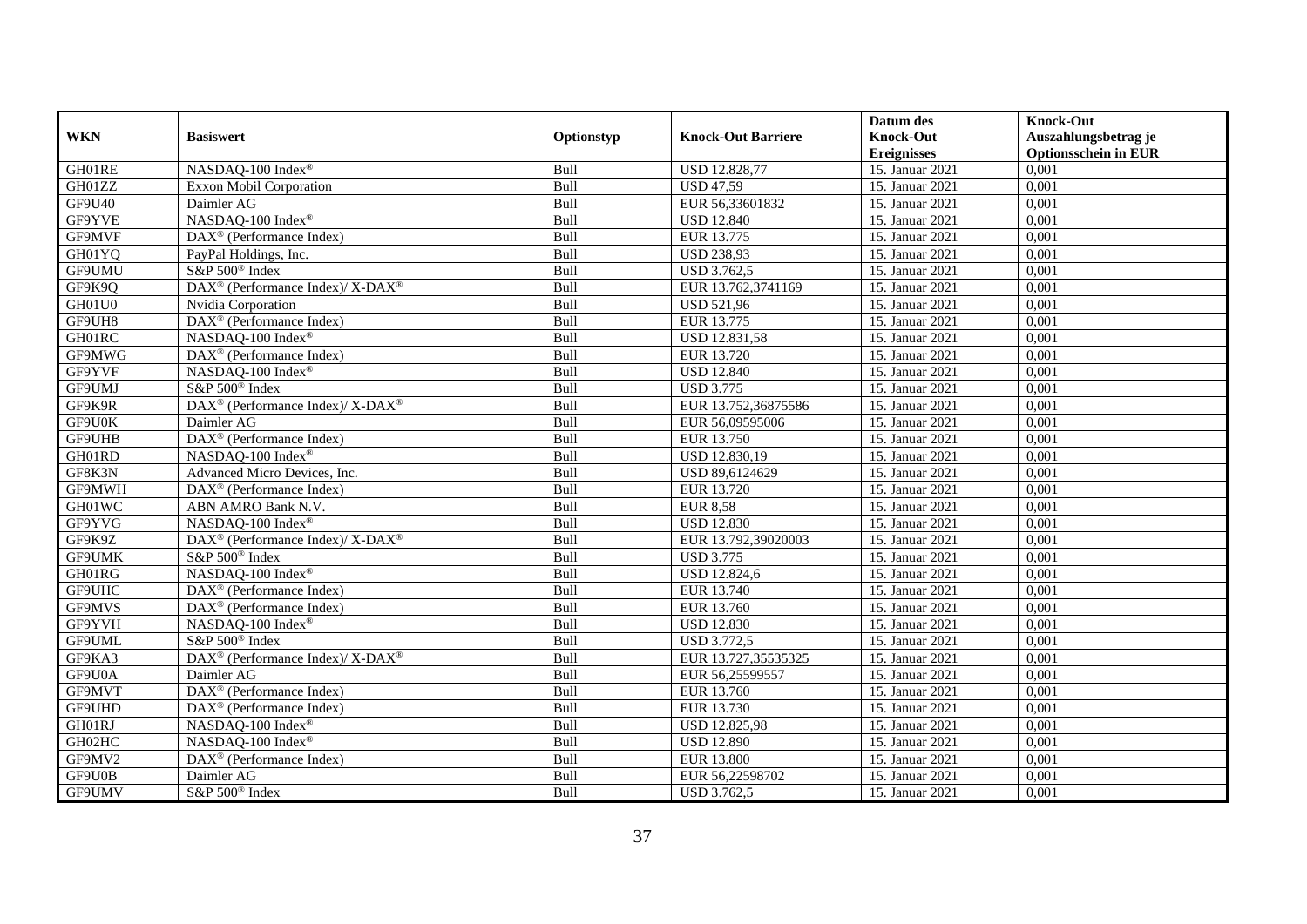|            |                                                          |             |                           | Datum des          | <b>Knock-Out</b>            |
|------------|----------------------------------------------------------|-------------|---------------------------|--------------------|-----------------------------|
| <b>WKN</b> | <b>Basiswert</b>                                         | Optionstyp  | <b>Knock-Out Barriere</b> | <b>Knock-Out</b>   | Auszahlungsbetrag je        |
|            |                                                          |             |                           | <b>Ereignisses</b> | <b>Optionsschein in EUR</b> |
| GF9KA4     | DAX <sup>®</sup> (Performance Index)/ X-DAX <sup>®</sup> | Bull        | EUR 13.782,38483898       | 15. Januar 2021    | 0,001                       |
| GF9UHE     | $DAX^{\circledR}$ (Performance Index)                    | Bull        | EUR 13.725                | 15. Januar 2021    | 0,001                       |
| GH02HD     | NASDAQ-100 Index®                                        | Bull        | <b>USD 12.890</b>         | 15. Januar 2021    | 0,001                       |
| GH01RK     | NASDAQ-100 Index®                                        | Bull        | USD 12.823,19             | 15. Januar 2021    | 0,001                       |
| GF9MV3     | DAX <sup>®</sup> (Performance Index)                     | Bull        | <b>EUR 13.800</b>         | 15. Januar 2021    | 0,001                       |
| GF9U0N     | Daimler AG                                               | Bull        | EUR 56,04593583           | 15. Januar 2021    | 0,001                       |
| GF9KA5     | DAX <sup>®</sup> (Performance Index)/ X-DAX <sup>®</sup> | Bull        | EUR 13.767,37679742       | 15. Januar 2021    | 0,001                       |
| GF9UHF     | $DAX^{\circledR}$ (Performance Index)                    | Bull        | EUR 13.720                | 15. Januar 2021    | 0,001                       |
| GH01RM     | NASDAO-100 Index®                                        | Bull        | USD 12.821,79             | 15. Januar 2021    | 0,001                       |
| GF9MW4     | $DAX^{\circledR}$ (Performance Index)                    | Bull        | EUR 13.740                | 15. Januar 2021    | 0,001                       |
| GF9U1Q     | Daimler AG                                               | Bull        | EUR 56,36602685           | 15. Januar 2021    | 0,001                       |
| GF9KBV     | DAX <sup>®</sup> (Performance Index)/ X-DAX <sup>®</sup> | Bull        | EUR 13.797,39288055       | 15. Januar 2021    | 0,001                       |
| GH01RQ     | NASDAQ-100 Index®                                        | Bull        | USD 12.820,39             | 15. Januar 2021    | 0.001                       |
| GF9MW5     | $DAX^{\circledast}$ (Performance Index)                  | Bull        | EUR 13.740                | 15. Januar 2021    | 0,001                       |
| GF9U1S     | Daimler AG                                               | Bull        | EUR 56,27600125           | 15. Januar 2021    | 0,001                       |
| GF9MVL     | DAX <sup>®</sup> (Performance Index)                     | Bull        | EUR 13.770                | 15. Januar 2021    | 0,001                       |
| GH01RR     | NASDAQ-100 Index®                                        | Bull        | <b>USD 12.818,98</b>      | 15. Januar 2021    | 0,001                       |
| GF9MVM     | $DAX^{\circledR}$ (Performance Index)                    | <b>Bull</b> | EUR 13.770                | 15. Januar 2021    | 0,001                       |
| GF9MUY     | DAX <sup>®</sup> (Performance Index)                     | Bull        | <b>EUR 13.800</b>         | 15. Januar 2021    | 0,001                       |
| GF9U0D     | Daimler AG                                               | Bull        | EUR 56,16596997           | 15. Januar 2021    | 0,001                       |
| GF9MVY     | DAX <sup>®</sup> (Performance Index)                     | Bull        | EUR 13.750                | 15. Januar 2021    | 0,001                       |
| GF9MVZ     | $DAX^{\circledR}$ (Performance Index)                    | Bull        | EUR 13.750                | 15. Januar 2021    | 0,001                       |
| GF9U0G     | Daimler AG                                               | Bull        | EUR 56,13596143           | 15. Januar 2021    | 0,001                       |
| GF9U0H     | Daimler AG                                               | Bull        | EUR 56,11595575           | 15. Januar 2021    | 0,001                       |
| GF9MW0     | DAX <sup>®</sup> (Performance Index)                     | Bull        | EUR 13.750                | 15. Januar 2021    | 0,001                       |
| GF9MVQ     | $DAX^{\circledast}$ (Performance Index)                  | Bull        | EUR 13.770                | 15. Januar 2021    | 0,001                       |
| GF9MVR     | DAX <sup>®</sup> (Performance Index)                     | Bull        | EUR 13.760                | 15. Januar 2021    | 0,001                       |
| GF9MV4     | $DAX^{\circledR}$ (Performance Index)                    | Bull        | EUR 13.790                | 15. Januar 2021    | 0,001                       |
| GF9MV5     | $DAX^{\circledR}$ (Performance Index)                    | Bull        | EUR 13.790                | 15. Januar 2021    | 0,001                       |
| GF9MW6     | $DAX^{\circledR}$ (Performance Index)                    | Bull        | EUR 13.740                | 15. Januar 2021    | 0,001                       |
| GF9MW7     | DAX <sup>®</sup> (Performance Index)                     | Bull        | EUR 13.740                | 15. Januar 2021    | 0,001                       |
| GF9MV6     | DAX <sup>®</sup> (Performance Index)                     | Bull        | EUR 13.790                | 15. Januar 2021    | 0.001                       |
| GF9MV7     | DAX <sup>®</sup> (Performance Index)                     | Bull        | EUR 13.790                | 15. Januar 2021    | 0,001                       |
| GF9U2D     | Daimler AG                                               | Bull        | EUR 56,02593015           | 15. Januar 2021    | 0,001                       |
| GF9MW8     | $DAX^{\circledast}$ (Performance Index)                  | Bull        | EUR 13.730                | 15. Januar 2021    | 0,001                       |
| GF9U1N     | Daimler AG                                               | Bull        | EUR 56,31601262           | 15. Januar 2021    | 0,001                       |
| GF9MW9     | $DAX^{\circledast}$ (Performance Index)                  | Bull        | EUR 13.730                | 15. Januar 2021    | 0,001                       |
| GF9U1P     | Daimler AG                                               | Bull        | EUR 56,34602116           | 15. Januar 2021    | 0,001                       |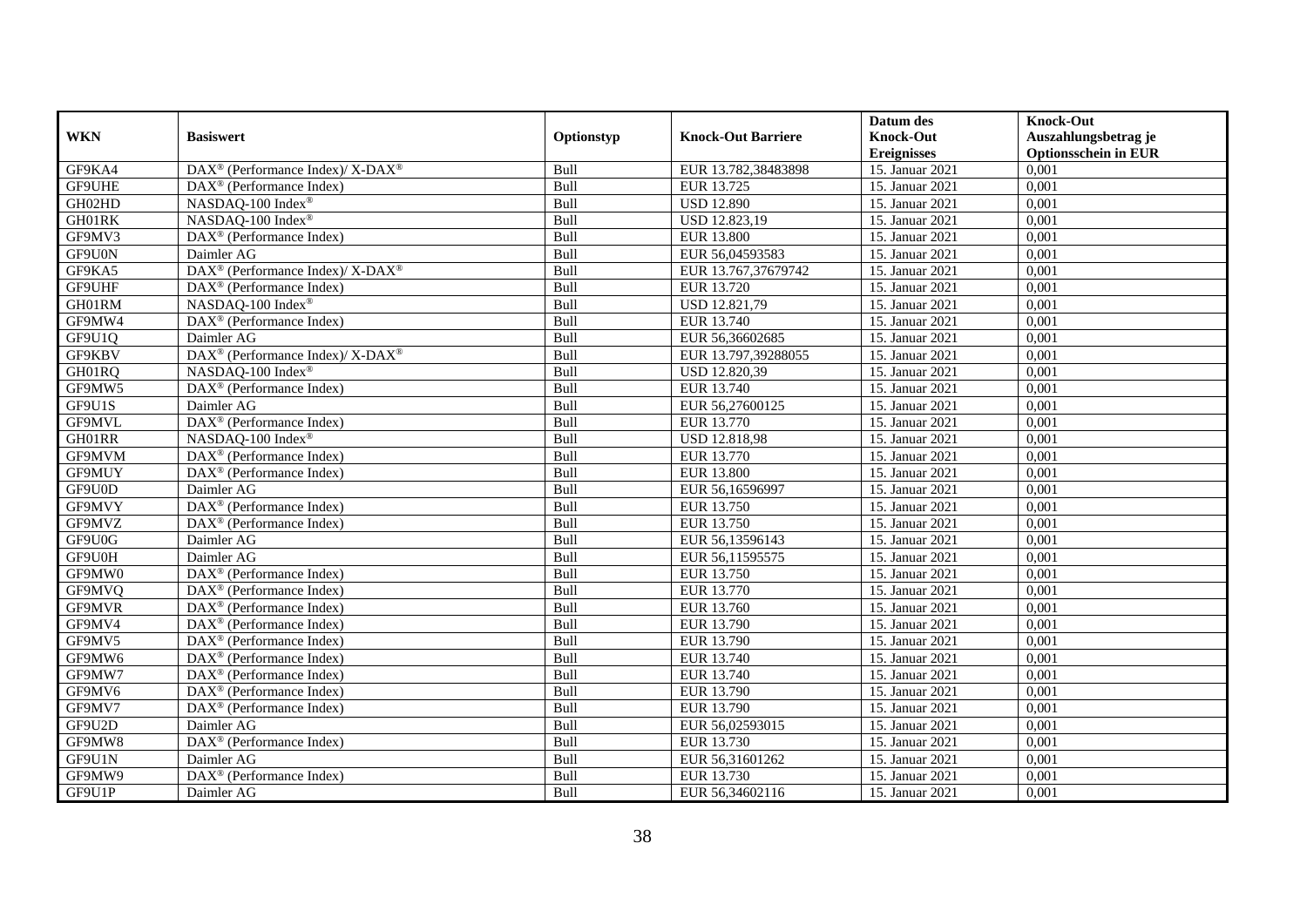|               |                                                         |             |                           | Datum des          | <b>Knock-Out</b>            |
|---------------|---------------------------------------------------------|-------------|---------------------------|--------------------|-----------------------------|
| <b>WKN</b>    | <b>Basiswert</b>                                        | Optionstyp  | <b>Knock-Out Barriere</b> | <b>Knock-Out</b>   | Auszahlungsbetrag je        |
|               |                                                         |             |                           | <b>Ereignisses</b> | <b>Optionsschein in EUR</b> |
| GF9MVG        | DAX <sup>®</sup> (Performance Index)                    | Bull        | EUR 13.775                | 15. Januar 2021    | 0,001                       |
| GF9U0F        | Daimler AG                                              | Bull        | EUR 56,15596712           | 15. Januar 2021    | 0,001                       |
| GF9MVH        | $DAX^{\circledR}$ (Performance Index)                   | Bull        | EUR 13.775                | 15. Januar 2021    | 0,001                       |
| GF9U1H        | Daimler AG                                              | Bull        | EUR 56,18597565           | 15. Januar 2021    | 0.001                       |
| GF9MWJ        | DAX <sup>®</sup> (Performance Index)                    | Bull        | EUR 13.720                | 15. Januar 2021    | 0,001                       |
| <b>GF9MWK</b> | $DAX^{\circledR}$ (Performance Index)                   | Bull        | EUR 13.720                | 15. Januar 2021    | 0,001                       |
| GF9MVU        | $DAX^{\circledR}$ (Performance Index)                   | Bull        | EUR 13.760                | 15. Januar 2021    | 0,001                       |
| GF9MVV        | DAX <sup>®</sup> (Performance Index)                    | Bull        | EUR 13.760                | 15. Januar 2021    | 0,001                       |
| GF9MVW        | $DAX^{\circledast}$ (Performance Index)                 | Bull        | EUR 13.760                | 15. Januar 2021    | 0,001                       |
| GF9MVX        | $DAX^{\circledast}$ (Performance Index)                 | Bull        | EUR 13.750                | 15. Januar 2021    | 0,001                       |
| GF9MVA        | $DAX^{\circledR}$ (Performance Index)                   | Bull        | EUR 13.780                | 15. Januar 2021    | 0.001                       |
| GF9MVB        | $DAX^{\circledR}$ (Performance Index)                   | Bull        | <b>EUR 13.780</b>         | 15. Januar 2021    | 0,001                       |
| GF9MWC        | DAX <sup>®</sup> (Performance Index)                    | Bull        | EUR 13.725                | 15. Januar 2021    | 0,001                       |
| GF9MWD        | $DAX^{\circledR}$ (Performance Index)                   | Bull        | EUR 13.725                | 15. Januar 2021    | 0,001                       |
| GF9MVJ        | $DAX^{\circledast}$ (Performance Index)                 | Bull        | EUR 13.775                | 15. Januar 2021    | 0,001                       |
| GF9MVK        | DAX <sup>®</sup> (Performance Index)                    | Bull        | EUR 13.770                | 15. Januar 2021    | 0,001                       |
| GF9MV8        | DAX <sup>®</sup> (Performance Index)                    | Bull        | EUR 13.790                | 15. Januar 2021    | 0,001                       |
| GF9MV9        | $DAX^{\circledcirc}$ (Performance Index)                | Bull        | EUR 13.790                | 15. Januar 2021    | 0,001                       |
| GF9MWA        | DAX <sup>®</sup> (Performance Index)                    | Bull        | EUR 13.725                | 15. Januar 2021    | 0,001                       |
| GF9MWB        | DAX <sup>®</sup> (Performance Index)                    | Bull        | EUR 13.725                | 15. Januar 2021    | 0,001                       |
| GF9MVC        | $DAX^{\circledR}$ (Performance Index)                   | Bull        | <b>EUR 13.780</b>         | 15. Januar 2021    | 0.001                       |
| GF9MVD        | $\overline{\text{DAX}^{\otimes}}$ (Performance Index)   | Bull        | EUR 13.775                | 15. Januar 2021    | 0,001                       |
| <b>GF9MWE</b> | $DAX^{\circledast}$ (Performance Index)                 | Bull        | EUR 13.725                | 15. Januar 2021    | 0,001                       |
| GF9MWF        | DAX <sup>®</sup> (Performance Index)                    | Bull        | EUR 13.720                | 15. Januar 2021    | 0,001                       |
| GF9MVN        | $DAX^{\circledcirc}$ (Performance Index)                | Bull        | EUR 13.770                | 15. Januar 2021    | 0.001                       |
| GF9MVP        | DAX <sup>®</sup> (Performance Index)                    | Bull        | EUR 13.770                | 15. Januar 2021    | 0,001                       |
| GF9W6B        | 1 Feinunze Gold, Feinheit mind. 0,995, LBMA             | Bull        | USD 1.832,65508925        | 15. Januar 2021    | 0,001                       |
| GF84ZX        | EUR/USD (WM-Fixing)                                     | Bull        | <b>USD 1,20868</b>        | 15. Januar 2021    | 0,001                       |
| GH01QW        | NASDAQ-100 Index®                                       | Bull        | <b>USD 12.806,4</b>       | 15. Januar 2021    | 0,001                       |
| GF9K7K        | $DAX^{\circledast}$ (Performance Index)                 | Bull        | EUR 13.732,35803377       | 15. Januar 2021    | 0,001                       |
| GH01QX        | NASDAQ-100 Index®                                       | Bull        | USD 12.805,01             | 15. Januar 2021    | 0,001                       |
| GF9JMK        | $DAX^{\circledR}$ (Performance Index)                   | <b>Bull</b> | EUR 13.700                | 15. Januar 2021    | 0.001                       |
| GF9JR2        | DAX <sup>®</sup> (Performance Index)/X-DAX <sup>®</sup> | Bull        | EUR 13.700                | 15. Januar 2021    | 0,001                       |
| GF9XFL        | NASDAQ-100 Index®                                       | Bull        | <b>USD 12.800</b>         | 15. Januar 2021    | 0,001                       |
| GF9K73        | DAX <sup>®</sup> (Performance Index)                    | Bull        | EUR 13.727,35535325       | 15. Januar 2021    | 0,001                       |
| GF9MNS        | Dow Jones Industrial Average® Index                     | Bull        | <b>USD 30.680</b>         | 15. Januar 2021    | 0,001                       |
| GF9R13        | S&P 500 <sup>®</sup> Index                              | Bull        | <b>USD 3.755</b>          | 15. Januar 2021    | 0,001                       |
| GF9JML        | DAX <sup>®</sup> (Performance Index)                    | Bull        | EUR 13.700                | 15. Januar 2021    | 0,001                       |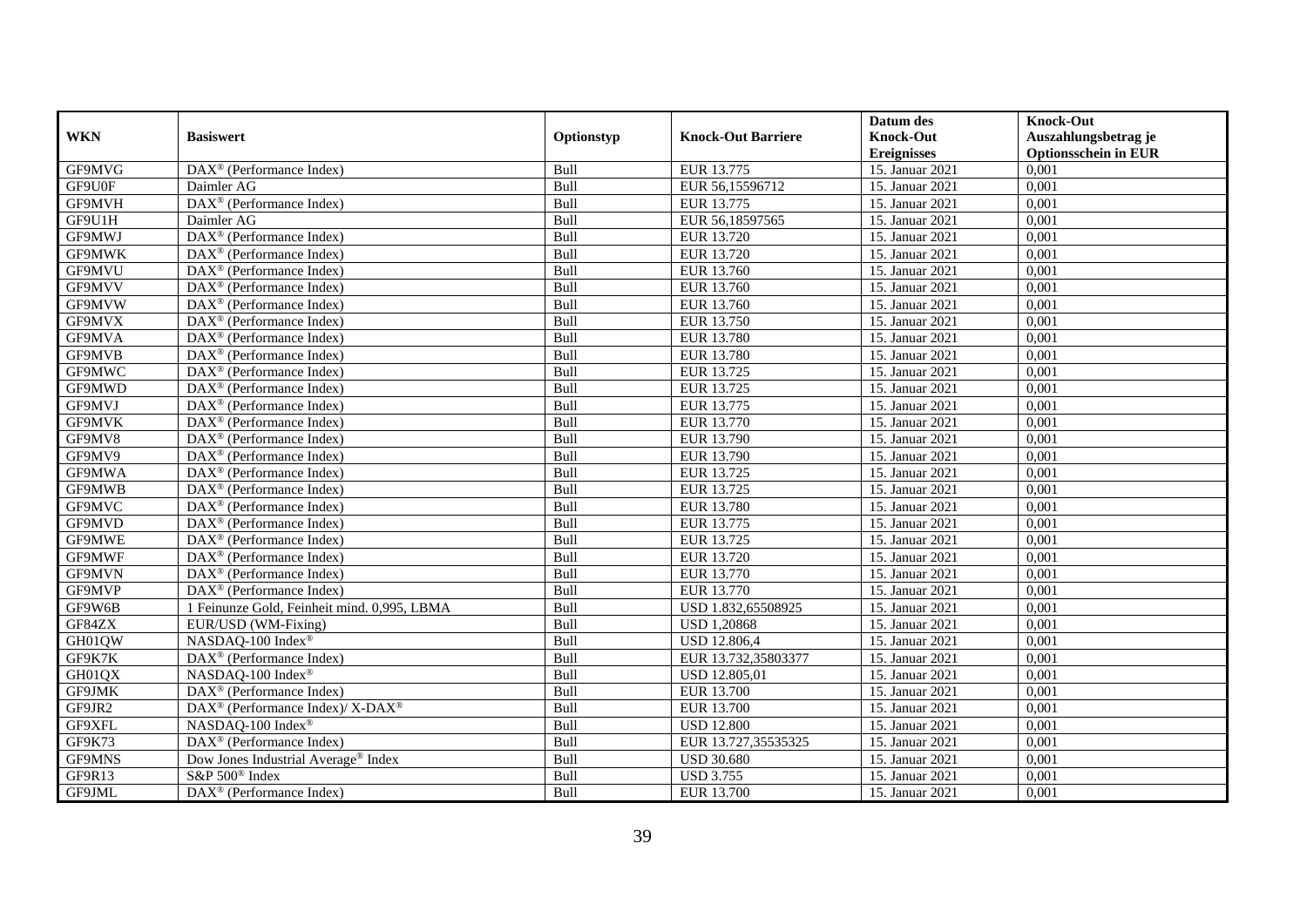|               | <b>Basiswert</b>                                            | Optionstyp | <b>Knock-Out Barriere</b> | Datum des          | <b>Knock-Out</b>            |
|---------------|-------------------------------------------------------------|------------|---------------------------|--------------------|-----------------------------|
| <b>WKN</b>    |                                                             |            |                           | <b>Knock-Out</b>   | Auszahlungsbetrag je        |
|               |                                                             |            |                           | <b>Ereignisses</b> | <b>Optionsschein in EUR</b> |
| GH01QM        | NASDAQ-100 Index®                                           | Bull       | USD 12.767,2              | 15. Januar 2021    | $\overline{0,001}$          |
| GF9YVV        | DAX <sup>®</sup> (Performance Index)/ X-DAX <sup>®</sup>    | Bull       | EUR 13.700                | 15. Januar 2021    | 0,001                       |
| GH01QA        | NASDAQ-100 Index®                                           | Bull       | USD 12.783,99             | 15. Januar 2021    | 0,001                       |
| GF9UHG        | DAX <sup>®</sup> (Performance Index)                        | Bull       | EUR 13.710                | 15. Januar 2021    | 0,001                       |
| GF9XFM        | NASDAQ-100 Index®                                           | Bull       | <b>USD 12.790</b>         | 15. Januar 2021    | 0,001                       |
| GF9MNT        | Dow Jones Industrial Average® Index                         | Bull       | <b>USD 30.680</b>         | 15. Januar 2021    | 0,001                       |
| <b>GF9K78</b> | DAX <sup>®</sup> (Performance Index)                        | Bull       | EUR 13.747,36607532       | 15. Januar 2021    | 0,001                       |
| GF9R14        | S&P 500 <sup>®</sup> Index                                  | Bull       | <b>USD 3.752,5</b>        | 15. Januar 2021    | 0,001                       |
| GF9JMR        | DAX <sup>®</sup> (Performance Index)                        | Bull       | EUR 13.690                | 15. Januar 2021    | 0,001                       |
| GF9QYZ        | NASDAQ-100 Index®                                           | Bull       | <b>USD 12.780</b>         | 15. Januar 2021    | 0,001                       |
| GH01QB        | NASDAQ-100 Index®                                           | Bull       | <b>USD 12.785,4</b>       | 15. Januar 2021    | 0,001                       |
| GH01R7        | NASDAQ-100 Index®                                           | Bull       | <b>USD 12.792,4</b>       | 15. Januar 2021    | 0,001                       |
| GF9XFN        | NASDAQ-100 Index®                                           | Bull       | <b>USD 12.770</b>         | 15. Januar 2021    | 0,001                       |
| <b>GF9UHH</b> | $DAX^{\circledast}$ (Performance Index)                     | Bull       | <b>EUR 13.700</b>         | 15. Januar 2021    | 0,001                       |
| GF9MNQ        | Dow Jones Industrial Average <sup>®</sup> Index             | Bull       | <b>USD 30.700</b>         | 15. Januar 2021    | 0,001                       |
| GF9K6T        | DAX <sup>®</sup> (Performance Index)                        | Bull       | EUR 13.797,39288055       | 15. Januar 2021    | 0,001                       |
| GF9UMY        | S&P 500 <sup>®</sup> Index                                  | Bull       | <b>USD 3.757,5</b>        | 15. Januar 2021    | 0,001                       |
| GF9JMS        | DAX <sup>®</sup> (Performance Index)                        | Bull       | EUR 13.690                | 15. Januar 2021    | 0,001                       |
| GF9QZ0        | NASDAQ-100 Index®                                           | Bull       | <b>USD 12.770</b>         | 15. Januar 2021    | 0,001                       |
| GF9UKZ        | NASDAQ-100 Index®                                           | Bull       | <b>USD 12.780</b>         | 15. Januar 2021    | 0,001                       |
| GH01QE        | NASDAQ-100 Index®                                           | Bull       | USD 12.775,62             | 15. Januar 2021    | 0,001                       |
| GH01QZ        | NASDAQ-100 Index®                                           | Bull       | <b>USD 12.799,4</b>       | 15. Januar 2021    | 0,001                       |
| GF9MNR        | Dow Jones Industrial Average <sup>®</sup> Index             | Bull       | <b>USD 30.700</b>         | 15. Januar 2021    | 0,001                       |
| GF9UHJ        | DAX <sup>®</sup> (Performance Index)                        | Bull       | EUR 13.690                | 15. Januar 2021    | 0,001                       |
| GF9JR3        | $DAX^{\circledast}$ (Performance Index)/ X-DAX <sup>®</sup> | Bull       | <b>EUR 13.700</b>         | 15. Januar 2021    | 0,001                       |
| GF9YVL        | NASDAQ-100 Index®                                           | Bull       | <b>USD 12.810</b>         | 15. Januar 2021    | 0,001                       |
| GF9JMA        | DAX <sup>®</sup> (Performance Index)                        | Bull       | <b>EUR 13.710</b>         | 15. Januar 2021    | 0,001                       |
| GF9UMZ        | S&P 500 <sup>®</sup> Index                                  | Bull       | <b>USD 3.757,5</b>        | 15. Januar 2021    | 0,001                       |
| GF9KAX        | DAX <sup>®</sup> (Performance Index)                        | Bull       | EUR 13.752,36875586       | 15. Januar 2021    | 0,001                       |
| GH01QF        | NASDAQ-100 Index®                                           | Bull       | USD 12.777,01             | 15. Januar 2021    | 0,001                       |
| GH01R0        | NASDAQ-100 Index®                                           | Bull       | USD 12.803,59             | 15. Januar 2021    | 0,001                       |
| GF9MNW        | Dow Jones Industrial Average <sup>®</sup> Index             | Bull       | <b>USD 30.640</b>         | 15. Januar 2021    | 0.001                       |
| GF9YVM        | NASDAQ-100 Index®                                           | Bull       | <b>USD 12.810</b>         | 15. Januar 2021    | 0,001                       |
| GF9JMB        | DAX <sup>®</sup> (Performance Index)                        | Bull       | EUR 13.710                | 15. Januar 2021    | 0,001                       |
| GH01QS        | NASDAQ-100 Index®                                           | Bull       | USD 12.811,99             | 15. Januar 2021    | 0,001                       |
| GH01Q8        | NASDAQ-100 Index®                                           | Bull       | USD 12.789,6              | 15. Januar 2021    | 0,001                       |
| GF9UN0        | S&P 500 <sup>®</sup> Index                                  | Bull       | <b>USD 3.755</b>          | 15. Januar 2021    | 0,001                       |
| GF9K7F        | $\overline{\text{DAX}^{\otimes}}$ (Performance Index)       | Bull       | EUR 13.777,38215847       | 15. Januar 2021    | 0,001                       |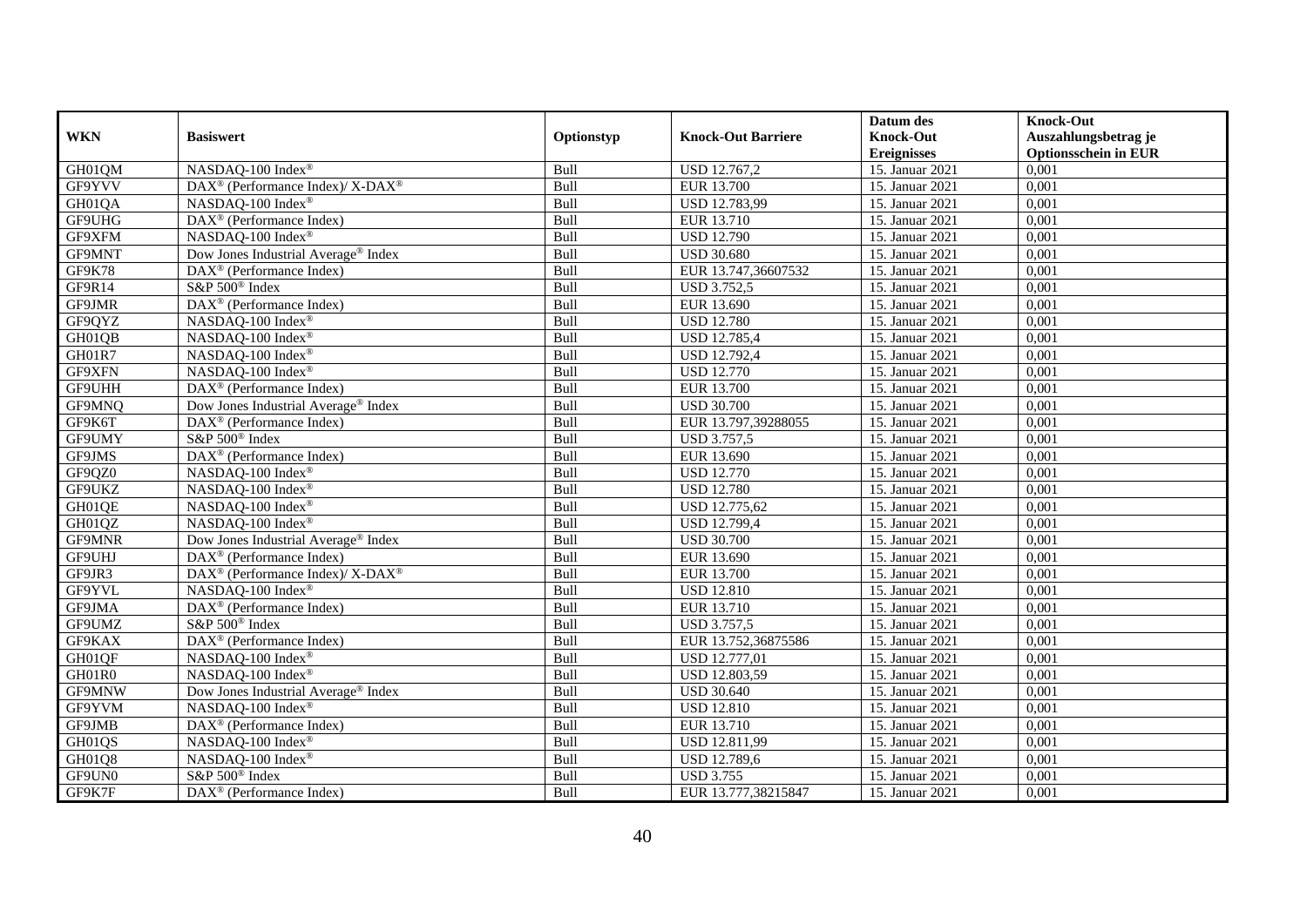|               |                                                       |            |                           | Datum des          | <b>Knock-Out</b>            |
|---------------|-------------------------------------------------------|------------|---------------------------|--------------------|-----------------------------|
| <b>WKN</b>    | <b>Basiswert</b>                                      | Optionstyp | <b>Knock-Out Barriere</b> | <b>Knock-Out</b>   | Auszahlungsbetrag je        |
|               |                                                       |            |                           | <b>Ereignisses</b> | <b>Optionsschein in EUR</b> |
| GF9YVN        | NASDAQ-100 Index®                                     | Bull       | <b>USD 12.800</b>         | 15. Januar 2021    | 0,001                       |
| GF9MNX        | Dow Jones Industrial Average® Index                   | Bull       | <b>USD 30.640</b>         | 15. Januar 2021    | 0,001                       |
| GF9JMC        | $DAX^{\circledast}$ (Performance Index)               | Bull       | EUR 13.710                | 15. Januar 2021    | 0,001                       |
| GF9YVP        | NASDAQ-100 Index®                                     | Bull       | <b>USD 12.790</b>         | 15. Januar 2021    | 0,001                       |
| GF9MNU        | Dow Jones Industrial Average <sup>®</sup> Index       | Bull       | <b>USD 30.650</b>         | 15. Januar 2021    | 0,001                       |
| GH01Q9        | NASDAQ-100 Index®                                     | Bull       | USD 12.788,21             | 15. Januar 2021    | 0,001                       |
| GF9K6Y        | $\overline{\text{DAX}^{\otimes}}$ (Performance Index) | Bull       | EUR 13.737,36071429       | 15. Januar 2021    | 0,001                       |
| GH01QT        | NASDAQ-100 Index®                                     | Bull       | <b>USD 12.810,58</b>      | 15. Januar 2021    | 0,001                       |
| GF9UN1        | S&P 500 <sup>®</sup> Index                            | Bull       | <b>USD 3.752,5</b>        | 15. Januar 2021    | 0,001                       |
| GF9JM8        | DAX <sup>®</sup> (Performance Index)                  | Bull       | EUR 13.710                | 15. Januar 2021    | 0,001                       |
| GF9K88        | DAX <sup>®</sup> (Performance Index)                  | Bull       | EUR 13.742,3633948        | 15. Januar 2021    | 0,001                       |
| GF9MNV        | Dow Jones Industrial Average <sup>®</sup> Index       | Bull       | <b>USD 30.650</b>         | 15. Januar 2021    | 0,001                       |
| GH01QK        | NASDAQ-100 Index®                                     | Bull       | USD 12.774,22             | 15. Januar 2021    | 0,001                       |
| GH01QJ        | NASDAQ-100 Index®                                     | Bull       | USD 12.771,39             | 15. Januar 2021    | 0,001                       |
| GF9UMW        | S&P 500 <sup>®</sup> Index                            | Bull       | <b>USD 3.760</b>          | 15. Januar 2021    | 0,001                       |
| GF9JMD        | DAX <sup>®</sup> (Performance Index)                  | Bull       | EUR 13.710                | 15. Januar 2021    | 0,001                       |
| GF9K6P        | DAX <sup>®</sup> (Performance Index)                  | Bull       | EUR 13.782,38483898       | 15. Januar 2021    | 0,001                       |
| GH01QC        | NASDAQ-100 Index®                                     | Bull       | USD 12.781,2              | 15. Januar 2021    | 0,001                       |
| GH01QU        | NASDAQ-100 Index®                                     | Bull       | USD 12.809,2              | 15. Januar 2021    | 0,001                       |
| GF9JME        | $DAX^{\circledast}$ (Performance Index)               | Bull       | EUR 13.710                | 15. Januar 2021    | 0,001                       |
| GF9K7R        | DAX <sup>®</sup> (Performance Index)                  | Bull       | EUR 13.792,39020003       | 15. Januar 2021    | 0,001                       |
| GF9JMM        | $\overline{\text{DAX}^{\otimes}}$ (Performance Index) | Bull       | EUR 13.700                | 15. Januar 2021    | 0,001                       |
| GH01QV        | NASDAQ-100 Index®                                     | Bull       | <b>USD 12.807,8</b>       | 15. Januar 2021    | 0,001                       |
| GH01QD        | NASDAQ-100 Index®                                     | Bull       | <b>USD 12.782,59</b>      | 15. Januar 2021    | 0,001                       |
| GF9UMX        | S&P 500 <sup>®</sup> Index                            | Bull       | <b>USD 3.760</b>          | 15. Januar 2021    | 0,001                       |
| GF9JMN        | DAX <sup>®</sup> (Performance Index)                  | Bull       | EUR 13.690                | 15. Januar 2021    | 0,001                       |
| GF9K9P        | $\overline{\text{DAX}^{\otimes}}$ (Performance Index) | Bull       | EUR 13.767,37679742       | 15. Januar 2021    | 0,001                       |
| GH01R1        | NASDAQ-100 Index®                                     | Bull       | USD 12.796,59             | 15. Januar 2021    | 0,001                       |
| GH01QG        | NASDAQ-100 Index®                                     | Bull       | <b>USD 12.779,8</b>       | 15. Januar 2021    | 0,001                       |
| <b>GH01R2</b> | NASDAQ-100 Index®                                     | Bull       | USD 12.800,79             | 15. Januar 2021    | 0.001                       |
| GH01QH        | NASDAQ-100 Index®                                     | Bull       | USD 12.768,61             | 15. Januar 2021    | 0,001                       |
| GF9K6Q        | DAX <sup>®</sup> (Performance Index)                  | Bull       | EUR 13.757,37143638       | 15. Januar 2021    | 0,001                       |
| GF9JMT        | $DAX^{\circledR}$ (Performance Index)                 | Bull       | EUR 13.690                | 15. Januar 2021    | 0,001                       |
| GF9K6R        | DAX <sup>®</sup> (Performance Index)                  | Bull       | EUR 13.772,37947794       | 15. Januar 2021    | 0,001                       |
| GF9JMU        | DAX <sup>®</sup> (Performance Index)                  | Bull       | EUR 13.690                | 15. Januar 2021    | 0,001                       |
| GH01R4        | NASDAQ-100 Index®                                     | Bull       | USD 12.793,79             | 15. Januar 2021    | 0,001                       |
| <b>GF825L</b> | EUR/JPY (WM-Fixing)                                   | Bull       | JPY 125,43805879          | 15. Januar 2021    | 0,001                       |
| GH01R5        | NASDAQ-100 Index®                                     | Bull       | USD 12.795,2              | 15. Januar 2021    | 0,001                       |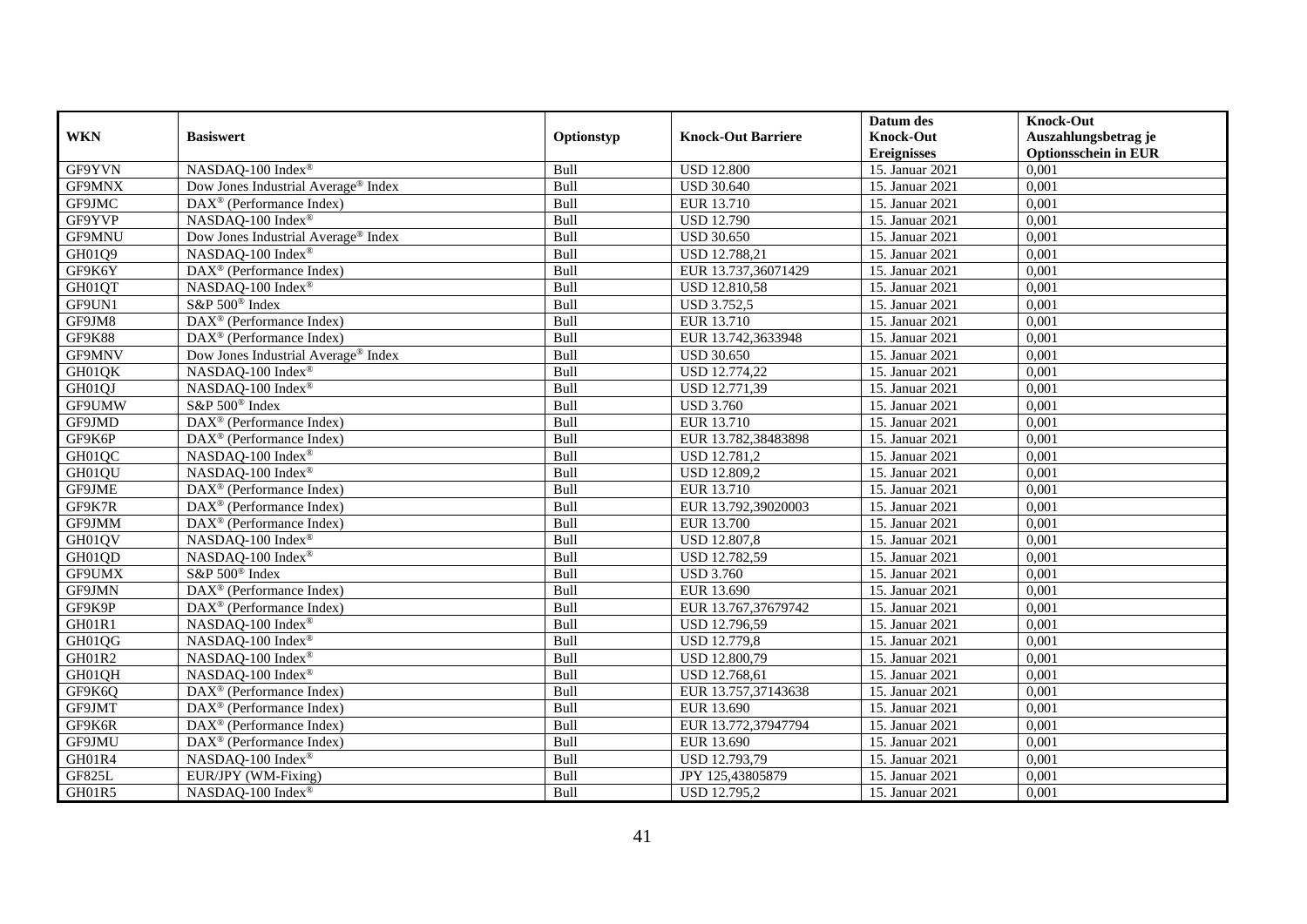|               |                                                 |            |                           | Datum des          | <b>Knock-Out</b>            |
|---------------|-------------------------------------------------|------------|---------------------------|--------------------|-----------------------------|
| <b>WKN</b>    | <b>Basiswert</b>                                | Optionstyp | <b>Knock-Out Barriere</b> | <b>Knock-Out</b>   | Auszahlungsbetrag je        |
|               |                                                 |            |                           | <b>Ereignisses</b> | <b>Optionsschein in EUR</b> |
| GF9JMF        | DAX <sup>®</sup> (Performance Index)            | Bull       | EUR 13.700                | 15. Januar 2021    | 0,001                       |
| <b>GF9K70</b> | $DAX^{\circledR}$ (Performance Index)           | Bull       | EUR 13.762,3741169        | 15. Januar 2021    | 0,001                       |
| GF9JMH        | DAX <sup>®</sup> (Performance Index)            | Bull       | <b>EUR 13.700</b>         | 15. Januar 2021    | 0,001                       |
| GH01RS        | NASDAQ-100 Index®                               | Bull       | <b>USD 12.814,78</b>      | 15. Januar 2021    | 0,001                       |
| GF9K71        | DAX <sup>®</sup> (Performance Index)            | Bull       | EUR 13.787,3875195        | 15. Januar 2021    | 0,001                       |
| GH00VY        | 1 Feinunze Platin, Feinheit mind. 0,9995        | Bull       | <b>USD 1.077,58</b>       | 15. Januar 2021    | 0,001                       |
| GF9JMJ        | $DAX^{\circledast}$ (Performance Index)         | Bull       | EUR 13.700                | 15. Januar 2021    | 0,001                       |
| GH01RT        | NASDAQ-100 Index®                               | Bull       | <b>USD 12.817,58</b>      | 15. Januar 2021    | 0,001                       |
| GH00VZ        | 1 Feinunze Platin, Feinheit mind. 0,9995        | Bull       | <b>USD 1.073,63</b>       | 15. Januar 2021    | 0,001                       |
| GF9JMQ        | DAX <sup>®</sup> (Performance Index)            | Bull       | EUR 13.690                | 15. Januar 2021    | 0,001                       |
| GF9T16        | ICE Brent Crude Oil Future (Generic Front Month | Bull       | <b>USD 54,78</b>          | 15. Januar 2021    | 0,001                       |
|               | Future)                                         |            |                           |                    |                             |
| <b>GH01R8</b> | NASDAQ-100 Index®                               | Bull       | <b>USD 12.786,8</b>       | 15. Januar 2021    | 0.001                       |
| GH01R9        | NASDAQ-100 Index®                               | Bull       | <b>USD 12.791,01</b>      | 15. Januar 2021    | 0,001                       |
| GH01RN        | NASDAQ-100 Index®                               | Bull       | <b>USD 12.778,41</b>      | 15. Januar 2021    | 0,001                       |
| GH01RP        | NASDAQ-100 Index®                               | Bull       | <b>USD 12.772,8</b>       | 15. Januar 2021    | 0,001                       |
| GH01TA        | NASDAQ-100 Index®                               | Bull       | <b>USD 12.797,99</b>      | 15. Januar 2021    | 0,001                       |
| GH01RU        | NASDAQ-100 Index®                               | Bull       | USD 12.813,39             | 15. Januar 2021    | 0,001                       |
| GH01RV        | NASDAQ-100 Index®                               | Bull       | <b>USD 12.816,18</b>      | 15. Januar 2021    | 0,001                       |
| GH01TQ        | NASDAQ-100 Index®                               | Bull       | <b>USD 12.770,01</b>      | 15. Januar 2021    | 0,001                       |
| GH01UK        | NASDAQ-100 Index®                               | Bull       | USD 12.802,19             | 15. Januar 2021    | 0,001                       |
| GF9U0Y        | Daimler AG                                      | Bull       | EUR 55,86588464           | 15. Januar 2021    | 0,001                       |
| GF9TWL        | Münchener Rückversicherungs-Gesellschaft AG     | Bull       | EUR 234,64717081          | 15. Januar 2021    | 0,001                       |
| GH01TU        | Nvidia Corporation                              | Bull       | <b>USD 517,89</b>         | 15. Januar 2021    | 0,001                       |
| GF9U0V        | Daimler AG                                      | Bull       | EUR 55,91589886           | 15. Januar 2021    | 0,001                       |
| GF9JMV        | $DAX^{\circledast}$ (Performance Index)         | Bull       | EUR 13.680                | 15. Januar 2021    | 0,001                       |
| GF8EPJ        | adidas AG                                       | Bull       | EUR 278,81794181          | 15. Januar 2021    | 0,001                       |
| GF9JMZ        | $DAX^{\circledR}$ (Performance Index)           | Bull       | EUR 13.675                | 15. Januar 2021    | 0,001                       |
| GF9QL9        | Deutsche Telekom AG                             | Bull       | EUR 14,95483859           | 15. Januar 2021    | 0,001                       |
| GF9EZ6        | <b>SAP SE</b>                                   | Bull       | EUR 102,91774617          | 15. Januar 2021    | 0,001                       |
| <b>GF9TUW</b> | adidas AG                                       | Bull       | EUR 279,64280569          | 15. Januar 2021    | 0,001                       |
| GF9MNY        | Dow Jones Industrial Average <sup>®</sup> Index | Bull       | <b>USD 30.620</b>         | 15. Januar 2021    | 0,001                       |
| GF9JN0        | DAX <sup>®</sup> (Performance Index)            | Bull       | EUR 13.675                | 15. Januar 2021    | 0,001                       |
| GF9WZ4        | Deutsche Telekom AG                             | Bull       | EUR 14,98242485           | 15. Januar 2021    | 0,001                       |
| GF9R15        | S&P 500 <sup>®</sup> Index                      | Bull       | <b>USD 3.750</b>          | 15. Januar 2021    | 0,001                       |
| GF8Y6L        | Deutsche Börse AG                               | Bull       | EUR 132,89365269          | 15. Januar 2021    | 0,001                       |
| GF9M8L        | Allianz SE                                      | Bull       | EUR 199,68362547          | 15. Januar 2021    | 0,001                       |
| GF9F08        | <b>SAP SE</b>                                   | Bull       | EUR 103,12792537          | 15. Januar 2021    | 0,001                       |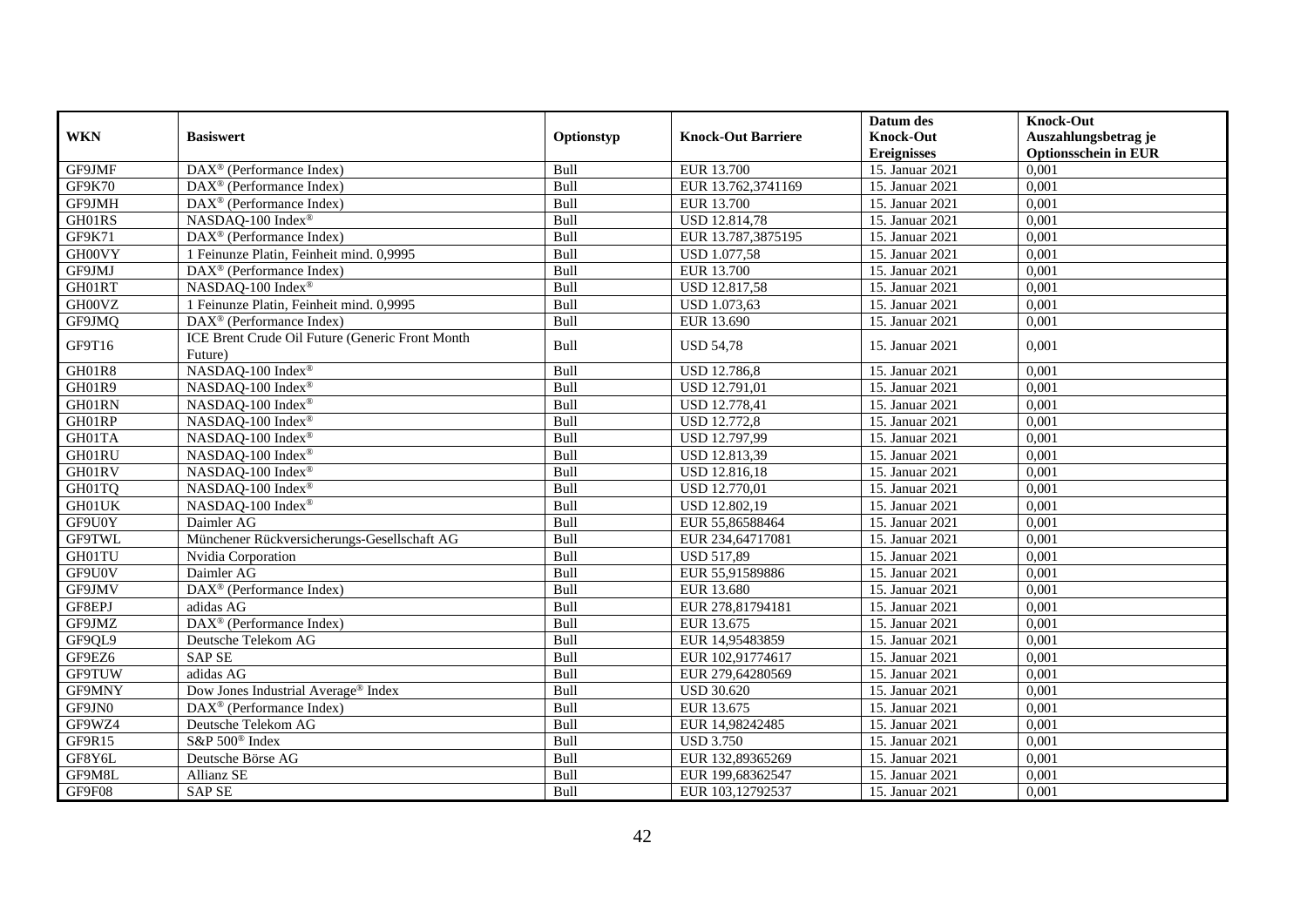|               |                                             |             |                           | Datum des          | <b>Knock-Out</b>            |
|---------------|---------------------------------------------|-------------|---------------------------|--------------------|-----------------------------|
| <b>WKN</b>    | <b>Basiswert</b>                            | Optionstyp  | <b>Knock-Out Barriere</b> | <b>Knock-Out</b>   | Auszahlungsbetrag je        |
|               |                                             |             |                           | <b>Ereignisses</b> | <b>Optionsschein in EUR</b> |
| GF8EQ5        | adidas AG                                   | Bull        | EUR 278,91838418          | 15. Januar 2021    | 0,001                       |
| GF9MNZ        | Dow Jones Industrial Average® Index         | Bull        | <b>USD 30.620</b>         | 15. Januar 2021    | 0,001                       |
| GF9XB7        | <b>Barclays PLC</b>                         | Bull        | GBP 1,47032961            | 15. Januar 2021    | 0,001                       |
| GF9JMX        | DAX <sup>®</sup> (Performance Index)        | Bull        | EUR 13.680                | 15. Januar 2021    | 0,001                       |
| GF8Y75        | Deutsche Börse AG                           | Bull        | EUR 132,58315349          | 15. Januar 2021    | 0,001                       |
| GF9WY6        | Deutsche Telekom AG                         | Bull        | EUR 14,94241837           | 15. Januar 2021    | 0,001                       |
| GF9M6V        | Allianz SE                                  | Bull        | EUR 199,85370521          | 15. Januar 2021    | 0,001                       |
| GF9ZM5        | Continental AG                              | Bull        | EUR 118,1379133           | 15. Januar 2021    | 0,001                       |
| <b>GF867M</b> | MasterCard Incorporated                     | Bull        | USD 324,44516411          | 15. Januar 2021    | 0,001                       |
| GF9JMY        | $DAX^{\circledast}$ (Performance Index)     | Bull        | EUR 13.680                | 15. Januar 2021    | 0,001                       |
| GH01VL        | PayPal Holdings, Inc.                       | Bull        | <b>USD 235,26</b>         | 15. Januar 2021    | 0,001                       |
| GF9XGF        | S&P 500 <sup>®</sup> Index                  | Bull        | <b>USD 3.750</b>          | 15. Januar 2021    | 0,001                       |
| GF9WYR        | Deutsche Telekom AG                         | Bull        | EUR 14,94241837           | 15. Januar 2021    | 0,001                       |
| GH01VK        | PayPal Holdings, Inc.                       | Bull        | <b>USD 236,08</b>         | 15. Januar 2021    | 0,001                       |
| GH01TR        | Nvidia Corporation                          | Bull        | <b>USD 520,1</b>          | 15. Januar 2021    | 0,001                       |
| <b>GF9TWF</b> | Münchener Rückversicherungs-Gesellschaft AG | Bull        | EUR 235,17727738          | 15. Januar 2021    | 0,001                       |
| GF9ZM4        | Continental AG                              | Bull        | EUR 117,72788584          | 15. Januar 2021    | 0,001                       |
| GH01VM        | PayPal Holdings, Inc.                       | <b>Bull</b> | <b>USD 236.48</b>         | 15. Januar 2021    | 0,001                       |
| GF9QHV        | MDAX <sup>®</sup> (Performance Index)       | Bull        | EUR 30.910,68439272       | 15. Januar 2021    | 0,001                       |
| GF9JN3        | $DAX^{\circledast}$ (Performance Index)     | Bull        | EUR 13.675                | 15. Januar 2021    | 0,001                       |
| GF9WXA        | Deutsche Telekom AG                         | Bull        | EUR 14,98242485           | 15. Januar 2021    | 0,001                       |
| GH01VH        | PayPal Holdings, Inc.                       | Bull        | <b>USD 238,52</b>         | 15. Januar 2021    | 0,001                       |
| GF9TZW        | Daimler AG                                  | Bull        | EUR 55,77585904           | 15. Januar 2021    | 0,001                       |
| GF9QB0        | Microsoft Corporation                       | Bull        | USD 212,29099624          | 15. Januar 2021    | 0,001                       |
| GF9UHK        | $DAX^{\circledR}$ (Performance Index)       | Bull        | EUR 13.680                | 15. Januar 2021    | 0,001                       |
| GH01VR        | PayPal Holdings, Inc.                       | Bull        | <b>USD 238,11</b>         | 15. Januar 2021    | 0,001                       |
| GF9ZM2        | Continental AG                              | Bull        | EUR 117,31785837          | 15. Januar 2021    | 0,001                       |
| GF9QHC        | MDAX <sup>®</sup> (Performance Index)       | Bull        | EUR 30.876,31518141       | 15. Januar 2021    | 0,001                       |
| GF9JN4        | DAX <sup>®</sup> (Performance Index)        | Bull        | EUR 13.675                | 15. Januar 2021    | 0,001                       |
| GF9F03        | <b>SAP SE</b>                               | Bull        | EUR 103,44819843          | 15. Januar 2021    | 0,001                       |
| GF9U0W        | Daimler AG                                  | Bull        | EUR 55,88589033           | 15. Januar 2021    | 0,001                       |
| GH01TV        | Nvidia Corporation                          | Bull        | <b>USD 518,48</b>         | 15. Januar 2021    | 0.001                       |
| GF9WZ5        | Deutsche Telekom AG                         | Bull        | EUR 14,94241837           | 15. Januar 2021    | 0,001                       |
| GF9UHL        | DAX <sup>®</sup> (Performance Index)        | Bull        | EUR 13.675                | 15. Januar 2021    | 0,001                       |
| GF9QB3        | Microsoft Corporation                       | Bull        | USD 212,20097038          | 15. Januar 2021    | 0,001                       |
| GH01X5        | PayPal Holdings, Inc.                       | Bull        | <b>USD 236,89</b>         | 15. Januar 2021    | 0,001                       |
| GF9JN1        | $DAX^{\circledast}$ (Performance Index)     | Bull        | EUR 13.675                | 15. Januar 2021    | 0,001                       |
| GF9QHD        | $MDAX^{\circledcirc}$ (Performance Index)   | Bull        | EUR 30.896,91070123       | 15. Januar 2021    | 0,001                       |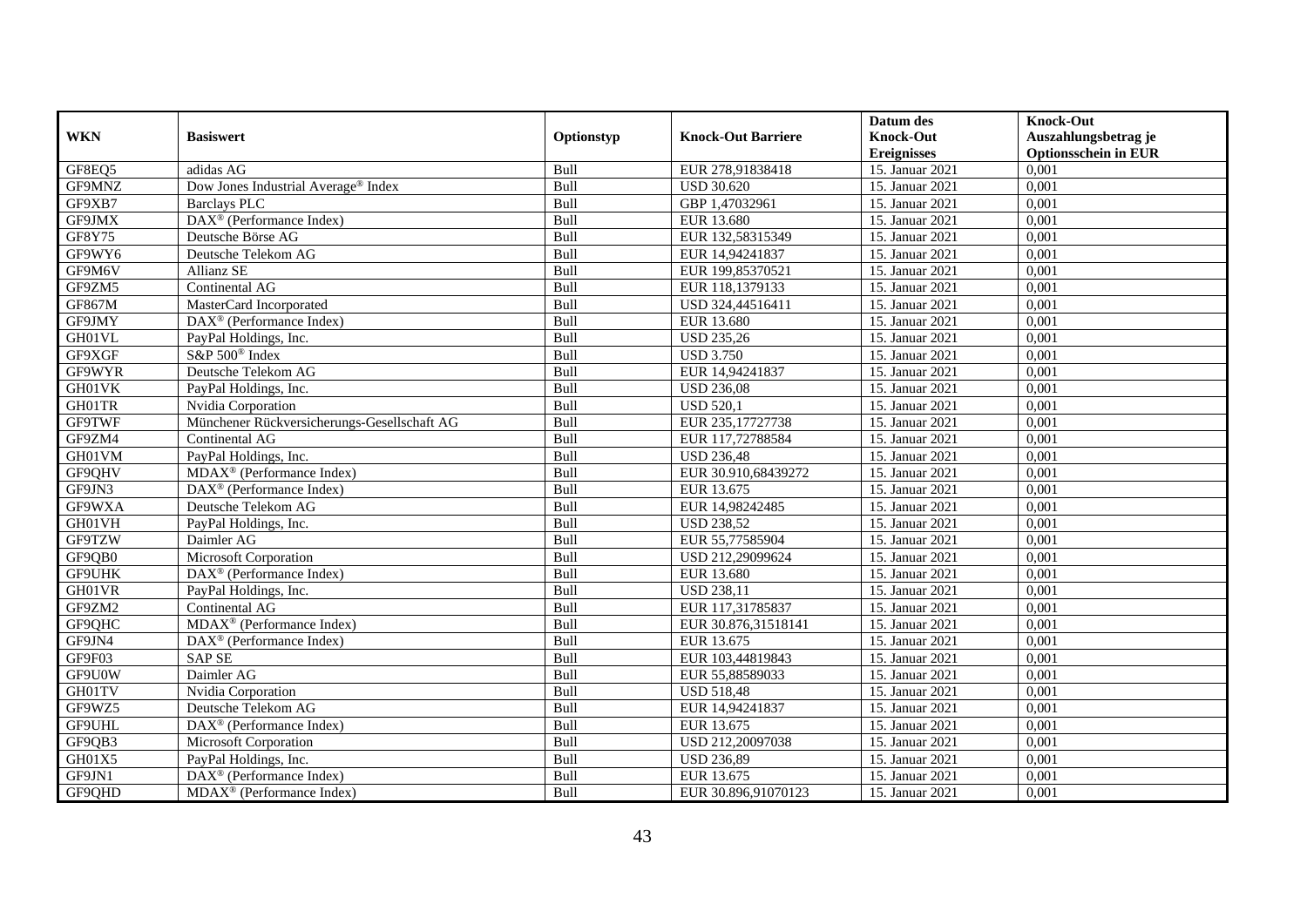|               |                                             |            |                           | Datum des          | <b>Knock-Out</b>            |
|---------------|---------------------------------------------|------------|---------------------------|--------------------|-----------------------------|
| <b>WKN</b>    | <b>Basiswert</b>                            | Optionstyp | <b>Knock-Out Barriere</b> | <b>Knock-Out</b>   | Auszahlungsbetrag je        |
|               |                                             |            |                           | <b>Ereignisses</b> | <b>Optionsschein in EUR</b> |
| GH01X6        | <b>BNP</b> Paribas S.A.                     | Bull       | EUR 44,32                 | 15. Januar 2021    | 0,001                       |
| GF9U0T        | Daimler AG                                  | Bull       | EUR 55,93590456           | 15. Januar 2021    | 0,001                       |
| GH01U2        | Nvidia Corporation                          | Bull       | <b>USD 519,58</b>         | 15. Januar 2021    | 0,001                       |
| GF9WXV        | Deutsche Telekom AG                         | Bull       | EUR 14,98242485           | 15. Januar 2021    | 0,001                       |
| GF9F16        | <b>SAP SE</b>                               | Bull       | EUR 103,15795096          | 15. Januar 2021    | 0,001                       |
| GF9QCB        | <b>Microsoft Corporation</b>                | Bull       | USD 212,38102212          | 15. Januar 2021    | 0,001                       |
| GF9JN2        | $DAX^{\circledast}$ (Performance Index)     | Bull       | EUR 13.675                | 15. Januar 2021    | 0,001                       |
| GH01VN        | PayPal Holdings, Inc.                       | Bull       | <b>USD 237,71</b>         | 15. Januar 2021    | 0,001                       |
| GF9QHE        | MDAX <sup>®</sup> (Performance Index)       | Bull       | EUR 30.869,43333701       | 15. Januar 2021    | 0,001                       |
| GF9U0U        | Daimler AG                                  | Bull       | EUR 55,89589317           | 15. Januar 2021    | 0,001                       |
| GH01V9        | Nvidia Corporation                          | Bull       | <b>USD 521,07</b>         | 15. Januar 2021    | 0,001                       |
| GF9WY9        | Deutsche Telekom AG                         | Bull       | EUR 14,95241999           | 15. Januar 2021    | 0,001                       |
| <b>GF9TUE</b> | Münchener Rückversicherungs-Gesellschaft AG | Bull       | EUR 234,90722309          | 15. Januar 2021    | 0,001                       |
| GF9QD3        | Microsoft Corporation                       | Bull       | USD 212,11094452          | 15. Januar 2021    | 0,001                       |
| GH01TX        | Nvidia Corporation                          | Bull       | <b>USD 519,04</b>         | 15. Januar 2021    | 0,001                       |
| GF9WZC        | Deutsche Telekom AG                         | Bull       | EUR 14,95241999           | 15. Januar 2021    | 0,001                       |
| GF9QHG        | $MDAX^{\circledR}$ (Performance Index)      | Bull       | EUR 30.859,09056503       | 15. Januar 2021    | 0,001                       |
| GF9TZY        | Daimler AG                                  | Bull       | EUR 55,75585335           | 15. Januar 2021    | 0,001                       |
| GF9TUG        | Münchener Rückversicherungs-Gesellschaft AG | Bull       | EUR 235,69738193          | 15. Januar 2021    | 0,001                       |
| GF9WXG        | Deutsche Telekom AG                         | Bull       | EUR 14,95241999           | 15. Januar 2021    | 0,001                       |
| GF9QHH        | MDAX <sup>®</sup> (Performance Index)       | Bull       | EUR 30.866,00241748       | 15. Januar 2021    | 0.001                       |
| <b>GF9TUH</b> | Münchener Rückversicherungs-Gesellschaft AG | Bull       | EUR 234,38711853          | 15. Januar 2021    | 0.001                       |
| GF9WYN        | Deutsche Telekom AG                         | Bull       | EUR 14,97242323           | 15. Januar 2021    | 0,001                       |
| GF9TZZ        | Daimler AG                                  | Bull       | EUR 55,79586473           | 15. Januar 2021    | 0,001                       |
| GF9U00        | Daimler AG                                  | Bull       | EUR 55,70583914           | 15. Januar 2021    | 0,001                       |
| GF9WX5        | Deutsche Telekom AG                         | Bull       | EUR 14,97242323           | 15. Januar 2021    | 0,001                       |
| GF8K3R        | Advanced Micro Devices, Inc.                | Bull       | USD 89,43132596           | 15. Januar 2021    | 0,001                       |
| GF9QJ1        | MDAX <sup>®</sup> (Performance Index)       | Bull       | EUR 30.903,812551         | 15. Januar 2021    | 0,001                       |
| GF9U0P        | Daimler AG                                  | Bull       | EUR 55,97591593           | 15. Januar 2021    | 0,001                       |
| GF9X1D        | Deutsche Telekom AG                         | Bull       | EUR 14,96242161           | 15. Januar 2021    | 0.001                       |
| GF9U0Q        | Daimler AG                                  | Bull       | EUR 55,95591023           | 15. Januar 2021    | 0,001                       |
| GF9WXM        | Deutsche Telekom AG                         | Bull       | EUR 14,96242161           | 15. Januar 2021    | 0,001                       |
| GF9QHJ        | $MDAX^{\circledR}$ (Performance Index)      | Bull       | EUR 30.862,57149796       | 15. Januar 2021    | 0,001                       |
| GF9QHK        | MDAX <sup>®</sup> (Performance Index)       | Bull       | EUR 30.855,67965087       | 15. Januar 2021    | 0,001                       |
| GF9U04        | Daimler AG                                  | Bull       | EUR 55,72584482           | 15. Januar 2021    | 0,001                       |
| GF9U1J        | Daimler AG                                  | Bull       | EUR 55,84587895           | 15. Januar 2021    | 0,001                       |
| GF9QHZ        | $MDAX^{\circledR}$ (Performance Index)      | Bull       | EUR 30.907,23346784       | 15. Januar 2021    | 0,001                       |
| GF9U1K        | Daimler AG                                  | Bull       | EUR 55,82587327           | 15. Januar 2021    | 0,001                       |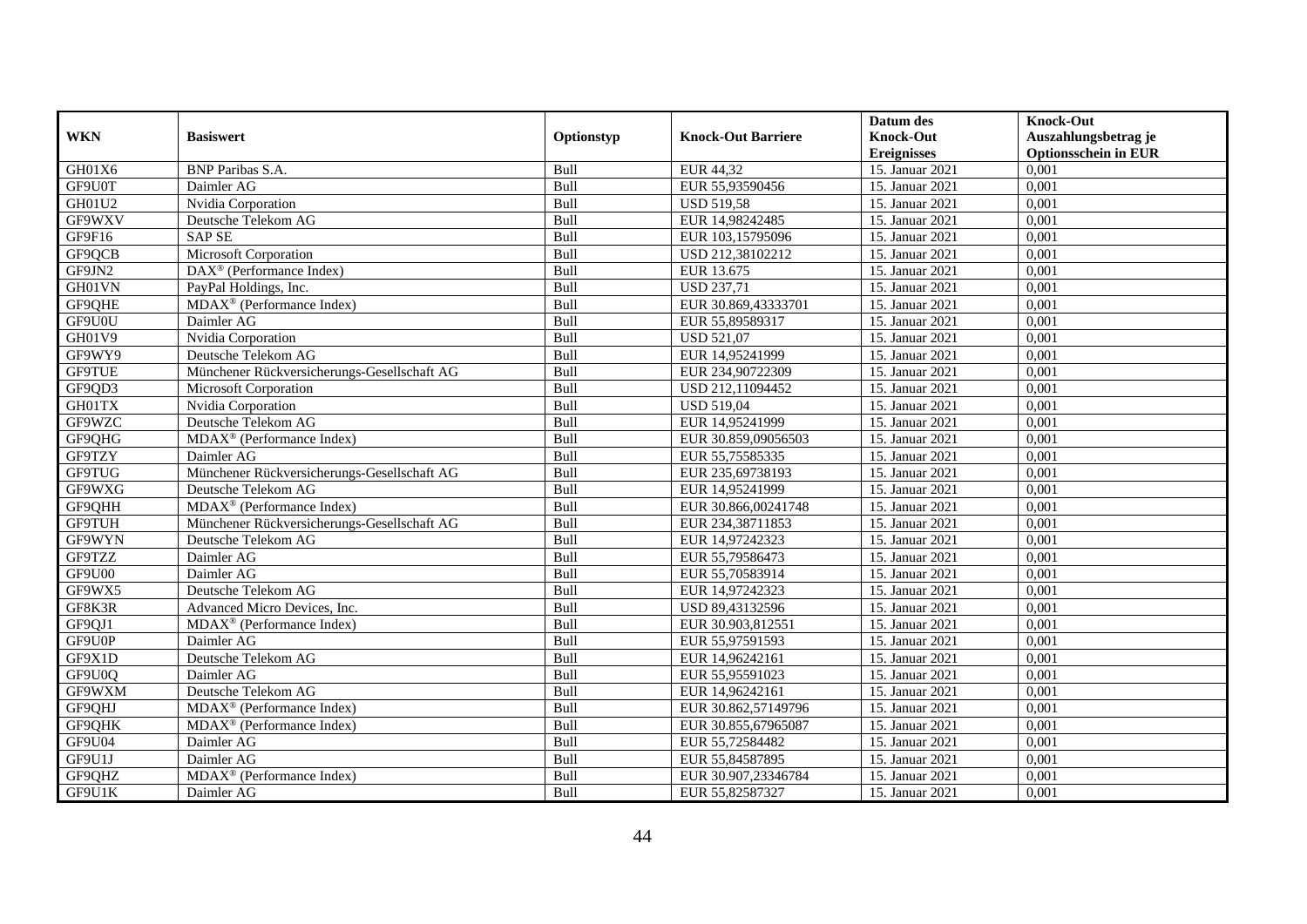| <b>WKN</b>    | <b>Basiswert</b>                            |             | <b>Knock-Out Barriere</b> | Datum des<br><b>Knock-Out</b> | <b>Knock-Out</b><br>Auszahlungsbetrag je |
|---------------|---------------------------------------------|-------------|---------------------------|-------------------------------|------------------------------------------|
|               |                                             | Optionstyp  |                           | <b>Ereignisses</b>            | <b>Optionsschein in EUR</b>              |
| GF9QH5        | $MDAX^{\circledR}$ (Performance Index)      | Bull        | EUR 30.900,39163415       | 15. Januar 2021               | 0.001                                    |
| GF9QH8        | $MDAX^{\circledR}$ (Performance Index)      | Bull        | EUR 30.883,2070285        | 15. Januar 2021               | 0,001                                    |
| GF9QH9        | $MDAX^{\circledR}$ (Performance Index)      | Bull        | EUR 30.893,4797817        | 15. Januar 2021               | 0,001                                    |
| GF9QH6        | MDAX <sup>®</sup> (Performance Index)       | Bull        | EUR 30.886,59793729       | 15. Januar 2021               | 0,001                                    |
| GF9QH7        | MDAX <sup>®</sup> (Performance Index)       | Bull        | EUR 30.890,03885951       | 15. Januar 2021               | 0.001                                    |
| GF9QHA        | MDAX <sup>®</sup> (Performance Index)       | Bull        | EUR 30.879,7561036        | 15. Januar 2021               | 0,001                                    |
| GF9QHB        | MDAX <sup>®</sup> (Performance Index)       | Bull        | EUR 30.872,8742592        | 15. Januar 2021               | 0.001                                    |
| GH01TT        | Nvidia Corporation                          | Bull        | <b>USD 517,27</b>         | 15. Januar 2021               | 0,001                                    |
| GH01PP        | NASDAQ-100 Index®                           | Bull        | USD 12.760.22             | 15. Januar 2021               | 0.001                                    |
| GF8669        | Visa Inc. - Class A                         | <b>Bull</b> | USD 200,64101123          | 15. Januar 2021               | 0,001                                    |
| GF9SWC        | 1 Feinunze Gold, Feinheit mind. 0,995, LBMA | Bull        | USD 1.828,57636272        | 15. Januar 2021               | 0,001                                    |
| GF9U3J        | Alphabet Inc. - Class C                     | Bull        | USD 1.723,5932049         | 15. Januar 2021               | 0,001                                    |
| GF9MKY        | Lululemon Athletica Inc.                    | Bull        | USD 338,52606151          | 15. Januar 2021               | 0.001                                    |
| GF9SVY        | 1 Feinunze Silber, Feinheit mind. 0,999     | Bull        | USD 24,60735248           | 15. Januar 2021               | 0,001                                    |
| GH01QQ        | NASDAQ-100 Index®                           | Bull        | USD 12.764,39             | 15. Januar 2021               | 0,001                                    |
| GF9QZ1        | NASDAQ-100 Index®                           | Bull        | <b>USD 12.760</b>         | 15. Januar 2021               | 0,001                                    |
| GF9XFP        | NASDAQ-100 Index®                           | Bull        | <b>USD 12.760</b>         | 15. Januar 2021               | 0,001                                    |
| GF6MQ8        | Adobe Inc.                                  | Bull        | USD 458,95789868          | 15. Januar 2021               | 0,001                                    |
| GH01TY        | Nvidia Corporation                          | Bull        | <b>USD 515,93</b>         | 15. Januar 2021               | 0,001                                    |
| GH01PT        | NASDAQ-100 Index®                           | Bull        | USD 12.758,82             | 15. Januar 2021               | 0,001                                    |
| GF7ZDG        | Visa Inc. - Class A                         | Bull        | USD 201,03965229          | 15. Januar 2021               | 0,001                                    |
| GF9SWD        | 1 Feinunze Gold, Feinheit mind. 0,995, LBMA | Bull        | USD 1.827,03590246        | 15. Januar 2021               | 0.001                                    |
| GH01QR        | NASDAQ-100 Index®                           | Bull        | <b>USD 12.763</b>         | 15. Januar 2021               | 0,001                                    |
| GH01TW        | Nvidia Corporation                          | Bull        | <b>USD 516,62</b>         | 15. Januar 2021               | 0,001                                    |
| GF9SWE        | 1 Feinunze Gold, Feinheit mind. 0,995, LBMA | Bull        | USD 1.825,26537344        | 15. Januar 2021               | 0,001                                    |
| GH01QN        | NASDAQ-100 Index®                           | Bull        | USD 12.765,8              | 15. Januar 2021               | 0.001                                    |
| GH01QP        | NASDAQ-100 Index®                           | Bull        | USD 12.761,6              | 15. Januar 2021               | 0,001                                    |
| <b>GF867P</b> | MasterCard Incorporated                     | Bull        | USD 322,61907228          | 15. Januar 2021               | 0,001                                    |
| GH01SR        | Moderna Inc                                 | Bear        | <b>USD 133,19</b>         | 15. Januar 2021               | 0,001                                    |
| GF8LJS        | EUR/USD (WM-Fixing)                         | Bull        | <b>USD 1,20766</b>        | 15. Januar 2021               | 0.001                                    |
| GH01TZ        | Nvidia Corporation                          | Bull        | <b>USD 515,22</b>         | 15. Januar 2021               | 0,001                                    |
| GF9ZQW        | Advanced Micro Devices, Inc.                | Bull        | USD 87,91730349           | 15. Januar 2021               | 0,001                                    |
| GF1BCH        | Salesforce.com, Inc.                        | Bull        | USD 213,30713159          | 15. Januar 2021               | 0,001                                    |
| GF8631        | Salesforce.com, Inc.                        | Bull        | USD 213,91440261          | 15. Januar 2021               | 0,001                                    |